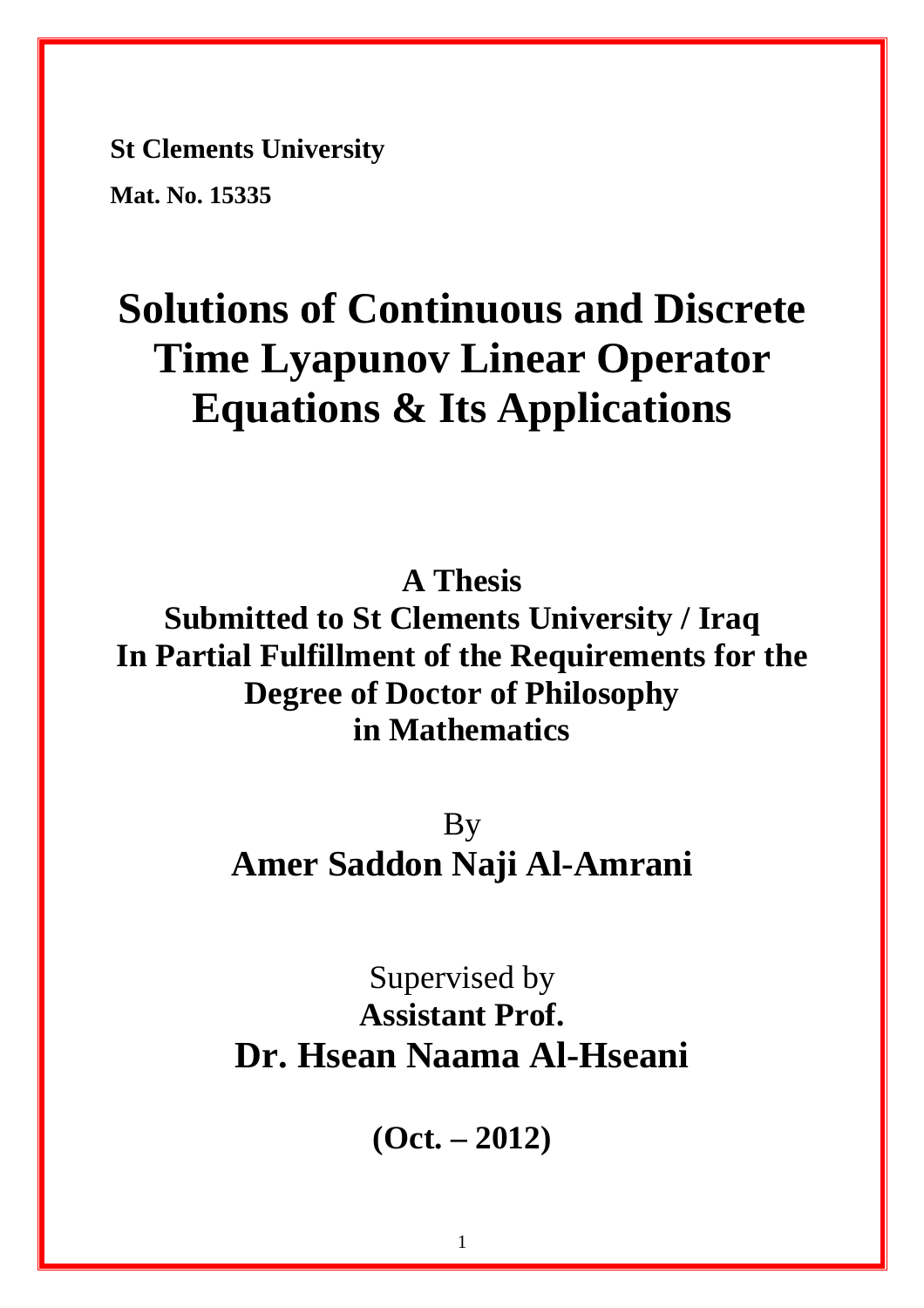## **بسم الله الرحمن الرحيم**



صدق الله العل*ي* العظيم **سورة الأنعام ــ آية (59)**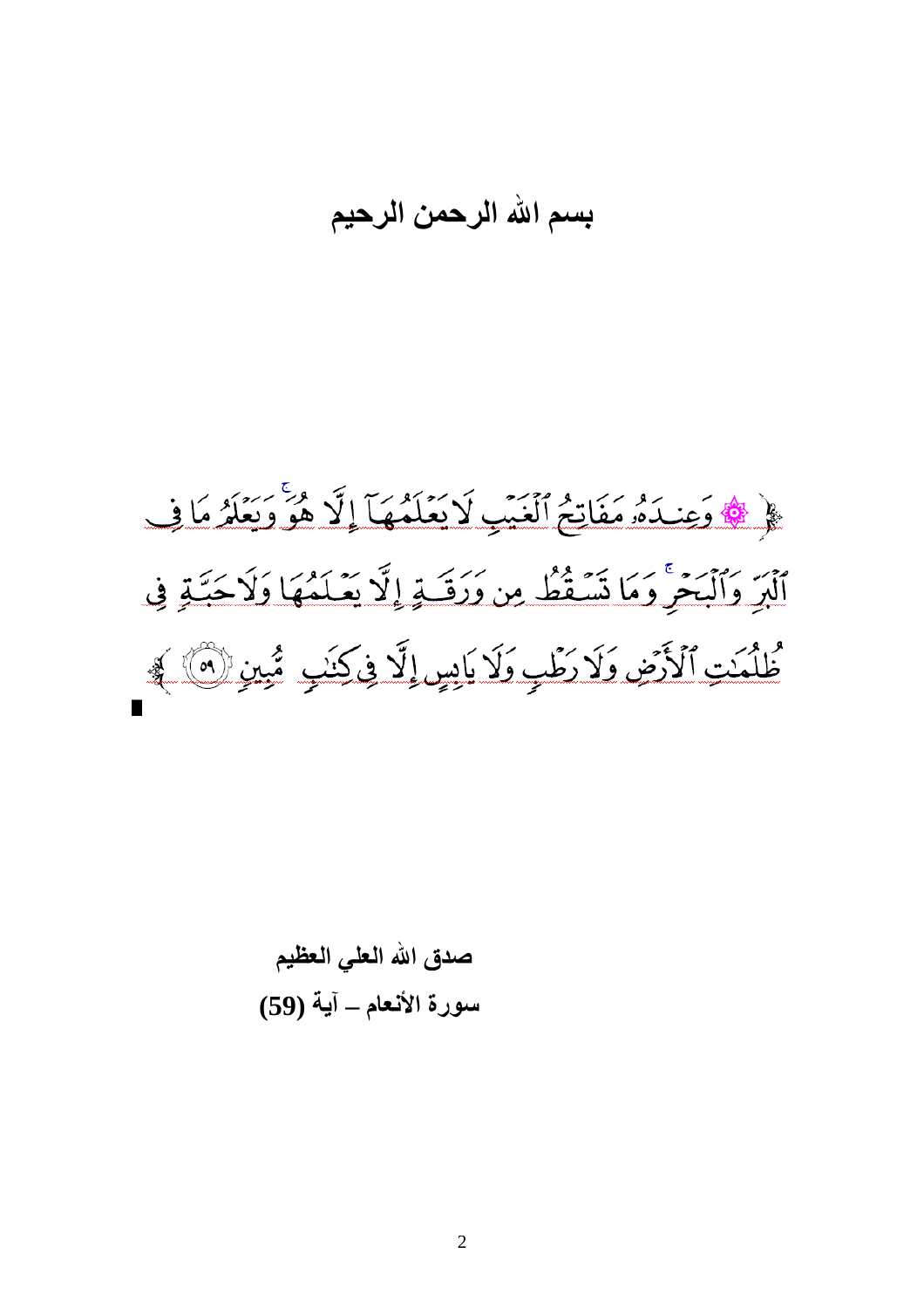$$
|\xi
$$

**إلى كل الذين ساهموا بعملهم وكرمهم وبحبهم بجعـل الرسـالة تخرج إلى النور لهم كل الشكر والثناء والعرفان** 

عامر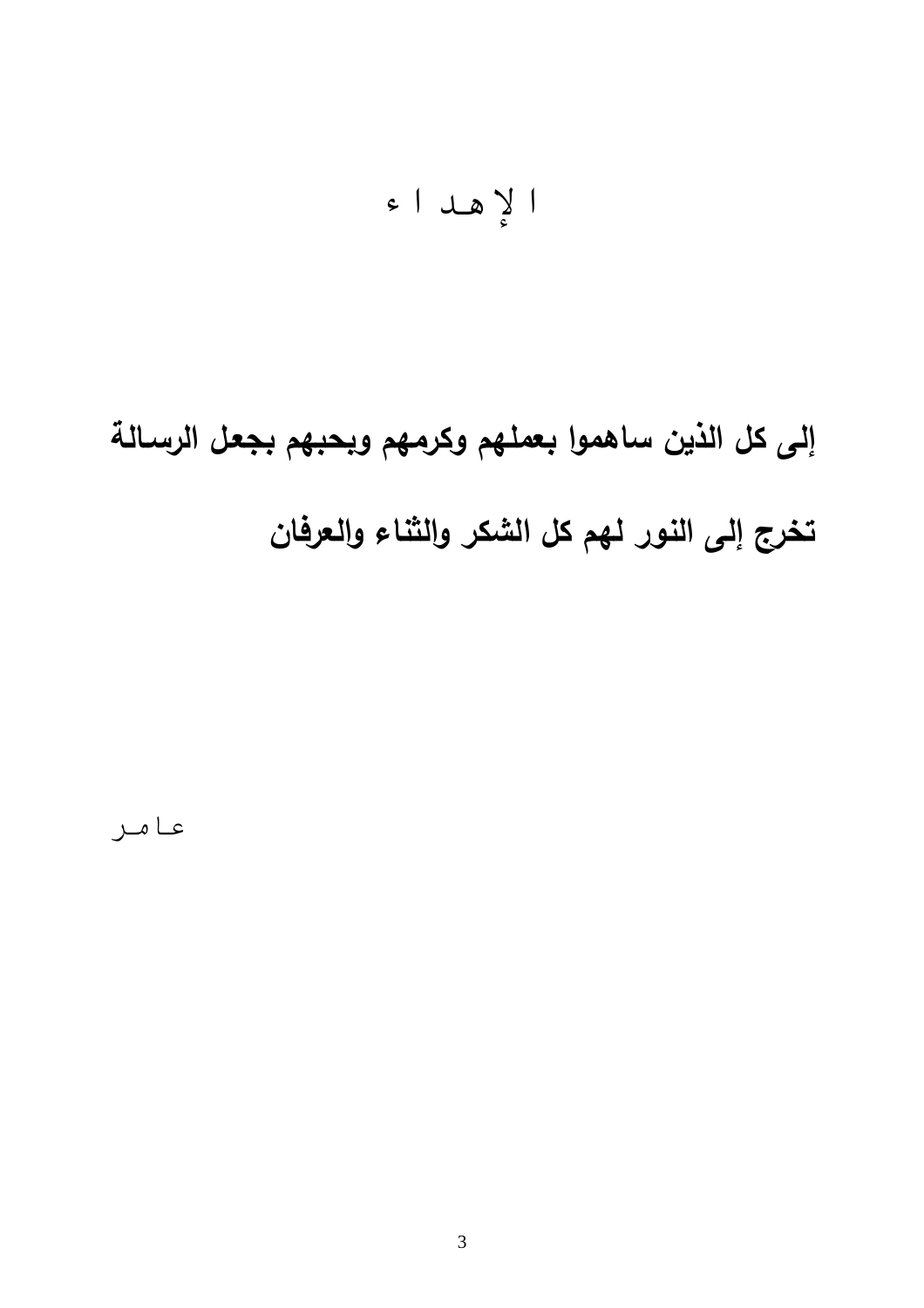### **Abstract**

#### **The main theme of this work can divided in main aspects:**

First, We modify some theorems to ensure: the existence and uniqueness of the solution for the Lyapunov and Quasi - Lyapunov operator equations. As well as we study and discuss the existence . and uniqueness of the solution of the discrete-time, Sylvester and Lyapounv operator equations.

Second, the range of he Quasi - Lyapunov equation is studied and , we study the nature Discrete - tithe as well as, the study of the range  $\tau_{AB}$  and  $\tau_A$  are introduce.

Third the nature of the solution for the Lyapunov and Quasi - Lyapunov operators (Continuous - time) are studied for special types of operators.

Also, we study the nature solution and the range of the generalization continuous - tithe Lyapuriov operator equations.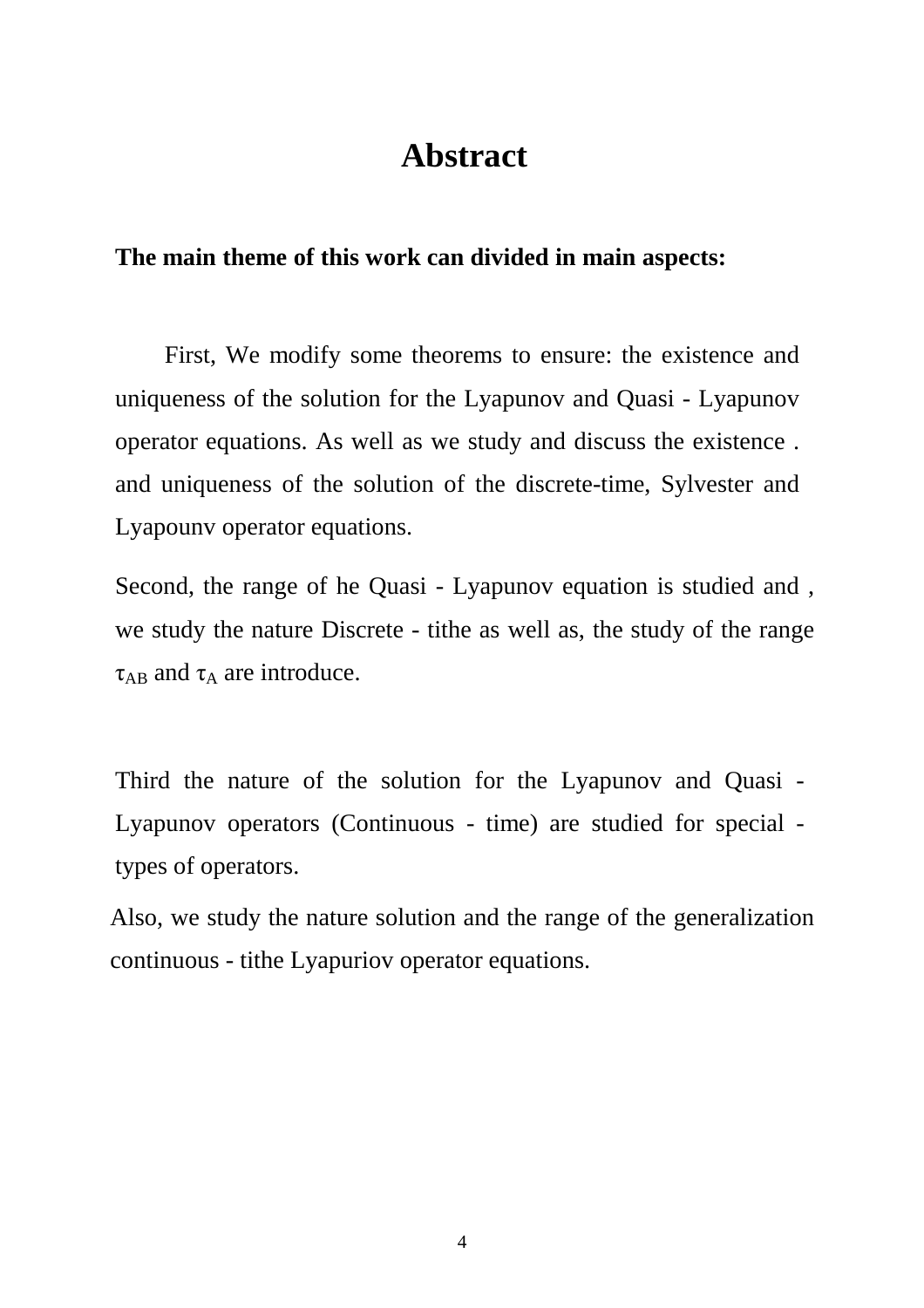## **TABLE OF NOTATIONS**

IR The field of real numbers

C The field of complex numbers

H Infinite dimensional complex - separable Hilbert space

B (H) The Ban ach algebra of all bounded linear Operators On a Hilbert space H.

σ (A) The spectrum of the operator A.

Range (A). The range of the operator A.

 $\langle , \rangle$  Inner product.

 $||X||$  Norm of X.

A\* The adjoint of the operator.

F The filed

R The ring

ker (x) The kernel of The operator X

 $A^{-1}$  The inverse of the operator A

{Xn} The sequence of vector .

I Identity operator .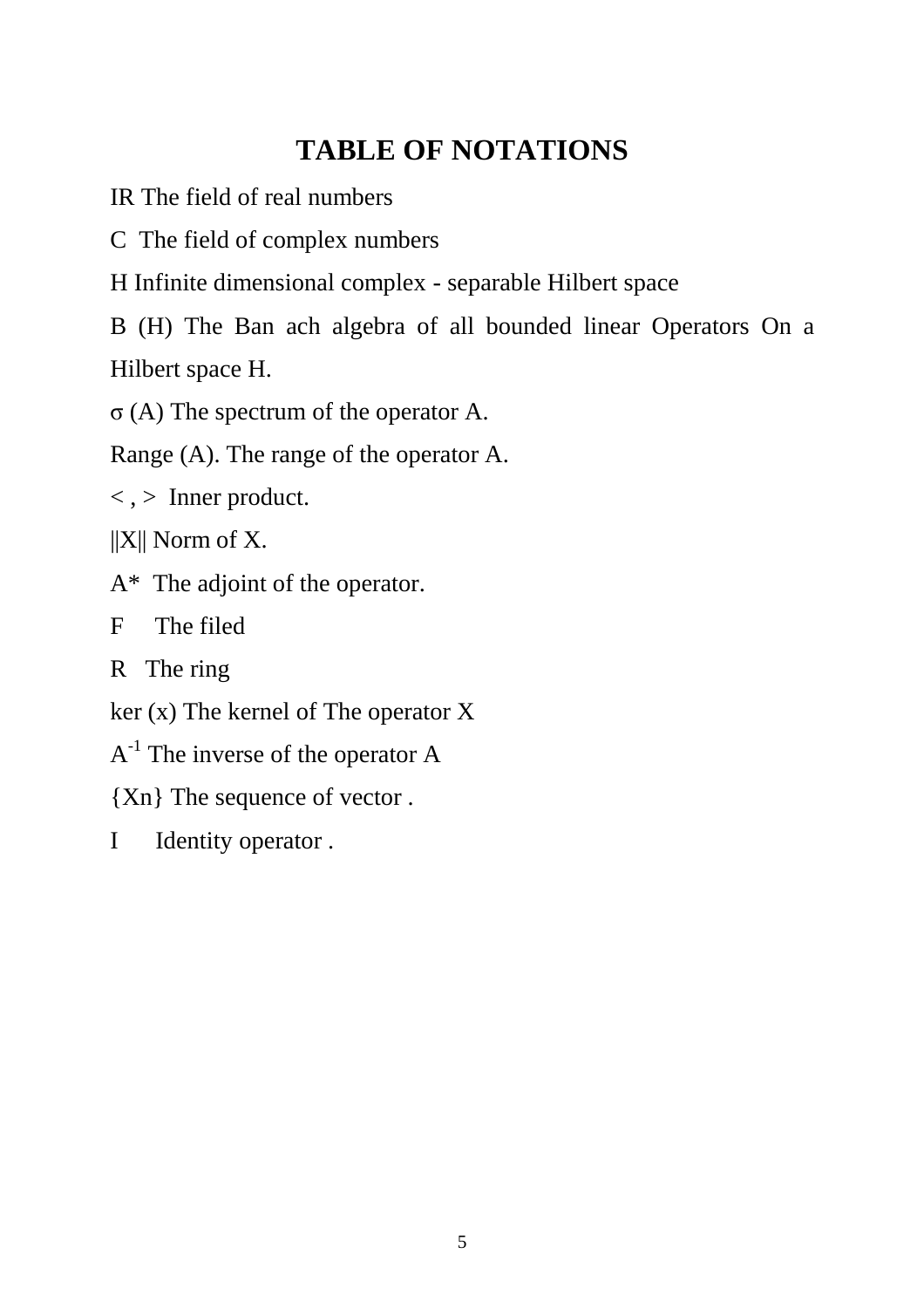#### **Introduction :**

Thu Lyaptinon operator equation are of two types . The first type is continuous - time Lyapunov operator equation which takes the from  $A^*X + XA = W$ , where A and W are known operators defined on a Hilbert space H, X is the known operator that must be determined, [3] , and [5] .

The second type is discrete - time Lyapunoy operator equation which takes  $A^*XA - X = W$ , where A and W are known operators defined on a Hilbert space  $H$ , and  $X$  is the unknown operators. that must be determined, [5].

This work concern with special types of the linear operator equation namely the Qusai - Lyapunov operator equation.

These types of linear operator equations have many real life applications in physics biotechnology , [3] and [4] . This work is study. of the nature of solution foe the linear Lyapunov, and Qusai - Lyapunov operator equations.

This thesis consist of five chapters in chapter one , we recall some definitions basic concept and some properties which are important for the discussion of our later results

 In Chapter two we give some modifications for Selvester - Rosenblum theorem to guarantee the existence and uniqueness foe the solution of discrete - time Lyapunov equation - as well as the natural of the solution for this equation operators studied .

6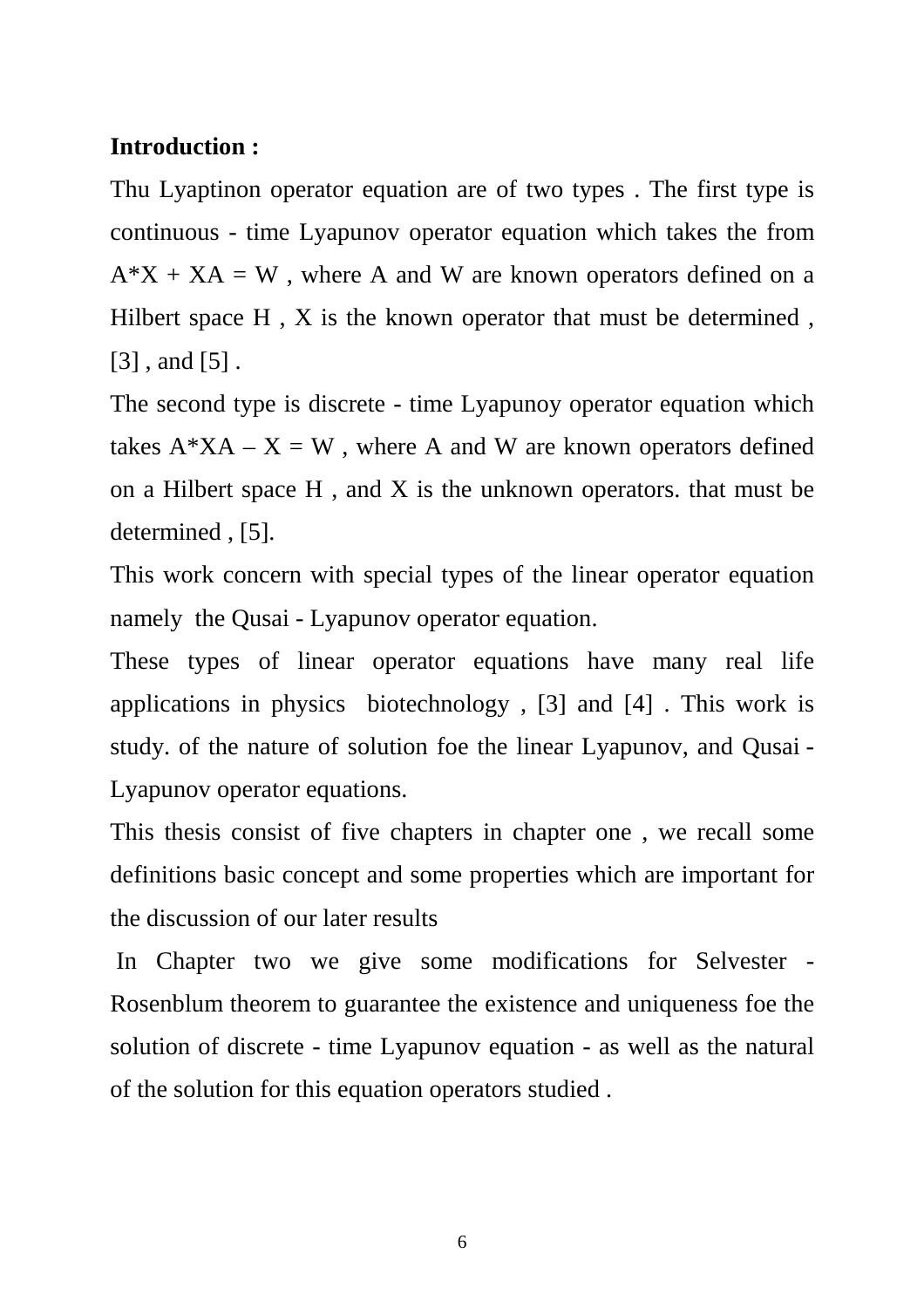In Chapter three we study the nature of the solution of the continuous – time Lyapunov and Qnsai - Lyapunov operator equations for special types of operators as well as the study of the range of  $\tau_A$ ,  $\tau_{AB}$  and  $\mu_A$ . where :

 $\tau_A(X) = A^* X + XA$ .

 $\ell_A$ (X) = AX + X\*A

 $\mu_A$  (X) = AX + XA

 $X \cup B(H)$  and A is a fixed operator in H.

In Chapter four , we discuss the nature of solution for generalization of continuous - time Lyapunove operator equations.

In Chapter five , we study and discuss the range of the generalization of continuous - time Lyaponove operator equations.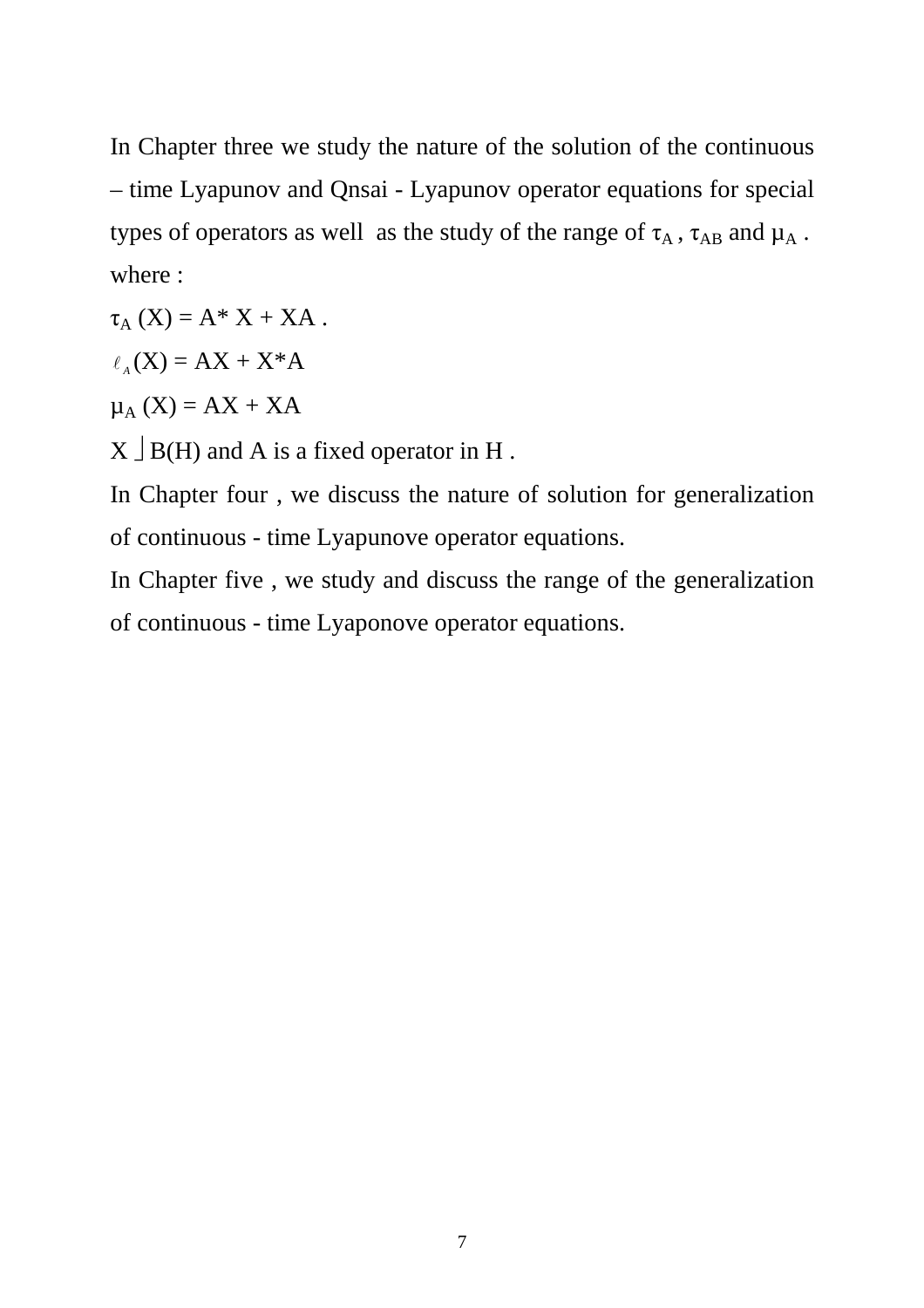## **Chapter One Basic Operators Concepts**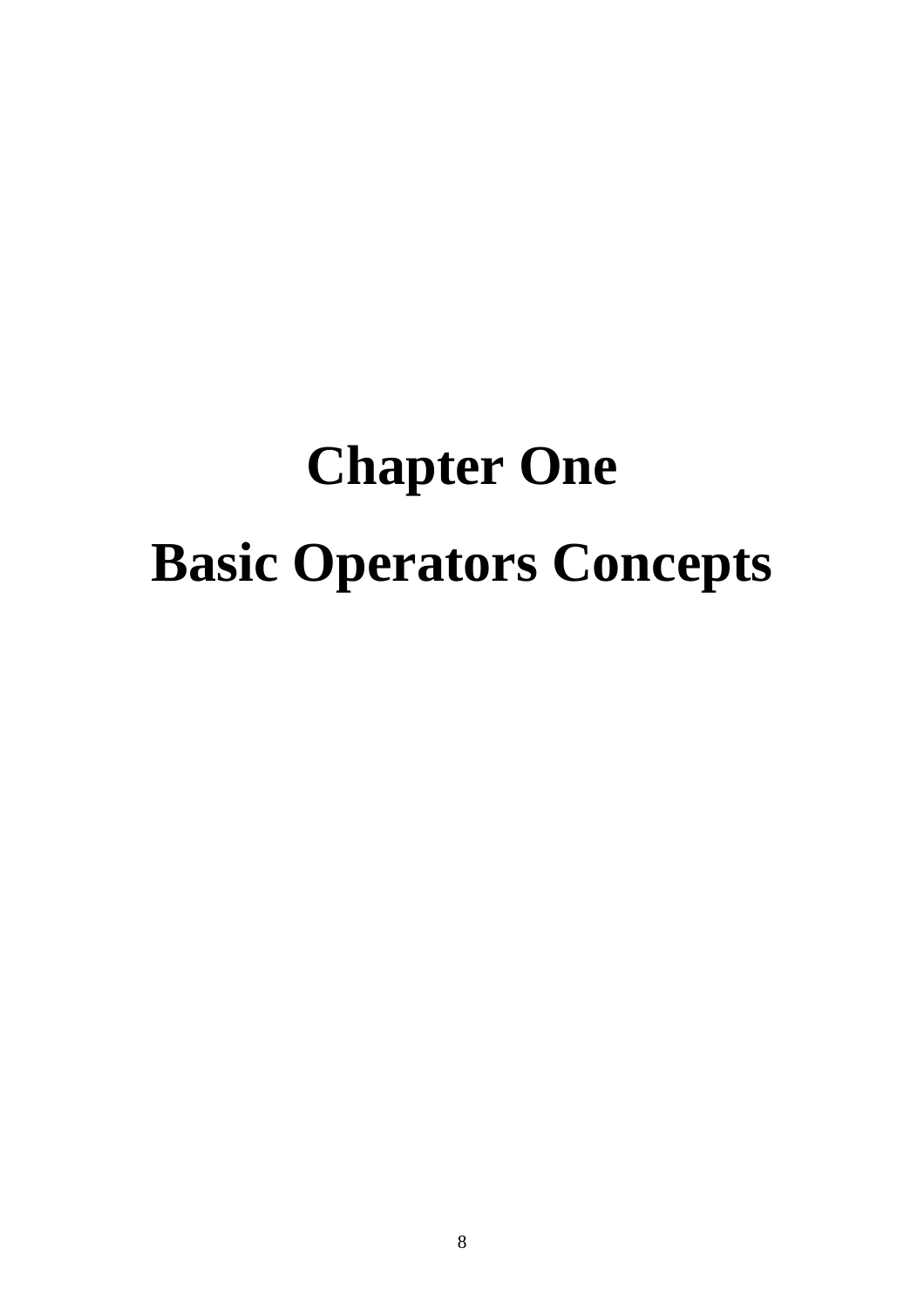#### **CHAPTER ONE**

#### **BASIC OPERATORS CONCEPTS**

#### **(1.1) Basic Definitions:**

 In this section, we give some definitions which are important for the .study of our later results.

#### **Definition (1.1.1), [11] :**

Let V be a vector space real or complex then V is called a normed space if there is a norm function  $||.|| : V \rightarrow R$  defined on it, and if this space is complete with respect to this norm, then it is called a Banach space, thus a Banach is a complete normed vector space.

#### **Definition (1.1.2) [11]:**

A Banach space V is called a Banach algebra if there is a multiplication  $\langle u, v \rangle = uv$  :VxV which is linear each factor in particular is a ring (not necessary communicative) and  $||uv|| \le || ||v||$  all u , v in V .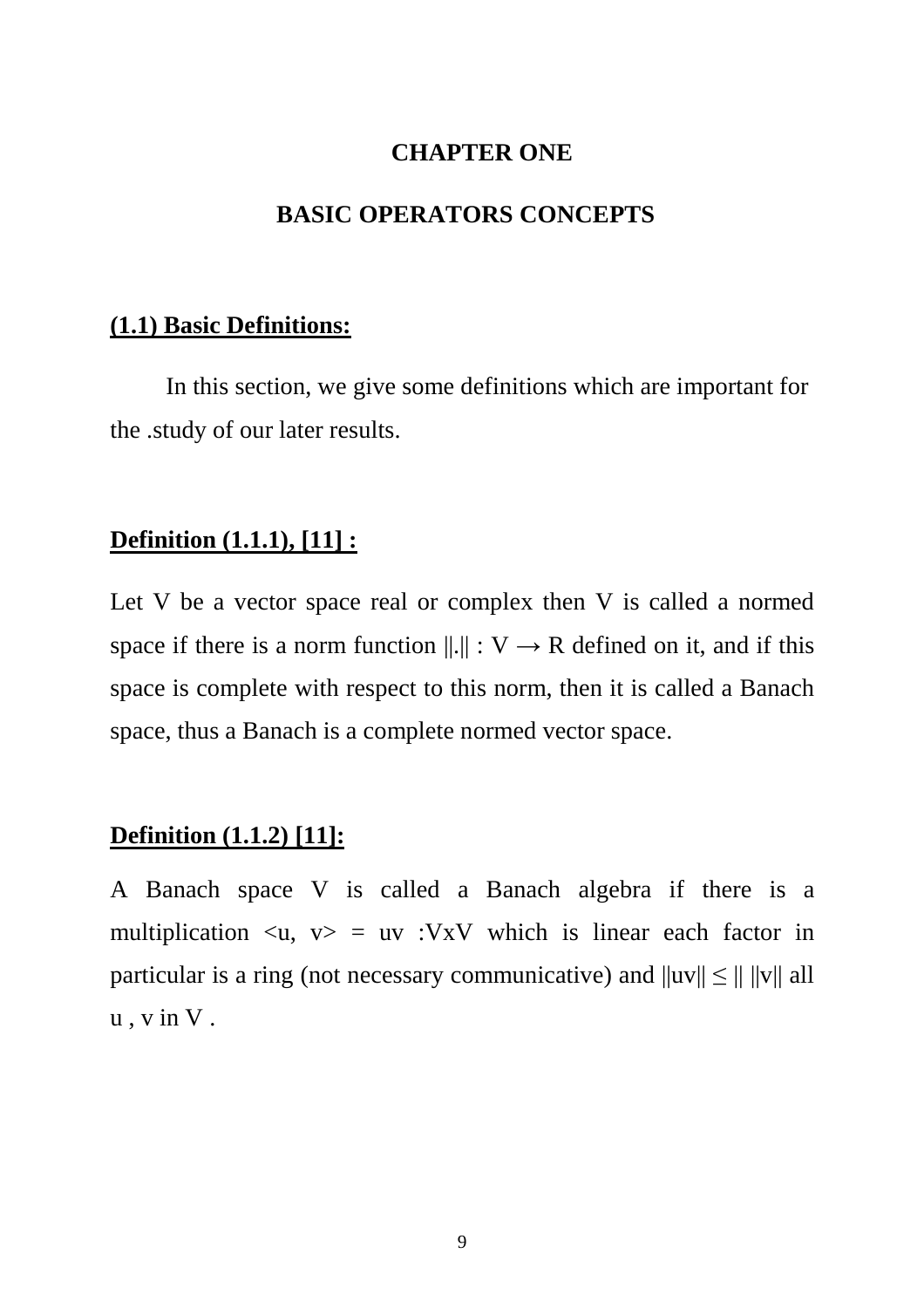#### **Definition (1.1.3) [11]:**

The space V is called an inner product space if there is an inner function  $\langle ... \rangle : V \times V \to R$  or C defined on it. If this space is complete with respect to the norm induced by this inner product, then it is called a Hilbert space.

#### **Definition (1.1.4) , [10] :**

Let X and Y be vector spaces. A map  $B:X \to Y$  is called a linear operator (map) if

 $B(\lambda x + \mu z) = \lambda Bx + \mu Bz$ ,  $\forall$  x, z  $\exists$  X and V $\lambda$ ,  $\mu$   $\exists$  F.

#### **Definitions (1.1.5) , [5]:**

An equation of the form

L(X) = W, …………………………… (1-1)

is said to be an operator equation, where L and W are known operators defined on a Hilbert space H, and X is the unknown operator that must be determined.

In equation  $(1-1)$ , if the operator L is linear then this equation is said to be linear operator equation. Otherwise, it is a non-linear operator equation.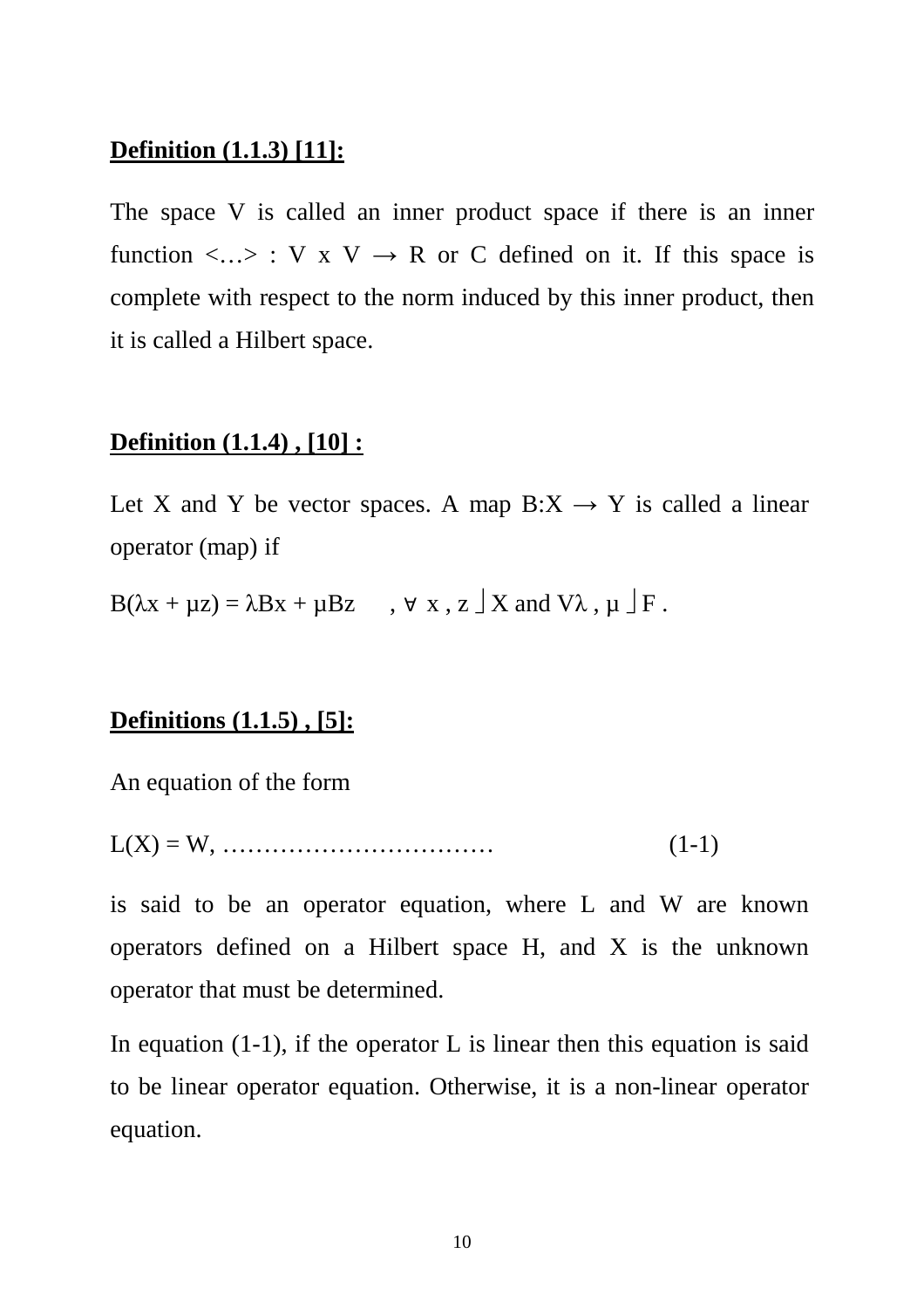#### **Definition (1.1,6),** [7] :

 An operator A on a Hilbert space H is said to be self - adjoint if  $A^* = A$ .

#### **Definition (1.1.7) [7]:**

 An operator . A on Hilbert space H is said to be a skew – adjoint if  $A^* = -A$ .

#### **Definition (1.1.8), [7]:**

 An operator A on a Hilbert space H is said to be normal if  $A^*A=AA^*$ . That is,  $\langle A^*Ax, x\rangle = \langle AA^*x, x\rangle$  for all x in H.

#### **Definition (1.1.9),** [7]:

An operator A on a Hilbert space H is said to be hyponormal if A\*A -  $AA^* \geq 0$ . i.e.,

 $\langle (A^*A - AA^*) x, x \rangle \ge 0 \quad \forall x \downarrow H.$ 

#### **Definition (1.1.10), [7]:**

An operator A on a Hithert space H is said to be \* - paranormal if

 $||A^2x|| \ge ||A^*x||$ , for every unit vector x in H. Equivalently A is  $*$  paranormal if  $||A^2x|| ||x|| \ge ||A^*x||^2$  for every x in H.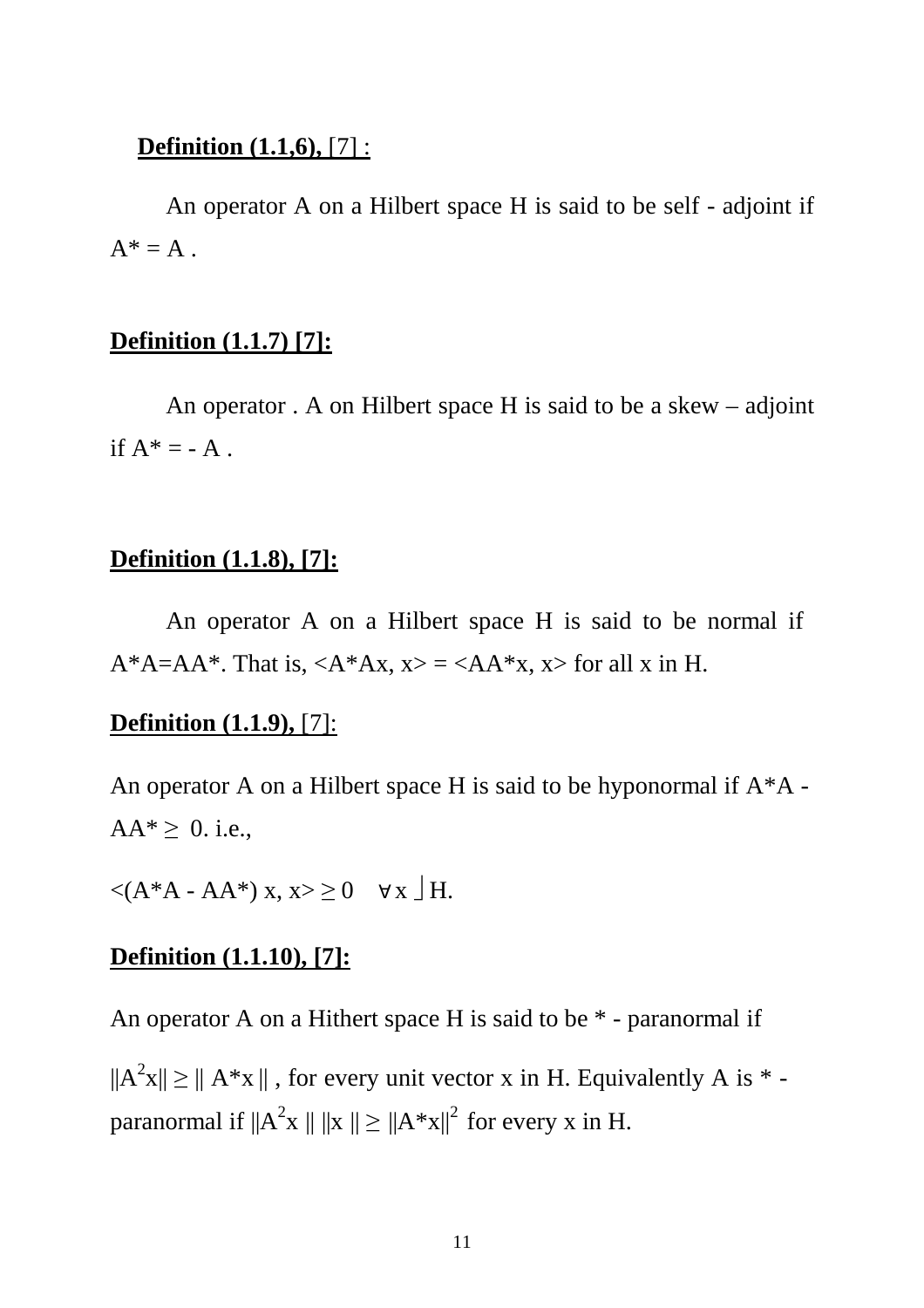#### **Definition (1.1.11), [7] :**

An operator A on a Hilbert space is said to be binormal if  $A^*A$ commutive with AA\*. i.e.,

 $A^*AAA^* = AA^*A^*A$ .

#### **Definition (1.1.12), [7] :**

 An operator on a Hilbert space H is said to be quasinormal if A commutive A\*A. i.e.,

 $AA^*A = A^*AA$ .

#### **Definition (1.1.13), [7]:**

An operator A on a Hilbert space H is called  $\Theta$  - operator if  $A^*A$ commutive with  $(A + A^*)$ , i.e.,

 $A^*A (A + A^*) = (A + A^*) A A^*$ .

#### **Definition (1.1.14), [17]:**

If B(H) is a Banach algebra with identity and A  $\Box$  B(H), the spectrum of a, denoted by  $\sigma(A)$ , is defined by:

 $\sigma(A) = \{ \sigma \mid : A \text{ - } \alpha I \text{ is not invertible } \}.$ 

The left spectrum,  $\sigma_{\ell}(A)$ , is the set

 $\{\alpha \mid F: A - \alpha I \text{ is not left invertible}\},\$  the right spectrum

 $\sigma_r(A)$ , is the set  $\{\alpha \mid F : A - \alpha I \text{ is not right invertible }\}.$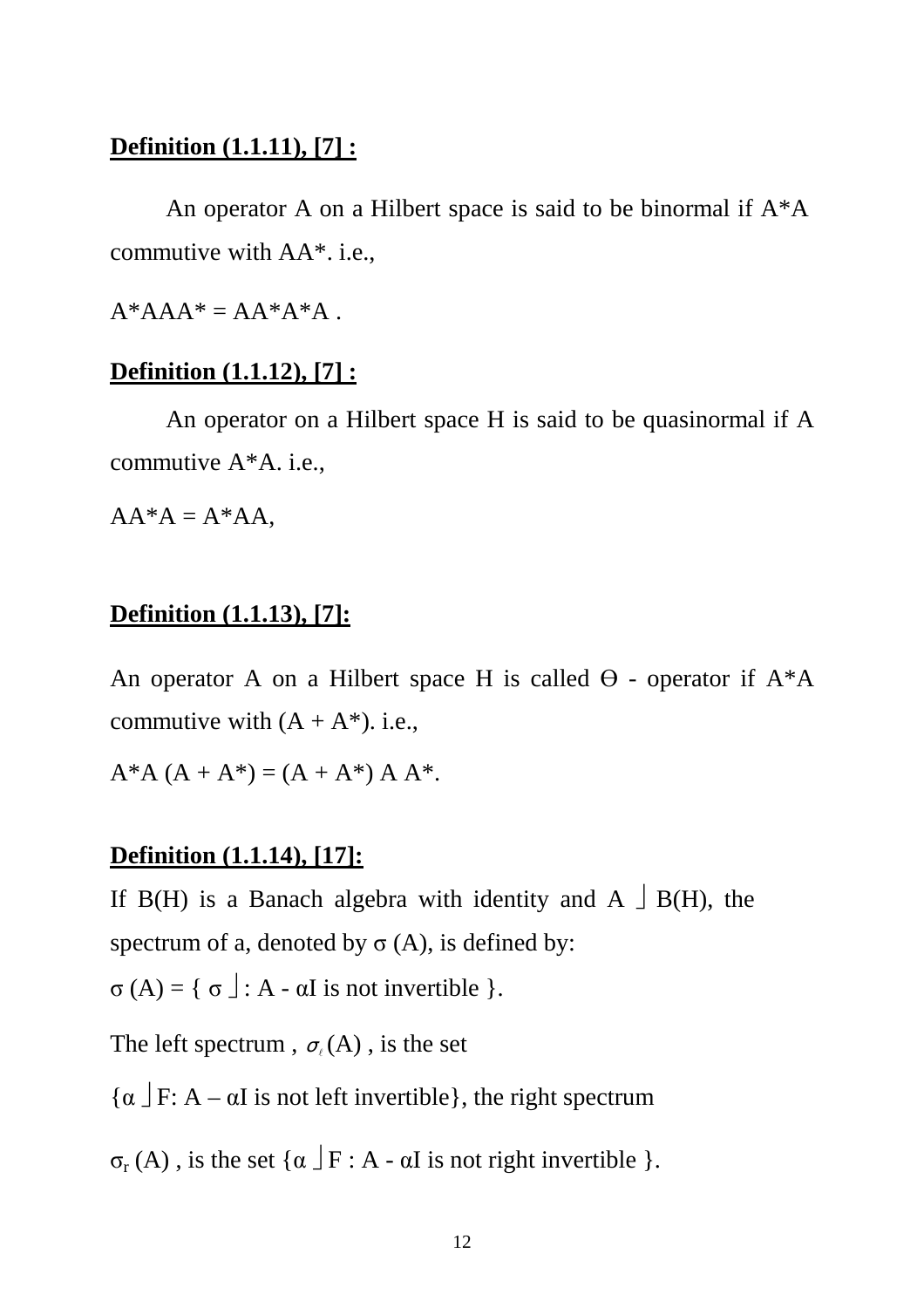#### **Definition (1.1.15), [15]:**

Let X be a Banach space over C, and let  $A \cup B(H)$ , defined

 $\sigma_{\pi}(A) = {\lambda \mid C : A - \lambda I \text{ is not bounded below}}$ 

 $\sigma_{\pi}$  (A) is called the approximate point spectrum of A. An important subset of

 $\sigma_{\pi}$  (A) is the point spectrum or eigenvalues of A,  $\sigma_{p}(A)$ 

where:  $\sigma_{\text{p}}$  (A)= { $\lambda \perp C$  : ker (A -  $\lambda$ I)  $\vee$  {0}}

Also, defined  $\sigma_{\delta}(A) = {\lambda \bigcup C : \text{ker}(A - \lambda I \text{ is not *surjective*}, \sigma_{\delta}(A) \text{ is}}$ called the defect spectrum of A .

#### **Definition (L1.16), [7]:**

An operator A on a Hilbert space His said to be compact if, given any sequence of :vectors  $\{x, \}$ . such that  $||Xn||$  is bounded,  $\{AXn\}$ , has a convergent subsequence.

**Definition (1.1.17), [2]:**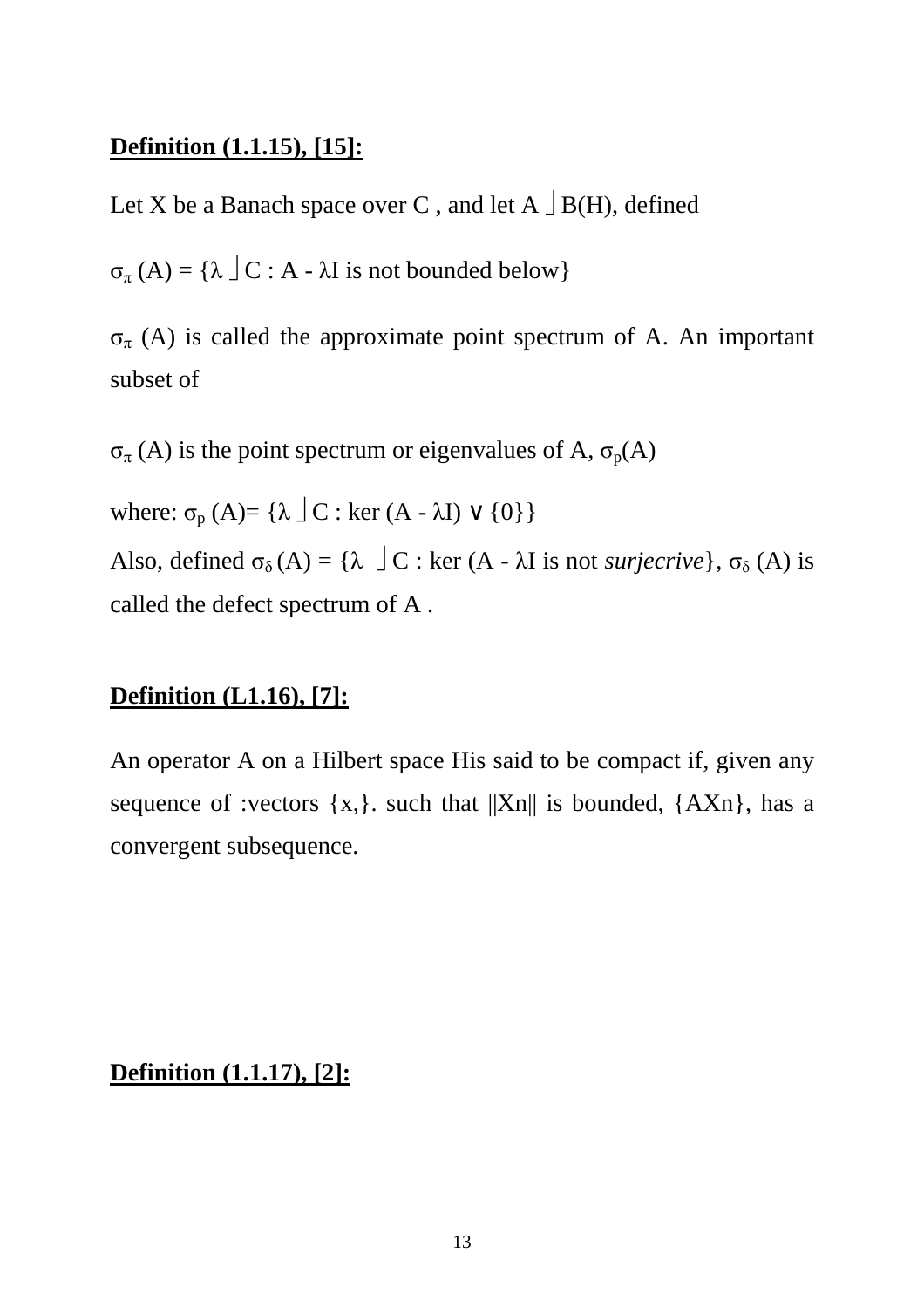A linear mapping  $\tau$  from a ring R to itself is called a derivation, if  $\tau$  (ab) = a  $\tau$  (b) +  $\tau$  (a)b for all a, b in R.

#### **Definition (1.1.18), [2]:**

Let R be a ring, a Jordan derivation  $f: R \rightarrow R$  is defined to be an additive mapping satisfying  $f(a^2) = af(a) + f(a)a$ . Now, let R be  $*$ - ring, i.e., a ring with involution \*.

#### **Definition (1.1.19), [2]1:**

A linear mapping  $T : R \rightarrow R$  is called Jordan \*- derivation, if for all

a, b  $\perp$  R and  $\tau(a^2) = a \tau + \tau(a)a^*$ . If R is a ring with the trivial involution,  $a^* = a$ , then the set of all Jordan derivation is equal to set of all Jordan derivations.

#### **Definition (1.1.20), [7]:**

An operator A on a Hilbert space H is said to be isometric if  $A^*A = I$ , that is  $||Ax|| = ||x||$ , for all x in a Hilbert space H.

#### **(1.2) Basic Properties and Theorems :**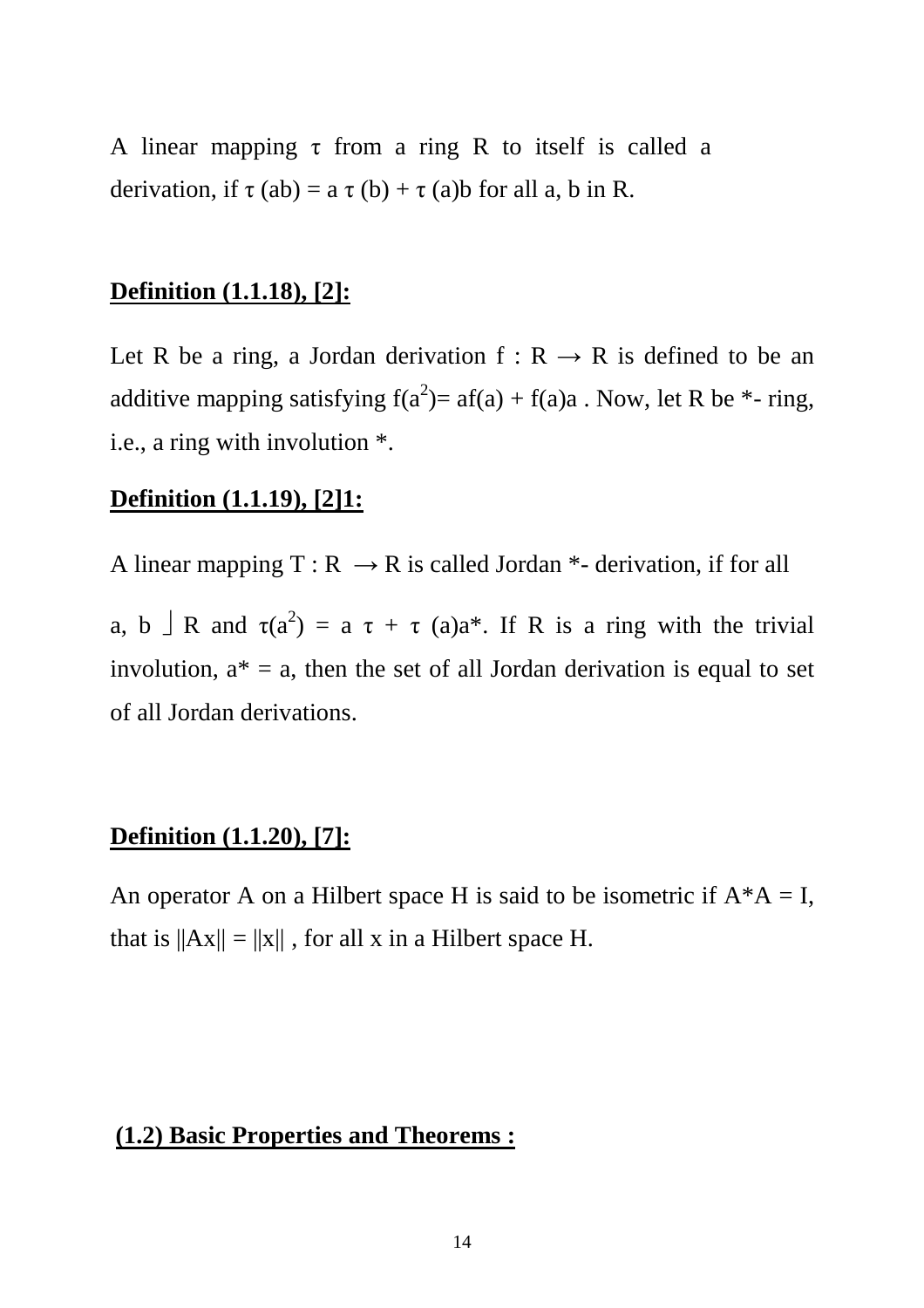In this section, we give examples and elementary properties and theorems of operator.

#### **Proposition (1.2.1), [9]1:**

1. If A is a Heimetian (self - adjoint) operator that is,  $A = A^*$ , then A is normal.

2. If U is a unitary operator, that is,  $U^*U=UU^*=I$ , then U is normal.

3. If A is a skew - Hermition (skew - adjoint), that is,  $A^* = -A$ , then A is normal .

Note that, the converses of statements (1), (2), and (3)

#### **Example (1.2.1):**

Let  $I : H \rightarrow H$  be the identity operator on a Hilbert space H., and A=2iI. Therefore,  $A^* = -2iI$  Hence,  $A^*A = AA^*$ . This is normal operator, but it is not self - adjoint, since  $A \vee A^*$ . Also, A is not unitary operator because  $A^*A = AA^* \vee I$ .

#### **Example (1.2.2):**

As for  $(3)$  in proposition  $(1.2.1)$ , let

$$
A = \begin{pmatrix} 1 & 2 \\ 2 & 1 \end{pmatrix}
$$
 one can get  $A^* = \begin{pmatrix} 1 & 2 \\ 2 & 1 \end{pmatrix}$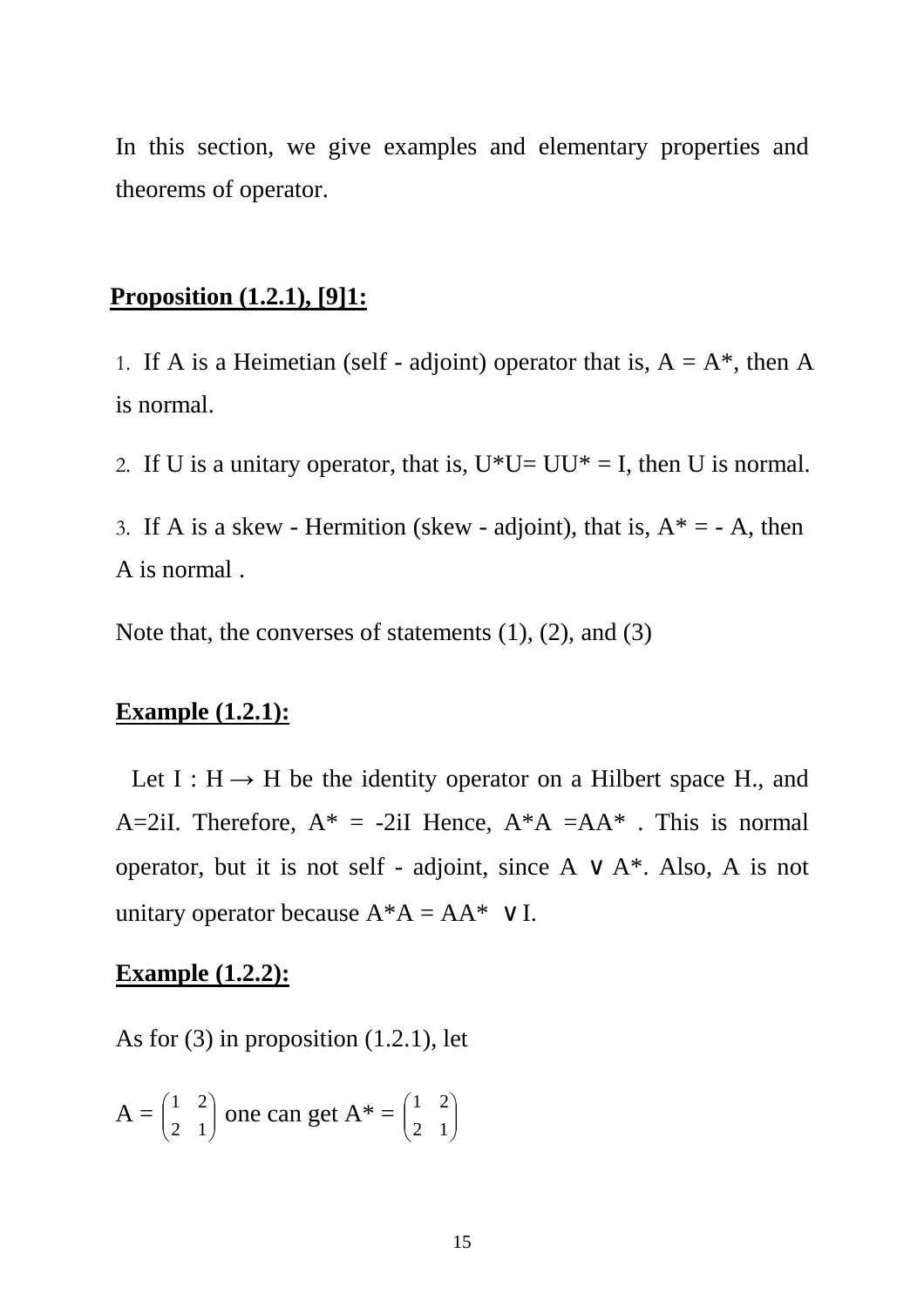Hence  $A^*A = AA^*$  and A is normal, but A is not a skew - adjoint

#### **Proposition (1.2.2), [1]:**

Let A be an operator on a Hilbert space H, then the following statements are equivalent:

- 1. A is normal.
- 2.  $||Ax|| = ||A^*x||$  for all x in a Hilbert space H.

#### **Proposition (1.2.3), [8]:**

- 1. A is normal operator if and only if  $A \lambda I$  is normal for each  $\lambda$  in C.
- 2. If A is normal and  $A^{-1}$  exists, then  $A^{-1}$  is normal.
- 3. Let A and B be normal operators, then AB is normal if  $AB^* = B^*A$ .
- 4. Let A and B be normal operators, then  $A + B$  is normal if  $AB^*$  $= B^* A$ .

#### **Theorem (1.2.1), [8]:**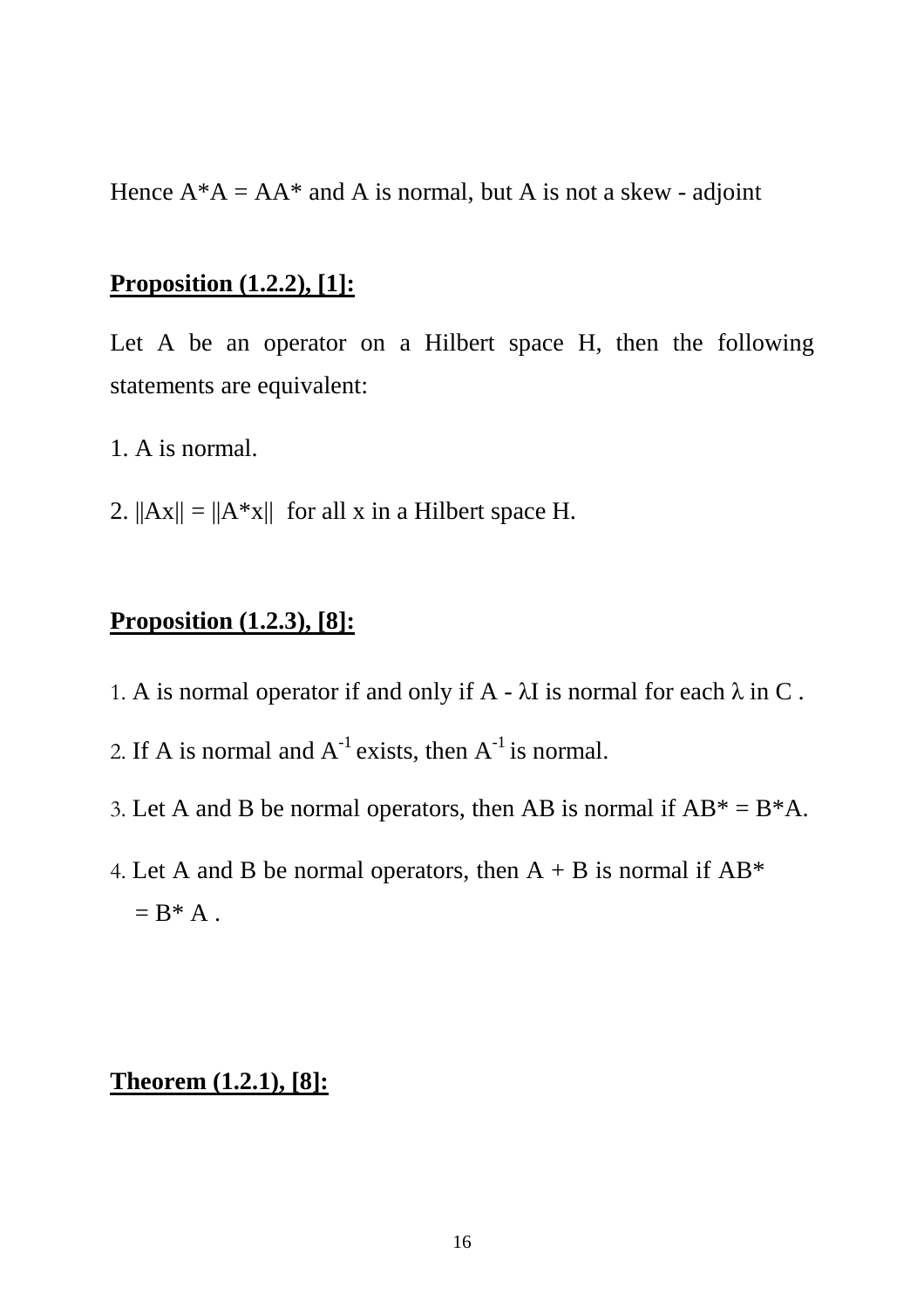If  $\sigma(A)$   $\cap$  (-A) =  $\Phi$ , then A and  $A^2$  commute with exactly the same operators.

#### **Remark (1.2.1),[8]:**

Note that if  $\sigma(A) \cap \sigma(-A) \vee \Phi$ , then theorem (1.2.1) may not hold.

#### **Example (1.2.3):**

Let  $A=\begin{bmatrix} 0 & 1 \\ 1 & 0 \end{bmatrix}$ J  $\backslash$  $\overline{\phantom{a}}$  $\setminus$ ſ 1 0  $\begin{pmatrix} 0 & 1 \\ 1 & 0 \end{pmatrix}$  and B=  $\begin{pmatrix} 0 & 1 \\ 1 & 1 \end{pmatrix}$ J  $\backslash$  $\overline{\phantom{a}}$  $\setminus$ ſ 1 1  $\begin{bmatrix} 0 & 1 \\ 1 & 1 \end{bmatrix}$ . It is easy checked that:  $A^{2}B = BA^{2}$ , ,  $(A) = \{1, 1\}$  and  $\sigma(-A) = \{-1, 1\}$ , therefore σ (A) ∩ σ (-A) ∨ Φ , but A does not commute with B.

Now we give the following corollary that was mentioned as remark (1.2.1).

#### **Corollary(1.2.1),[8]:**

If  $A^2$  is normal and  $\sigma(A) \cap \sigma(-A) = \Phi$ , then A is normal.

#### **Proof:**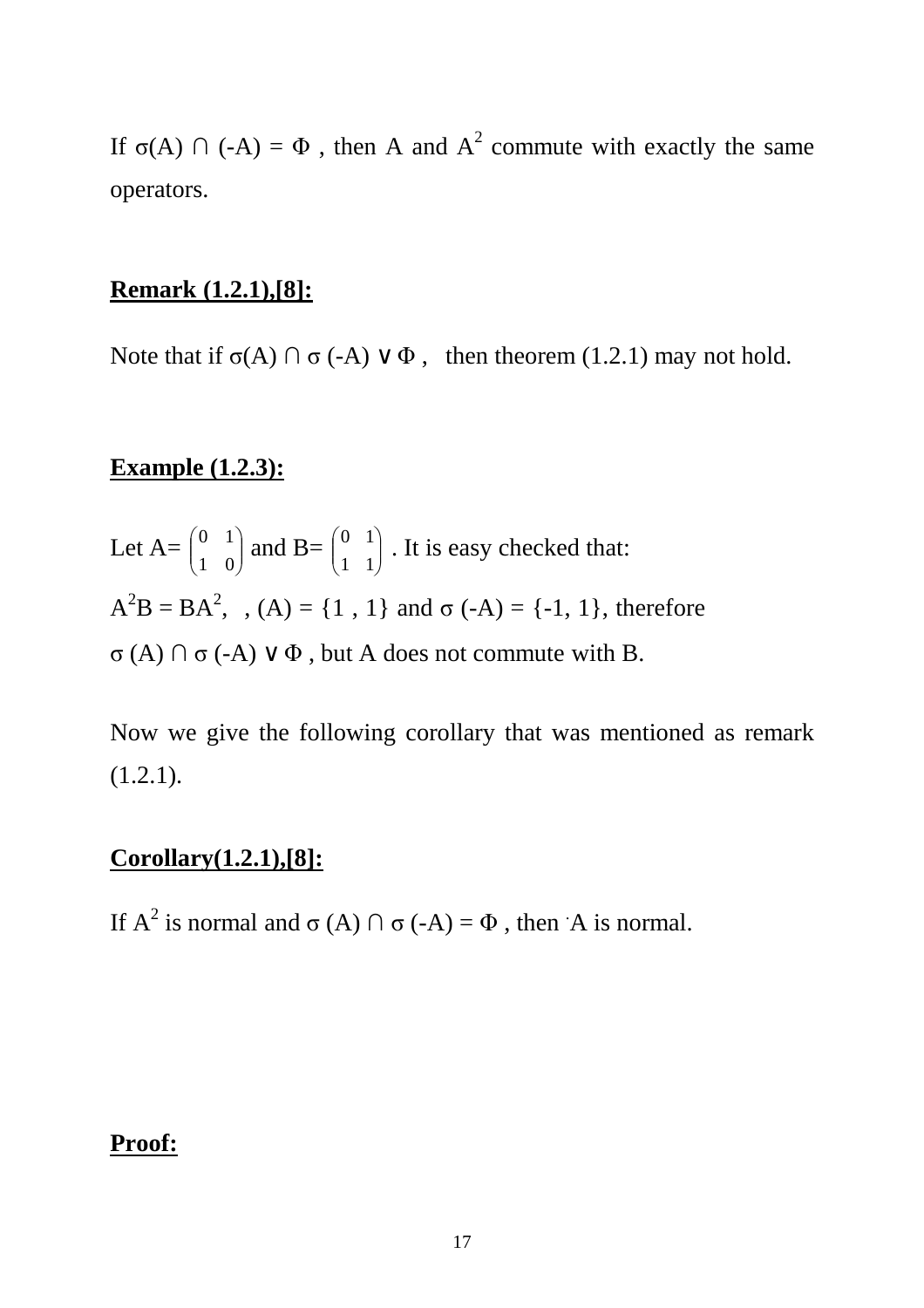Since  $A^2$  is normal and commutes with A, then  $A^*A^2 = A^2A^*$ . Since  $\sigma$  (A)  $\cap$   $\sigma$  (-A) =  $\Phi$ , then by theorem (1.2.1), A\*A = AA\* and A is normal.

#### **Proposition (1.2.4),[12]:**

Let A be an operator on a Hilbert space H. Then, the following statements are equivalent:

- 1. A is hyponormal.
- 2.  $||A^*x|| \le ||Ax|| \forall x \exists H.$

#### **Proposition (1.2.5), [12]:**

Let A be a hyponomial operator, then :

- 1- A  $\lambda$ I is hyponormal for all  $\lambda$  in C.
- 2. If  $A^{-1}$  exists, then  $A^{-1}$  is hyponormal.

#### **Proposition (1.2.6), [12]:**

Every nonzero hyponormal operator compact operator is normal.

#### **Remark (1.2.2),[12]:**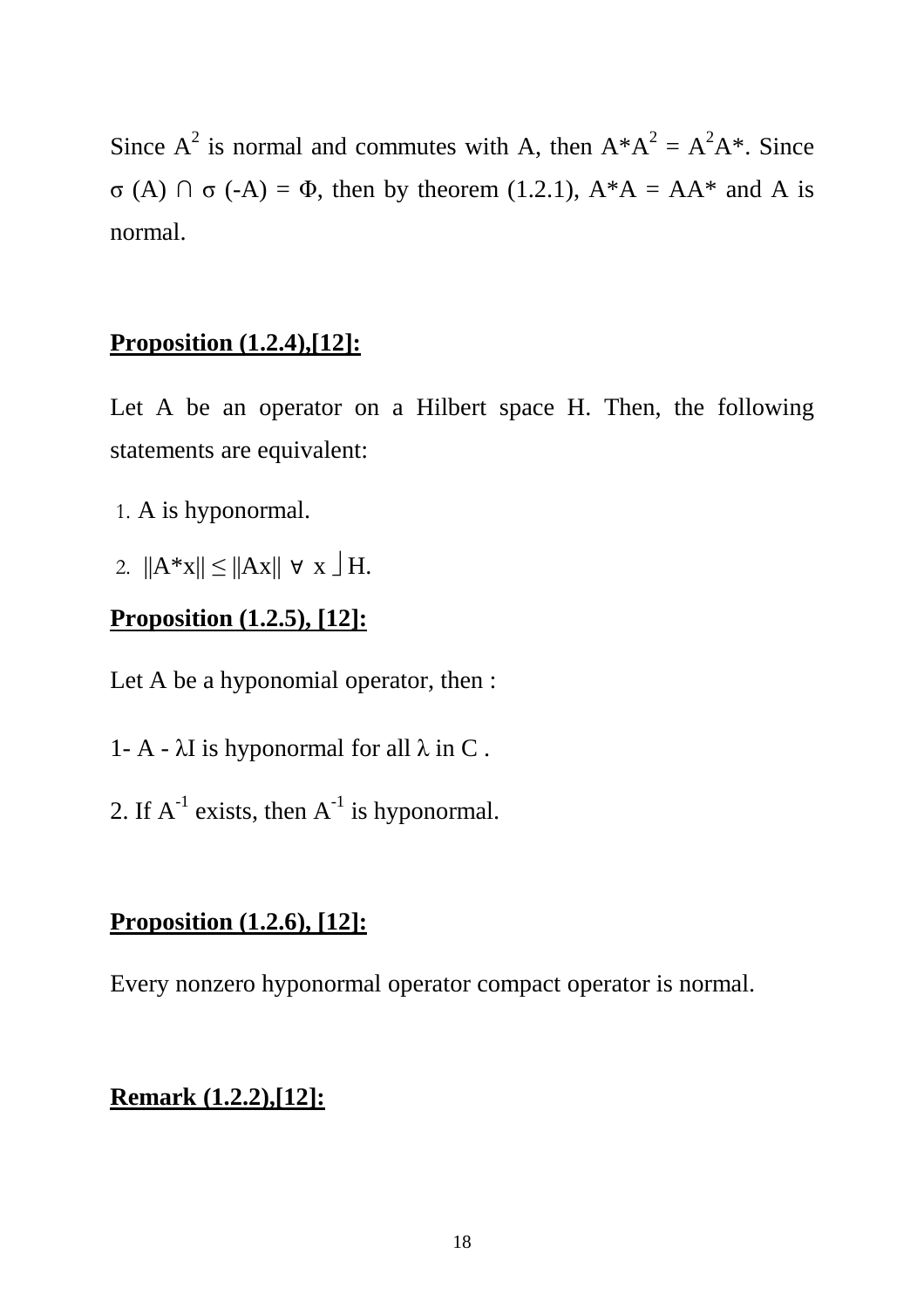Every hyponbrmal operator is \* - paranormal. In particular, every normal operator is \* - paranormal.

#### **Proof:**

Let T be a hyponormal operator and let x in a Hilbert space H such that  $||X|| = 1$ , then  $||T^*x||^2 \le ||Tx||^2$ . Also  $||T^*x||^2 \le ||T^2X||$ .

 $||T^*x||^2 \le ||Tx||^2 \le ||T^2x||$ . Hence T is a<sup>\*</sup> - paranormal operator.

#### **Remark (1.2.3),[8],:**

- 1. Every normal operator is binomial.
- 2. Every quasi normal operator is binormal.

#### **Proposition (1.2.7) , [8]:**

- 1. A is binomial if and only if A\* is binomial.
- 2. If A is binormal and a is any complex scalar, then  $\alpha$ A is binormal.
- 3. If A is binomial, then  $A^{-1}$  is binonnal if  $A^{-1}$  exists.

#### **Proposition (1.2.8), [12]:**

Let A be hyponormal and binomial operator, then  $A<sup>n</sup>$  is hypononnal for  $n \geq$ 

#### **Proposition (1.2.9), [8]:**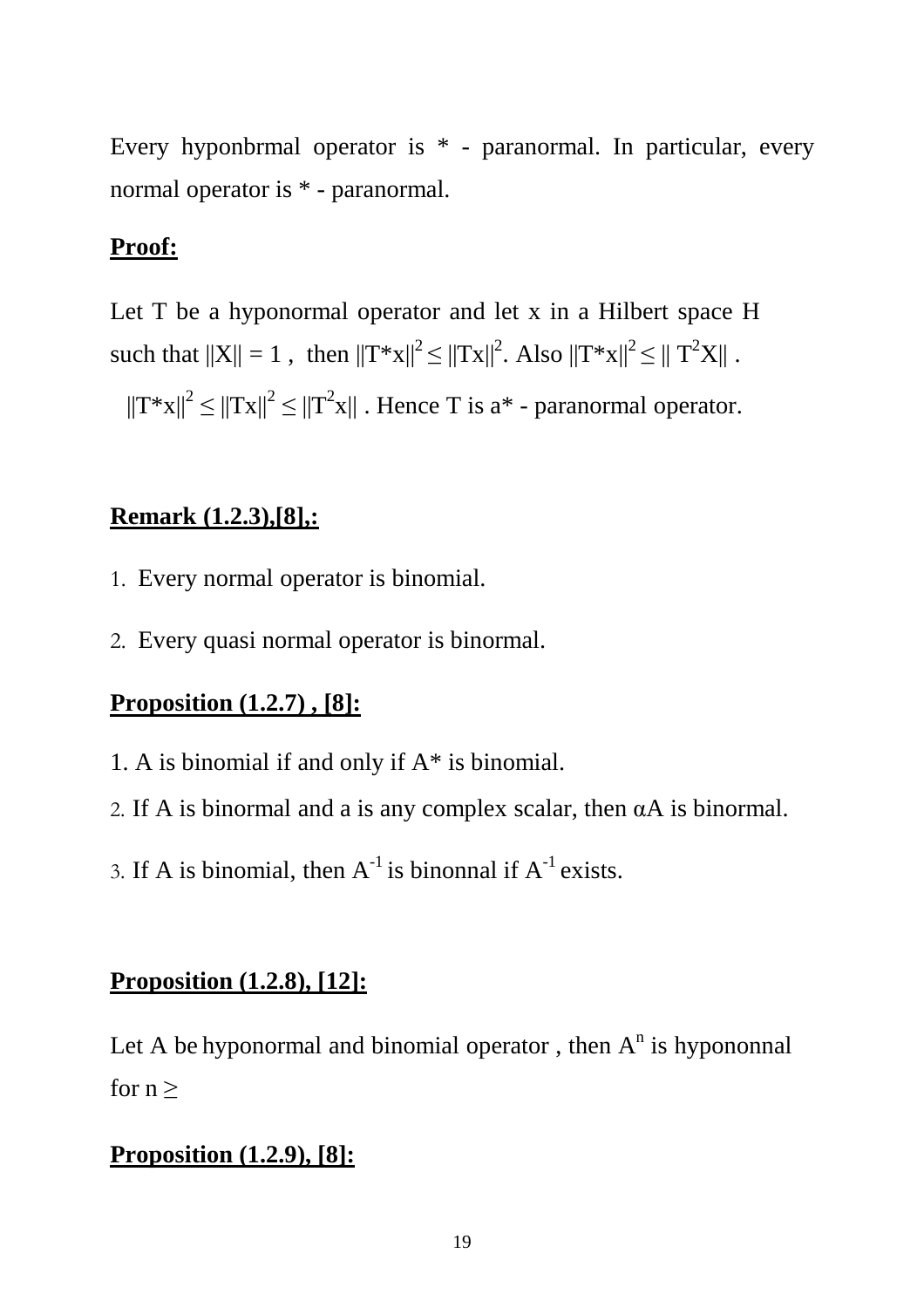Let A be an operator on Hilbert Space H, then the following statements a equivalent:

1. A is a  $\Theta$  - operator.

2.  $A^*(A^*A - AA^*) = (A^*A - A^*A) A$ .

#### **Proof:**

Let A be a  $\Theta$  - operator, then  $A^*(A^*A - AA^*) = A^*A^*A$  - $A^*AA^*.$ 

By  $\Theta$  - operator, we get  $A^*AA - AA^*A = (A^*A - AA^*)A$ . Conversely, since  $A^*(A^*A - AA^*) = (A^*A - AA^*)A$ , then  $A*A(A+A*) = A*AA + A*AA* = A*A*A + AA*A = (A*A)$  $(A^*A)$  Hence A is a  $\Theta$  - operator.

#### **Proposition (1.2.10), [8]:**

If A is a  $\Theta$  - operator and  $A^{-1}$  exists, then  $A^{-1}$  is a  $\Theta$  - operator.

#### **Remark (1.2.4):**

- 1. Every normal operator is a  $\Theta$  operator is a  $\Theta$  operator.
- 2. Every quasinormal operator is a  $\Theta$  operator.

#### **Proof :**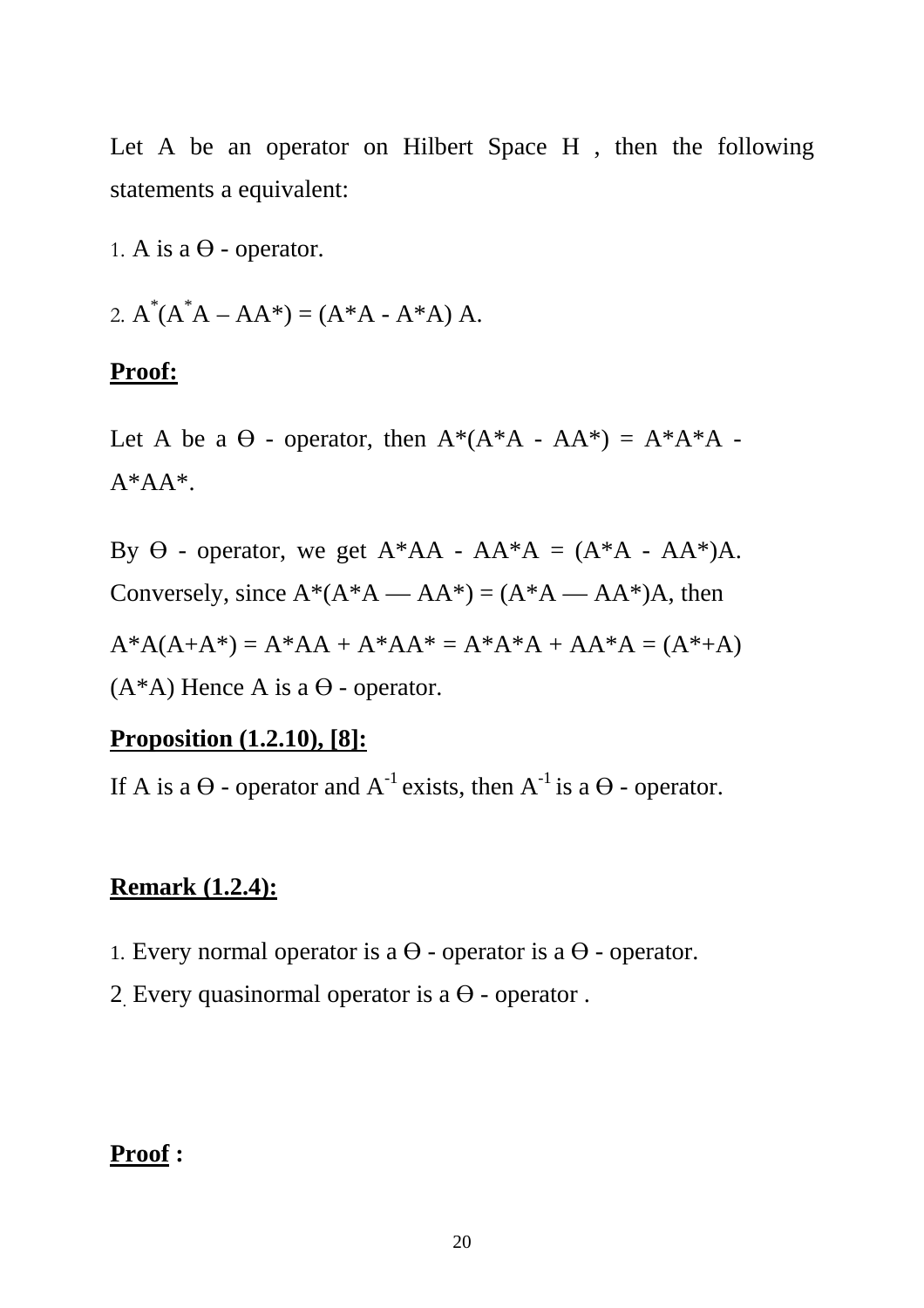1. Let A be a normal operator, that is  $(A^*A = AA^*)$ , then

$$
(A*A) (A + A*) = A*AA + A*AA*,
$$
  
= 
$$
AA*A + A*A*A,
$$
  
= 
$$
(A + A*)AA*.
$$
 Thus

A is  $\Theta$  - operator.

2. Let A be a quasi noromal operator, then

 $A(A^*A) = (A^*A) A$ . Therefore  $(A^*A)A^* = A^*(A^*A)$ . thus  $(A^*A) (A+A^*) = (A^*A)A + (A^*A)A^*$  $= A(A^*A) + A^*(A^*A),$  $^-(A^*+A)(A^*A).$ 

Hence A is a  $\Theta$  - operator.

#### **Proposition (1.2.11),[7]:**

Let A and B be operators on a Hilbert space H, then:

- I. If A is compact Operator and V is any operator then AB is compact.
- 2. If A is compact operator and a is any scalar then αA is compact.
- 3. If A and B are compact operators then  $A + B$  is compact.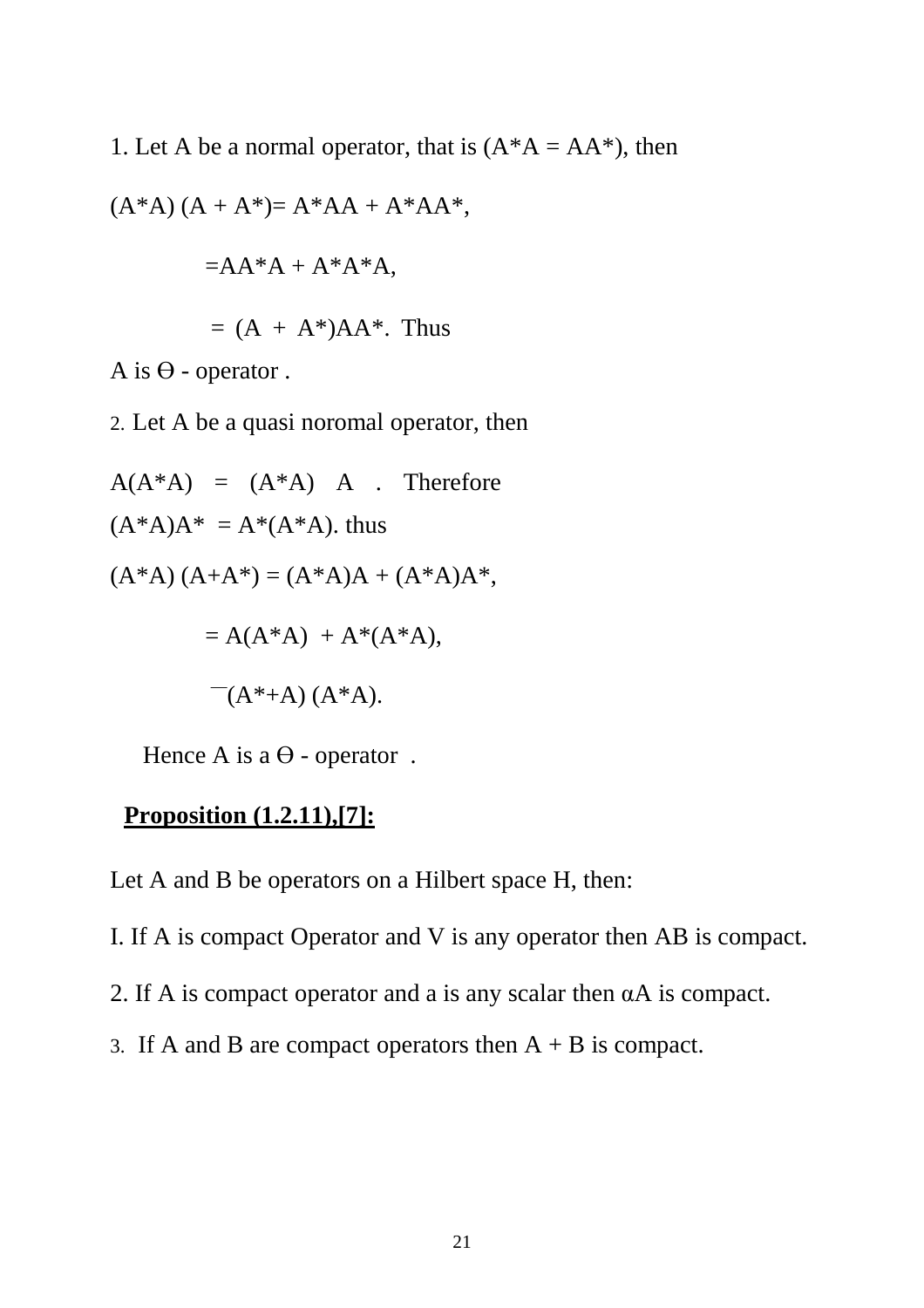# **Chapter Two Solution of Discrete – Time Operator Equations**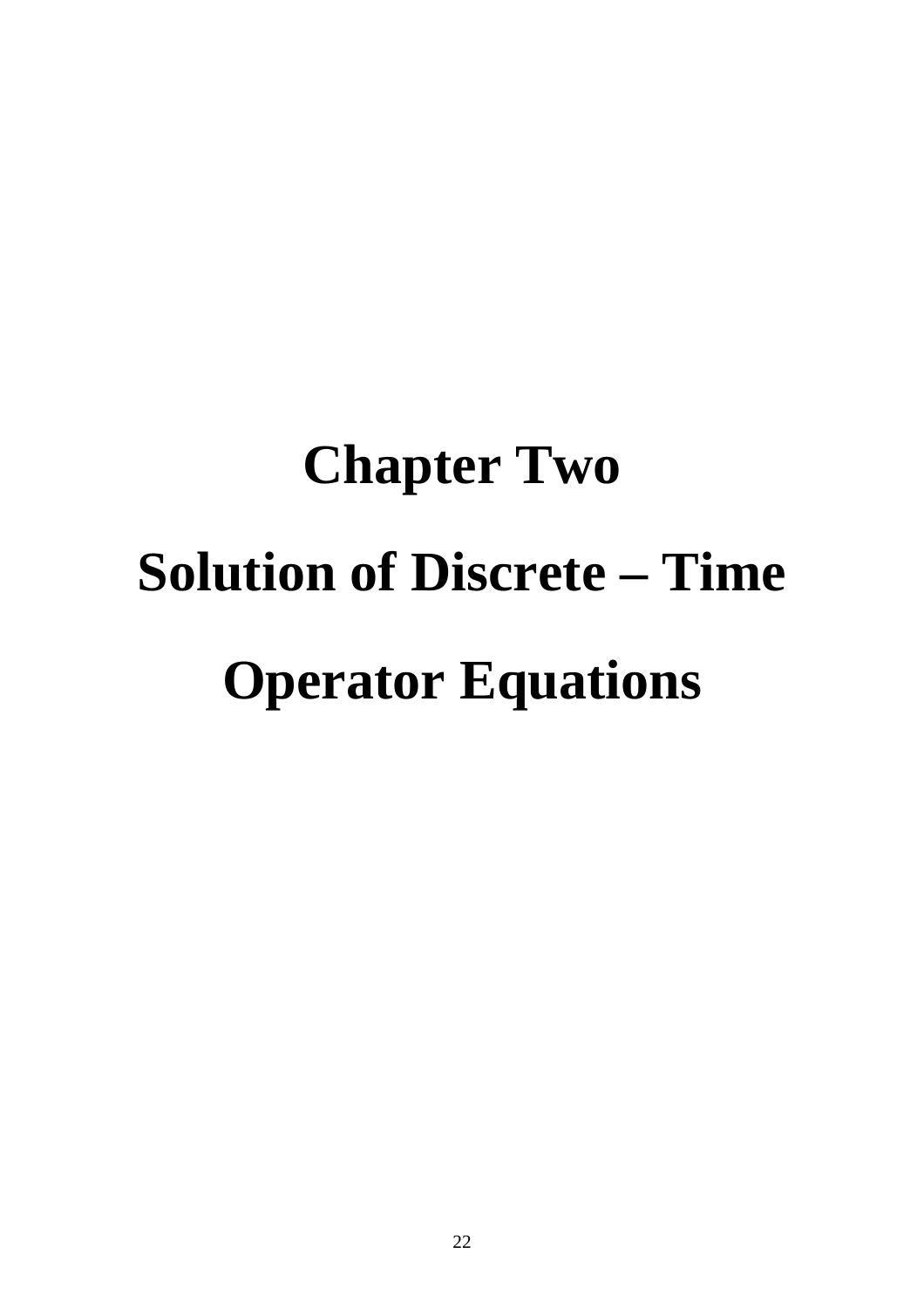## **CHAPTER TWO Solution of Discrete - Time Operator Equations**

#### **(2.1) Some Types of Operator Equations:**

*(1)* Continuous and discrete - time Sylvester operator equations:

| $AX \pm XB = \alpha C$ , | (2.1) |  |
|--------------------------|-------|--|
| $AXB \pm X = \alpha C.$  | (2.2) |  |

*(2)* Continuous and discrete - time Lyapunnov operator equations:

| $A^*X - XA = \alpha C$ , | (2.3) |
|--------------------------|-------|
| $A^*XA - X = \alpha C$   | (2.4) |

Where A, B and C are given operators defined on a Hilbert space H, X is an operator that must be determined,  $\sim$  ix any scalar, and A<sup>\*</sup> is the adjoint of A,[4]

In general, these operator equations may have one solution, infinitive set of solutions or no solution.

In this section, existence and uniqueness of the solution of eq. s (2.2) and  $(2.4)$ , when B is an invertible operator in eq.  $(2.2)$ , and A is an invertible operator in eq. (2.4) are studied.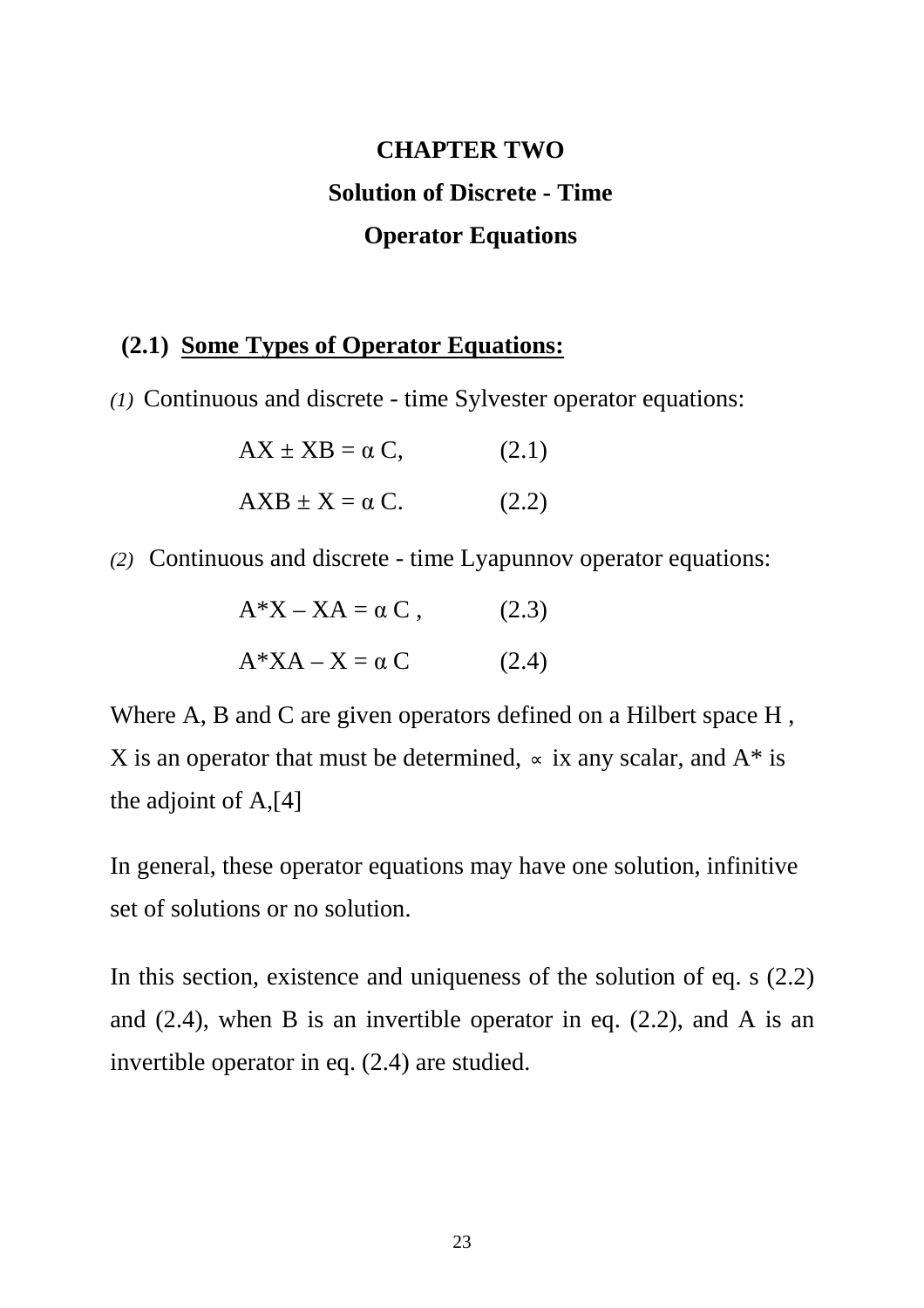The discrete - time Sylvester equation can be transformed into continuous - time Sylvester operator equation as follows:

Multiply eq.  $(2.2)$  from the right by, then eq.  $(2.2)$  becomes:

 $\text{AXBB}^{-1} \pm \text{XB}^{-1} = \alpha \text{CB}^{-1}$  $AX \pm XB^{-1} = \alpha CB^{-1}$ 

Let  $CB^{-1} = W$ , the above equation becomes :

$$
AX \pm XB^{-1} = \alpha W \tag{2.5}
$$

Also, the discrete - time Lyapunov operator equation can be transform to continuous - time Lyapunov operator equation as follows:

Multiply eq. (2.4) from the right by  $A^{-1}$ , then eq. (2.4) becomes :

$$
A*XAA^{-1} - XA^{-1} = \alpha CA^{-1}
$$
 (2.6)  
Let  $CA^{-1} = W$ , then eq. (2.6) becomes :  

$$
A*X - XA^{-1} = \alpha W.
$$
 (2.7)

Recall that, the spectrum of the operator  $A \equiv \sigma(A) \{ \lambda \} C : (A - \lambda I)$  is not invertible}, and B(H) is the Banach space of all bounded linear operators defined on- the Hilbert space H , [5] .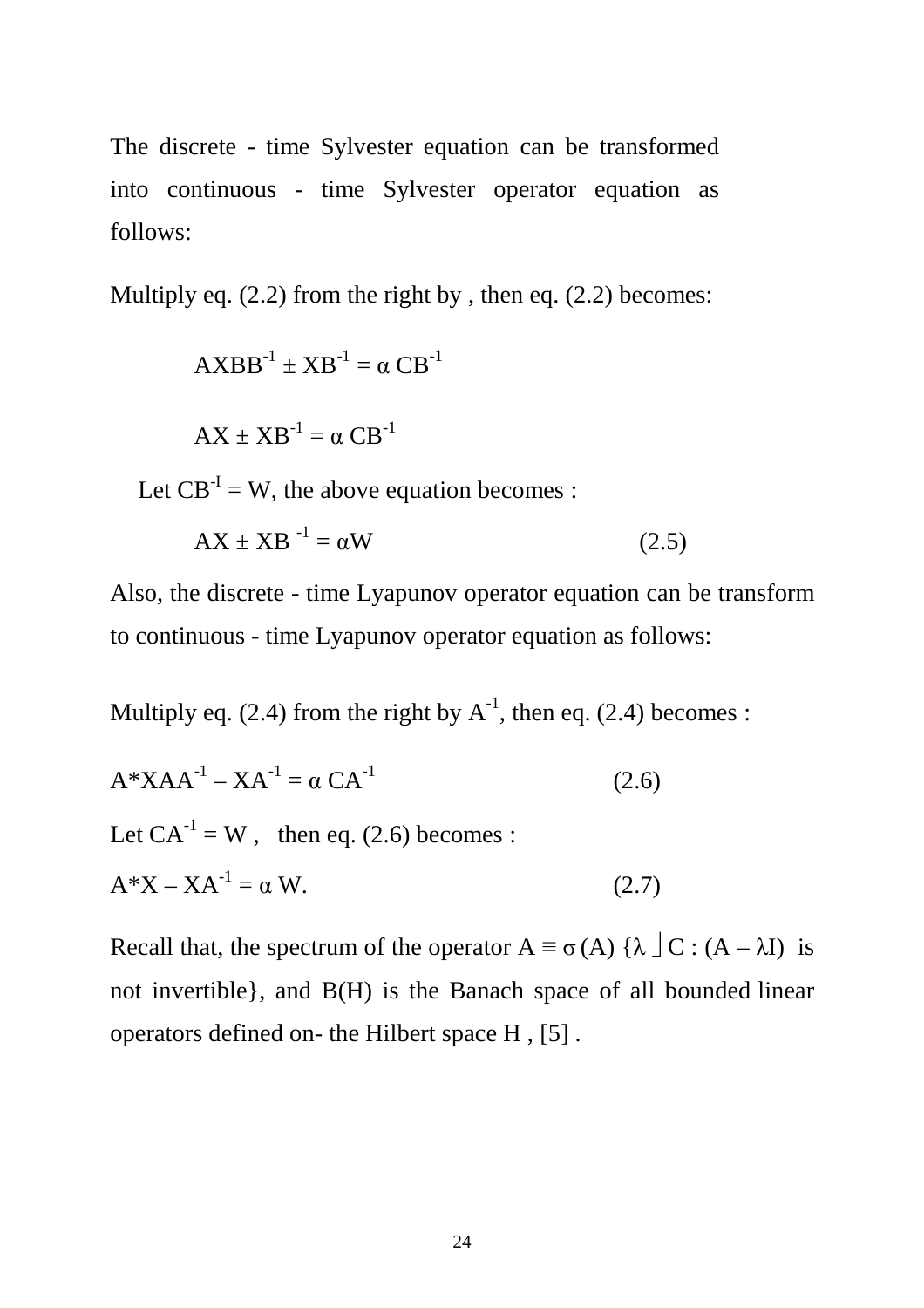#### **Sylvester - Rosenblum Theorem(2.2.1),[5].**

If A and W are operators in B(H) (panach algebra of all bounded linear, operators defined on a Hilbert space H) , such that  $\sigma(A) \cap (B) = \emptyset$ , then the operator equation AX - XB =  $\alpha$  C

(continuous - time Sylvester operator equation) has a unique solution X, for every operator C.

The following corollaries give the unique solution for the operator eq.  $(2.5).$ 

#### **Corollary (2.2.1):**

If A and B are operators in  $B(H)$ , and  $B^{-1}$  exists such that

$$
\sigma(A) \cap \sigma(B^{-1}) = \emptyset ,
$$

then, the operator equation  $AX - XB^{-1} = \alpha W$ , has a unique solution X for every operator  $W \perp B(H)$ .

#### **Corollary (2.2.2):**

If A and B are operators in  $B(H)$ , and  $B^{-1}$  exists, such that

 $\sigma(A)$   $\cap$   $\sigma(-B^{-1}) = \emptyset$ , then the operator equation  $AX + XB^{-1} = \alpha W$ , has a unique solution for every operator W  $\Box$  B(H).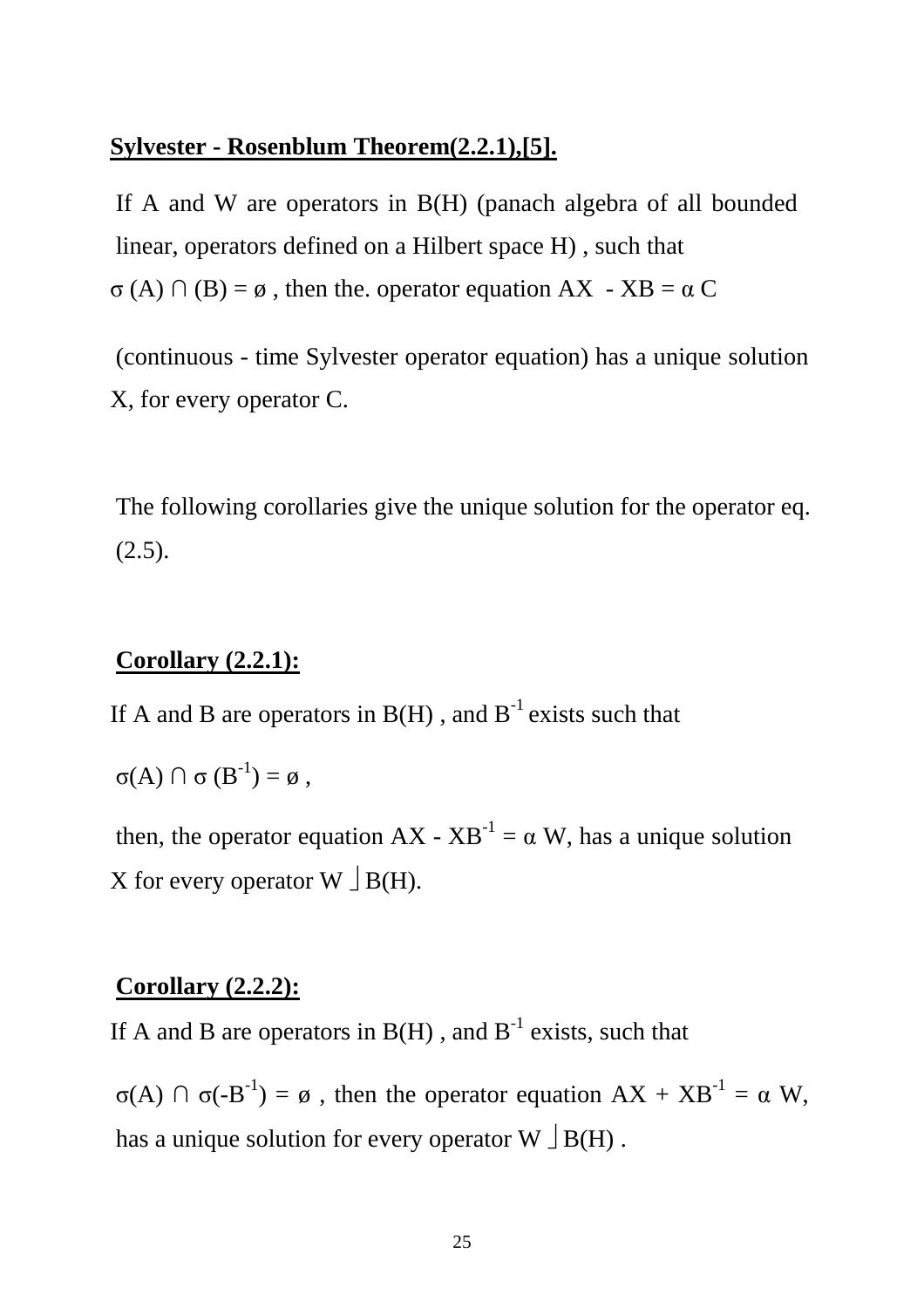#### **Proposition (2.2.1):**

Consider eq. (2.5),  $\sigma(A) \cap \sigma(B^1) = \emptyset$  then the operator

 $\overline{\phantom{a}}$ 」 1  $\mathsf{L}$ L −  $0$   $B^{-1}$  $\left\{\begin{array}{cc} A & -\alpha W \\ 0 & B^{-1} \end{array}\right\}$  is defined on  $H_1 \oplus H_2$  is similar to the operator  $\left\{\begin{array}{cc} A & 0 \\ 0 & B^{-1} \end{array}\right\}$ 」 1  $\mathsf{L}$ L Γ 0  $-B^{-1}$ 0 *B*  $\begin{bmatrix} A & 0 \\ 0 & B^{-1} \end{bmatrix}$ .

#### **Proof:**

Since σ (A)  $\cap$  σ (B<sup>-1</sup>) = ø, then by Sylvester - Rosenblum theorem, the operator equation  $AX - XB^{-1} = \alpha W$ , has a unique solution X. Also,  $\overline{\phantom{a}}$  $\rfloor$ 1  $\mathbf{r}$ L Г *I I X*  $0 \quad I \mid 0 \quad B^{-1}$  $\rfloor$ ⅂  $\mathsf{L}$ L Г  $0 \t B^{-1}$  $\begin{vmatrix} A & o \\ 0 & B^{-1} \end{vmatrix} = \begin{vmatrix} A & -\alpha W \\ 0 & B^{-1} \end{vmatrix}$  $\rfloor$ 1  $\mathsf{L}$ L −  $0$   $B^{-1}$ *A*  $-\alpha W$  $\overline{\phantom{a}}$  $\rfloor$ 1  $\mathbf{r}$ L Γ *I I X* 0

But 
$$
\begin{bmatrix} I & X \\ 0 & I \end{bmatrix}
$$
 is similar to the operator, so  $\begin{bmatrix} A & 0 \\ 0 & -B^{-1} \end{bmatrix}$  is similar to  $\begin{bmatrix} A & -\alpha W \\ 0 & B^{-1} \end{bmatrix}$ .

#### **Corollary: (2.2.3)**

Consider eq. (2.5),  $\sigma(A) \cap \sigma(-B^{-1}) = \emptyset$ , then The operator  $\begin{bmatrix} A & -a w \\ 0 & p^{-1} \end{bmatrix}$ 」 1  $\mathsf{L}$ L Γ − − 0  $-B^{-1}$  $\begin{bmatrix} A & -\alpha W \\ 0 & B^{-1} \end{bmatrix}$  is defined on H<sub>1</sub> ⊕ H<sub>2</sub> is Similar to the operator  $\begin{bmatrix} A & 0 \\ 0 & B^{-1} \end{bmatrix}$  $\rfloor$ 1  $\mathbf{r}$ L Γ 0  $-B^{-1}$ 0 *B A*

#### **Notes:**

(1) The converse of the above proposition is not true in general.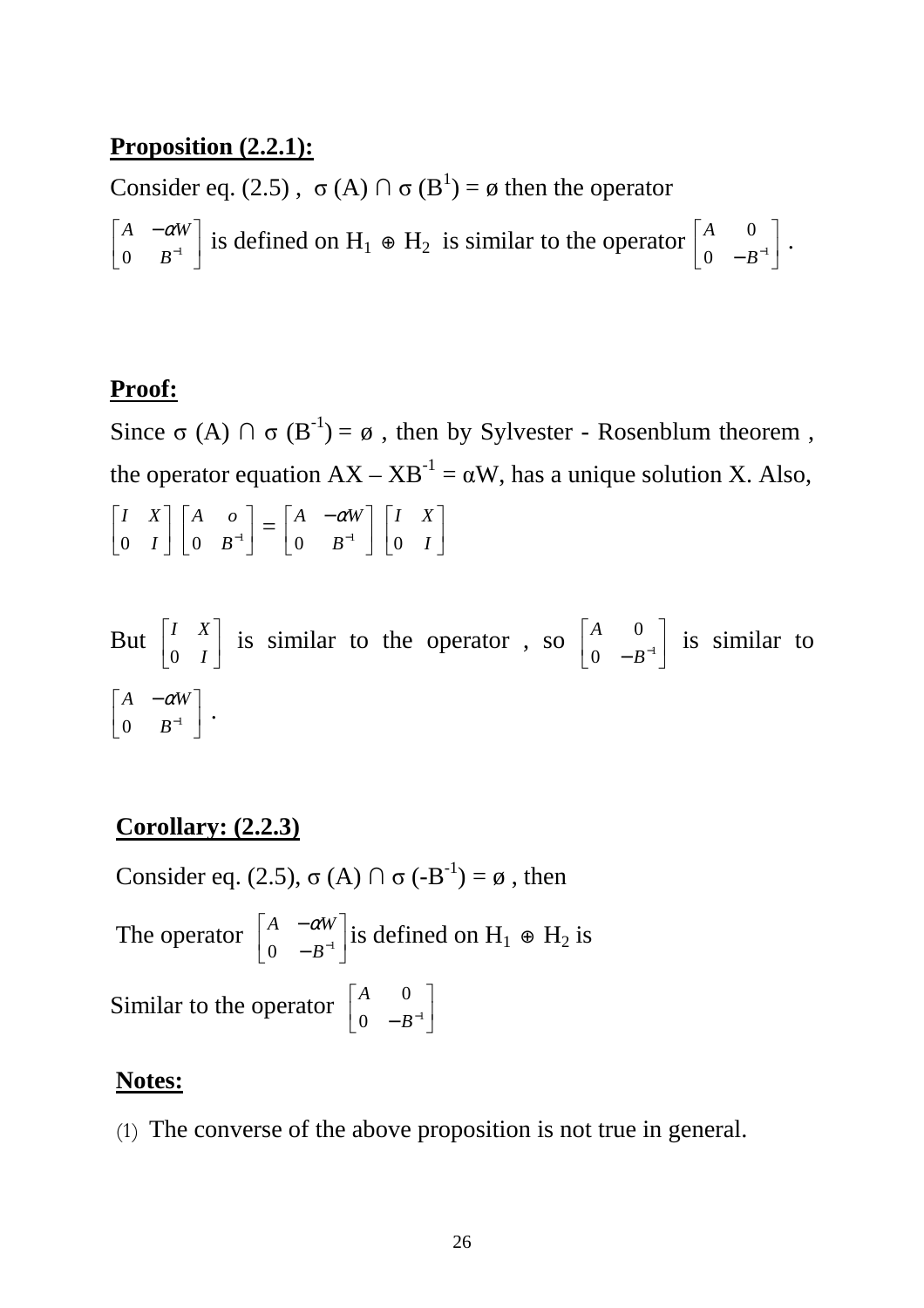(2) If the condition  $\sigma(A)$   $\cap$   $\sigma(B^{-1}) = \emptyset$ , fails to satisfied then the operator equation  $AX - XB^{-1} = \alpha W$ , may have no solution.

(3) If the 'condition  $\sigma(A) \cap (-B^{-1}) = \emptyset$ , fails to satisfy then

The operator equation  $AX + XB^{-1} = \alpha W$ , may have no. solution.

Now, the following Corollary gives the unique - solution the operator eq. (2.7)..

#### **Corollary: (2.2.4)**

If A an operator in  $B(H)$ ,  $A^{-1}$  exists such that

 $\sigma(A^*)$   $\cap$   $\sigma(A^{-1}) = \emptyset$ , then eq. (2.7) has a unique solution X, for every operator W.

#### **Proposition: (2.2.2)**

Consider eq. (2.7), if  $(A^*) \cap (A^{-1}) = \emptyset$ , then the

Operator  $\begin{bmatrix} A^T & -aW \\ 0 & A^{-1} \end{bmatrix}$  $\rfloor$ ⅂  $\mathbf{r}$ L  $\begin{bmatrix} A^* & - \end{bmatrix}$ 0  $A^{-1}$ \* *A*  $\left\lceil \frac{A^*}{A^*} \right\rceil$  is defined on H<sub>1</sub> ⊕ H<sub>2</sub> is similar to The operator  $\begin{bmatrix} A & 0 \\ 0 & A^{-1} \end{bmatrix}$  $\rfloor$ ⅂  $\mathsf{I}$ L Γ  $0 \t A^{-1}$ \* 0 *A A*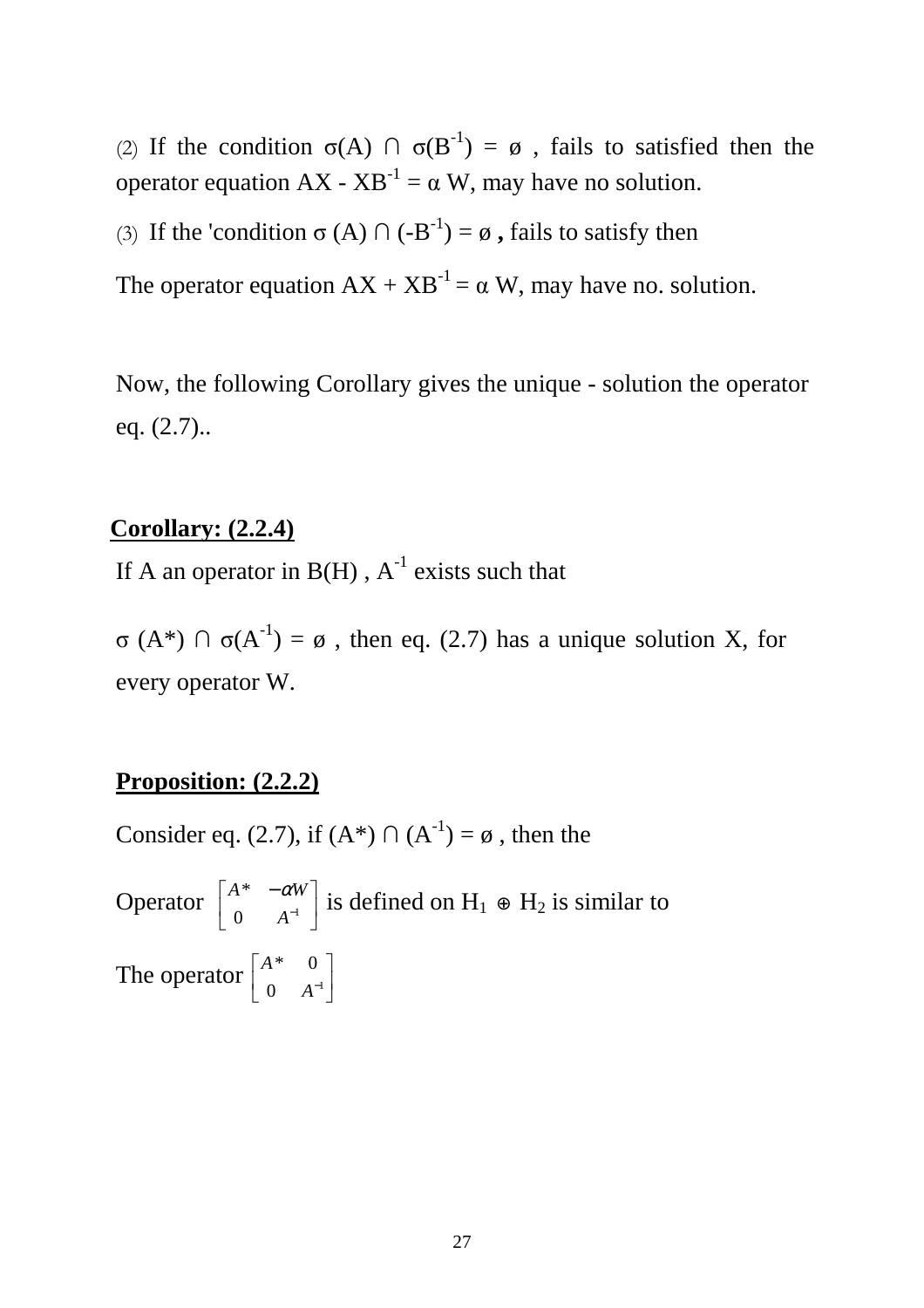#### **Proof:**

Since σ (A\*)  $\cap$  σ (A<sup>-1</sup>)=  $\emptyset$ , then by Sylvester — Rosenblum theorem, eq. (2.7) has a unique solution. Also

$$
\begin{bmatrix} I & X \\ 0 & I \end{bmatrix} \begin{bmatrix} A^* & 0 \\ 0 & A^{-1} \end{bmatrix} = \begin{bmatrix} A^* & -\alpha W \\ 0 & A^{-1} \end{bmatrix} \begin{bmatrix} I & X \\ 0 & I \end{bmatrix}
$$
  
But  $\begin{bmatrix} I & X \\ 0 & I \end{bmatrix}$  is invertible, so  $\begin{bmatrix} A^* & 0 \\ 0 & A^{-1} \end{bmatrix}$  is  
Similar to  $\begin{bmatrix} A^* & -\alpha W \\ 0 & A^{-1} \end{bmatrix}$ .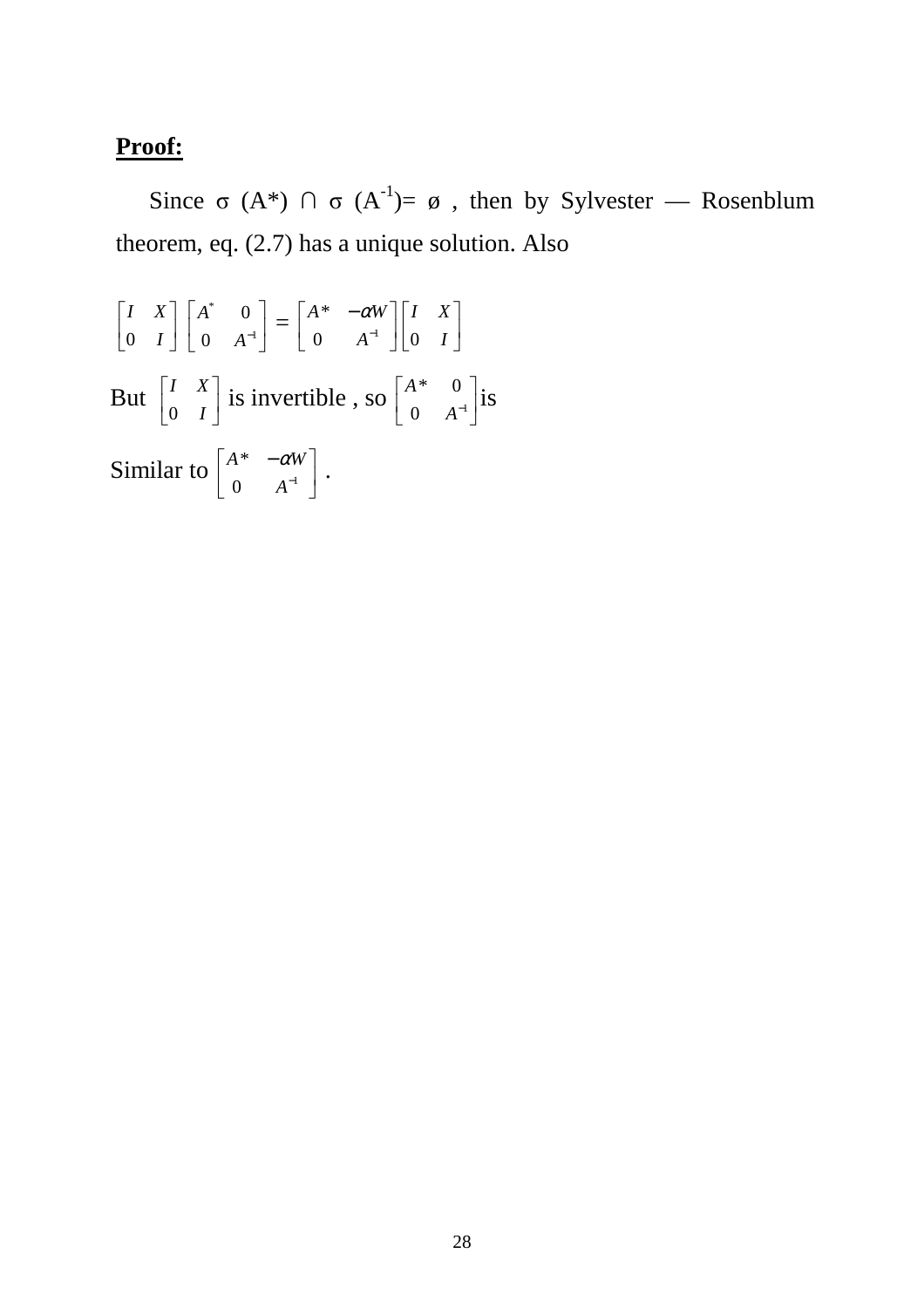#### **Notes:**

(1) The converse of the above proposition is not true in general.

(2) If the condition  $\sigma(A) \cap \sigma(A^{-1}) = \emptyset$ , fails to Satisfied then eq. (2.7) may have one solution; an infinite number of solutions or it may have no solution.

## **(2.3) The Nature of The Solution For The Discrete - Time Lyapunov Operator Equations**

In this section , we study the nature of the solution for special types of the linear operator equation , namely the discrete - time Lyapunov equation.

#### **Proposition: (2.3.1) , [2] :**

If A is a normal operator and  $A^{-1}$  exists, then  $A^{-1}$  is normal.

#### **Proposition: (2.3.2) , [2] :**

If A is a hyponormal operator, and  $A^{-1}$  exists, then  $A^{-1}$  is hyponormal.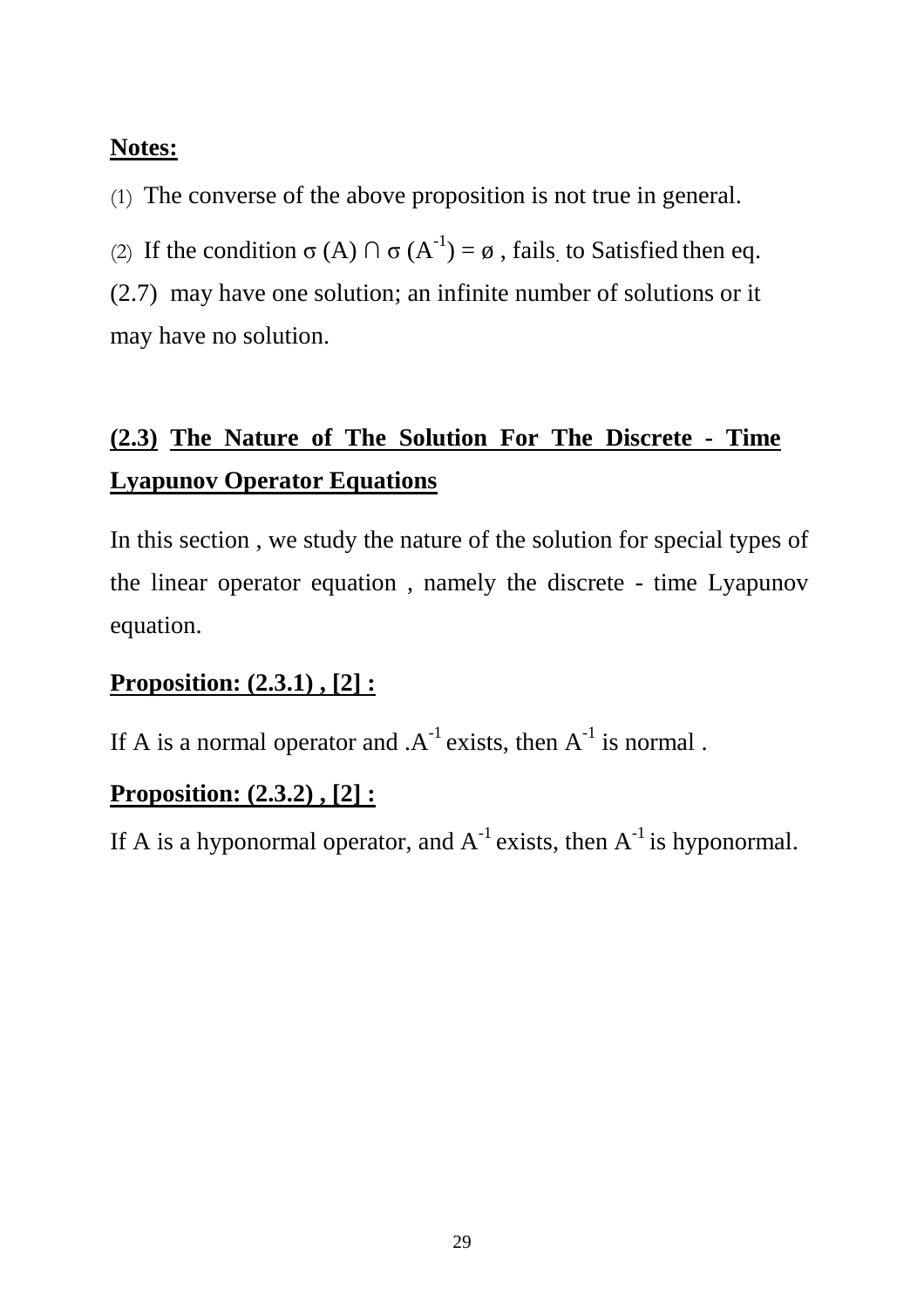#### **Remarks: (2.3.1)**

(1) If A,  $A^{-1}$ , and W are self adjoint operators, the eq. (2.7), may or may not have a solution. Moreover, if it has a solution then it may be non self - adjoint.

This remark can be easily observed in matrices.

(2) Consider eq.  $(2.7)$ , if W has self - adjoint operator, then it is not necessarily that  $X = X^*$ .

(3) If A,  $A^{-1}$ , and W are skew - adjoint operators, then eq. (2.7) has no solution.

#### **Proposition: (2.3.5) , [2]**

- (1) If A is a self adjoint operator , then A is normal.
- (2) If A is skew adjoint operator , then A is noimal.

#### **Remark: (2.3.2)**

Consider eq. (2.7) ,

(1) If A and W are normal operators, then the solution  $X$  is not necessarily normal operator.

(2) If W is noimal operator and A is any operator, then it is not necessarily that the solution X is normal operator.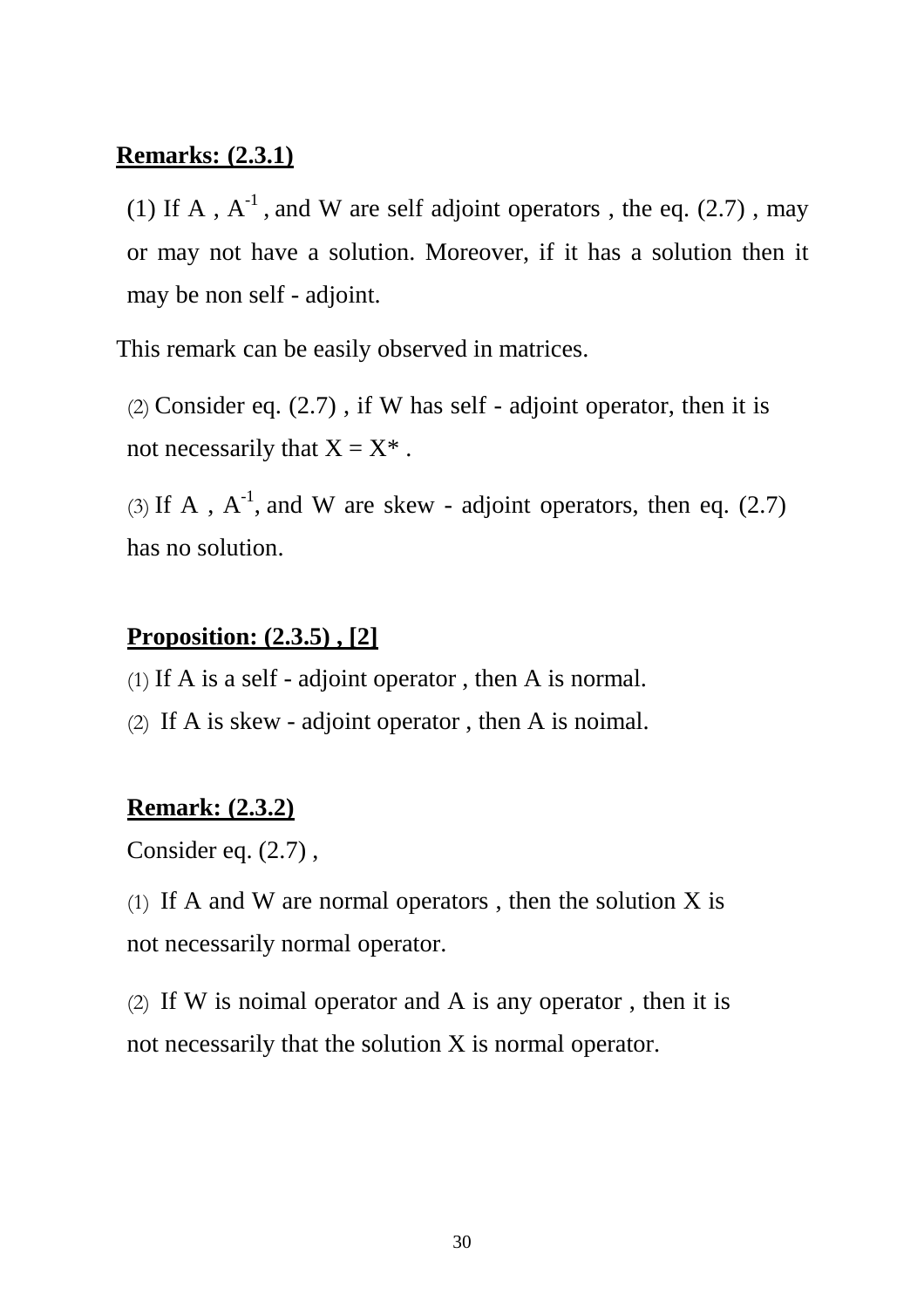#### **Remark: (2.3.3)**

(1) Consider eq. (2.7), if W is compact operator, then A,  $A^{-1}$ , and X are not necessarily compact operators.

(2) If A or W or  $A^{-1}$  compact operator, and the solution of eq. (2.7) exists, then it is not necessarily to be compact.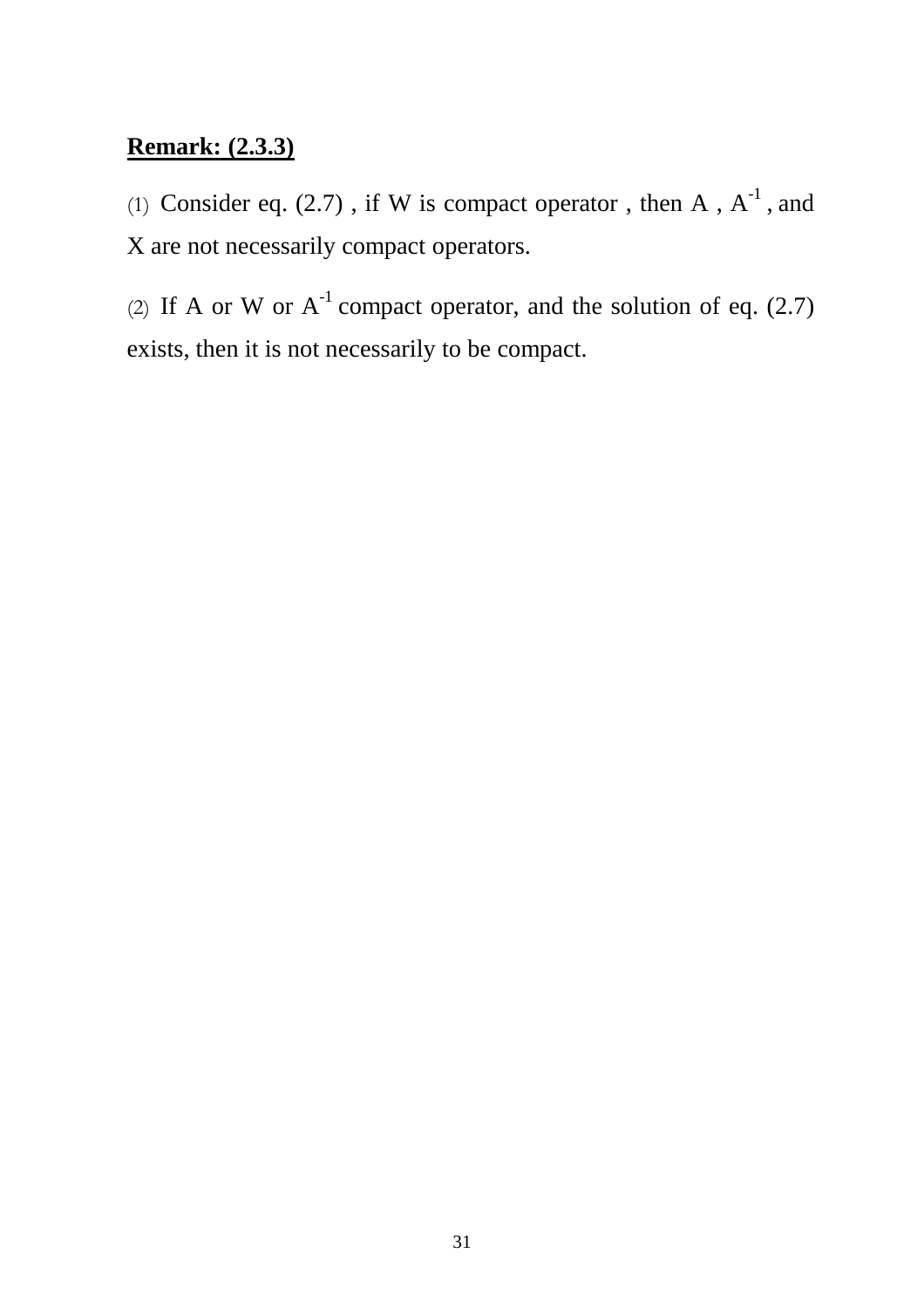#### **Putnam - Fugled Theorem: (2.3.1) , [1]**

Assume that M, N, T  $\exists$  B(H), where M and N are normal.

if  $MT = TN$  then  $M^*T = TN^*$ 

#### **Definition:(2.3.1), [1] :**

An operator M is said to be dominant if

 $||(T - z) * x || (T - z) x ||$ , for all  $z \circ T$  and  $x \circ R$ 

#### **Definition: (2.3.2) [1] :**

An operator M is called M - hyponormal operator if

 $|| (T - z)^* x || \le ||M|| (T - z)x ||$ , for  $z \big| C$  and  $x \big| H$ .

#### **Theorem: (2.3.2) , [3]** :

Let M be dominant operator and  $N^*$  is M - hyponormal operator. Assume that  $MT = IN$  for some  $T \nvert B(H)$  then  $M^*T = TN^*$ .

#### **Theorem: (2.3.3) , [3] :**

Let A and B be two operators that satisfy Putnam - Fugled condition. The operators equation  $AX - XB = C$  has a solution X f and only if

$$
\begin{bmatrix} A & 0 \\ 0 & B \end{bmatrix}
$$
 and 
$$
\begin{bmatrix} A & 0 \\ 0 & B \end{bmatrix}
$$
 are similar operator on  $H_1 \oplus H_2$ .

As corollaries , we have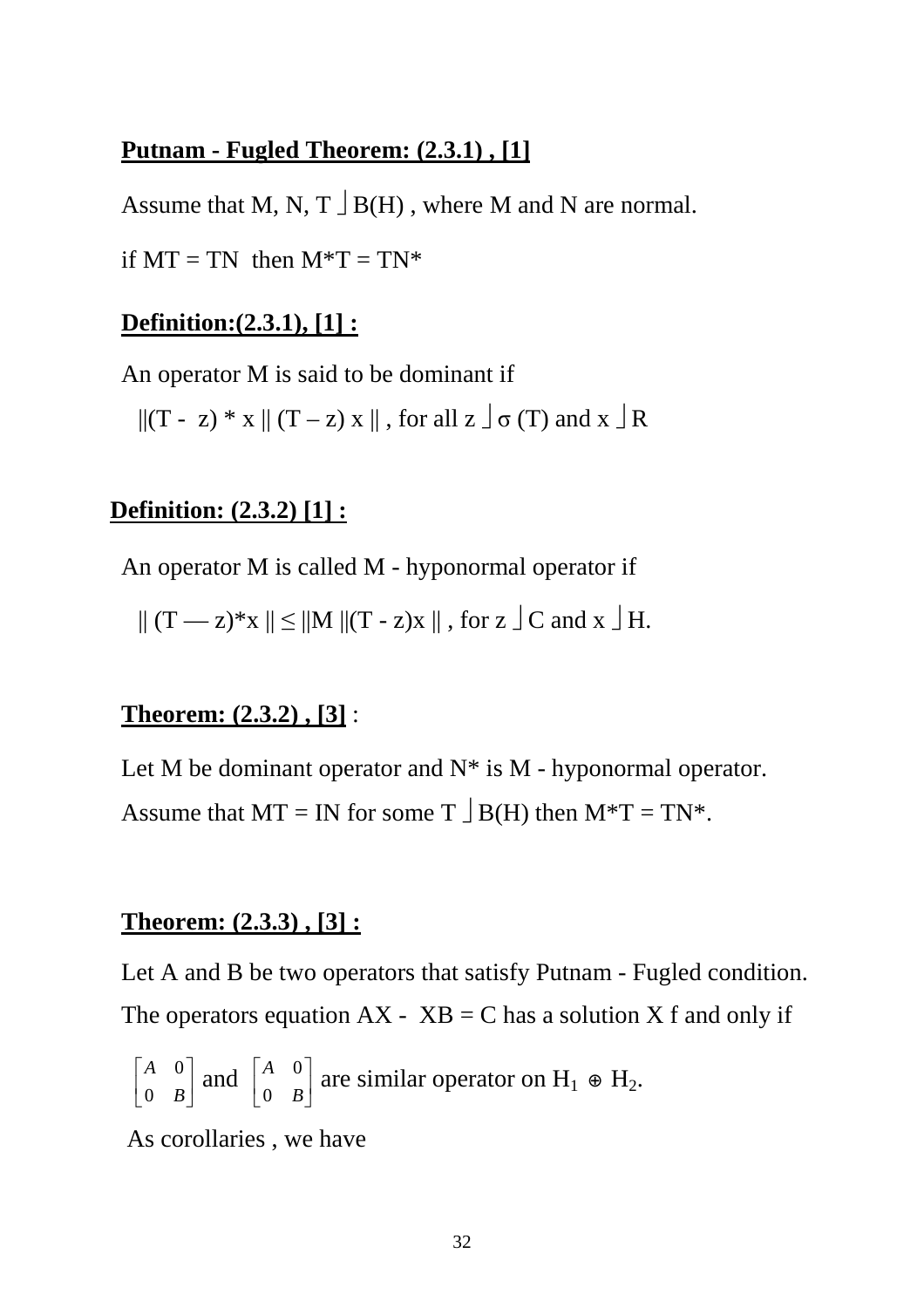#### **Corollary : (2.3.1)**

If A is normal and  $A^{-1}$  exists, then operator equation  $A^*X + XA^{-1} = \alpha W$  has a solution if and only if  $\begin{bmatrix} A^* & 0 \\ 0 & 0 \end{bmatrix}$  $\rfloor$ ⅂  $\mathsf{L}$ L 0  $-A^{-1}$ \* 0 *A*  $\begin{vmatrix} A^* & 0 \\ 0 & 1 \end{vmatrix}$  is similar to  $\overline{\phantom{a}}$  $\rfloor$ 1  $\mathsf{L}$ L Г − − 0  $-A^{-1}$ \* *A*  $\left.\begin{array}{cc} A^* & -\alpha W \\ 0 & 1 \end{array}\right|.$ 

#### **Corollary : (2.3.2)**

If A and B are normal operators and  $B^{-1}$  exists then the operator equation  $AX - XB^{-1} = \alpha W$  has a solution if and only if

 $\overline{\phantom{a}}$  $\rfloor$ 1  $\mathsf{L}$ L Г 0  $-B^{-1}$ 0 *B*  $\begin{bmatrix} A & 0 \\ 0 & B^{-1} \end{bmatrix}$  is similar to  $\begin{bmatrix} A^* & -\alpha W \\ 0 & B^{-1} \end{bmatrix}$  $\rfloor$ 1  $\mathsf{L}$ L Г − − 0  $-B^{-1}$ \* *B*  $A^*$   $-\alpha W$  .

The following corollaries follows directly from the theorem (2.3.2) .

#### **Corollary : (2.3.3)**

If A is a dominant or  $M$  – hyponormal operator  $A^{-1}$  exists . Then , the operator equation  $A^*X + XA^{-1} = \alpha W$ 

Has a solution if and if  $\begin{bmatrix} A & 0 \\ 0 & A^{-1} \end{bmatrix}$  $\rfloor$ ⅂  $\mathbf{r}$ L Г 0  $-A^{-1}$ \* 0 *A*  $\begin{array}{cc} A^* & 0 \\ 0 & A^{-1} \end{array}$  and  $\begin{array}{cc} A^* & -\alpha W \\ 0 & A^{-1} \end{array}$  $\rfloor$ 1  $\mathsf{I}$ L Γ − − 0  $-A^{-1}$ \* *A*  $A^*$   $-\alpha W$ are similar operators on  $H_1 \oplus H_2$ .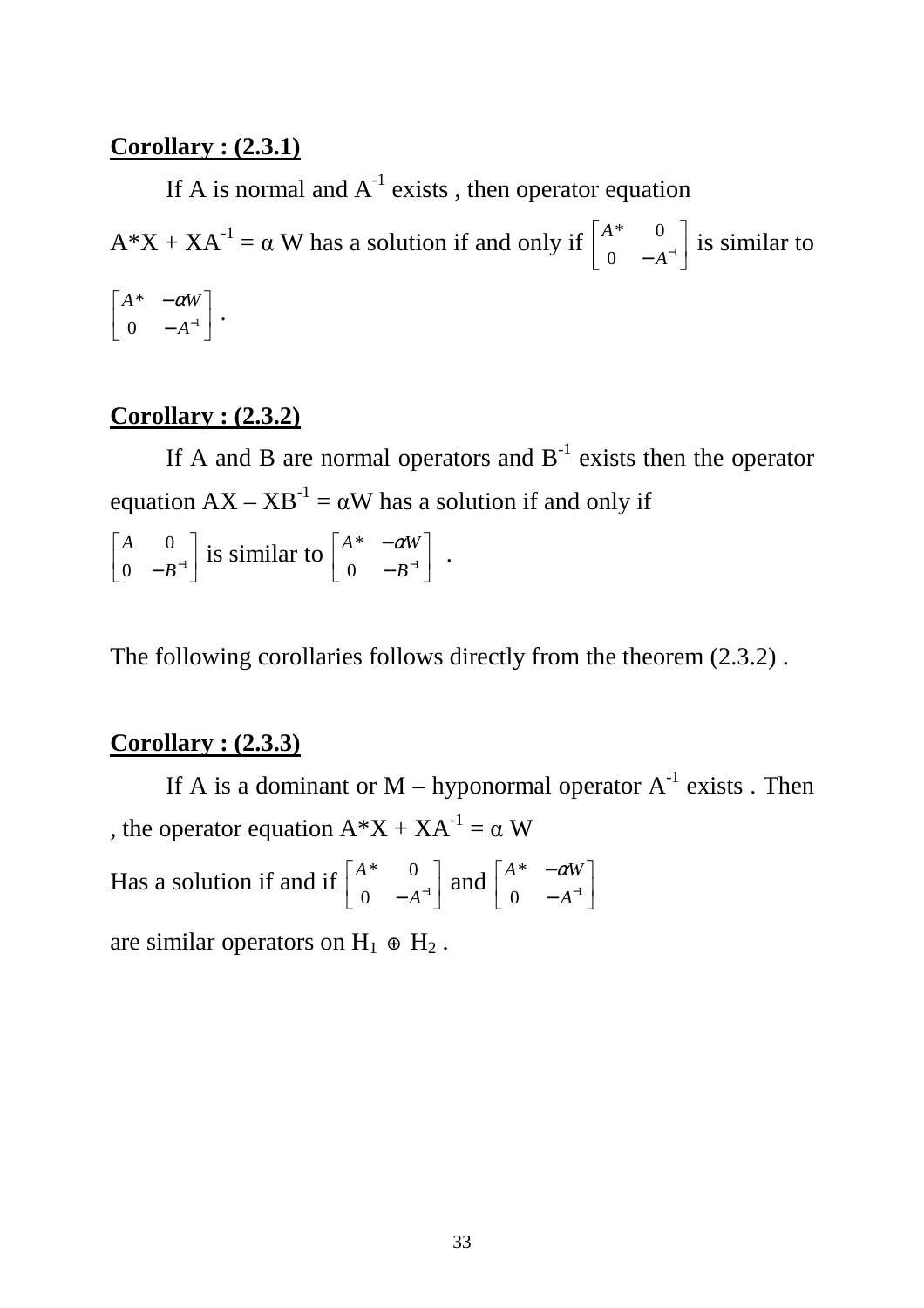#### **Corollary : (2.3.4)**

If A and B are dominant or  $M$  – hyponormal operator and  $B^{-1}$ exists . Then the operator equation  $AX - XB^{-1} = \alpha W$  has a solution  $\left| \int_{0}^{A} \frac{v}{p-1} \right|$  $\rfloor$ 1  $\mathsf{L}$ L Г 0  $-B^{-1}$ 0 *B*  $\begin{array}{cc} A & 0 \\ 0 & B^{-1} \end{array}$  and  $\begin{array}{cc} A & -\alpha W \\ 0 & B^{-1} \end{array}$  $\rfloor$ 1  $\mathbf{r}$ L Г − − 0  $-B^{-1}$  $\left\{ \begin{array}{c} A & -\alpha W \\ 0 & B^{-1} \end{array} \right\}$  are similar operators on H<sub>1</sub> ⊕ H<sub>2</sub>.

#### **Proposition :**

 Consider eq . (2.7) , if A and W are orthogonal operators , and  $A^{-1}$  exists and W is also, orthogonal operator, and the solution X of eq. (2.7) is unique then this solution is an orthogonal operator .

#### **Proof :**

Consider the operator equation

$$
A * X + XA^{-1} = W,
$$
  
\n
$$
(A * X = XA^{-1})^* = W^*,
$$
  
\nSince W is an orthogonal operator  $(W^* = W^{-1})$  implies that  
\n
$$
W = (W^{-1})^*
$$
  
\n
$$
X^*A + (A^{-1})^*X^* = W^*,
$$
  
\n
$$
[X^*A + (A^{-1})^*X^* = W^*]^{-1}
$$
  
\nSince A is an orthogonal operator  $(A^* = A^{-1})$   
\n
$$
A^{-1}(X^*)^{-1} + (X^*)^{-1}A^* = (W^*)^{-1},
$$
  
\n
$$
A^*(X^*)^{-1} + (X^*)^{-1}A^{-1} = W.
$$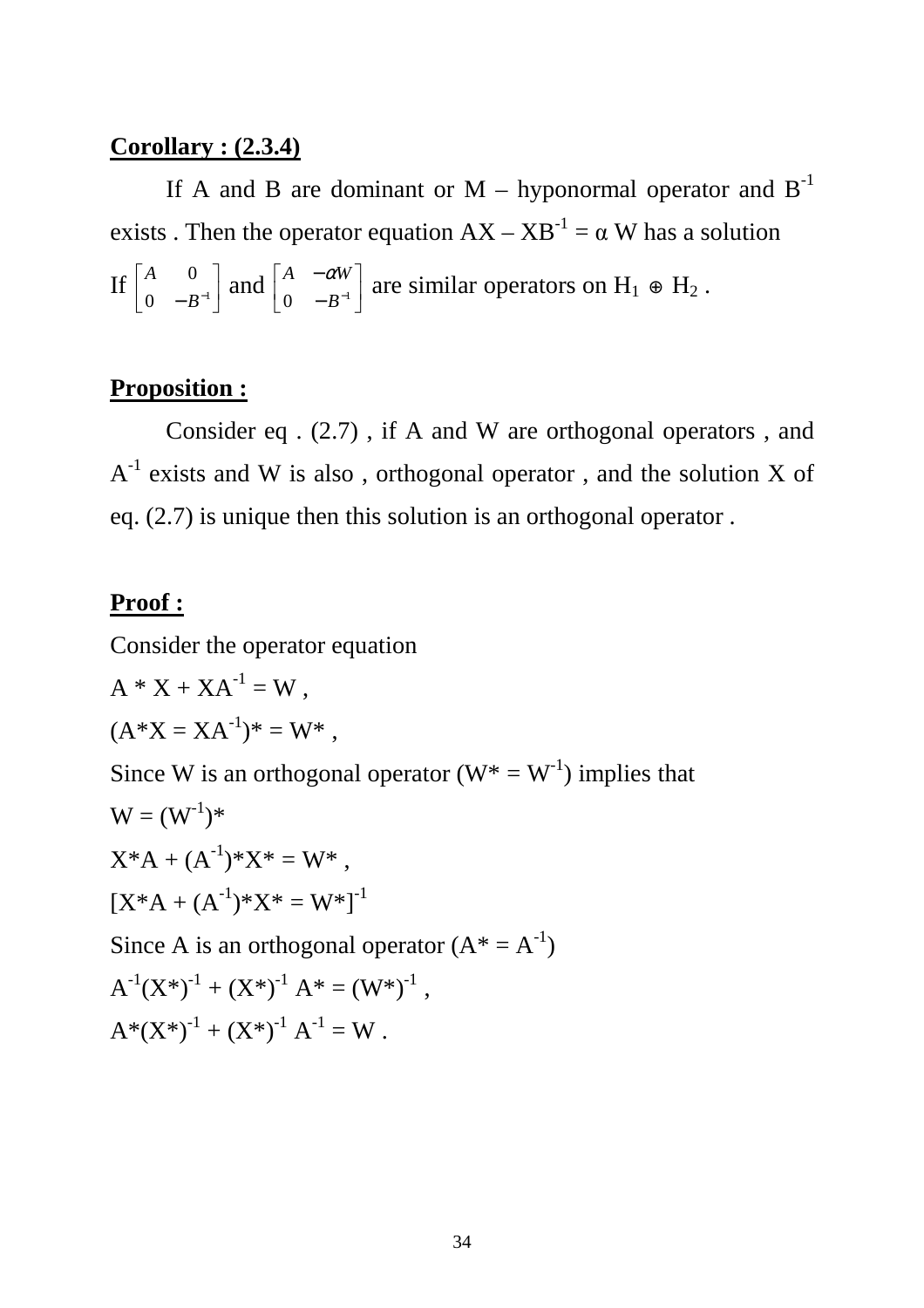Then  $(X^*)^{-1} = X$ , so  $X^* = X^{-1}$ .

Therefore , X is orthogonal operator .

#### **Proposition : (2.3.7)**

 Consider eq . (2.7) , if A is unitary operator and Q is orthogonal operator and the solution of eq. (2.7) is unique , then this solution is an orthogonal operator .

#### **Proof :**

Consider the following linear operator equation

$$
A^*X + XA^{-1} = W,
$$
  
\n
$$
(A^*X = XA^{-1})^* = W^*,
$$
  
\n
$$
X^*A + (A^{-1})^*X^* = W^*,
$$
  
\n
$$
(X^*A + (A^{-1})^*X^*)^{-1} = (W^*)^{-1},
$$
  
\n
$$
A^{-1}(X^*)^{-1} + (X^*)^{-1}[(A^{-1})^*]^{-1} = (W^*)^{-1}
$$
  
\nSince A is unitary operator then  $A^* = A^{-1}$   
\nSo,  $A^* (X^*)^{-1} + (X^*)^{-1}A^{-1} = (W^*)^{-1},$   
\nSince eq. (2.7) has a unique, then  
\n
$$
X = (X^*)^{-1} = (X^{-1})^*.
$$
 Therefore,  $X^* = X^{-1}$   
\nimplies that X is a orthogonal operator.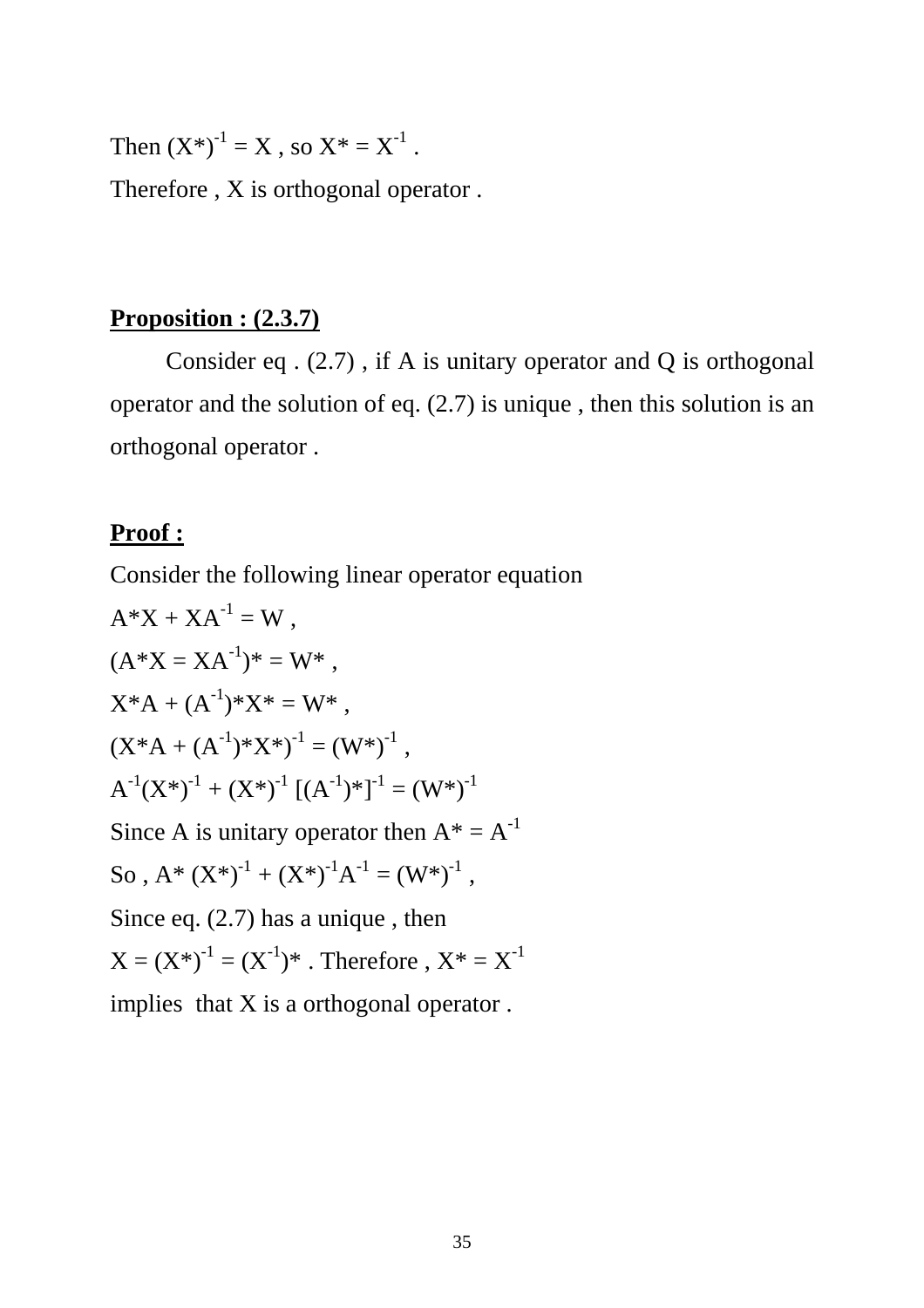Then  $(X^*)^{-1} = X$ , So  $X^* = X^{-1}$ .

Therefore , X is orthogonal operator .

#### **Proposition : (2.3.7)**

 Consider eq. (2.7) , if A is unitary operator and W is orthogonal operator and the solution of eq. (2.7) is unique , then this solution is an orthogonal operator .

#### **Proof :**

Consider the following linear operator equation

$$
A^*X + XA^{-1} = W,
$$
  
\n
$$
(A^*X + XA^{-1})^* = W^*,
$$
  
\n
$$
X^*A + (A^{-1})^*X^* = W^*,
$$
  
\n
$$
(X^*A + (A^{-1})^*X^*)^{-1} = (W^*)^{-1},
$$
  
\n
$$
A^{-1} (X^*)^{-1} + (X^*)^{-1}[(A^{-1})^*]^{-1} = (W^*)^{-1}
$$
  
\nSince A is unitary operator then  $A^* = A^{-1}$   
\nSo,  $A^*(X^*)^{-1} + (X^*)^{-1}A^{-1} = (W^*)^{-1},$   
\nSince eq. (2.7) has a unique, then  
\n
$$
X = (X^*)^{-1} = (X^{-1})^*.
$$
 Therefore,  $X^* = X^{-1}$   
\nImplies that X is a orthogonal operator.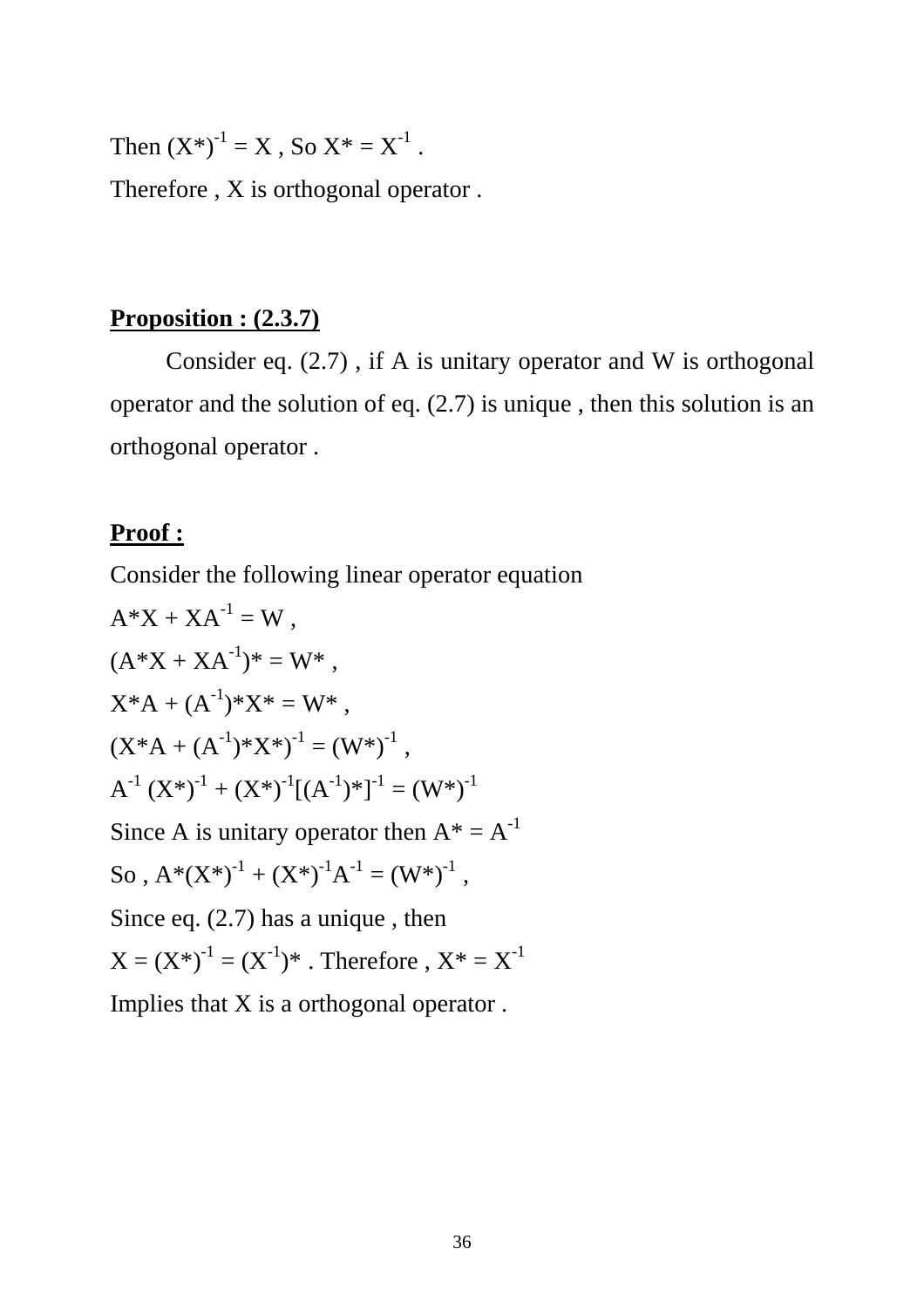#### **Definition : (2.4.1) , [2]**

Let R be a ring . A linear (additive) mapping  $\tau$  from R to R is called a derivation , if

 $\tau(ab) = a \tau(b) + \tau(a) b$ , for all a, b in R.

#### **Proposition : (2.4.1)**

The map  $\tau_{A,B}(X) = AX - XB^{-1}$  is a linear map.

#### **Proof :**

Since 
$$
\tau_{A,B}(\alpha X_1 + \beta X_2)
$$
 =  $A(\alpha X_1 + \beta X_2) - (\alpha X_1 + \beta X_2) B^{-1}$ ,  
\t\t=  $\alpha A X_1 + \beta A X_2 - \alpha X_1 B^{-1} - \beta X_2 B^{-1}$ ,  
\t\t=  $\alpha A X_1 - \alpha X_1 B^{-1} + \beta A X_2 - \beta X_2 B^{-1}$ ,  
\t\t=  $\alpha (AX_1 - X_1 B^{-1}) + \beta (AX_2 - X_2 B^{-1})$ ,  
\t\t=  $\alpha \tau_{A,B}(X_1) + \beta \tau_{A,B}(X_2)$ .

Then  $\tau_{A,B}$  is a linear map.

# **Proposition : (2.4.2)**

The map  $\tau_{A,B}(X) = AX - XB^{-1}$  is bounded.

#### **Proof :**

Since  $|| \tau_{A,B} || = ||AX - XB^{-1}|| \le ||AX|| + ||XB^{-1}||$  $\leq$   $||X||[||A|| + ||B^{-1}||]$ .

But A,  $B^{-1} \rightharpoonup B(H)$ ,  $|| \tau_{A,B} || \leq M ||X||$ , where  $M = (||A|| + ||B^{-1}||)$ .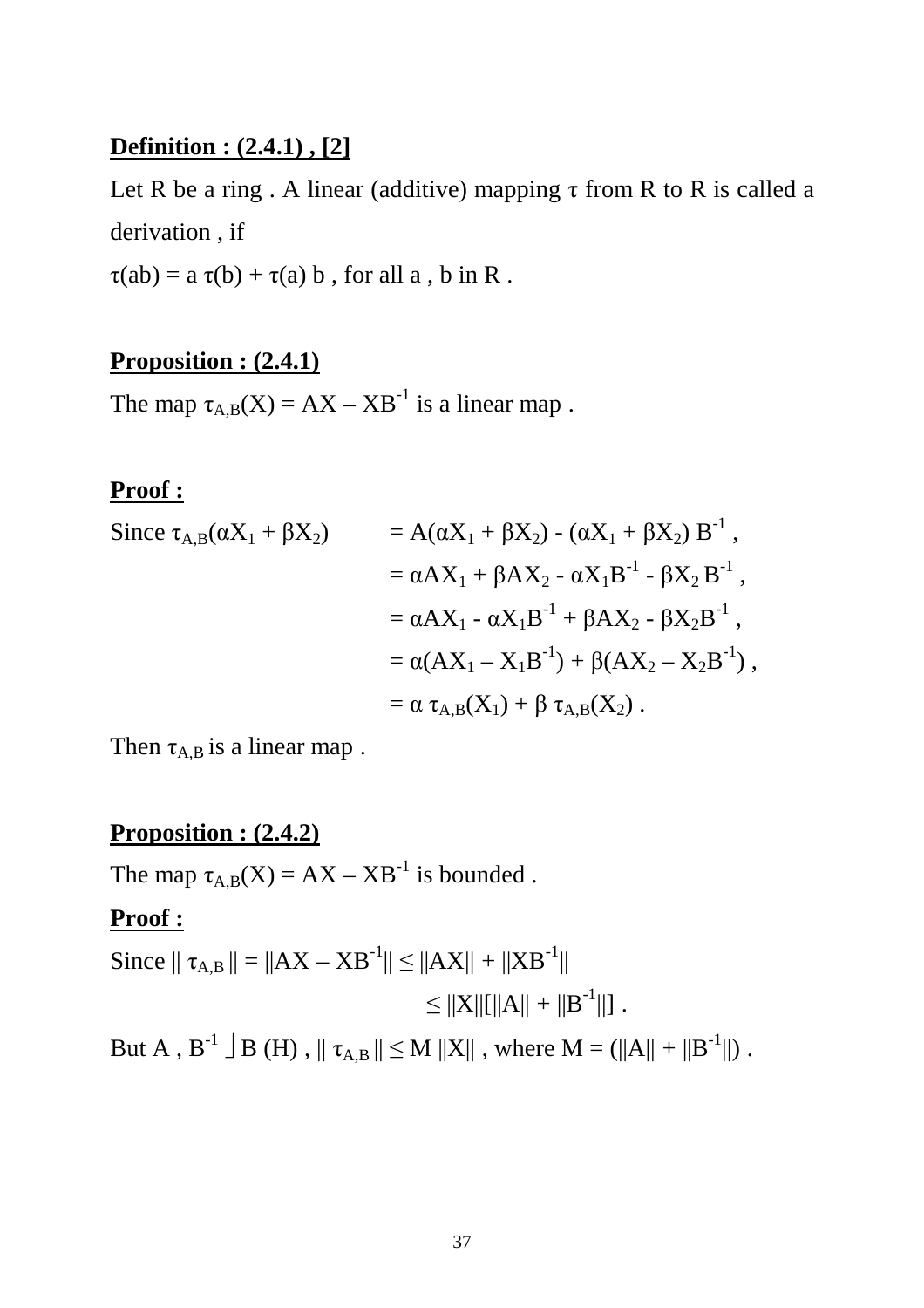So  $\tau_{A,B}$  is bounded.

The following remark shows that the mapping  $\tau_{A,B}$  is not derivation.

#### **Remark : (2.4.1)**

Since  $\tau_{A,B}$  (XY) = A(XY) – (XY)B<sup>-1</sup> for X, Y  $\Box$  B (H) and X  $\tau_{AB}$  (Y) = XAY – XYB<sup>-1</sup>. Also,  $\tau_{A,B}$  (X) Y = AXY – XB<sup>-1</sup> Y then one can deduce that  $\tau_{A,B}$   $(XY) \neq \tau_{A,B}$   $(Y) + \tau_{A,B}$   $(X)$  Y.

#### **Definition : (2.4.2) , [2]**

Let R be  $*$  - ring, i.e. a ring with involution  $*$ . The linear mapping  $\tau$ from R to R is called Jordan \* - derivation , if for all  $a, b \, \exists R$ ,  $\tau(a^2) = a \tau(a) + \tau(a) a^*$ 

#### **Remark : (2.4.3)**

The mapping  $\tau: B(H) \to B(H)$  defined by  $\tau$  (X) =  $\tau$ <sub>A B</sub>(X) = AX – XB<sup>-1</sup> is not Jordan  $*$  - derivation. Now , we have the following simple proposition :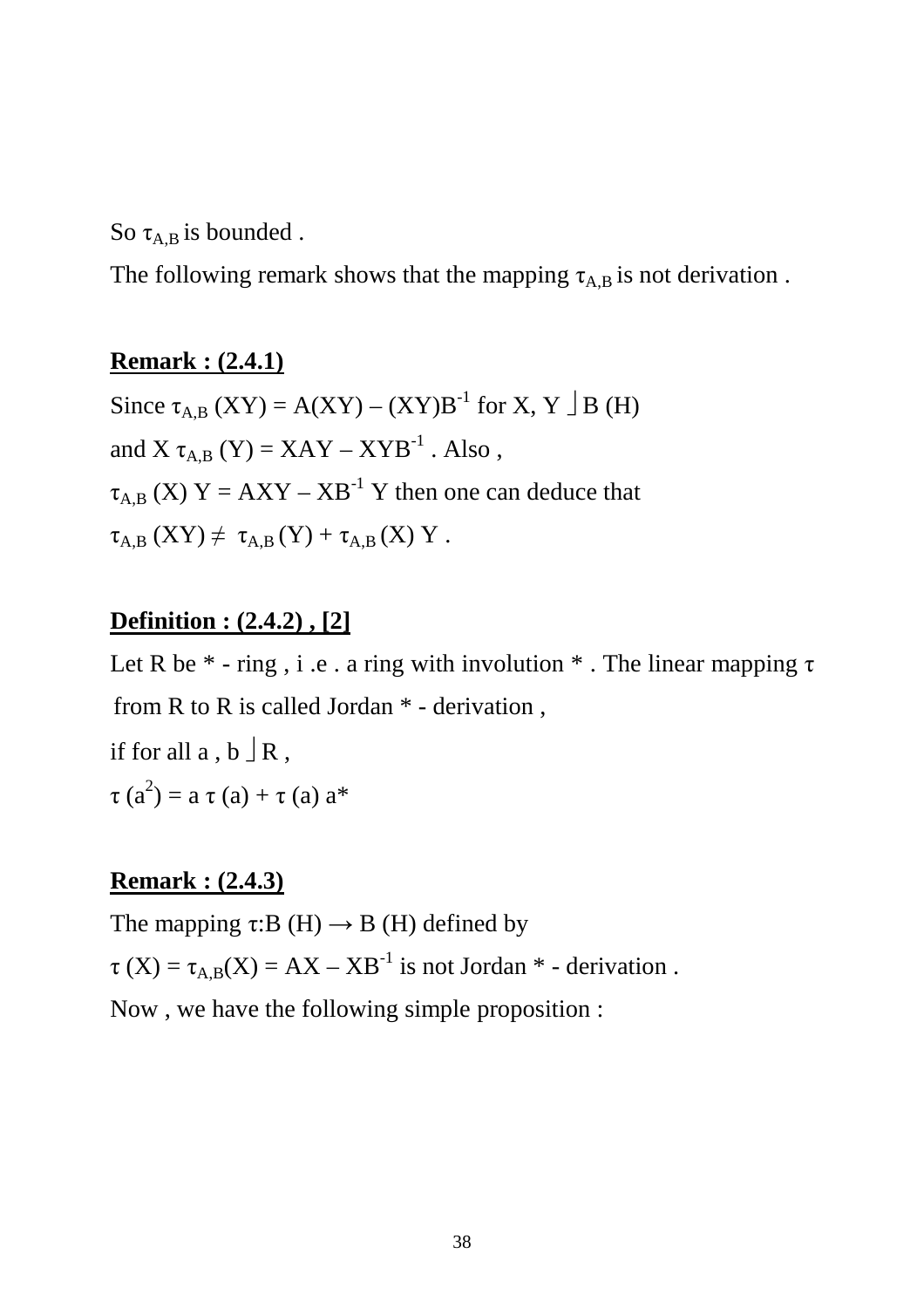#### **Proposition : (2.4.3)**

A Rang 
$$
(\tau_{A,B}) = {\alpha (AX - XB-1) : X \rvert B(H)}
$$
,  
= {A  $(\alpha X) - (\alpha X)B^{-1} : X \rvert B(H)$  }.  
Let  $X_1 = \alpha X$ , then

 $\alpha$  Rang ( $\tau_{A,B}$ ) = { $_{AX1} - X_1B^{-1}$  :  $X_1 \perp B$  (H)},  $=$  Rang  $\tau_{AB}$ .

#### **Remark : (2.4.2)**

in general Rang  $(\tau_{A,B})^* \neq$  Rang  $(\tau_{A,B})$ .

#### **(2.5)** The range of  $\tau_A$

In this section, we discuss and study the map  $\tau_A : B(H) \to B(H)$ , where  $\tau(X) = \tau_A(X) = A^*X - XA^{-1}$ ,  $X \perp B(H)$ .

#### **Proposition : (2.6.1)**

The map  $\tau_A = A^*X - XA^{-1}$  is a linear map.

#### **Proof :**

Since 
$$
\tau_A (\alpha X_1 + \beta X_2) = A^* (\alpha X_1 + \beta X_2) - (\alpha X_1 + \beta X_2) A^{-1}
$$
,  
\t\t\t\t $= \alpha A^* X_1 + \beta A^* X_2 - \alpha X_1 A^{-1} - \beta X_2 A^{-1}$ ,  
\t\t\t\t $= \alpha (A^* X_1 - X_1 A^{-1}) + \beta (A^* X_2 - X_2 A^{-1})$ ,  
\t\t\t\t $= \alpha \tau_A (X_1) + \beta \tau_A (X_2)$ .

Then  $\tau_A$  is a linear map.

#### **Proposition : (2.5.2)**

The map  $\tau_A = A^*X - XA^{-1}$  is bounded.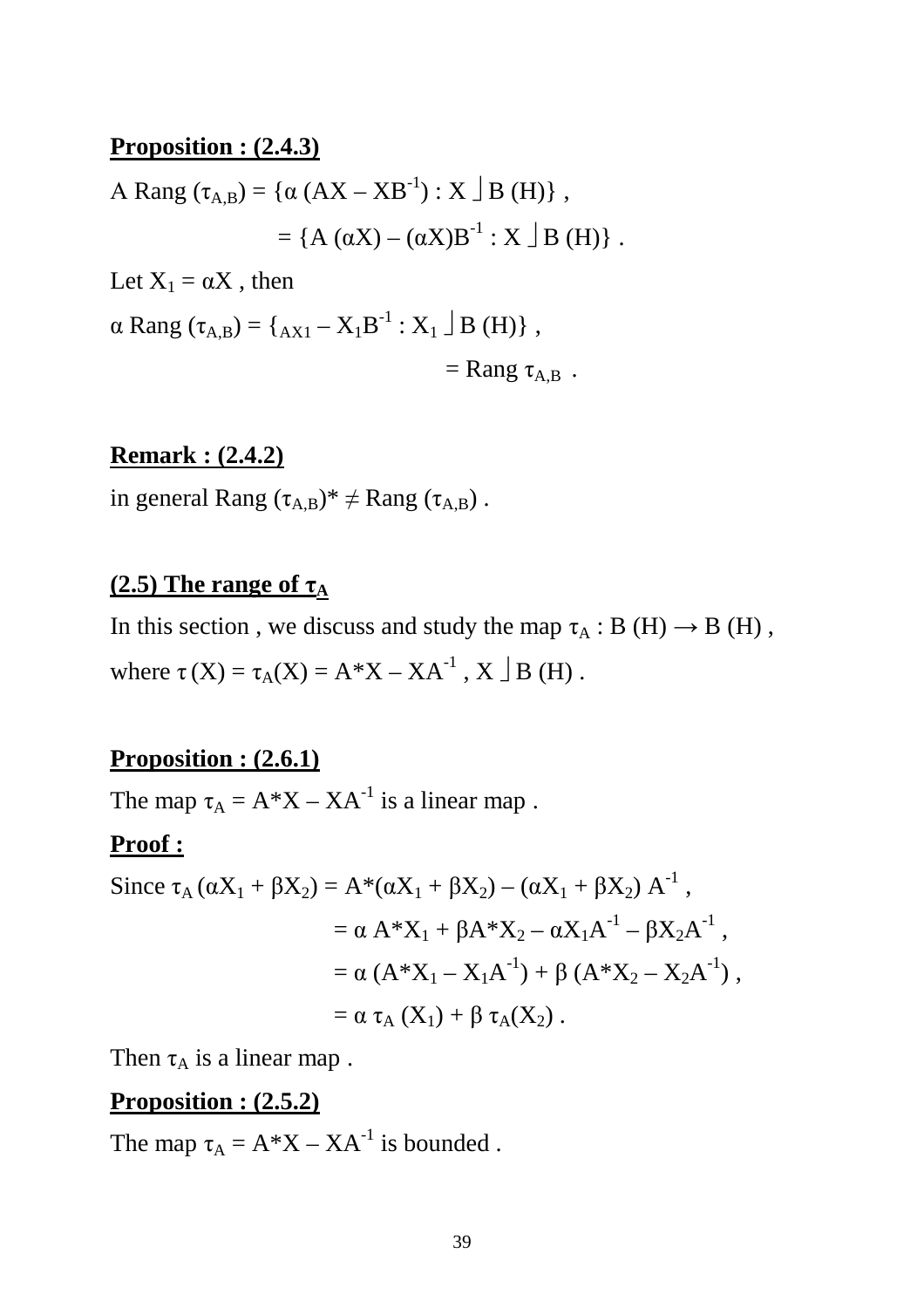#### **Proof :**

Since  $|| \tau_A || = ||A^*X - XA^{-1}|| \le ||A^*X|| + ||XA^{-1}||$ ,  $\leq || X || || ||A|| + ||A^{-1}|| ||$ . But A,  $A^{-1} \perp B(H)$ , let  $M = ||A|| + ||A^{-1}||$ , then  $|| \tau_A || \leq M || X ||$ . So  $\tau_A$  is bounded.

#### **Remark : (2.5.1)**

 $\tau_A(XY) = A^*(XY) - (XY)A^{-1}$ , for all X, Y  $\perp$  B (H), and X  $\tau_A$  (Y) = XA\*Y – XYA<sup>-1</sup>. Also,  $\tau_A$  (X)Y = A\*XY – XA<sup>-1</sup>Y. Then one can deduce that  $\tau_A(XY) \neq X \tau_A(Y) + \tau_A(X)Y$ .

#### **Remark : (2.5.2)**

The mapping  $\tau_A$  is not Jordan\* - derivation.

Now , we have the following simple proposition .

#### **Propositions : (2.5.3)**

 $\alpha$  Rang  $(\tau_A)$  = Rang  $(\tau_A)$ .

#### **Proof :**

Since  $\supseteq$  Rang  $(\tau_A) = {\alpha (A^*X - XA^{-1}) : X \bigcup B(H)}$ ,

$$
= \{A^*(\alpha X) - (\alpha X) A^{-1} : X \perp B(H)\}.
$$

Let  $X_1 = \alpha X$ , then

 $\alpha$  Rang  $(\tau_A) = \{A^*X_1 - X_1A^{-1} : X_1 \cup B(H)\} = \text{Rang}(\tau_A)$ .

#### **Remark : (2.5.3)**

Rang  $(\tau_A)^* \neq$  Rang  $(\tau_A)$ .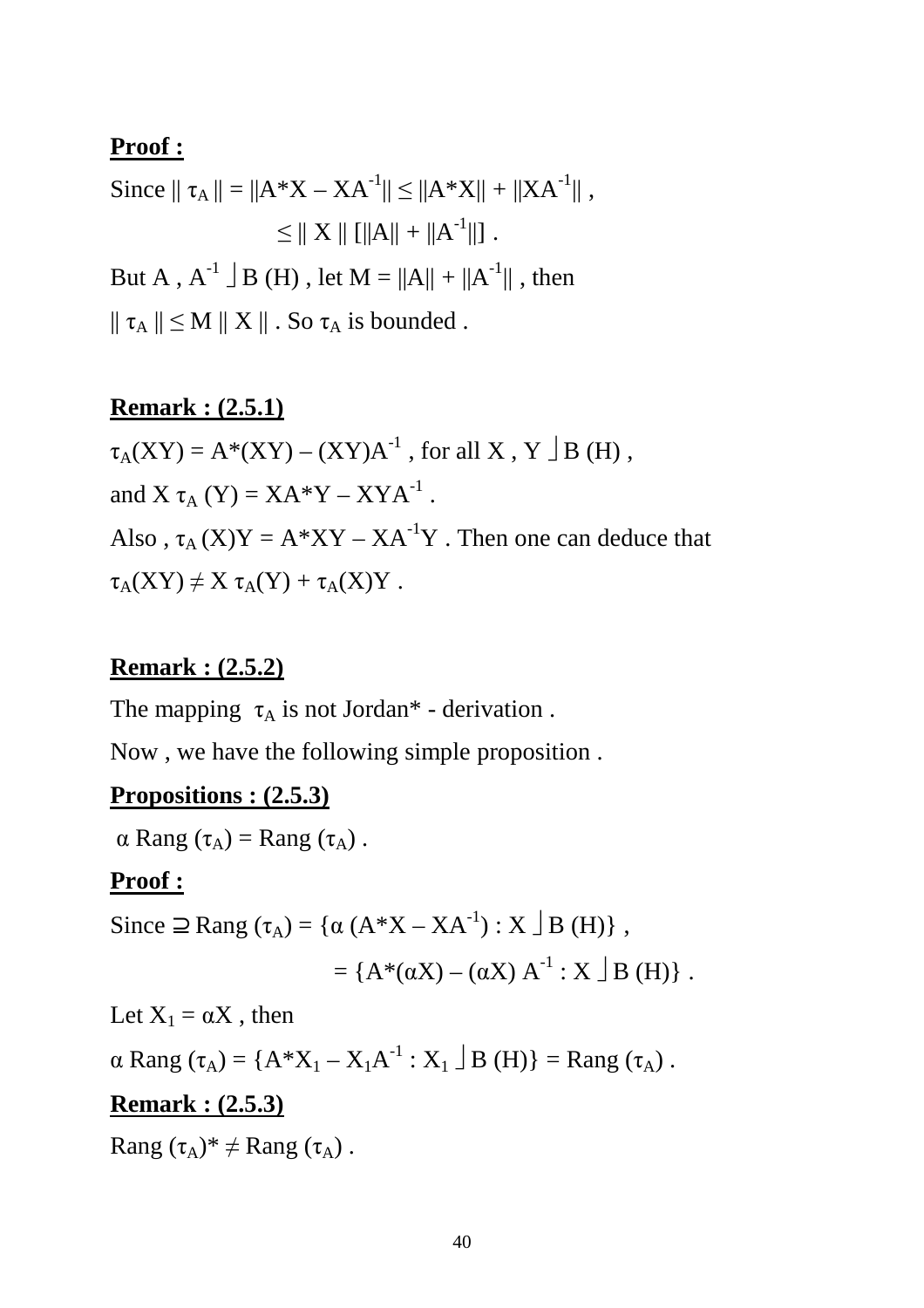#### **Proposition : (2.5.4)**

Rang  $(\tau_A)$  is linear manifold of operators in B (H).

#### **Proof :**

It is known that rang  $(\tau_A(X)) = \{W : \tau_A(X) = W, X \perp B(H) \}.$ 

(1) 0  $\Box$  Rang ( $\tau_A$ ) since X = 0  $\Box$  B (H) } and  $\tau_A$  (0).

(2) Let  $W_1$ ,  $W_2 \perp$  Rang ( $\tau_A$ ) we must prove  $W_1 - W_2 \perp$  Rang ( $\tau_A$ ).

Therefore ,  $\exists X_1 \Box B$  (H) such that  $\tau_A(X_1) = W_1$  and  $\exists X_2 \Box B$  (H).

such that  $\tau_A(X_2) = W_2$ . Thus,  $\tau_A (X_1 - X_2) = A^*(X_1 - X_2) - (X_1 - X_2) A^{-1}$ 

$$
= (A^*X_1 - X_1A^{-1}) - (A^*X_2 - X_2A^{-1})
$$
  
=  $\tau_A(X_1) - \tau_A(X_2)$ .

$$
=W_1-W_2.
$$

Then  $W_1 - W_2 \perp B$  (H) such that  $\tau_A (X_1 - X_2) = W_1 - W_2$ . So,  $W_1 - W_2 \rvert Rang(\tau_A)$ .

Therefore, Rang  $(\tau_A)$  is a linear manifold of operators.

#### **Remark : (2.5.4)**

If W  $\vert$  Rang ( $\tau_A$ ), then so does W<sup>\*</sup>.

#### **Remark : (2.5.5)**

If  $W_1$ ,  $W_2 \perp R$ ang ( $\tau_A$ ), then  $W_1$ ,  $W_2$  is not necessarily in Rang ( $\tau_A$ ).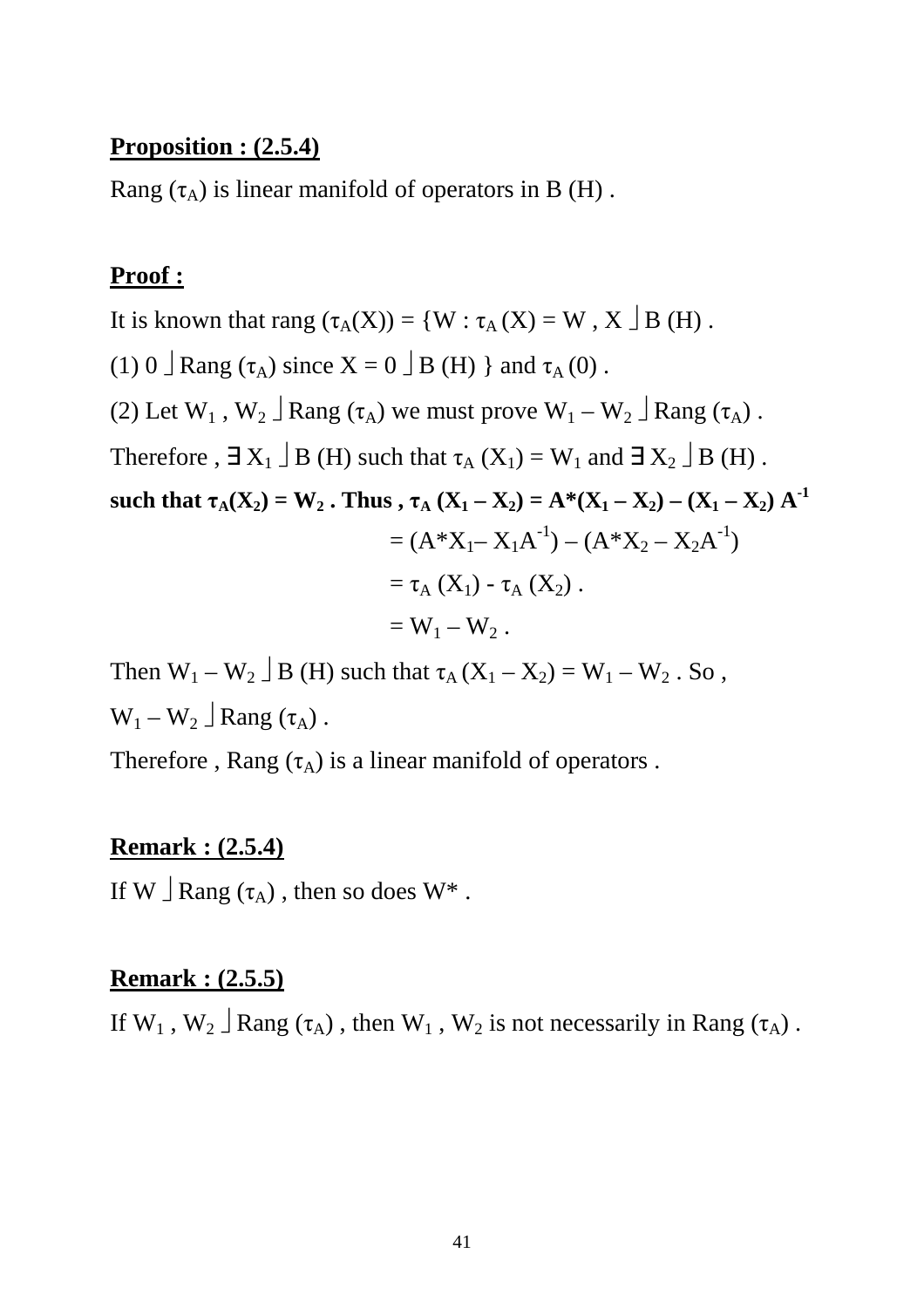# **Chapter Three Lyapunov and Qusai – Lyapunov Operator Equation**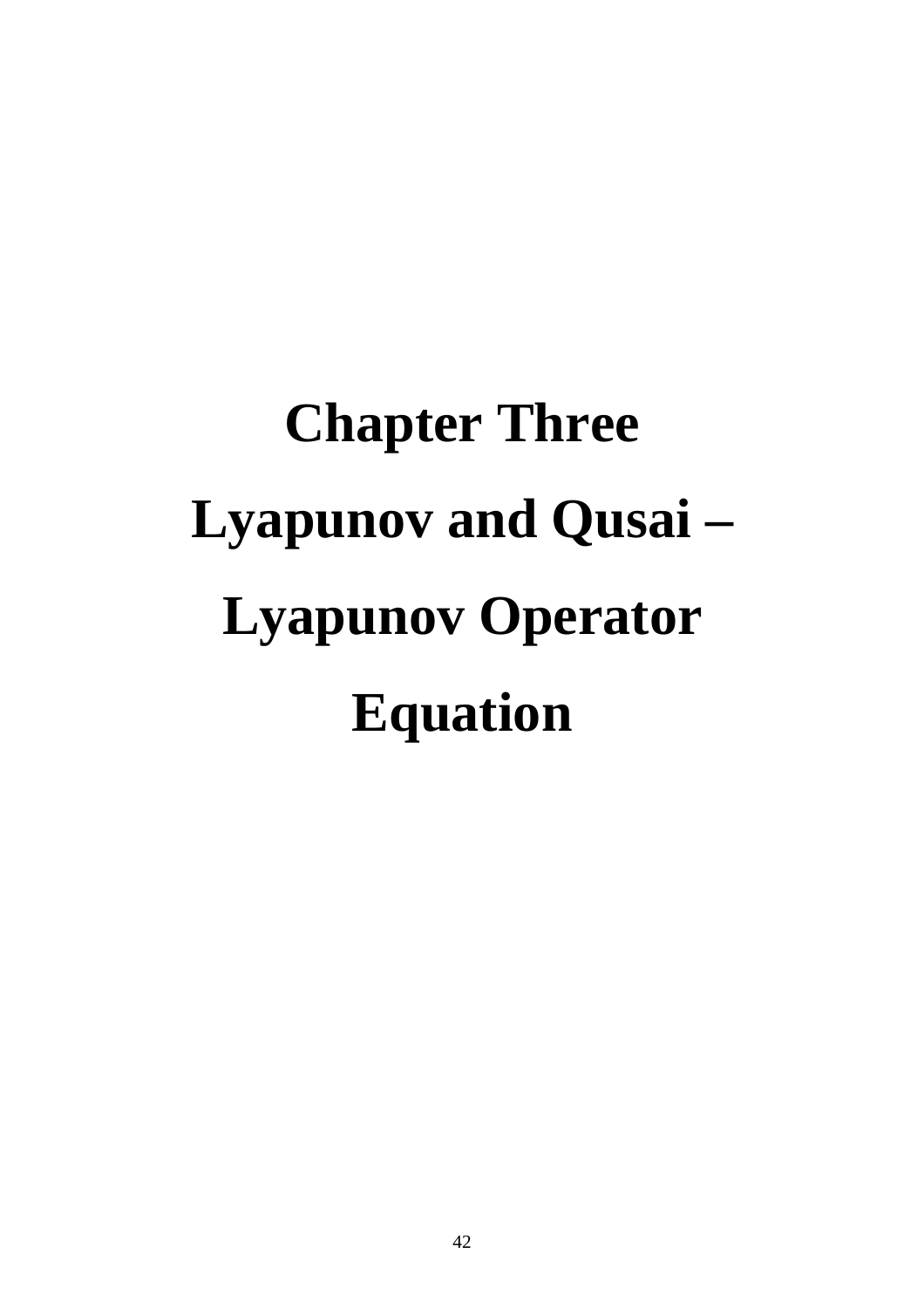#### **Chapter Three**

#### **Lyapunov and Qusai – Lyapunov**

#### **Operator Equations**

 In this section , we give some types of linear operator equations : (1) A special type of linear operator equations takes the formula ,

 $AX - XB = Y$  ………….. (3 – 1)

Where A, B and Y are given operators defined on a Hilbert space H, and X is the unknown operator that must be determined . This linear operator equation is said to be the Sylvester operator equation or continuous – time Sylvester equation , [3] , and [5] .

 The author in reference [5] discussed the necessary and sufficient conditions for the solvability of this linear equation . Furthermore , he gave equivalent conditions for the solvability of this linear equation for special types of operators A and B .

(2) The linear operator equation of the form

A\*X + XA = W , ……………… (3 – 2)

 Where A and W are given operators defined on a Hilbert space H , and X is the unknown operator that must be determined . This linear operator equation is called the Lyapunov operator equation , or the continuous – time Lyapunov equation,  $[3]$  and  $[5]$ .

 The author in reference [3] studied the necessary and sufficient conditions for the solvability of this linear operator equation .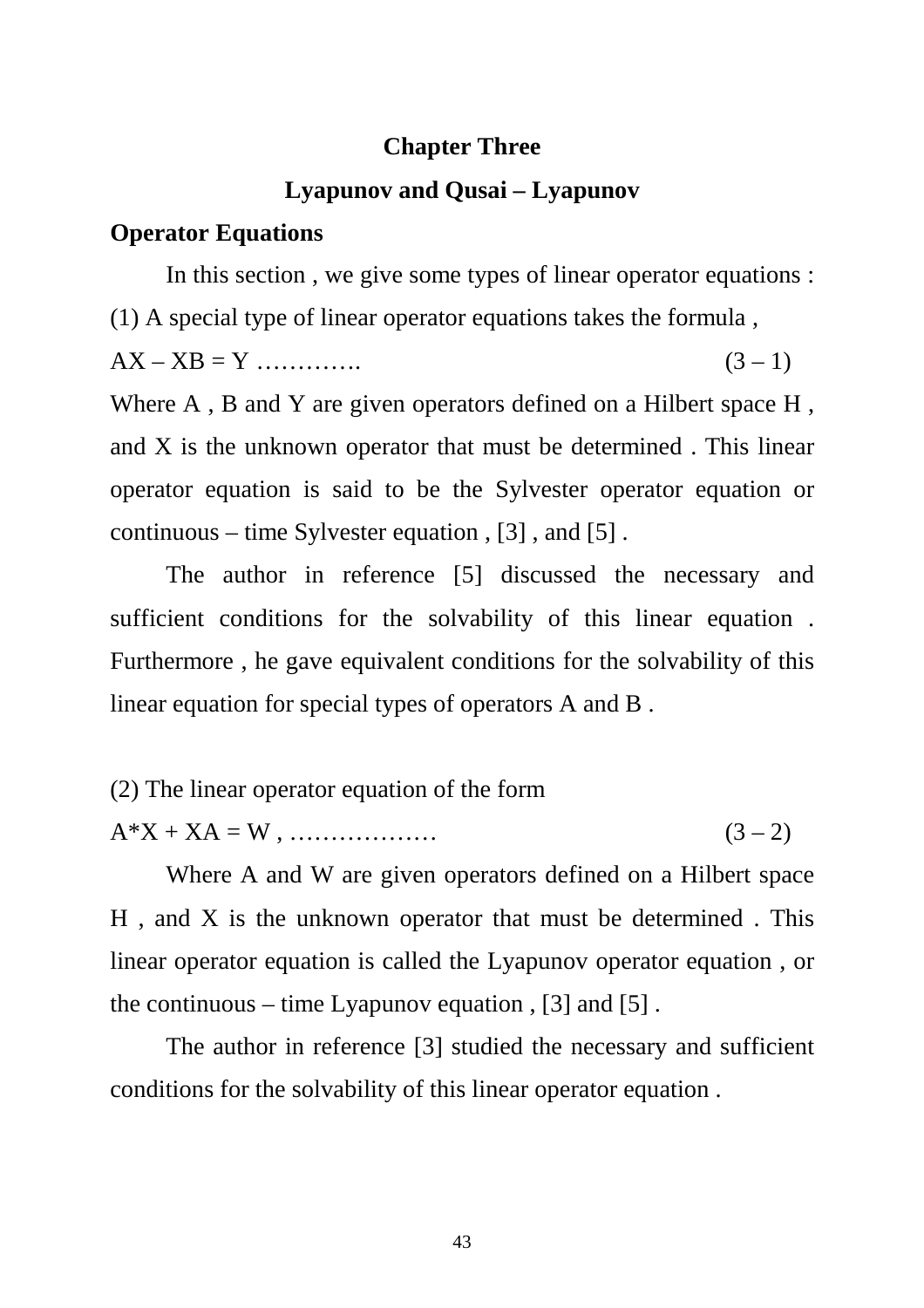(3) A special case of the continuous – time Lyapunov operator equation

AX + XA = W , …………………………. (3 – 3)

 Where A and W are known operators defined on Hilbert space . H , and X is the unknown operator that must determined , [3] and [4] .

(4) The linear operator equation of the from

AX + X\*A = W , …………………………… (3 – 4)

 Where A and B are given operators defined on a Hilbert space H , and X is the unknown operator that must be determined , X\* is the adoint of X. These linear operator equation  $(3 - 3)$  and  $(3 - 4)$  are called quasi – Lyapunov operator equations or quasi – continuous – time Lyapunov linear operator equations .

# **(3.2) The Quasi – Continuous – Time Lyapunov Operator Equations :**

 The continuous – time Lyapunov equations , are much studied because of it's importance in differential equations and control theory ,  $[6]$ . Therefore, we devote the studying of the quasi – continuous – time Lyapunov operator equations .

Now , dose eq . (3.2) and eq. (3.4) have a solution ?

If yes , is it unique ?

To answer this question , recall the Sylvester – Rosenblum theorem ,  $[5]$ .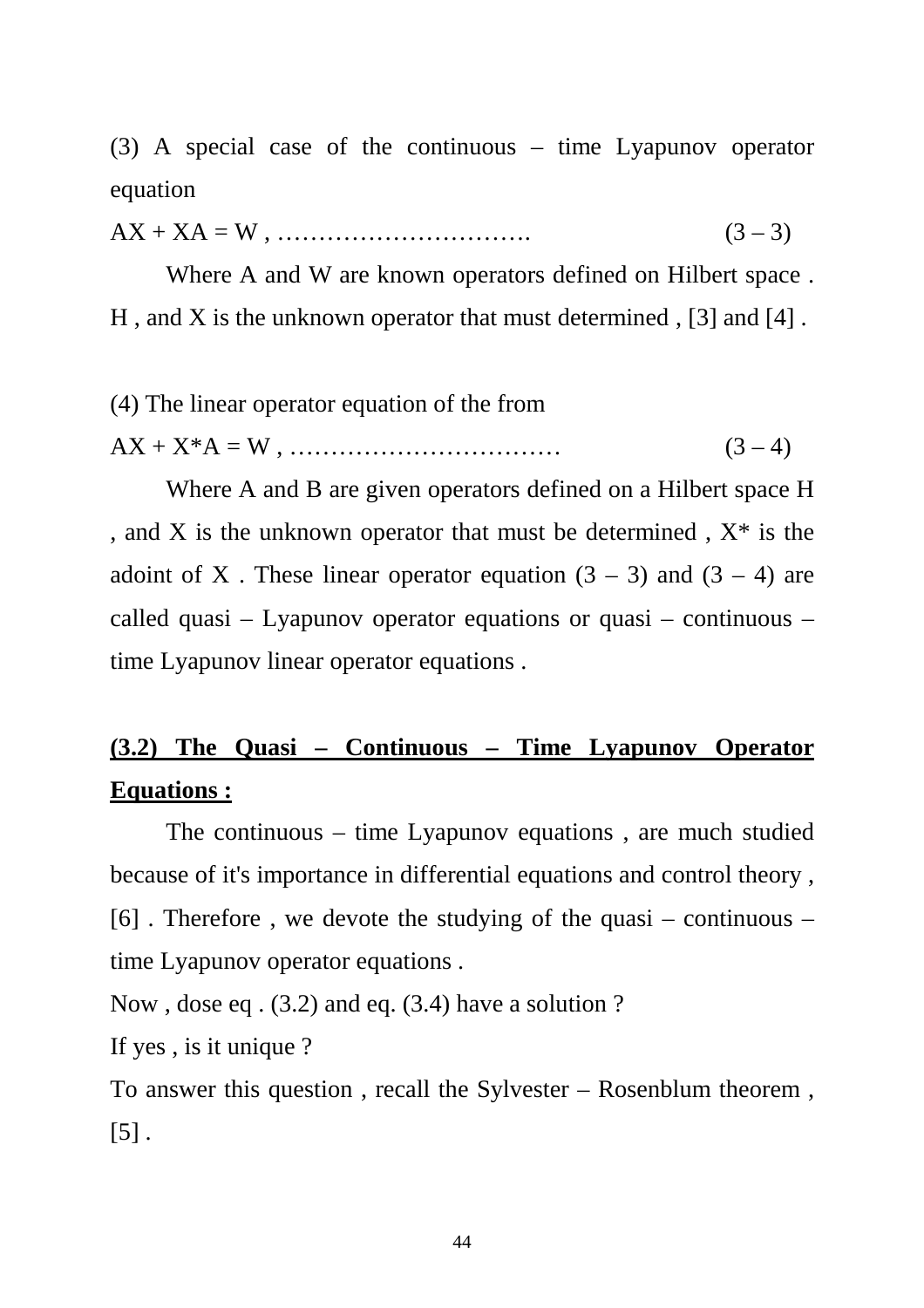#### **Sylvester – Rosenblum Theorem (3.2.1) :**

If A and B are operators in B (H) such that  $\sigma(A) | \sigma(B) = \Phi$ , then eq.  $(3 – 1)$  has a unique solution X for every operator Y.

According to the Sylvester – Rosenblum theorem we have the following corollary .

#### **Corollary (3.2.1) :**

If A is an operator such that  $\sigma(A) | \sigma(-A) = \Phi$ , then eq. (3 – 3) has a unique X for every operator W .

#### **Proposition (3.2.1) :**

Consider eq. (3.3), if  $\sigma(A) | \sigma(-A) = \Phi$ , then

The operator  $\begin{bmatrix} A & -w \\ 0 & 1 \end{bmatrix}$  $\rfloor$ 1  $\mathbf{r}$ L Г − − *A A W*  $\begin{bmatrix} A & -w \\ 0 & -A \end{bmatrix}$  is defined on H<sub>1</sub> ⊕ H<sub>2</sub> is similar to  $\begin{bmatrix} A & 0 \\ 0 & -A \end{bmatrix}$  $\rfloor$ 1  $\mathbf{r}$ L Г − *A A* 0  $\begin{bmatrix} 0 \\ 1 \end{bmatrix}$ .

# **Proof :**

Since  $\sigma$  (A)  $\sigma$  (-A) =  $\phi$ . Then by Sylvester – Rosenblum theorem eq.

(3.3) has a unique solution X , also :

 $\overline{\phantom{a}}$  $\rfloor$ 1  $\mathbf{r}$ L Г *I I X*  $0 \quad I \mid 0 \quad -A$  $\rfloor$ 1  $\mathbf{r}$ L Г − *A A* 0  $\begin{bmatrix} 0 \\ A \end{bmatrix} = \begin{bmatrix} A & -W \\ 0 & A \end{bmatrix}$  $\rfloor$ ⅂  $\mathbf{r}$ L Γ − − *A A W*  $\begin{vmatrix} A & -W \\ 0 & -A \end{vmatrix}$   $\begin{vmatrix} I & A \\ 0 & -A \end{vmatrix}$  $\rfloor$ 1  $\mathbf{r}$ L Г − *A I X* 0 . But  $\left| \begin{array}{cc} 1 & \Lambda \\ 0 & I \end{array} \right|$  $\rfloor$ ⅂  $\mathbf{r}$ L Γ *I I X*  $\begin{bmatrix} 1 & A \\ 0 & I \end{bmatrix}$  is invertible so  $\begin{bmatrix} A & 0 \\ 0 & -A \end{bmatrix}$  $\rfloor$ 1  $\mathbf{r}$ L Γ − *A A* 0  $\begin{bmatrix} 0 \\ 1 \end{bmatrix}$  is similar to  $\begin{bmatrix} A & -W \\ 0 & 1 \end{bmatrix}$  $\rfloor$ ⅂  $\mathbf{r}$ L Γ − − *A A W* 0 .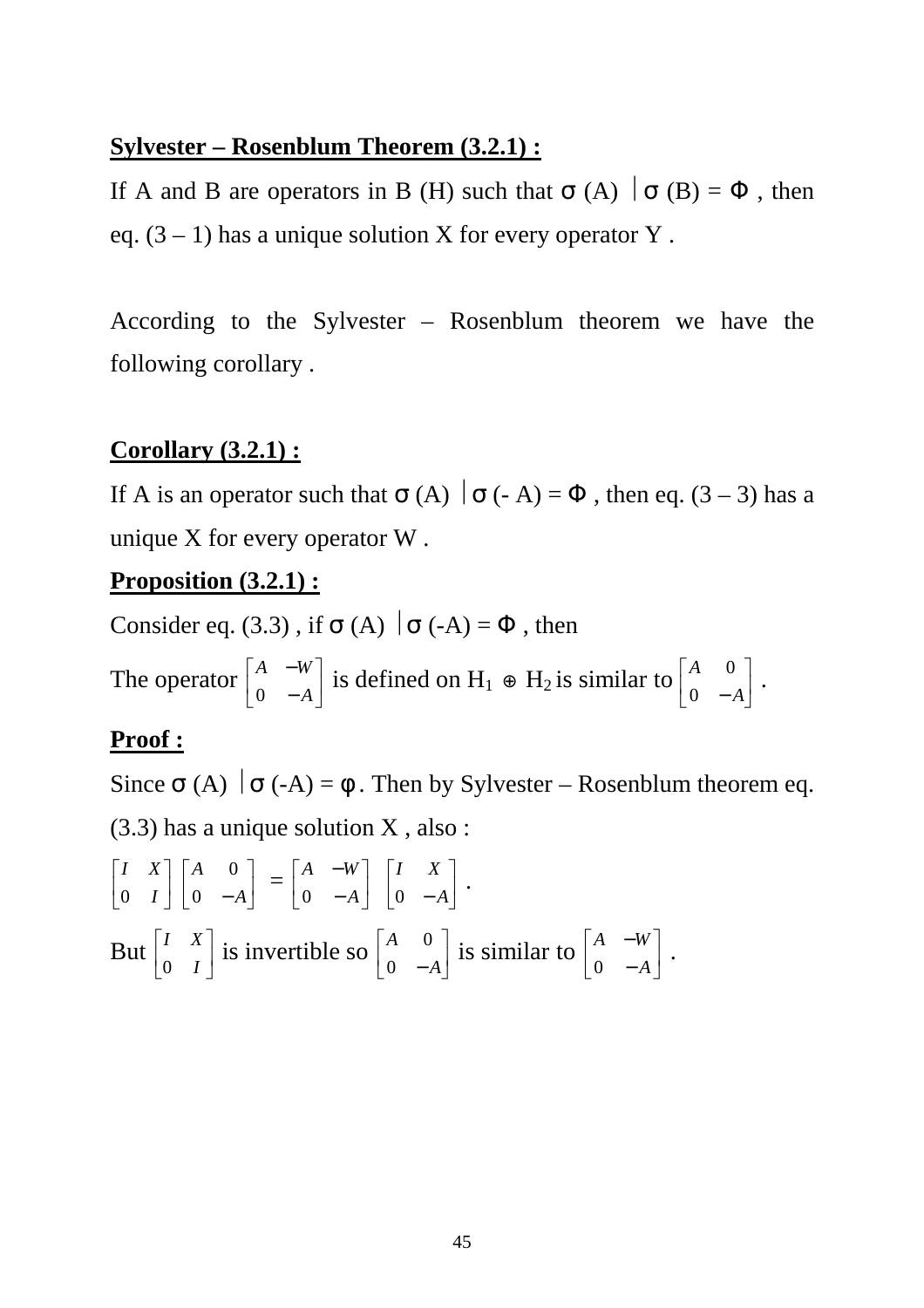The converse of the above proposition is not true in general as we see in the following example .

#### **Example (3.2.1) :**

Let 
$$
H = \ell_2(\Phi) = \left\{ X = (x_1, x_2,...): \sum_{i=1}^{\infty} |x_i|^2 < \infty, x_i \in C \right\}
$$

Define A : H  $\rightarrow$  H by A(x<sub>1</sub>, x<sub>2</sub>, ...) = (x<sub>1</sub>, 0, 0, ...) . Consider eq. (3.3) , Where  $W = (x_1, x_2, ...) = (0, x_1, 0, ...)$ . Then  $X = U$  is a solution of this equation since  $(AX + XA)(x_1, x_2, ...) = (AU + UA)(x_1, x_2, ...)$ A (0 , x<sub>1</sub> , x<sub>2</sub> , …) + U (x<sub>1</sub> , 0 , 0 , …) + (0 , x<sub>1</sub> , 0 , …) = WX

On the other hand , U is solution of eq . (3-3) and

$$
\begin{bmatrix} I & U \\ 0 & I \end{bmatrix} \begin{bmatrix} A & 0 \\ 0 & -A \end{bmatrix} = \begin{bmatrix} A & -W \\ 0 & -A \end{bmatrix} \begin{bmatrix} I & U \\ 0 & -A \end{bmatrix}.
$$
  
Therefore, 
$$
\begin{bmatrix} A & -W \\ 0 & -A \end{bmatrix}
$$
 is similar to 
$$
\begin{bmatrix} A & 0 \\ 0 & -A \end{bmatrix}.
$$

Moreover 0 is an eigenvalue of A and  $X = (0, x_2, ...)$  is the associated eigenvector .

Therefore ,  $0 \perp \sigma(A) \mid \sigma(A)$  and hence  $0 \perp \sigma(A) \mid \sigma(A) \neq \Phi$ .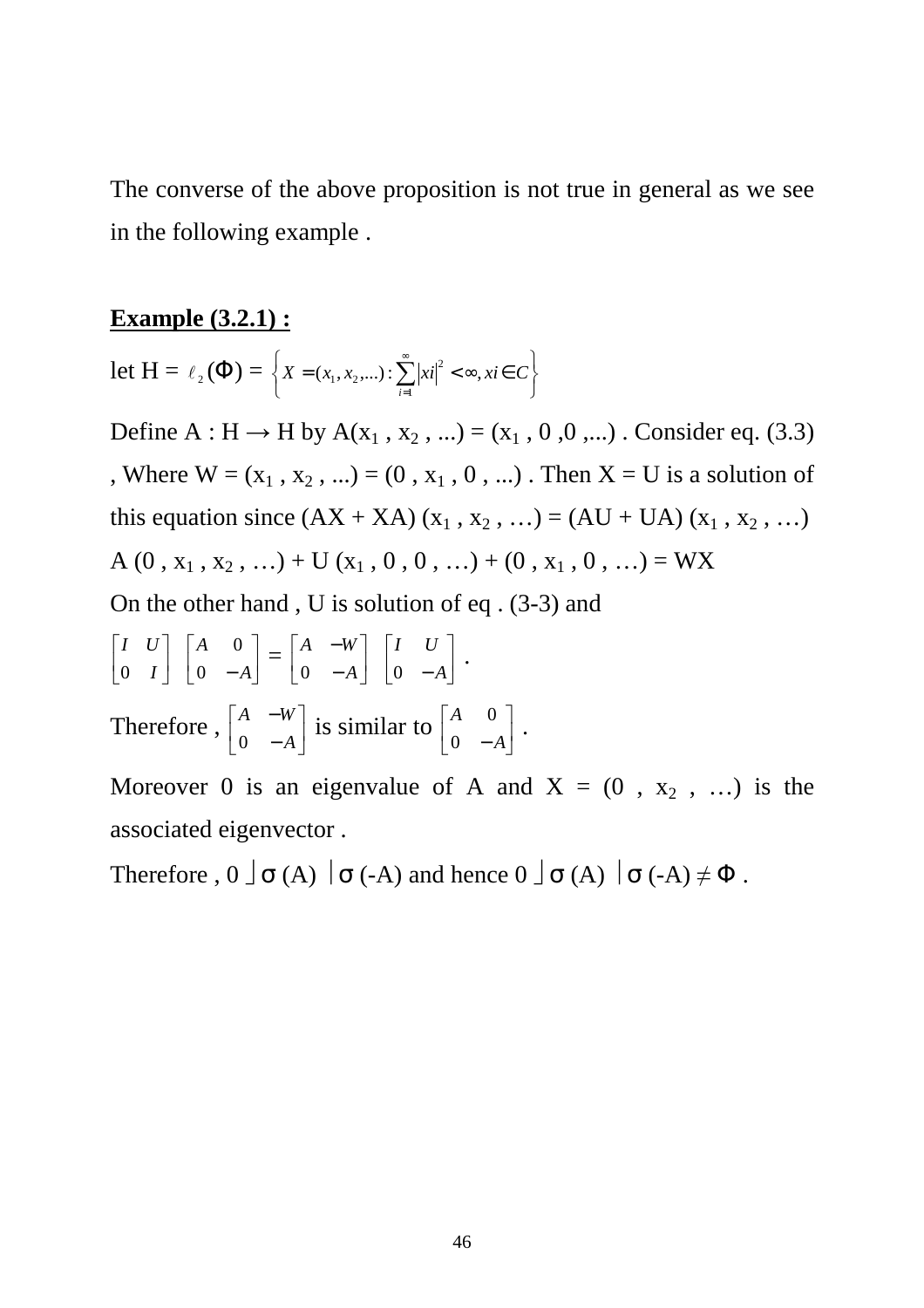# **(3.3) The Nature of the Solution for the quasi – continuous – time Lyapunov operator equations :**

In this section, we study the name of the solution of eq.  $(3 – 3)$  for special types of operators .

# **Remark (3.3.1) :**

if W is self – ad joint operator, and A is any operator, then eq.  $(3 -3)$ may of may not have solution . Moreover , if it has a solution then it may be non self – adjoint .

This remark can easily be checked in matrices .

next if A and W are self – adjoint solution for eq. (3-3) ?

The following theorem gives one such conditions .

# **Theorem (3.3.1) :**

Let A and W be positive self  $-$  adjoint operators. If  $0 \nmid \sigma(A)$ , then the solution X of eq. (3-3) is self – adjoint.

# **Proof :**

Since  $0 \mid \sigma(A)$ , then it is easy to see that  $\sigma(A) \mid \sigma(A) = \Phi$  and hence eq.  $(3-3)$  has a unique solution X by Sylvester – Rosenblum theorem . Moreover ,

 $(AX + XA)^* = W^*$ ,

 $A^*X^* + X^*A^* = W^*$ ,

Since A and W are self – adjoint operators, then  $AX^* + X^*A = W$ .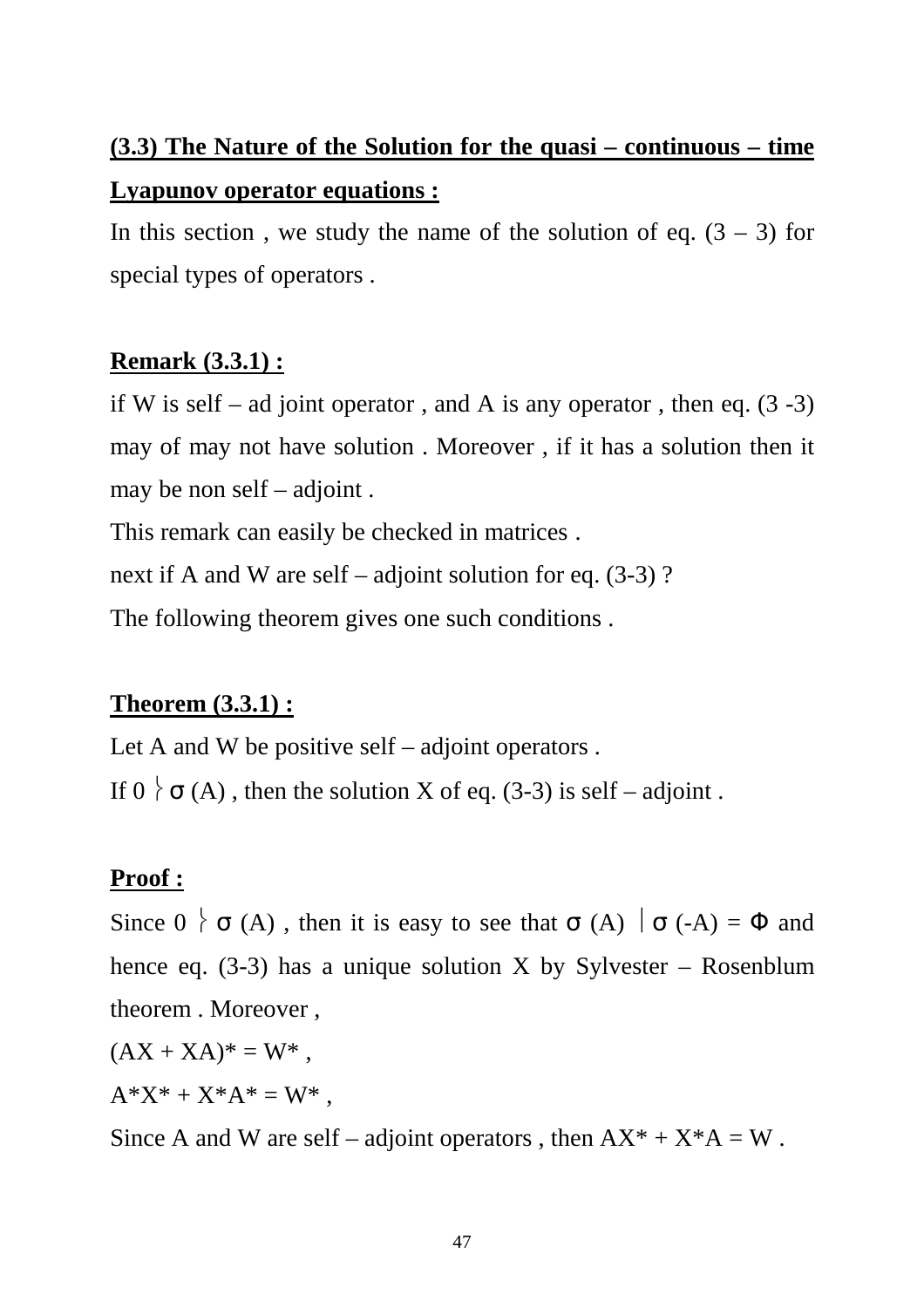Therefore ,  $X^*$  is also a solution of eq.  $(3 – 3)$ . By the uniqueness of the solution one gets  $X = X^*$ .

#### **Proposition (3.3.1) :**

If A and W are self – adjoint operators, and the solution of the equation  $AX + X^* A = W$  exists, then this solution X is a unique.

#### **Proof :**

Consider eq. (3-4) ,

 $AX X^*A = W$ 

Since W is self – adjoint operator ,

$$
(AX + X^*A)^* = W^* ,
$$
  

$$
A^*(X^*)^* + X^*A^* = W^* ,
$$

Since A and W is self – adjoint operator ,

 $AX + X^*A = W$ , since the solution exists, then X is a unique.

 The following proposition shows that if the operators A and W are skew – adjoint, and the solution of eq.  $(3-4)$  exists then this solution is unique .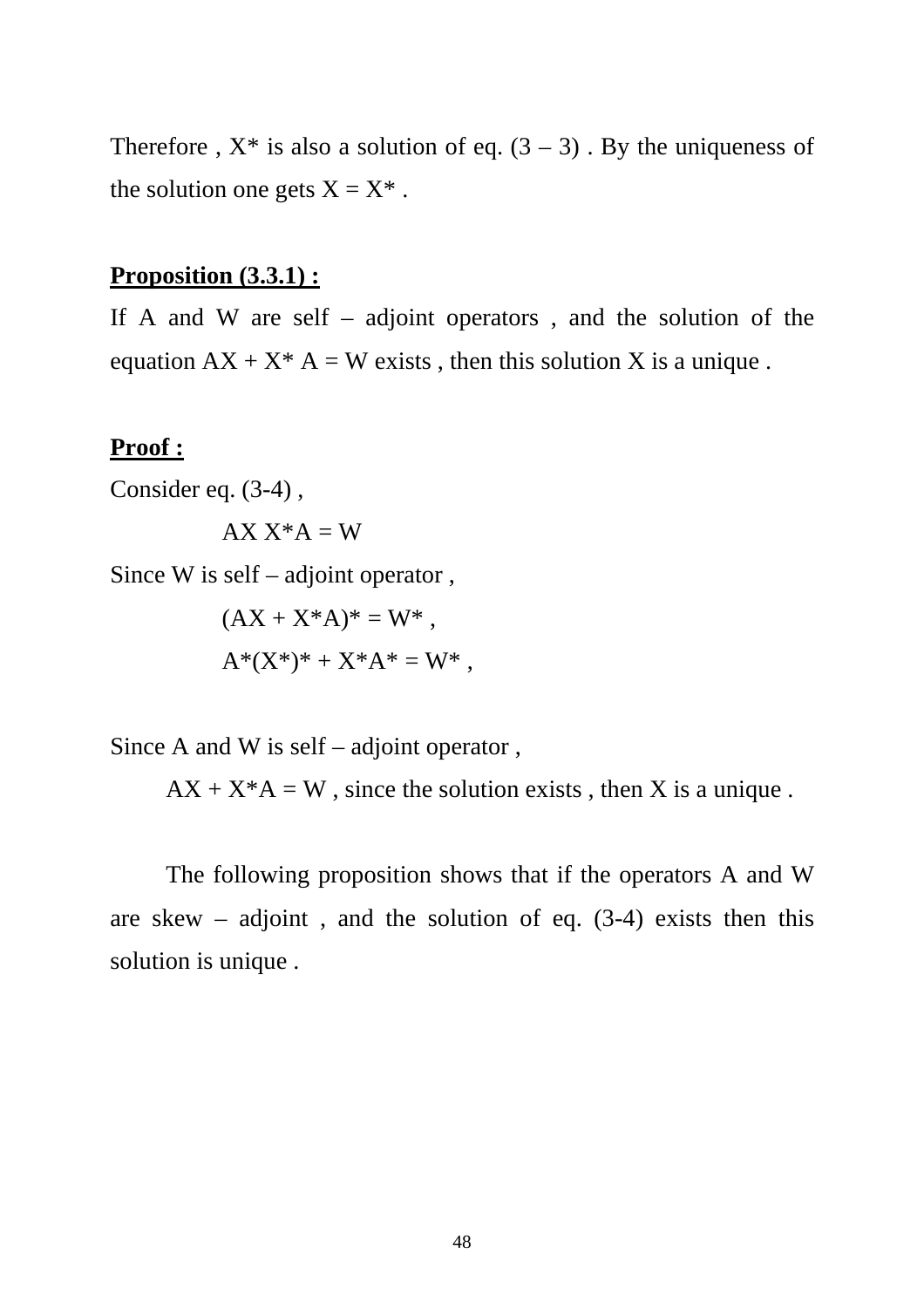#### **Proposition (3.3.2) :**

If A and W are skew – adjoint operators, and the solution of eq/  $(3-4)$ exists , then the solution X is a unigue .

#### **Proof :**

Consider eq . (3-4)  $AX + X^*A = W$ .

Since W is a skew – adjoint operator , so

$$
-(AX + X^*A)^* = -W^*,
$$
  
- 
$$
(A^*(X^*)^* + X^*A^*) = -W^*,
$$
  

$$
(-A^*)X + X^*(-A^*) = -W^*,
$$

Since A and W are skew – adjoint operators , then

$$
AX + X^*A = W,
$$

Since the solution  $X$  exists, then the solution  $X$  is a unique.

#### **Remark (3.2.2) :**

If A is a self – adjoint operator and W is a skew – adjoint. Then the solution  $X$  of eq.  $(3-4)$  is not necessarily exists.

#### **Remark (3.3.3) :**

If W is a self – adjoint operator, and A is any operator, then the solution X of eq.  $(3-4)$  is not necessarily self – adjoint operator.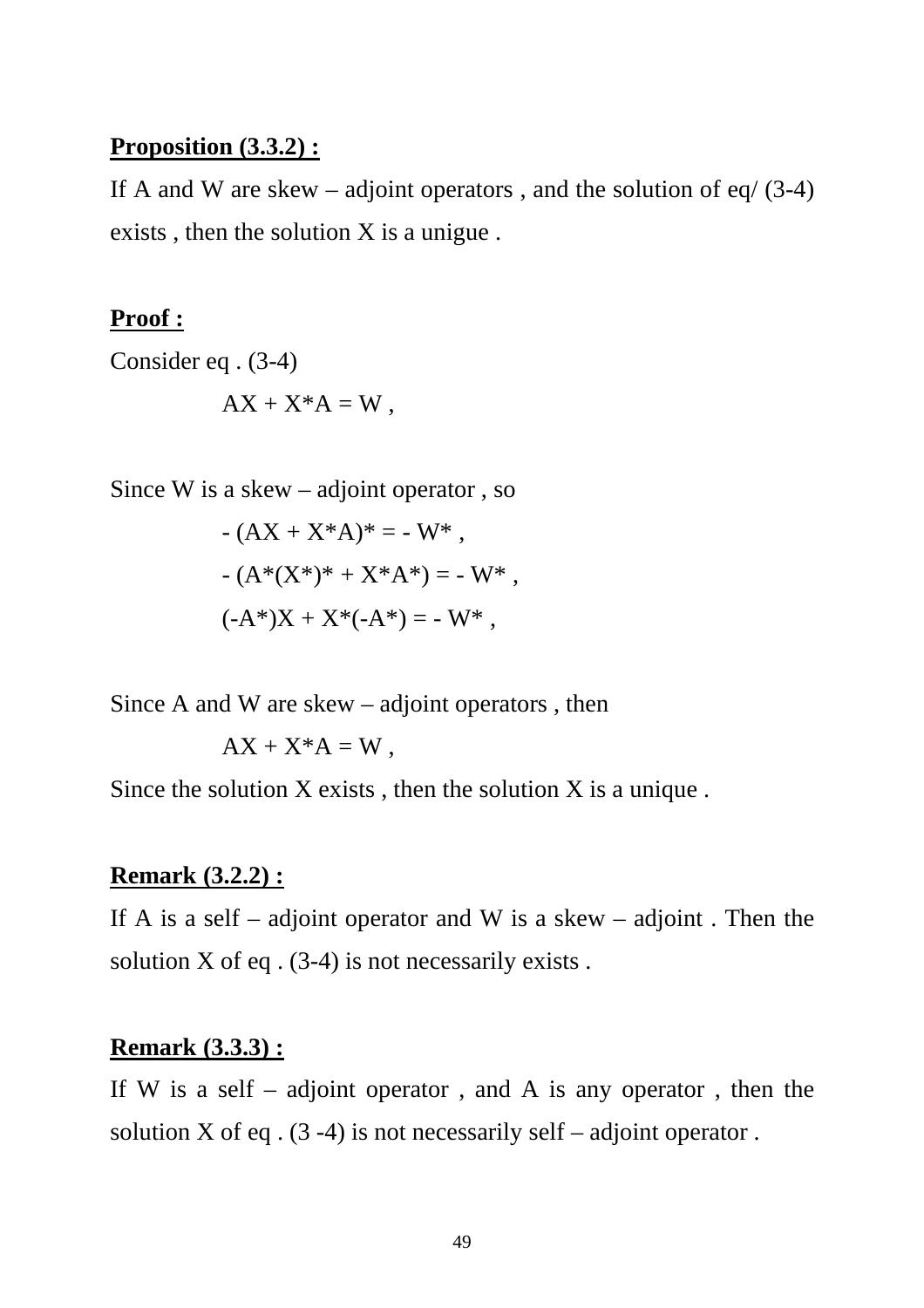The following example explain this remark .

#### **Example (3.3.1) :**

Consider eq. (3-4), take  $W = W^* = \begin{bmatrix} 1 & 0 \\ 0 & 0 \end{bmatrix}$  $\rfloor$ ⅂  $\mathbf{r}$ L Г 0 0  $\begin{bmatrix} 1 & 0 \\ 0 & 0 \end{bmatrix}$ , and  $A = \begin{bmatrix} 2 & 0 \\ 2 & 0 \end{bmatrix}$  $\rfloor$ 1  $\mathsf{L}$ L Г 3 0  $\begin{bmatrix} 2 & 0 \\ 2 & 0 \end{bmatrix}$ ,

$$
AX + X^*A = W,
$$

After simple computations one can gets

$$
\mathbf{x} = \begin{bmatrix} \alpha & 0 \\ 1 & \frac{1}{2} \end{bmatrix} \neq \mathbf{X}^* ,
$$

Where  $\alpha$  is any scalar.

#### **Remark (3.3.4) :**

If W is a skew – adjoint and A is any operator, then the solution X of eq. (3-4) is not necessarily exists .

The following example explain this remark .

#### **Example (3.3.2) :**

Consider eq. (3-4), take W = 
$$
\begin{bmatrix} 0 & 2 \\ -2 & 0 \end{bmatrix}
$$
 and A =  $\begin{bmatrix} 2 & 0 \\ 3 & 0 \end{bmatrix}$   
AX + X<sup>\*</sup>A = W,

After simple computations one can gets  $x_2 = 1$  and  $x_2 = 0$  which has no solution.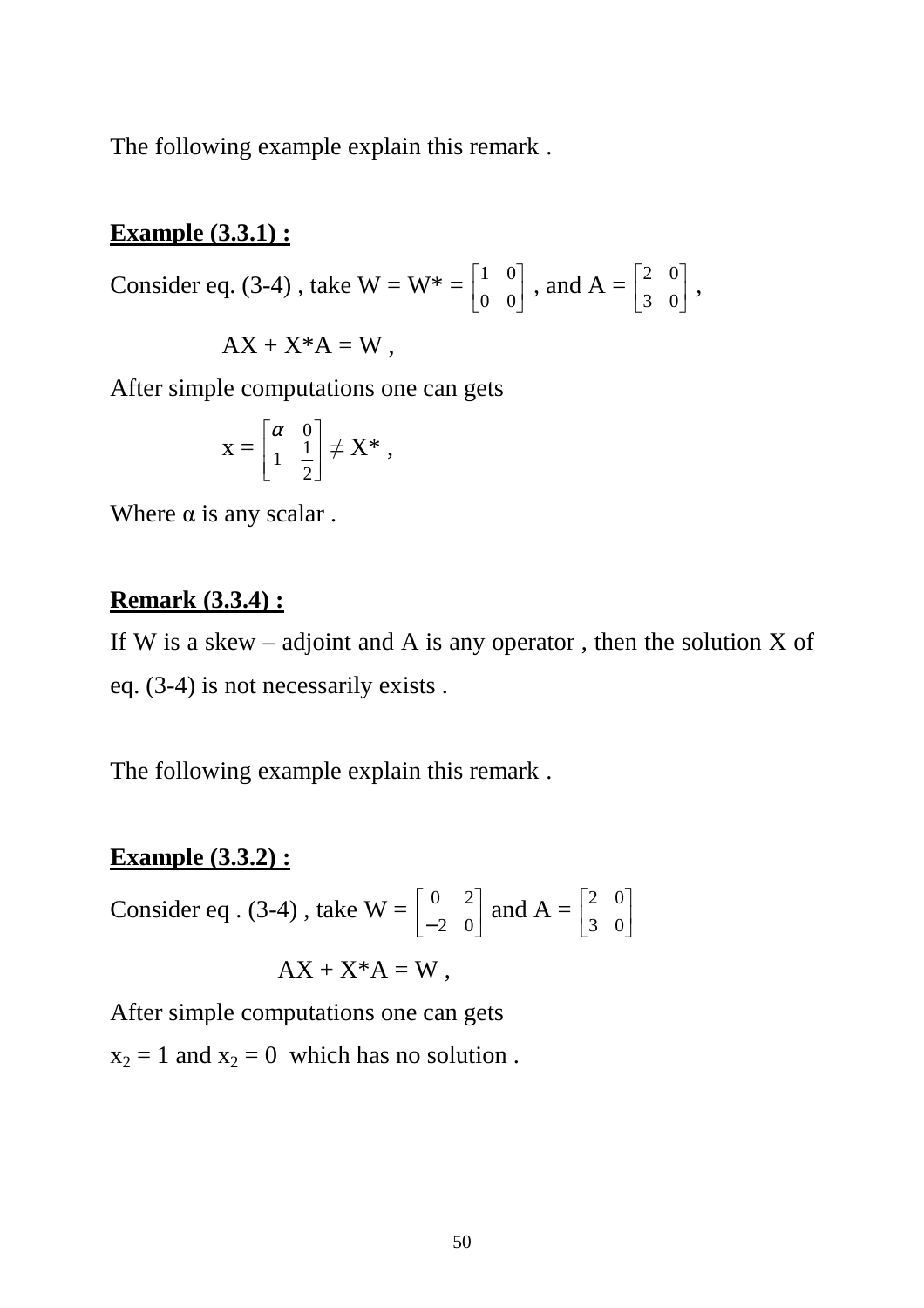#### **Proposition (3.3.3) , [13] :**

If A and W are skew – adjoint operators and eq.  $(3-2)$  has only one solution then this solution is also a skew – adjoint .

#### **Proof :**

Since  $A^* = -A$  and  $W^* = -W$  then it easy that to check  $A^*(-X^*) + (-X^*) A = W$  and since the equation has only one solution then  $X^* = -X$ .

#### **Remark (3.3.7) , [13] :**

Consider eq. (3-2) , where the solution of it exists . If A and W are normal operators then this solution is not necessarily normal . This fact can be seen in the following example .

#### **Example (3.3.4) :**

let  $H = \ell_2(C)$ , consider eq. (3-2), where  $A = iI$  and  $W = 0$ . Therefore , - iIX + iIX = 0. It is easy to check the unilateral shift operator defined by :

 $U(X_1, X_2, ...) = (0, X_1, X_2, ...)$ ,  $\forall (X_1, X_2, ...)$ 

is a solution of the above equation which is non normal operator .

#### **Putnam – Fugled Theorem (3.3.2) , [5] :**

Assume that M, N, T  $\Box$  B (H), Where M and N are normal . If MT = TN then  $M^*T = TN^*$ .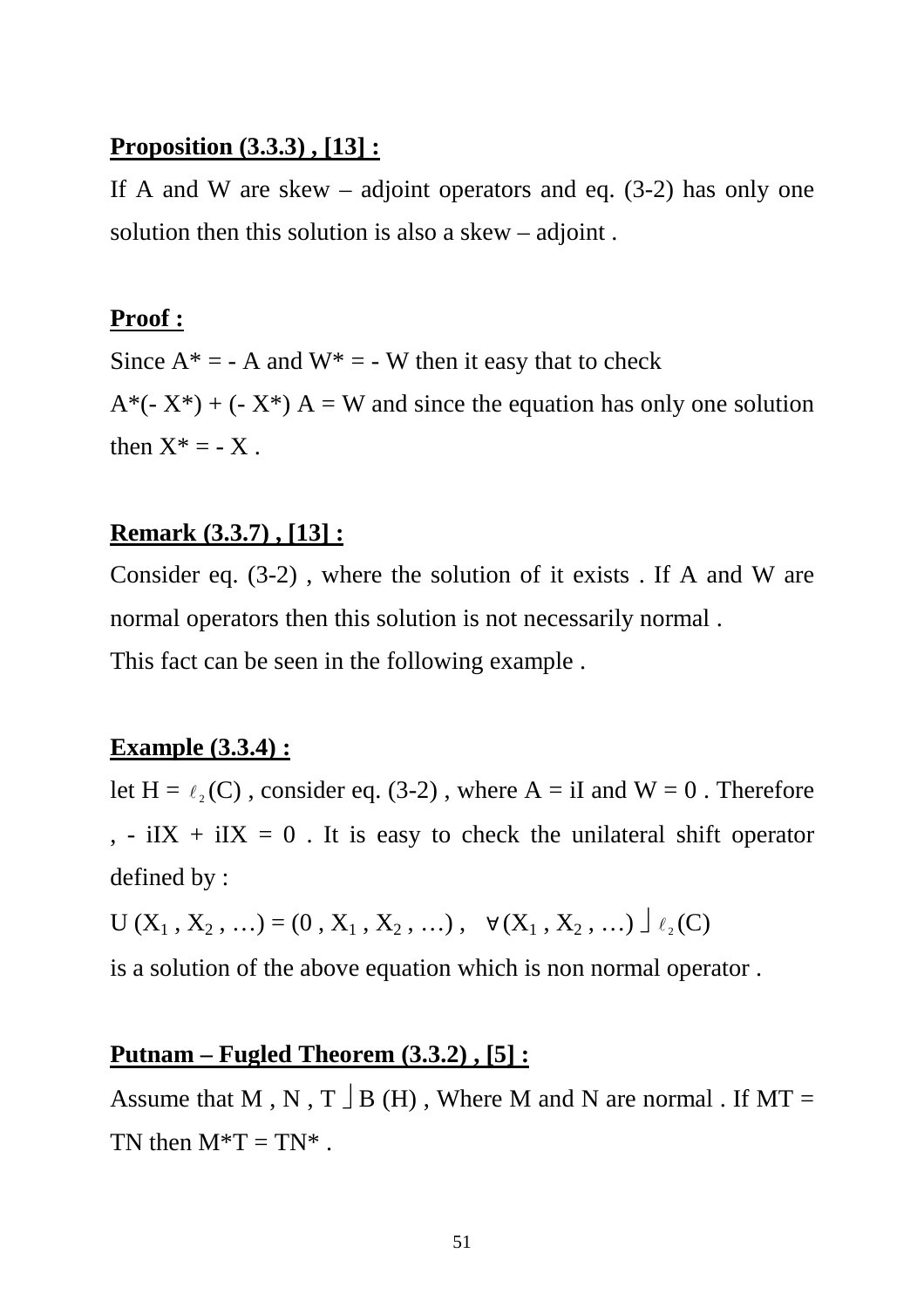Recall that an operator T . is said to be dominant if  $||(T - Z)^*X|| \leq M || (T - Z) x||$  for all  $z \circ I$   $\sigma$  (T) and  $x \circ I$   $H$ . On the other hand , operator T is called M – hyponormal operator if  $||(T - Z)^* X|| \le M ||(T - Z) x||$  for all  $Z \perp C$  and  $x \perp H$ , [1]. In [ ] , the above theorem was generalized as following .

#### **Theorem (3.3.3) , [5] :**

Let M be a dominant operator and  $N^*$  is an M – hyponormal operator. Assume  $MT = TN$  for some  $T \perp B$  (H) then  $M^*T = TN^*$ . A corollaries , we have .

#### **Corollary (3.3.1) , [13] :**

If A is normal operator then eq. (3-2) has a solution if and only if

$$
\begin{bmatrix} A^* & 0 \\ 0 & -A \end{bmatrix}
$$
 is similar to 
$$
\begin{bmatrix} A^* & -W \\ 0 & -A \end{bmatrix}
$$
.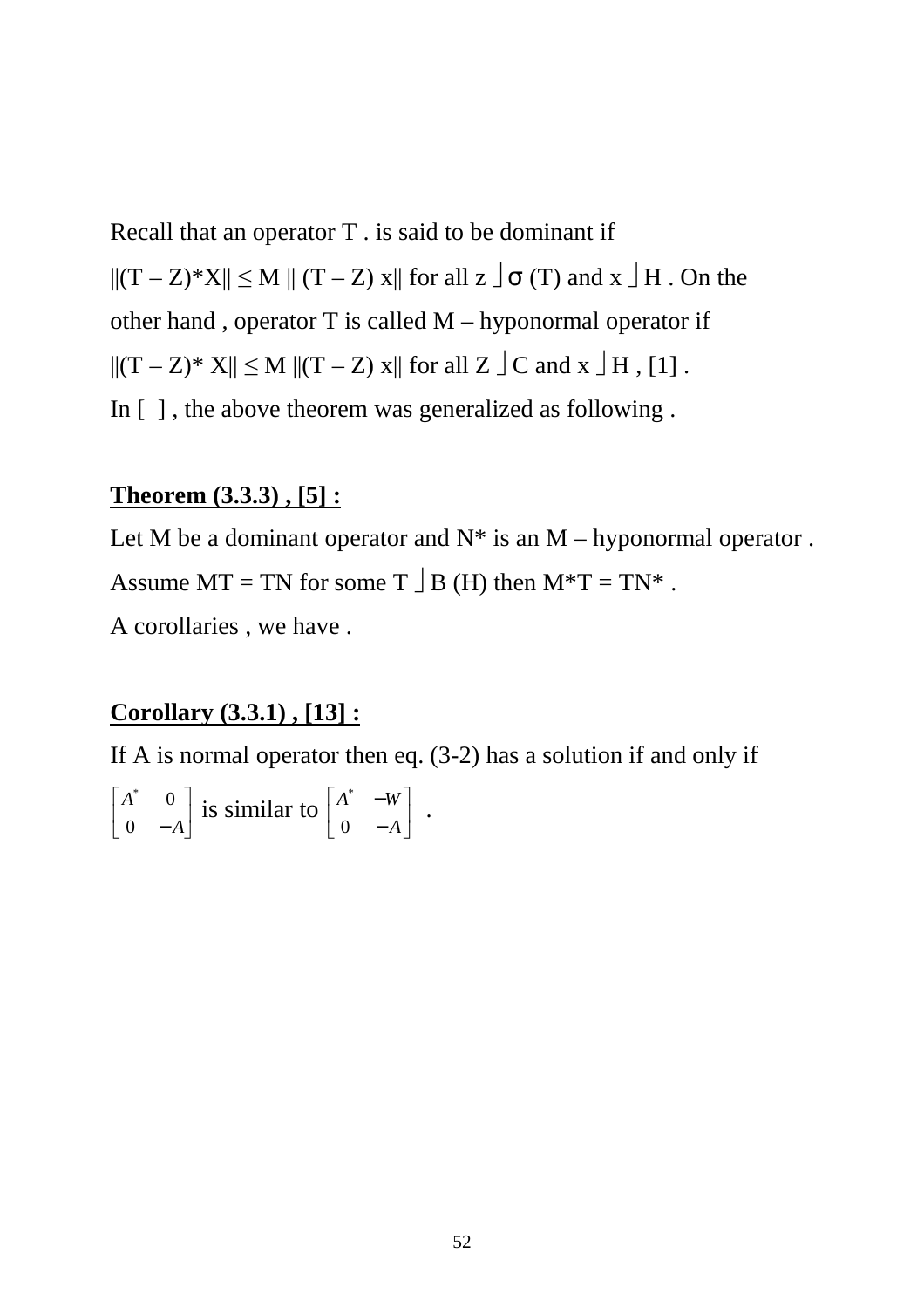#### **Corollary (3.3.2) , [13] :**

If A is dominant or a  $M -$  hyponormal operator then the operator equation defined by eq. (3-2) has a solution if and only if

$$
\begin{bmatrix} A^* & 0 \\ 0 & -A \end{bmatrix}
$$
 and 
$$
\begin{bmatrix} A^* & -W \\ 0 & -A \end{bmatrix}
$$
 are similar operator  $H_1 \oplus H_2$ .

#### **Corollary (3.3.3) , [13] :**

If A is a dominant or  $a \cdot M$  – hyponormal operator then the operator eq. (3-2) has a solution a solution if and only if

$$
\begin{bmatrix} A & 0 \\ 0 & -A \end{bmatrix}
$$
 and 
$$
\begin{bmatrix} A & -W \\ 0 & -A \end{bmatrix}
$$
 are similar operator  $H_1 \oplus H_2$ .

#### **Remark (3.3.8) , [13] :**

If A (or W) is compact and the solution of eq.  $(3-2)$  exists then it is not necessarily compact .

As an illustration to this remark, consider the following examples.

#### **Example (3.3.5) :**

Consider the equation  $A^*X + XA = A^* + A$ , where A is a compact operator on an infinite dimensional Hilbert space H . It is clear that X  $=$  I is a solution of the above operator equation which is not compact.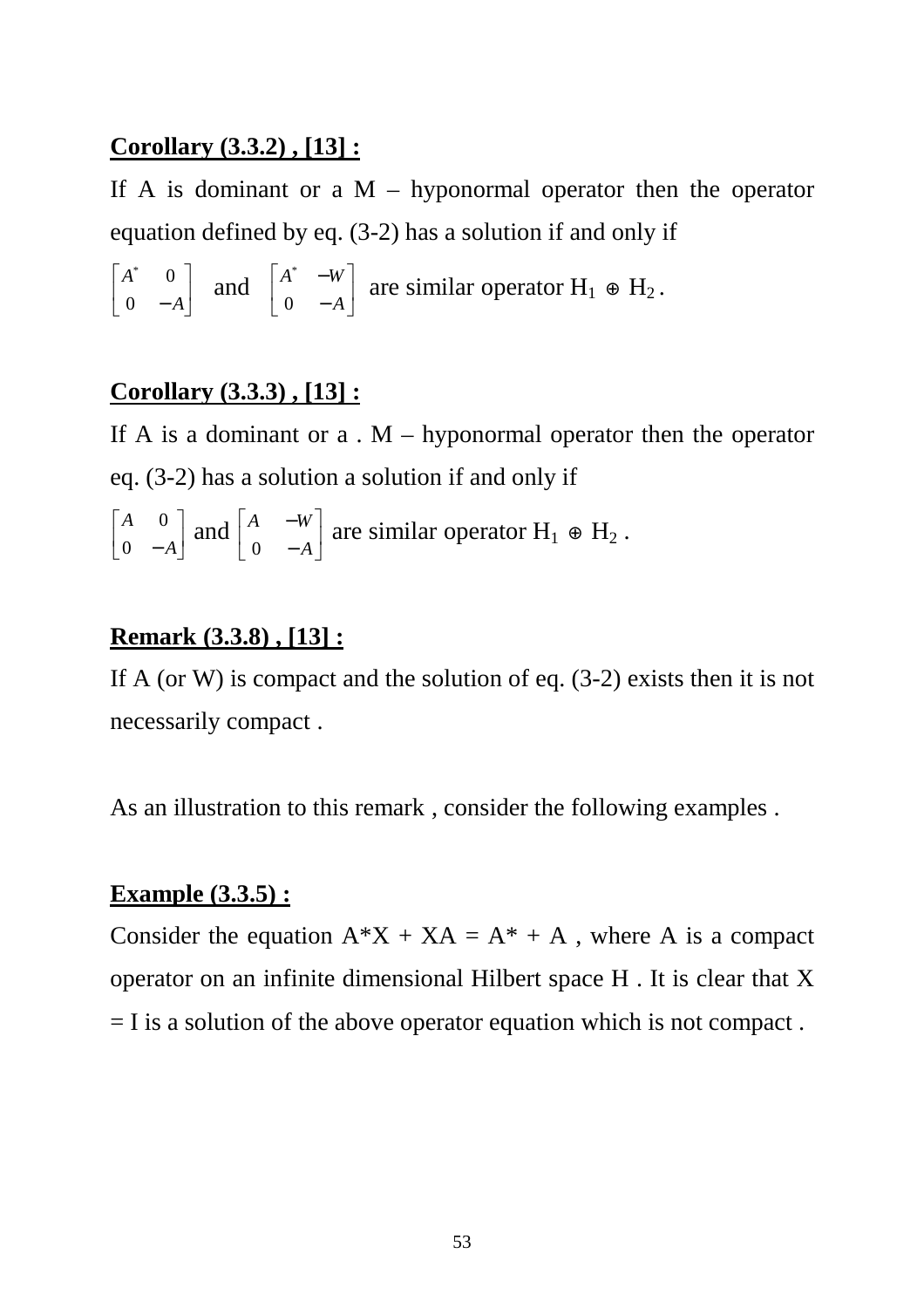#### **Example (3.3.6) :**

Consider eq. (3-2), where  $W = 0$ . It is clear that the zero operator is compact. Given  $A = iI$ , then  $X = I$  is a solution of eq. (3-2) which is not compact .

#### **Proposition (3.3.4) :**

If A is a compact operator then the eq. (3-4) is compact .

#### **Proof :**

Since A is compact then  $X^*A$  is also compact.

Since A is compact then AX is also compact .

Since AX and  $X^*A$  are compact then  $AX + X^*A$  is compact.

Therefore W is compact .

#### **(3.4) On The Range of τA :**

In this section , we discuss the infectivity of the map

 $\tau_A : B(H) \rightarrow B$  (H) and show that in general the map  $\tau_A$  is not necessary one  $-$  to  $-$  one.

Define the mapping  $\tau$ : B (H)  $\rightarrow$  B (H) by

$$
\tau(X) = \tau_A(X) = A^*X + XA, X \cup B(H)
$$

Where A is a fixed operator in B (H).

It is clear that the map  $\tau_A$  is a linear map, infact

$$
\tau_{A} (\alpha X_{1} + \beta X_{2}) = A^* (\alpha X_{1} + \beta X_{2}) + (\alpha X_{1} + \beta X_{2}) A
$$

$$
= \alpha \tau_{A} (X_{1}) + \beta \tau_{A} (X_{2})
$$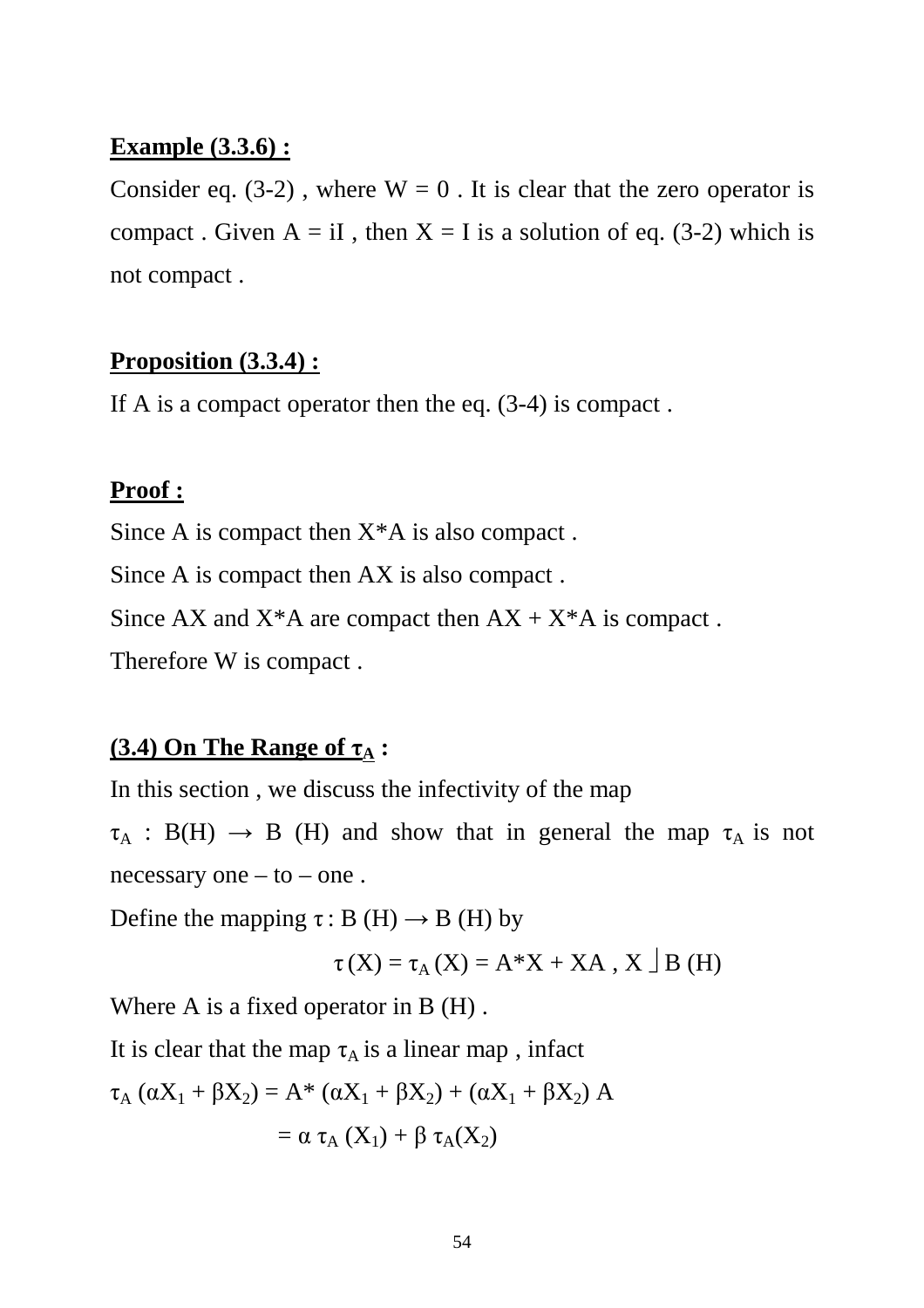Also, the map  $\tau_A$  is bounded, since  $|| \tau_A || = || A^*X + XA || \le || A^*X || XA || \le || || || A^* || + || A || ]$ But A  $\exists$  B (H) and  $\parallel$  A\*  $\parallel$  =  $\parallel$  A  $\parallel$  , thus  $\parallel$   $\tau_A$  (X)  $\parallel$   $\leq$  M  $\parallel$  X  $\parallel$  , Where ,  $M = 2 ||A||$ , so  $\tau_A$  is bounded.

The following remark shows that the mapping  $\tau_A$  is not a derivation.

#### **Remark (3.4.1) , [15] :**

Since  $\tau_A$  (XY) = A\* (XY) + (XY) A for all X, Y  $\Box$  B (H) and X $\tau_A$  (Y)  $= XA *Y + XYA$ . Also,  $\tau_A(X) Y = A * XY + XAY$ . Then one can deduce that  $\tau_A$  (XY)  $\neq X\tau_A$  (Y) +  $\tau_A$ (X)Y. To prove this, let H =  $\ell_2(C)$  and A = U, where is a unilateral shift operator. Then  $\tau_U(X)$  =  $BX + XU$ , where B is the bilateral shift operator.

In this case  $\tau_{\text{U}}$  is not derivation . To see this, consider  $\tau_U(IU) = \tau_U(U) = BU + U^2$  and  $I\tau_U(U)+\tau_U(I)U=\tau_U\left(U\right)+\tau_U(I)U$  ,  $=$  BU + U<sup>2</sup> + (B + U)U,  $= 2BU + 2U^2 = 2 (BU + U^2)$ .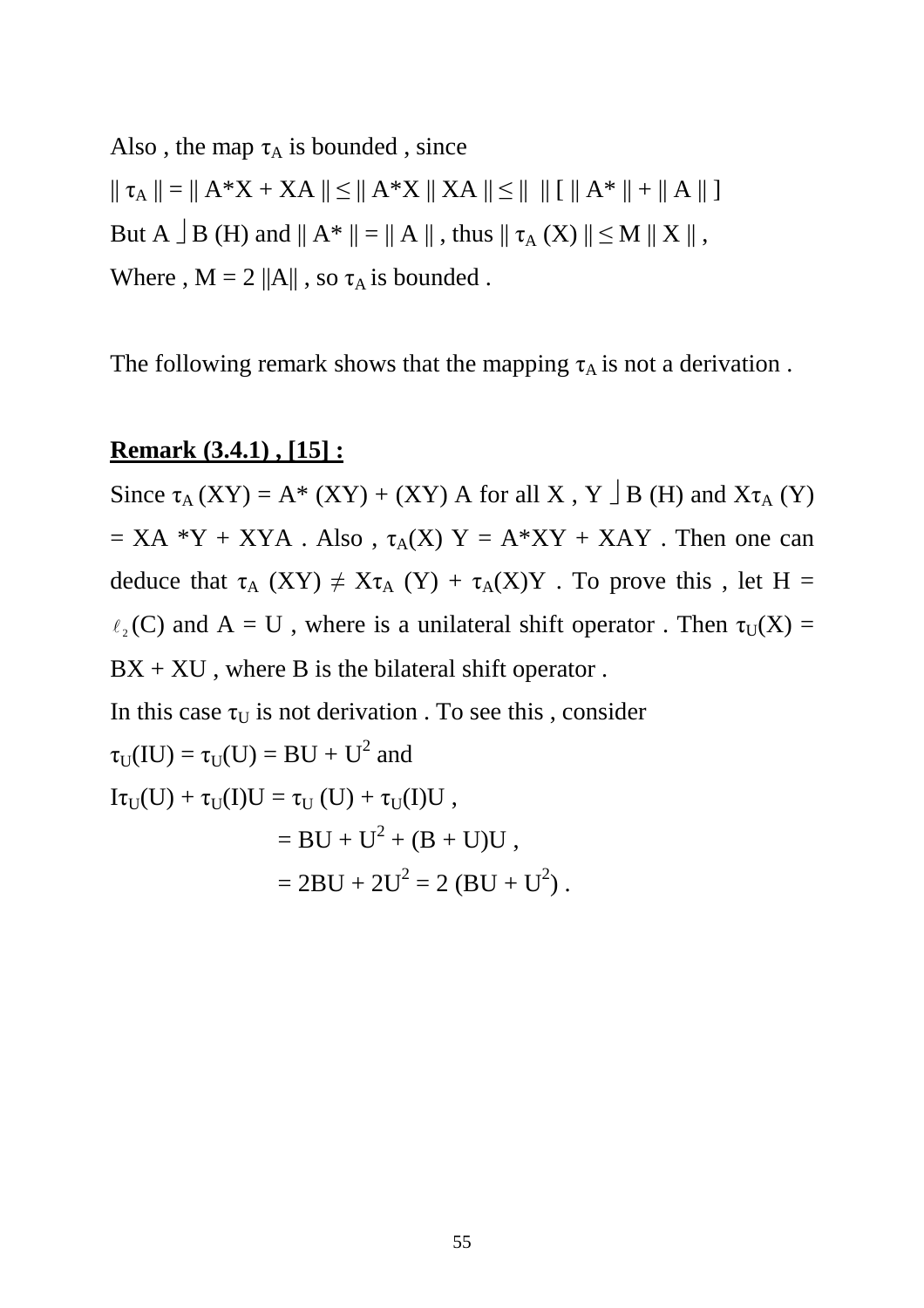It is easily to seen that the mapping  $\tau : B(H) \rightarrow B(H)$  defined by  $\tau(X) = \tau_A(X) = A^* + XA$ ,  $X \perp B(H)$  is not Jordan  $*$  - derivation. To see this see the above example .

Next, we discuss the infectivity of the map  $\tau_A$  and show that, in general the map  $\tau : B(H) \to B(H)$  is not necessary one – to – one.

#### **Proposition (3.4.1) , [13] :**

Consider the map  $\tau$  (X) =  $\tau_A$  (X) = A\*X + XA. If A is a skew – adjoint operator then  $\tau_A$  is not one – to – one.

#### **Proof :**

Since A is a skew – adjoint operator , then . ker (τ) = {X  $\exists$  B(H) : AX = XA}. Therefore I  $\exists$  ker (τ<sub>A</sub>) and thus τ<sub>A</sub> is not one  $-$  to  $-$  one.

Now , we have the following proposition .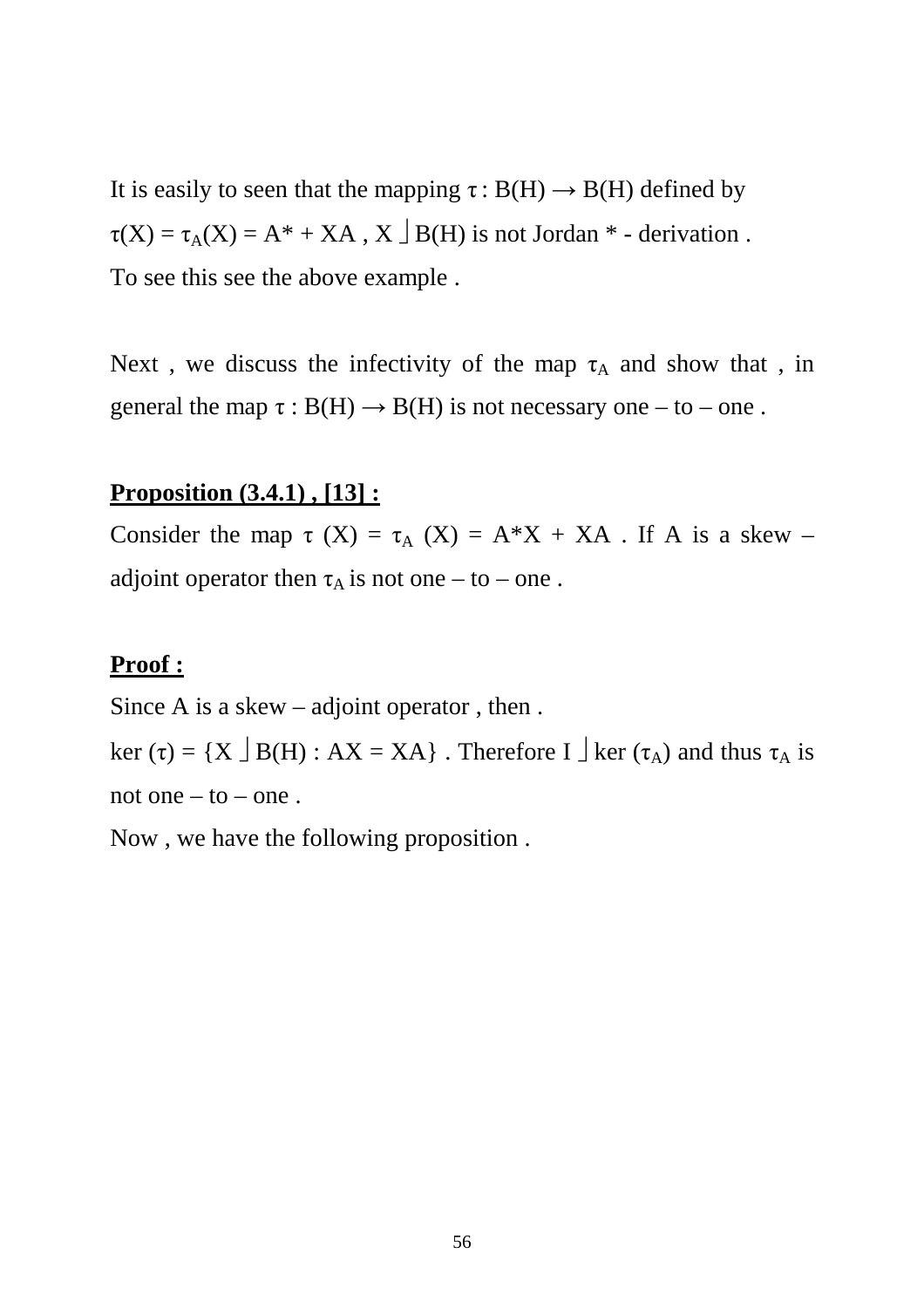#### **Proposition (3.4.2) , [13] :**

1) Range  $(\tau_A)^*$  = Range  $(\tau_A)$ .

2)  $\alpha$  range  $(\tau_A)$  = Range  $(\tau_A)$ .

#### **Proof :**

1) Since Range  $(\tau_A)^* = \{X^*A + A^*X^* , X \cup B(H)\}\$ . Then, Range  $(\tau_A)^* = \{X^*A + A^*X^* , X \cup B(H)\}\$ . where  $X_1 = X^*$ . Therefore, Range  $(\tau_A)^*$ . 2)  $\alpha$  Range  $(\tau_A) = {\alpha(A*X + AX), X \mid B(H)}.$  $=\{A^*(\alpha X) + (\alpha X)A, X \mid B(H)\}\.$ Let  $X_1 = \alpha X$ , then

Range  $(\tau_A) = \{A^*X_1 + X_1A, X_1 \cup B(H)\}$  $=$  Range  $(\tau_A)$ .

# **(3.5) On The Range of ρA :**

In this section we study and discuss the range of  $\rho_A$ , where  $\rho(X) = \rho_A(X) = AX + X^*A, X \cup B(H)$ . Where A is a fixed operator in  $B(H)$ .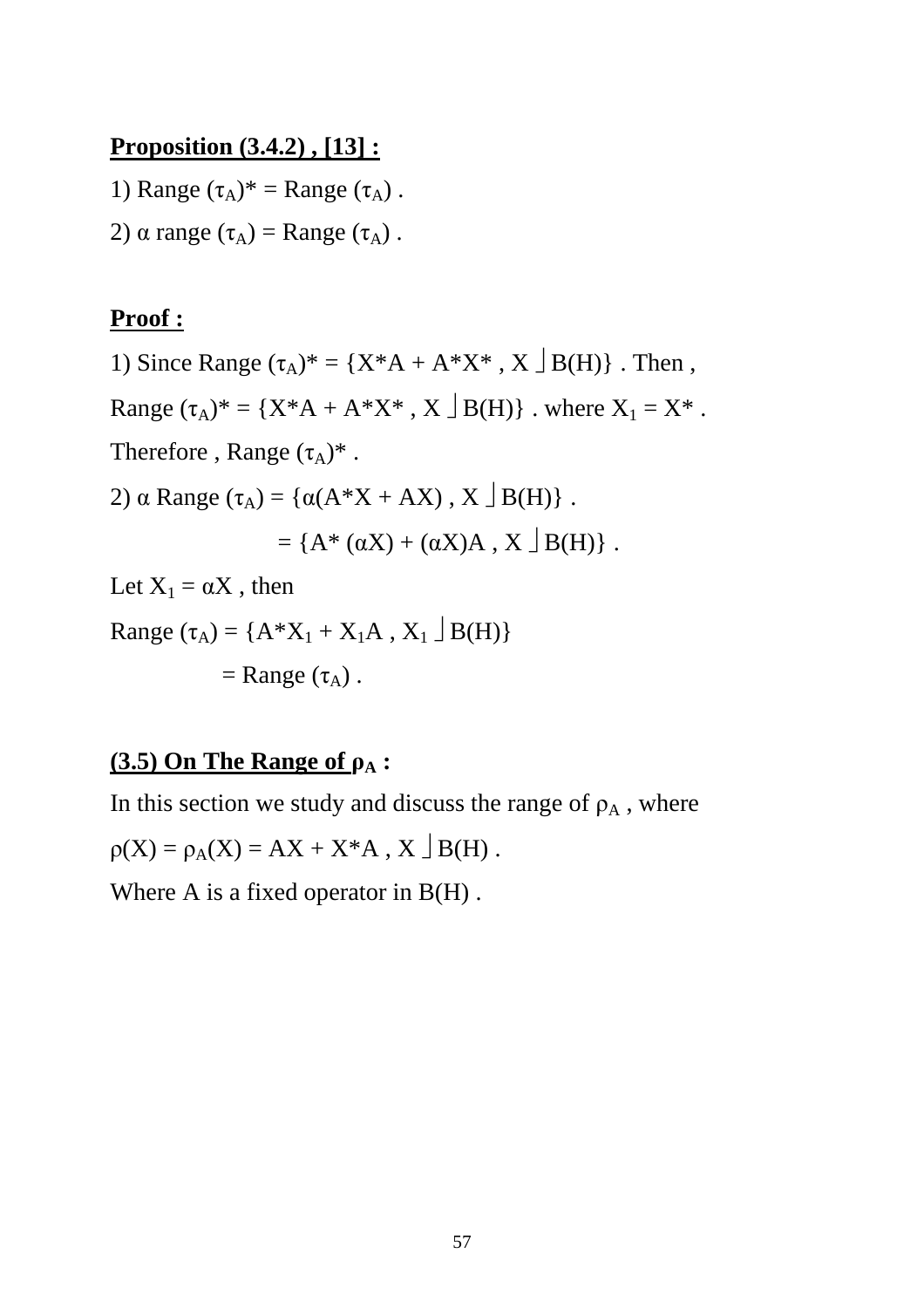It is clear that map  $\rho_A$  is a linear map . Also the ,  $\rho_A$  is bounded, since

 $|| \rho_A || = ||AX + X^*A|| \le ||AX|| + ||X^*A|| \le ||A|| ||X|| + ||X^*|| ||A||$ Since  $||X^*|| = ||X||$ . Therefore,  $||\rho_A|| \leq 2||A|| ||X||$ , Let  $M = 2 ||A|| \ge 0$ , so  $|| \rho_A || \le M ||X||$ . Then  $\rho_A$  is bounded.

The following steps shows that Range  $(\rho_A)^* \neq \text{Range}(\rho_A)$ , Range  $(\rho_A)^* = \{(AX + X^*A)^* , X \cup B(H)\}\,$  $= {A^*X + X^*A^* , X |B(H)}$  $\neq$  Range ( $\rho_A$ ). Also,  $\alpha$  Range ( $\rho_A$ ) = { $\alpha$  (AX + X\*A), X  $\exists$  B(H)}  $= {A(\alpha X) + (\alpha X)^* A, X \mid B(H)}$ Let  $\alpha X = X_1$ 

 $\alpha$  Range ( $\rho_A$ ) = {AX<sub>1</sub> + X<sub>1</sub><sup>\*</sup> A<sup>\*</sup>, x<sub>1</sub>  $\exists$  B(H)}

 $=$  Range  $(\rho_A)$ .

The following remark shows the mapping  $\rho_A$  is not – a derivation.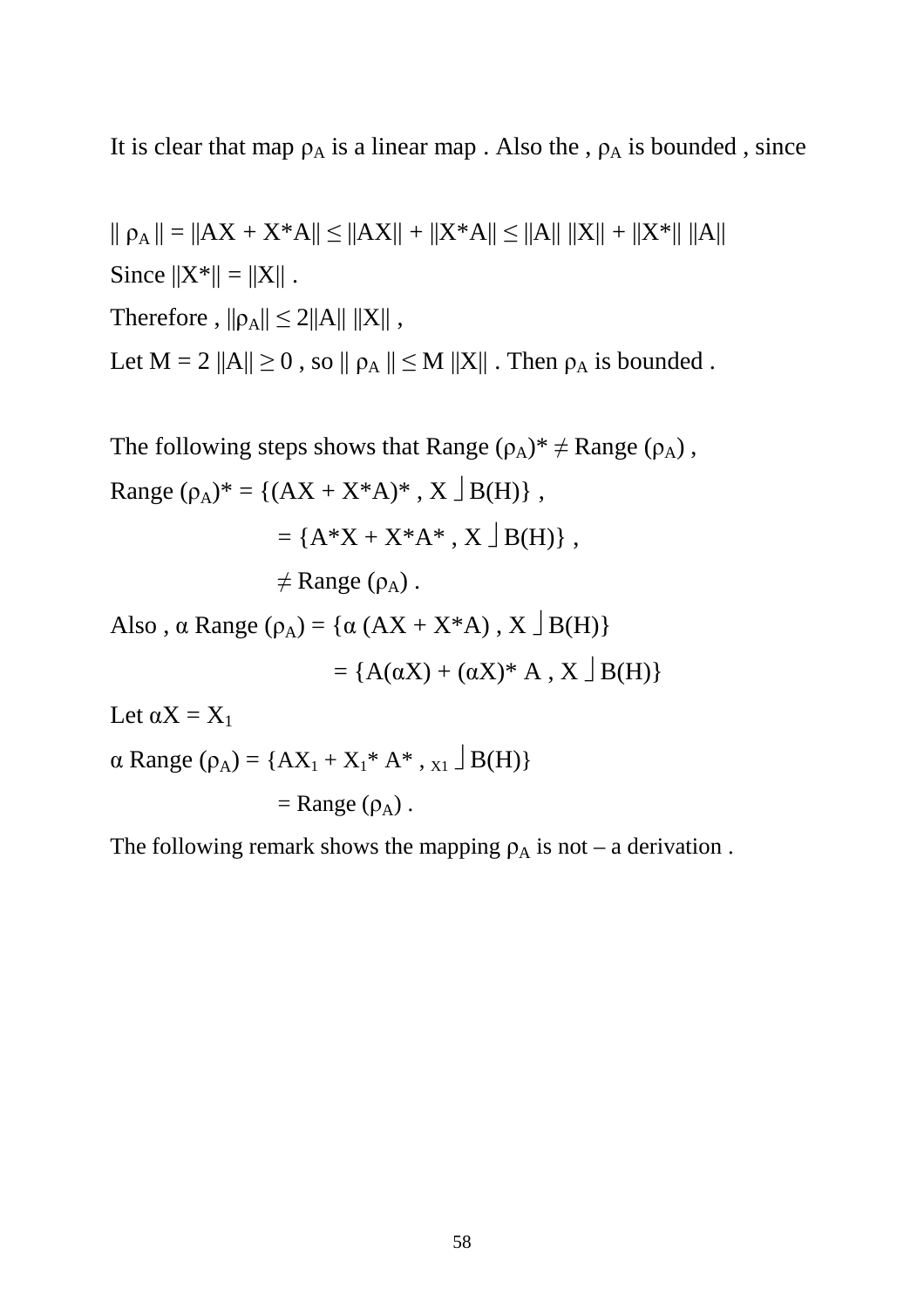# **Remark (3.5.2) :** Since  $\rho_A$  (XY) = A(XY) + (XY)<sup>\*</sup> A  $= A(XY) + Y^*X^*A$ , for all X, Y  $\exists$  B(H), and  $X\rho_A(Y) = X [AX + Y^*A],$  $=$  XAY + XY\*A. Also,  $\rho_A(X)Y = (AX + X^* A)Y$ ,  $= AXY + Y^*AY$ .

Then one can deduce that :

 $\rho_A(XY) \neq X\rho_A(Y) + \rho_A(X)Y$ .

Now the following remark. shows the mapping  $\rho_A$  is also not  $*$  - a derivation .

# **Remark (3.5.2) :**

Since 
$$
\rho_A(X + Y) = A(X + Y) + (X + Y)^*A
$$
,  
\n
$$
= AX + AY + X^*A + Y^*A
$$
\n
$$
= AX + X^*A + AY + Y^*A
$$
\n
$$
= \rho_A(X) + \rho_A(Y).
$$

Now ,

Xρ<sub>A</sub> (X) ρ<sub>A</sub>(X) X\* = X[AX + X\*A] X\*,  
= XAX + XX\*A + AXX\* + X\* AX\*,  
So  

$$
ρA(X2) = (AX2 + (X*)2 A),
$$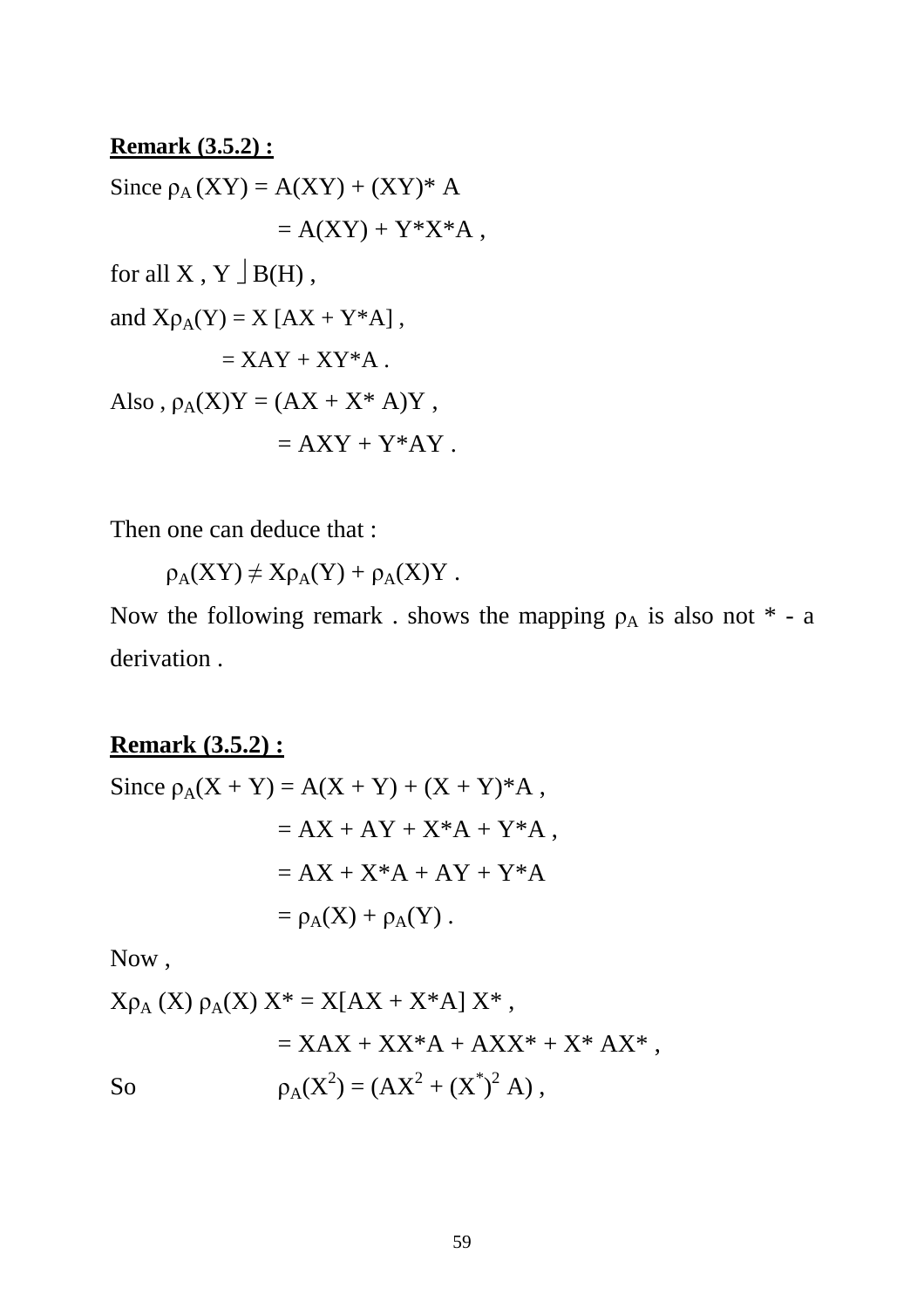and

$$
\rho_A(X^2) \neq X\rho_A(X) + \rho_A(X)X^*.
$$

then  $\rho_A$  is not\* - a derivation

#### **(3.6)** On The Range of  $\mu_A$  (X) :

In this section , we study and discuss the range  $\mu_A(X)$  , where

$$
\mu_A = \mu_A(X) = AX + XA
$$
, X  $\perp$  B(H)

Where A is a fixed operator in  $B(H)$ .

It is clear that the map  $\mu_A$  is a linear map . Also, the map  $\mu_A$  is bounded, since  $|| \mu_A || = || AX + XA || \le M || X ||$ , where  $M = 2 ||A|| \ge 0$ . Then  $\mu_A$  is bounded.

The following steps shows that Range  $(\mu_A)^* \neq \text{Range}(\mu_A)$ .

Range  $(\mu_A)^* = \{(AX + XA)^* , X \cup B(H)\}\,$ 

$$
= \{A^*X^* + X^*A^* , X \cup B(H)\},
$$

 $\neq$  Range ( $\mu$ <sub>A</sub>).

Also,  $\alpha$  Rang ( $\mu_A$ ) = {  $\alpha$  (AX + XA), X  $\exists$  B(H)},

$$
= \{A(\alpha X) + (\alpha X) A, X \mid B(H)\},
$$

Let  $\alpha X = X_1$ 

$$
= \{AX_1 + X_1A, X_1 \square B(H)\},
$$

$$
= Range (\mu_A).
$$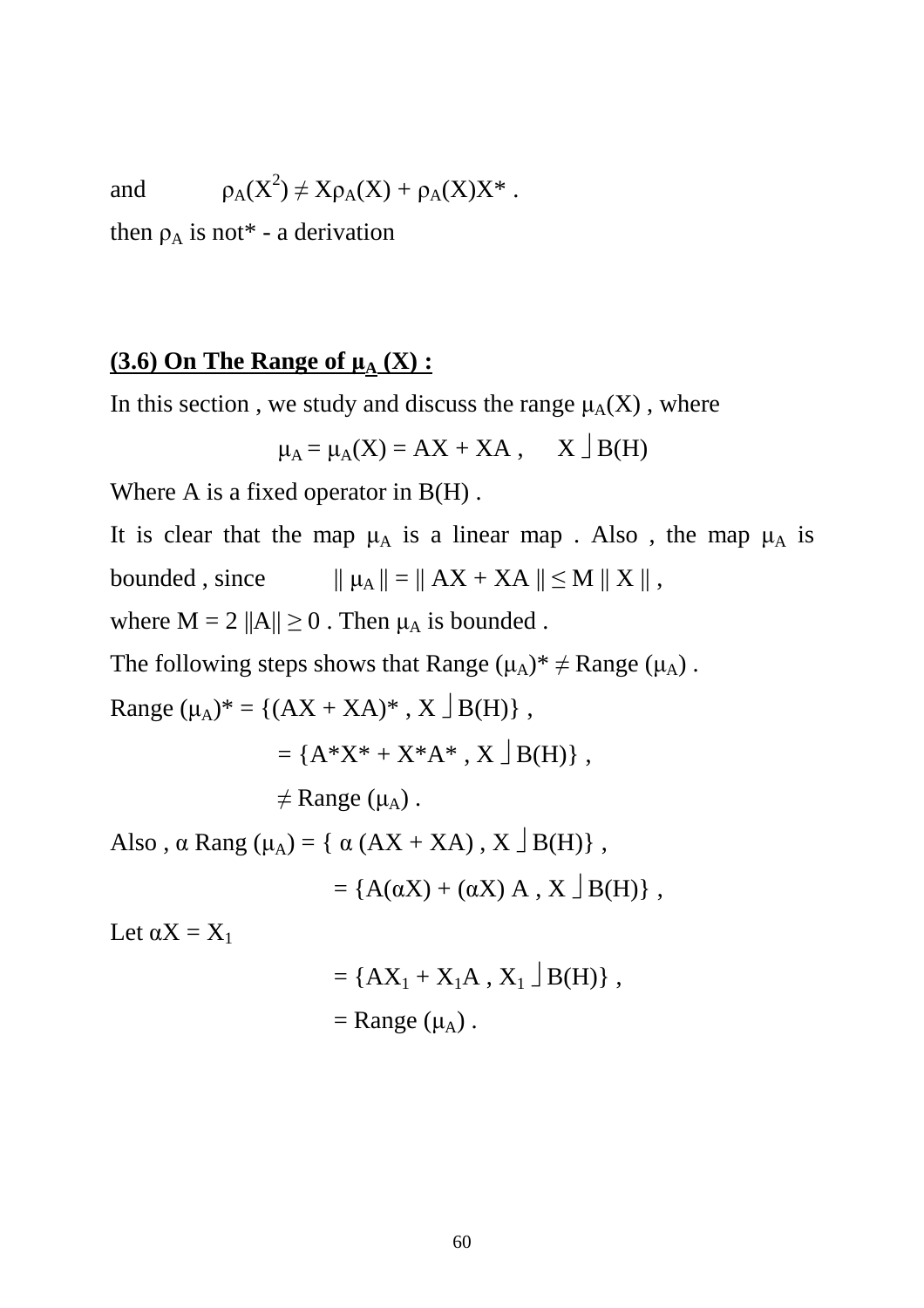The following remark shows that mapping  $\mu_A$  is not a derivation.

#### **Remark (3.6.1) :**

Since  $\mu_A(XY) = A(XY) + (XY)A$ . For all  $X\mu_A(Y) = X(AY) + X(YA)$ ,  $=$  XAY + XYA.

Also,  $\mu_A(X)Y = AXY + XAY$ ,

Then one can deduce that :

 $\mu_A(XY) \neq X\mu_A(Y) + \mu_A(X)Y$ .

Now, the following remark shows that the mapping  $\mu_A$  is also not\* - a derivation .

#### **Remark (3.6.2) :**

Since  $\mu_A(X + Y) = A(X + Y) + (X + Y)A$ ,  $= AX + AX + XA + YA$ .  $= (AX + XA) + (AY + YA)$ ,  $=\mu_{\mathcal{A}}(X) + \mu_{\mathcal{A}}(Y)$ .

Now ,

$$
X\mu_{A}(X) + \mu_{A}(X)X^* = X[AX + XA] + [AX + XA]X^*
$$
  
=  $XAX + X_2A + AXX^* + XAX^*$ ,  
So,  

$$
\mu_{A}(X_2) = (AX_2 + X_2A),
$$
  
and  

$$
\mu_{A}(X_2) \neq X\mu_{A}(X) + \mu_{A}(X)X^*.
$$

therefore  $\mu_A$  is not  $*$  - a derivation.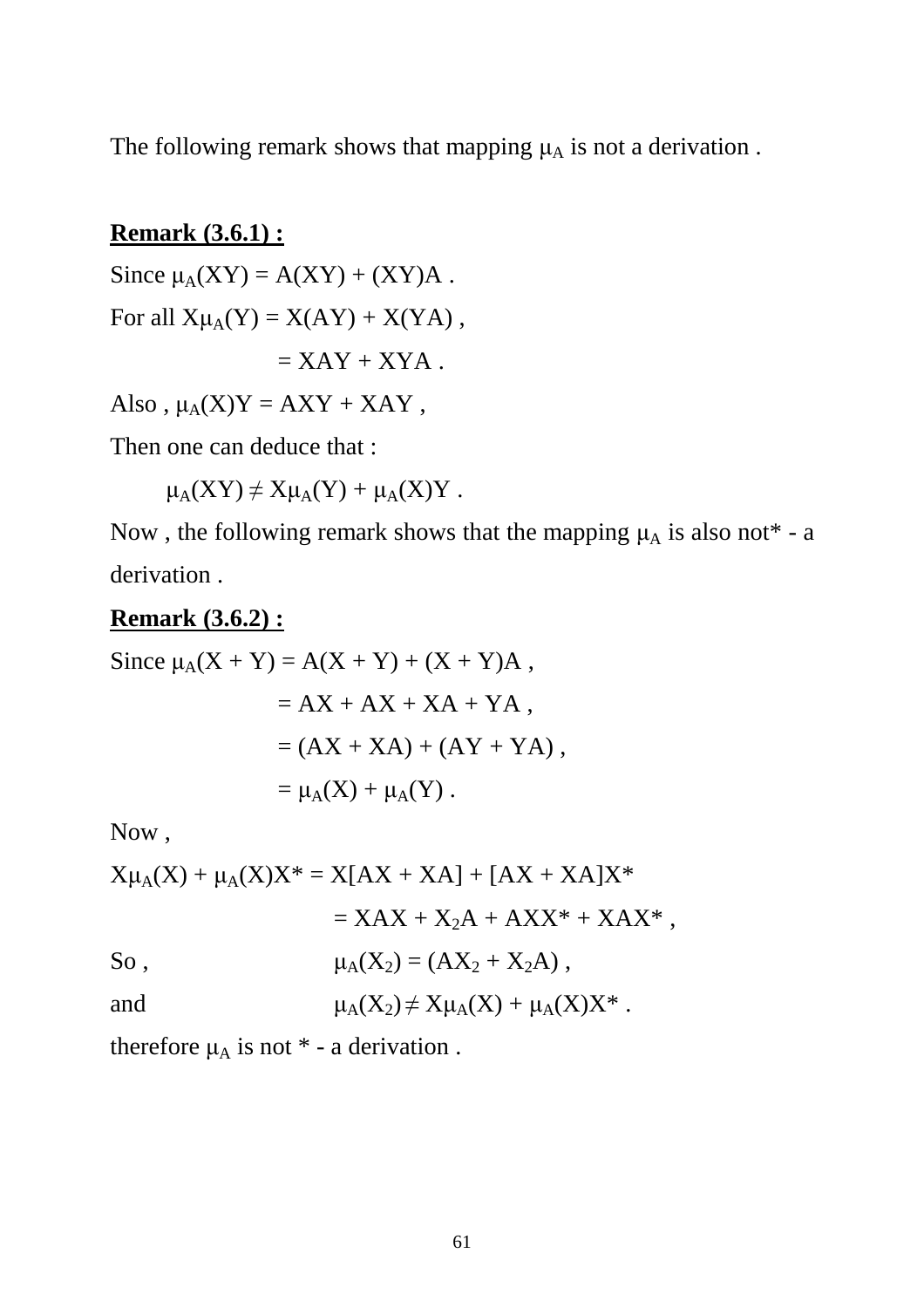# **Chapter Four Generalization of the Lyapunov Equations**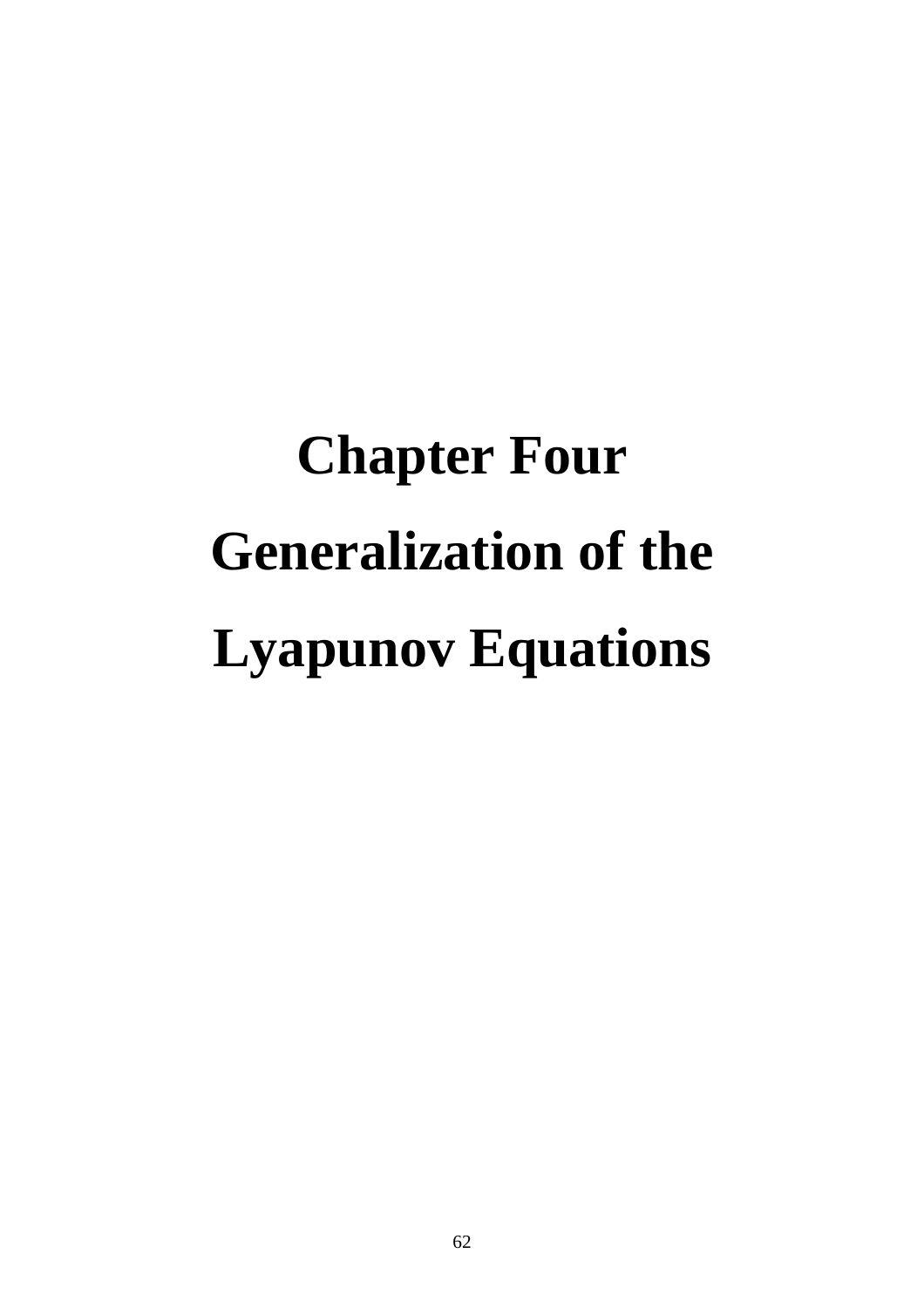The operator equation of the form :

 $A^*$  x B x B x A = W , …………….. (4-1)

Where A , B and W are given operator defined on H , X is the unknown operator that must be determined , and A\* is the adjoint of A.

 The above operators equation is one of the generalization continuous – time Lyapunov operator equation .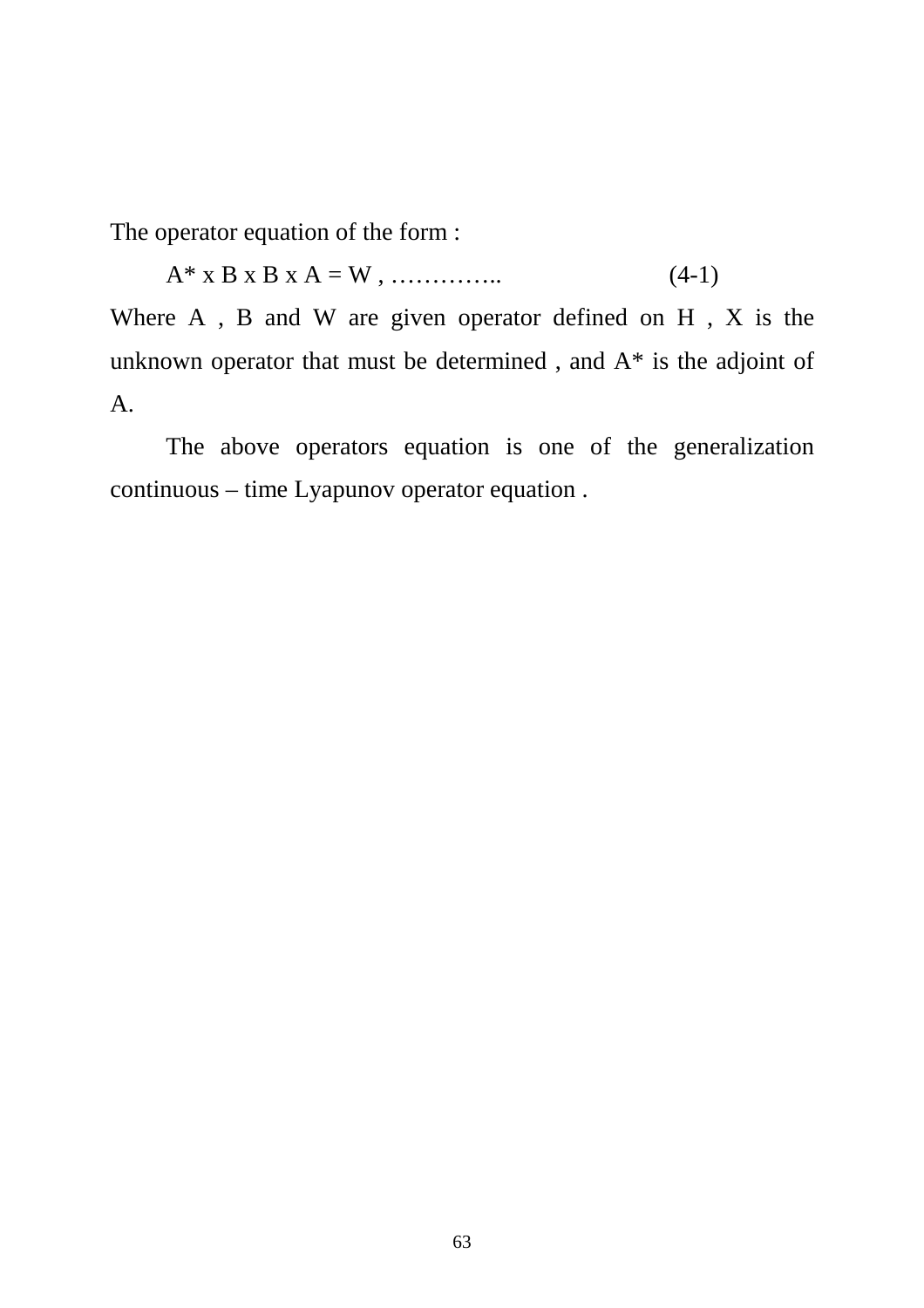# **(4.2) : The Nature of The Solution for Generalization Lyapunov Equations :**

 Now , the nature of the solution for more general of the continuous – time Laypunov operator equation are studied for special types operators .

#### **Proposition (4.2) :**

If B and W are self – adjoint operators, and the operators equation (4.1) has only one solution X then this solution is also self – adjoint ,

#### **Proof :**

Consider to operator equation

$$
A*XB + BXA = W,
$$
  
\n
$$
(AXB + BXA)^* = W^*,
$$
  
\n
$$
A*X*B^* + B*X^*A^* = W^*
$$
  
\n
$$
A*X*B + BX^*A = W,
$$

Since X is a unique solution .

So  $X = X^*$ , then is self – adjoint.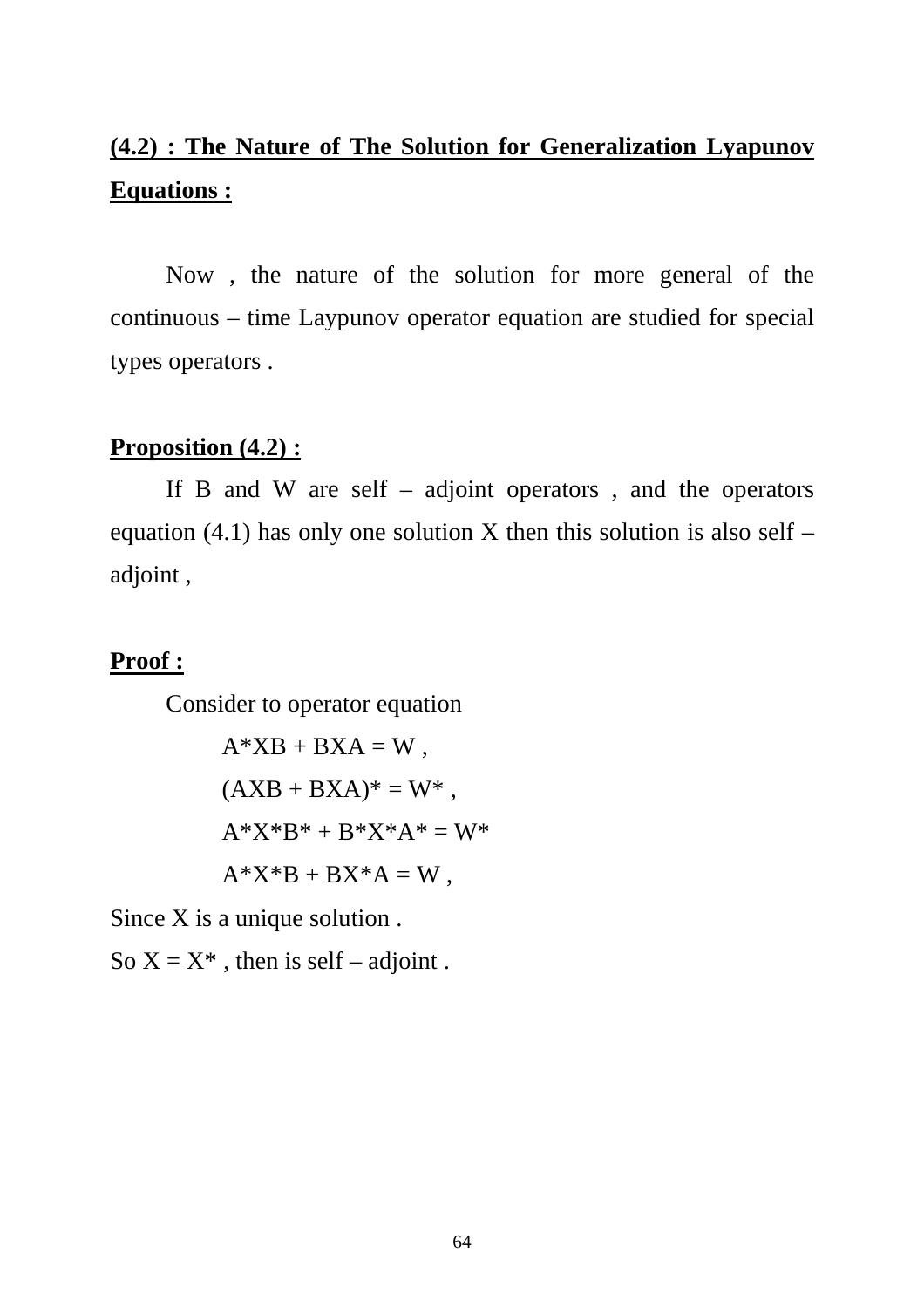# **Proposition (4.2.2) :**

If B is a skew – adjoint, W is a self – adjoint and A is any operator and if the equation (4.1) has only one solution then this solution is a skew – adjoint .

# **Proof :**

Consider equation (4.1)

$$
A*XB + BXA = W,
$$
  
\n
$$
(A*XB + BXA)^* = W*
$$
  
\n
$$
A*X*B^* + B*X*A = W^*.
$$
  
\n
$$
A*X^* (-B) + (-B)X*A = W^*,
$$
  
\n
$$
A^* (-X^*) B + B (-X^*) A = W.
$$

Since X is a unique solution, so  $X = -X^*$ 

Then  $X$  is a skew – adjoint.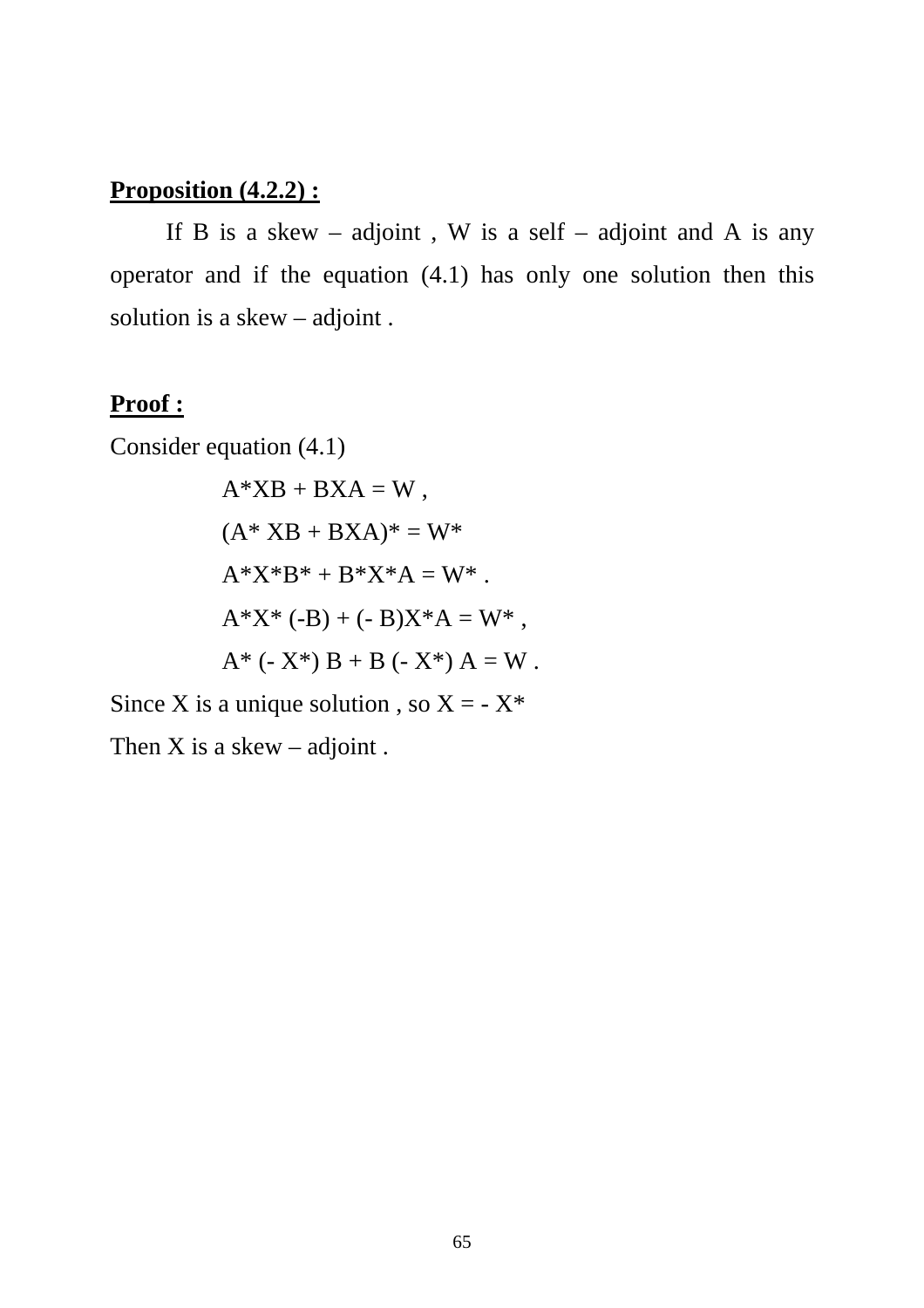# **Proposition (4.2.3) :**

 If B and W are skew – adjoint operators , A is any operator and if the equation  $(4-1)$  has only one solution then this solution is self – adjoint .

#### **Proof :**

Consider equation (4.1) ,  $A^*$  XB + BXA = W,  $-(A^* XB + BXA)^* = -W^*$  $-B^*X^*A - A^*X^*B^* = -W^*$  $A^*X^* (-B)^* + (-B^*) X^*A = -W^*$  $A^* X^*B + BX^* A = W$ .

Since  $X$  is a unique solution, then  $X^* = X$ .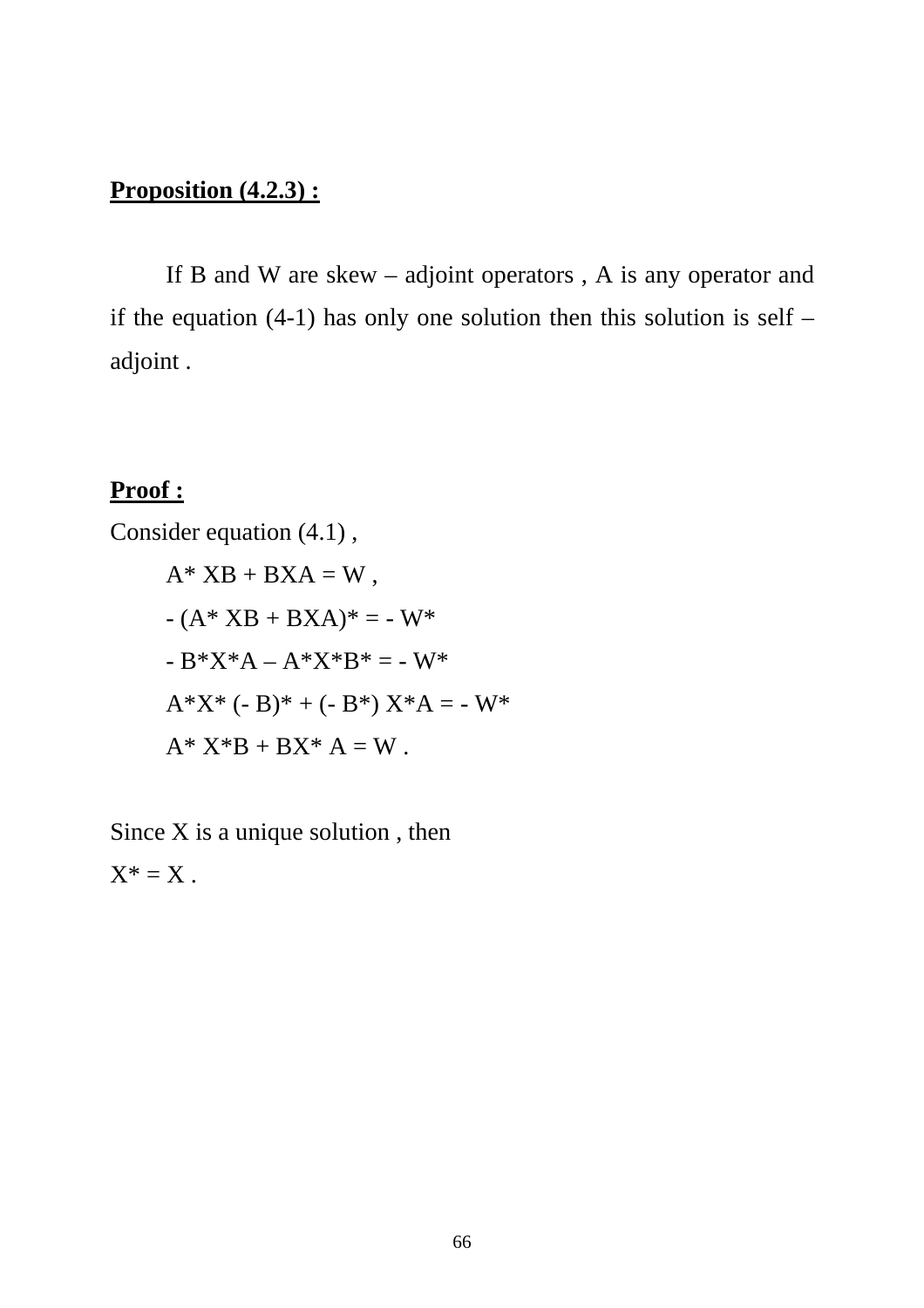#### **Proposition (4.2.4) :**

If B and W are self  $-$  adjoint operators, A is any operator and if the equation  $(4.1)$  has only one solution and this solution is also self – adjoint .

#### **Proof :**

Consider equation (4.1) ,

$$
A*XB + BXA = W,
$$
  
\n
$$
(A*XB + BXA)* = W*,
$$
  
\n
$$
A*X*B* + B*X*A = W*,
$$
  
\n
$$
A*X*B + BX*A = W.
$$

Since X is a unique, so  $X^* = X$ 

The X is a self – adjoint.

#### **Proposition (4.2.5) :**

If B is a self – adjoint, W is a skew – adjoint, A is any operator and if the equation  $(4.1)$  has only one solution then this solution is a skew – adjoint .

#### **Proof :**

Consider (4.1) ,

$$
A*XB + BXA = W,
$$
  
- (A\*XB + BXA)\* = -W\*  

$$
A* (-X*) B* + B* (-X*) A = -W*,
$$
  

$$
A* (-X*) B + B (-X*) A = W.
$$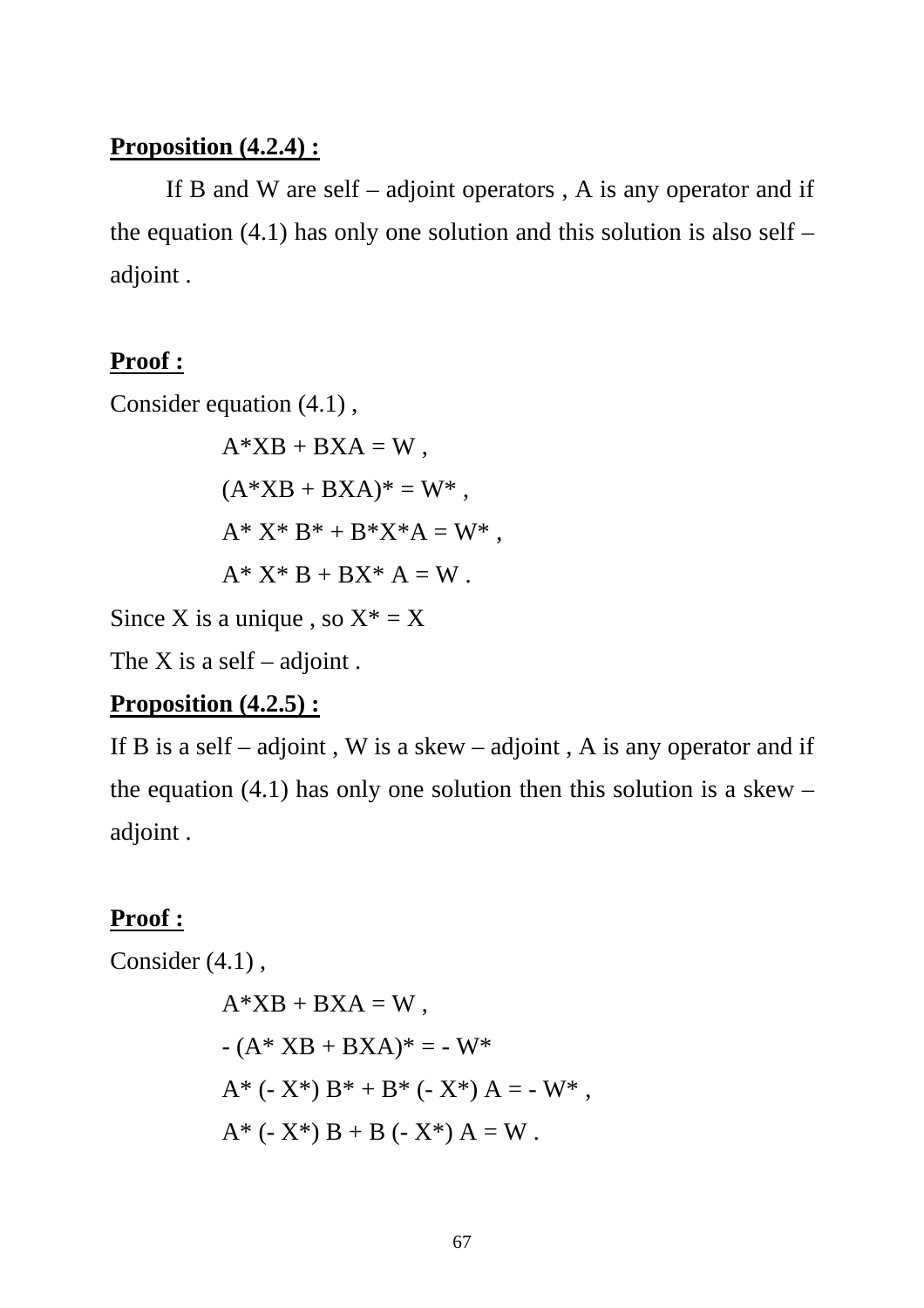Since equation (4.1) has only one solution, so  $X = -X^*$ , the X is a skew – adjoint .

# **Remark (4.2.1) :**

Consider equation (4.1), If B is a self – adjoint, W is a self – adjoint and A is any operator, Then X is not necessary self  $-$  adjoint.

#### **Remark (4.2.2) :**

Consider equation  $(4.1)$ , If A and W are self – adjoint operators , B is any operator , Then X is not necessary self – adjoint .

#### **Remark (4.2.3) :**

If A and B are compact operators and the solution  $X$  of equation (4.1) exist , then this solution is not necessary compact .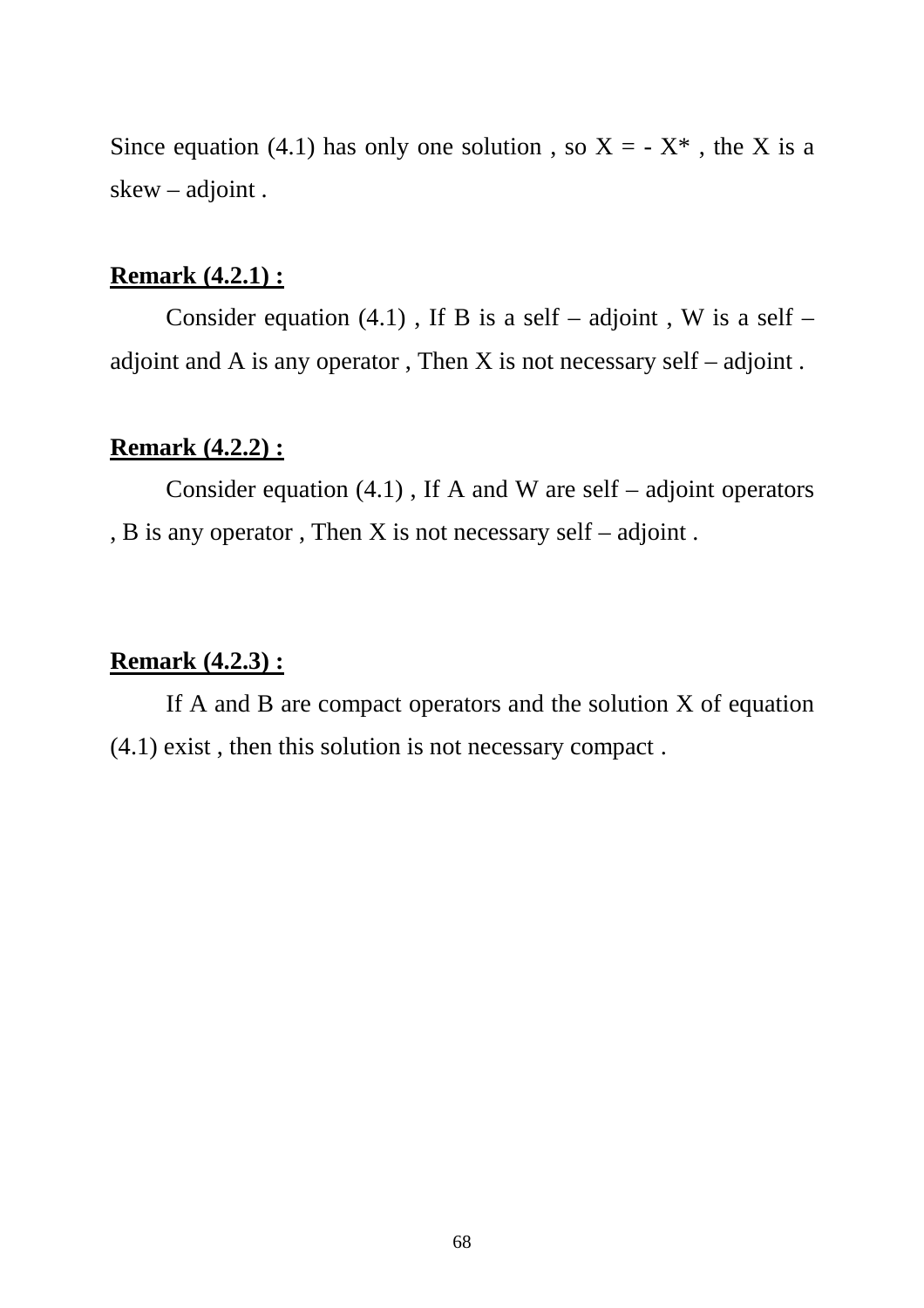The X is a self – adjoint.

#### **Proposition (4.3.5) :**

If B is a self – adjoint, W is a skew – adjoint, W is a skew – adjoint , and A is any operator and if the equation (4.4) has only solution and this solution is also self – adjoint .

#### **Proof :**

Consider equation (4.4) ,

 $A^*$  x B + B x A = W,

 $-(A^* \times B + B \times A)^* = -W^*$ ,

A\* (- X\*)  $B^* + B^*$  (- X\*) A = - W\*.

 $A^*(-X^*)^* B + B (-X^*)A = W$ .

Since equation (4.4) has only one solution, so  $X = -X^*$ , Then X is a skew – adjoint .

#### **Remark (4.3.1) :**

Consider equation (4.4) , if

- (1) B is a skew adjoint, W is a self adjoint, and A is any operator . Then  $X$  is not necessary self – adjoint.
- (2) A and B are self adjoint operators , B is any operator . The X is not necessary self – adjoint .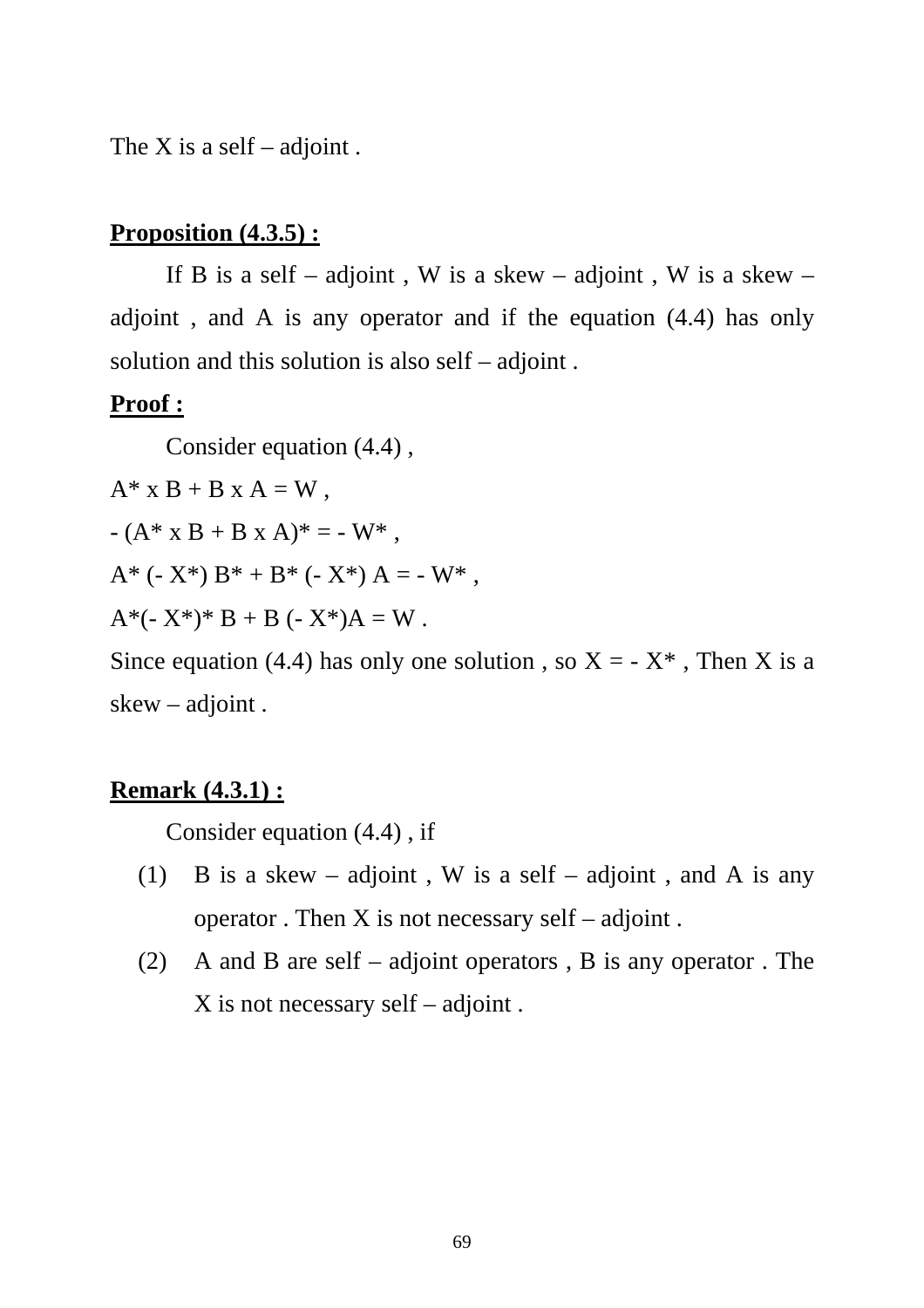#### **Remark (4.3.1) :**

 If A and B are compact operators and the solution of equation (4.4) exist , then this solution is not necessary compact .

#### **Example (4.3.1) :**

Consider the following operator equation

 $A^*$  x B + B x A =  $A^*$  B + BA,

Where A and B are compact operator, it is clear that  $X = I$  is a solution of the above operator equation , but I is not compact .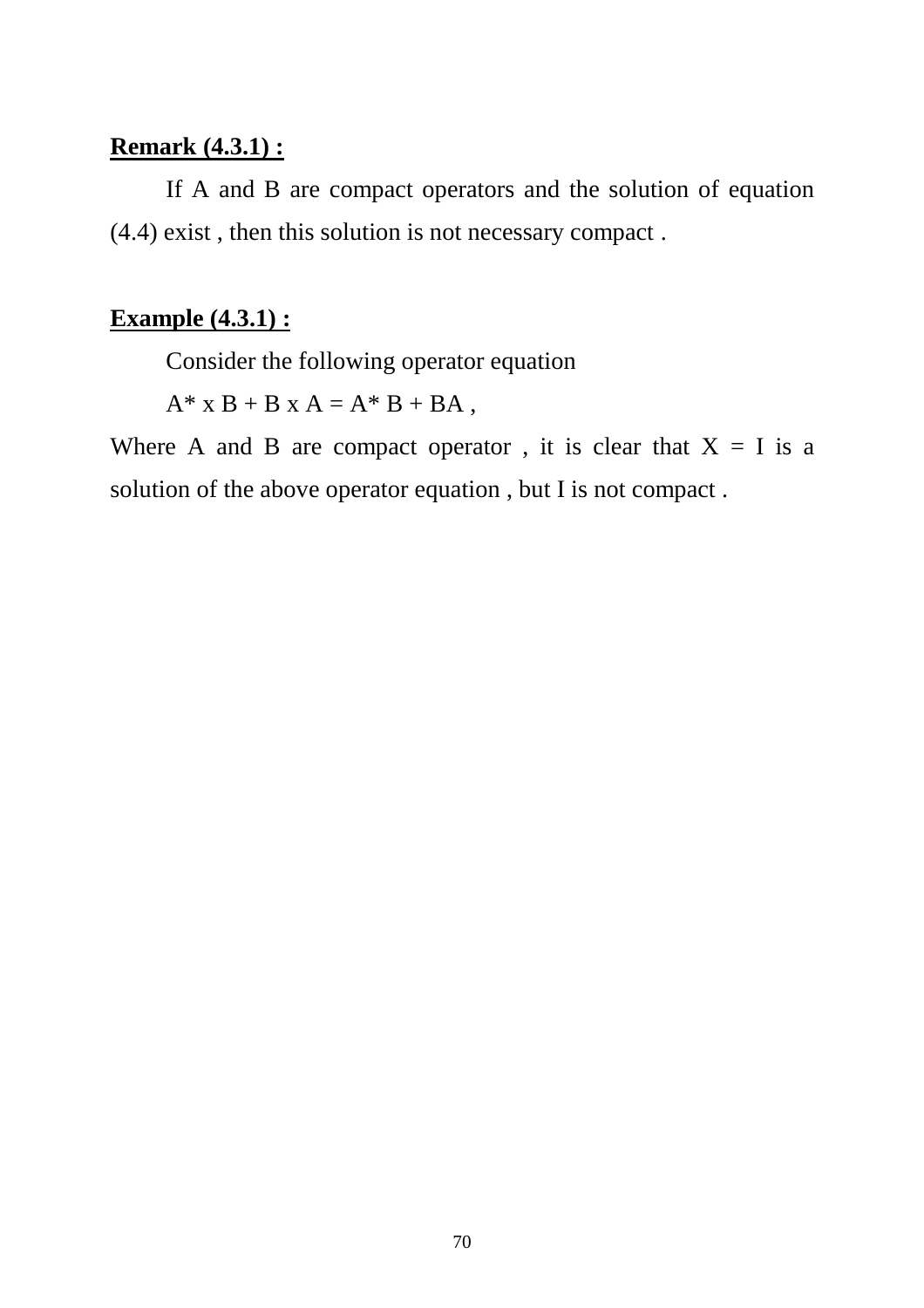Now , we study that nature of the solution of the operator equations .

$$
(A^*)^2 X + XA^2 + tAXA = W,
$$
 (4.9)  
and  $A^2 X + XA^2 + tAXA = W,$  (4.10)

the following proposition shows if A and W are self – adjoint operators and if equation (4.10) has a unique solution then this solution is self – adjoint .

#### **Proposition (4.3.6) :**

Consider equation  $(4.10)$  w, If A and W are self – adjoint operators then  $X$  is self – adjoint.

#### **Proof :**

Consider 
$$
A^2X + XA^2 + tA X A = W
$$
,  $t \perp R$   
\n $(A^2X + XA^2 + tA X A)^* = W^*$ ,  $t \perp R$   
\n $X^*(A^*)^2 X^* + tA^*X^*A^* - W$ .

Since A and W are self – adjoint then  $A = A^*$  and  $W = W^*$ . So,  $X^* A^2 + A^2 X^* + t A X^* A = W$ ,  $t \perp R$  $A^2X^* + X^*A^2 + tAX^*A = W$ .

Then  $X$  in self – adjoint.

#### **Remark (4.3.3) :**

Consider equation  $(4.10)$ , If A is self – adjoint operator and W is any operator then solution  $X$  is not necessary self – adjoint operator. The following example the above remark .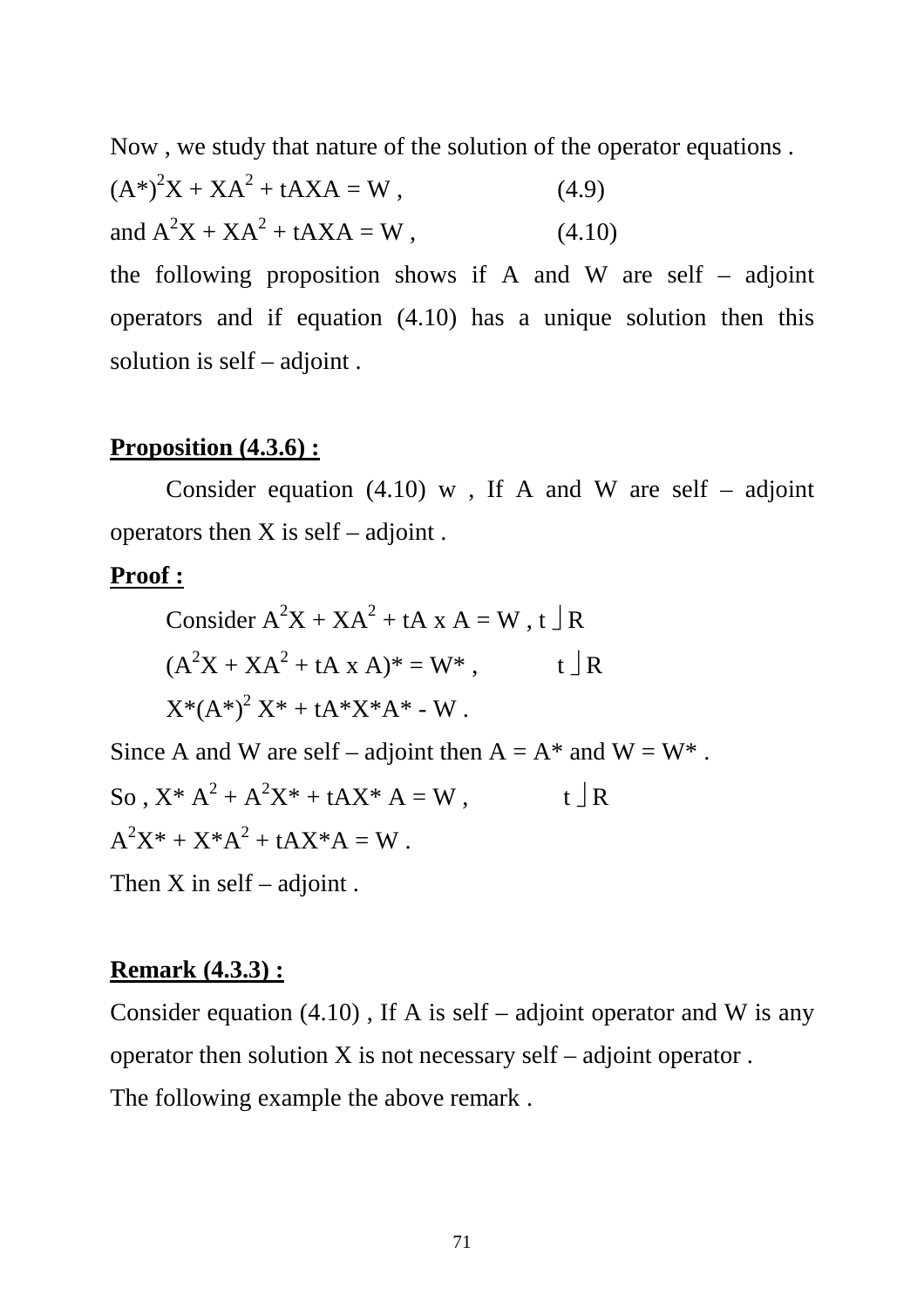#### **Example (4.3.2) :**

Consider equation (4.10) ,take  $A = A^* = \begin{bmatrix} 1 & 0 \\ 0 & 1 \end{bmatrix}$  $\rfloor$ 1  $\mathsf{L}$ L Г 0 1  $\begin{bmatrix} 1 & 0 \\ 0 & 1 \end{bmatrix}$ ,  $\mathbf{W} = \begin{bmatrix} 2 & 0 \\ 2 & 1 \end{bmatrix}$  $\rfloor$ 1  $\mathbf{r}$ L Γ 3 1  $\begin{bmatrix} 2 & 0 \\ 2 & 1 \end{bmatrix}$ Any operator, and  $t = 2$ Equation (4.10) becomes :  $A^2X + XA^2 + 2AXA = W$  $\overline{\phantom{a}}$  $\rfloor$ 1  $\mathsf{L}$ L Г 0 1 1 0  $\overline{\phantom{a}}$  $\rfloor$ 1  $\mathbf{r}$ L  $\lceil$ 3  $\Lambda_4$ 1  $\mathbf{A}_2$  $X_3$  *X*  $\begin{bmatrix} X_1 & X_2 \ Y & Y \end{bmatrix} + \begin{bmatrix} X_1 & X_2 \ Y & Y \end{bmatrix}$  $\rfloor$ ⅂  $\mathsf{L}$ L Γ 3  $\Lambda_4$  $1 \quad \mathbf{A}_2$  $X_3$  *X*  $X_1$  *X*  $\overline{\phantom{a}}$  $\rfloor$ 1  $\mathsf{I}$ L Γ 0 1  $\begin{bmatrix} 1 & 0 \\ 0 & 1 \end{bmatrix} + 2 \begin{bmatrix} 1 & 0 \\ 0 & 1 \end{bmatrix}$  $\overline{\phantom{a}}$ 1  $\mathsf{L}$ L Г 0 1 1 0  $\overline{\phantom{a}}$  $\rfloor$ 1  $\mathbf{r}$ L  $\lceil$  $3 \times 4$ 1  $\mathbf{A}_2$  $X_3$  *X*  $X_1$  *X*  $\overline{\phantom{a}}$  $\rfloor$ ⅂  $\mathsf{L}$ L Г 0 1  $\begin{bmatrix} 1 & 0 \\ 0 & 1 \end{bmatrix} = \begin{bmatrix} 2 & 0 \\ 2 & 1 \end{bmatrix}$  $\mathsf{L}$ L Г 3 1 2 0

After simple computation , the solution of equation in case take the form :

 $\rfloor$ 

1

$$
X = \begin{bmatrix} \frac{1}{2} & 0 \\ \frac{3}{4} & 0 \end{bmatrix} \neq X^*
$$
, where  $\alpha$  any arbitrary number.

# **Remark (4.3.4) :**

Consider (4.9) ,

- (1) If A is is self adjoint operator then the solution X is not necessary self = adjoint .
- (2) if W is self adjoint operator then the solution X is not necessarily self – adjoint .

To explain the above remarks see example (4.3.2) .

# **Remark (4.3.5) :**

Consider equation (4.9) , if A and W are normal operators , them the solution X is not necessary exists.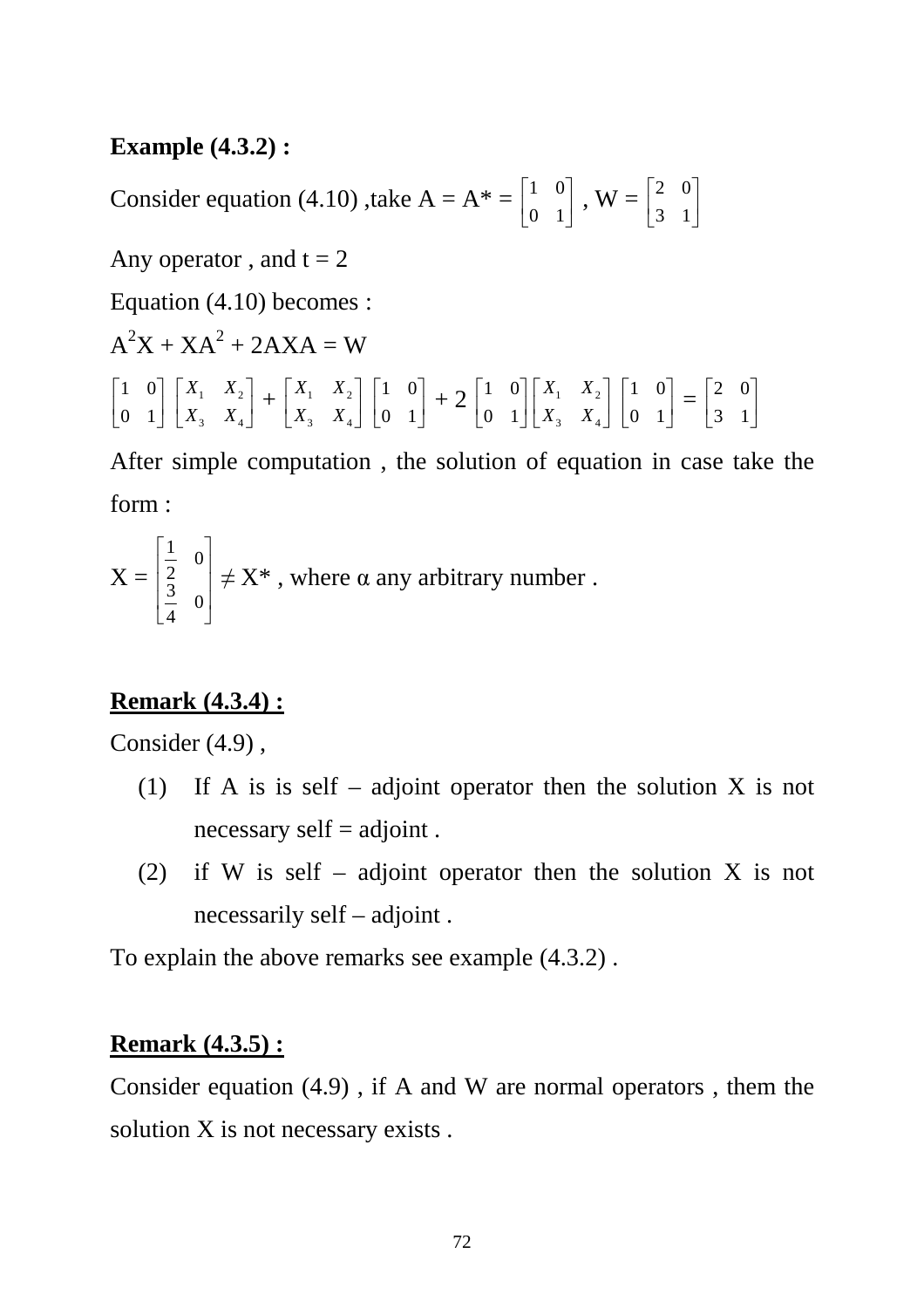The following example explain this fact .

# **Example (4.3.3) :**

Consider equation (4.9),  $A = \begin{bmatrix} a & -b \\ b & c \end{bmatrix}$  $\rfloor$ ⅂  $\mathbf{r}$ L  $\lceil a \rceil$  – *b a*  $\begin{vmatrix} a & -b \\ b & \neq 0 \end{vmatrix}$ ,  $b \neq 0$ .

Notes that  $A \neq A^*$  in general.

A normal , but not self – adjoint .

Take

 $A = \begin{bmatrix} 0 & 1 \\ 1 & 0 \end{bmatrix}$  $\rfloor$ ⅂ L L Г −1 0  $\begin{bmatrix} 0 & 1 \\ 1 & 0 \end{bmatrix}$ ,  $\mathbf{W} = \begin{bmatrix} 1 & -3 \\ 2 & 1 \end{bmatrix}$  $\rfloor$ ⅂  $\mathbf{r}$ L − 3 1  $\begin{vmatrix} 1 & -3 \\ 2 & 1 \end{vmatrix}$  and t = 2.

After simple computations , we get

 $-2X_2 - 2X_4 = 1$  and  $-2X_2 + 2X_3 = -3$  $-2X_4 - 2X_1 = 1$  and  $-2X_3 - 2X_2 = 3$ 

Has no solution .

 The question now is pertinent , does equation (4.9) has a normal solution . To answer this question consider the following example :

### **Example (1.3.4) :**

Consider equation (4-9) and take  $W = 0$ , equation (4-9) becomes :

$$
(A^*)^2 X + XA^2 + tAXA = 0
$$

It is Cleary  $X = 0$  and 0 is a normal operator.

Now . We study the nature of the solution of equation (4.9) and equation (4.10) for compact operator .

The following proposition shows if the operator A is compact then the operator W is also compact .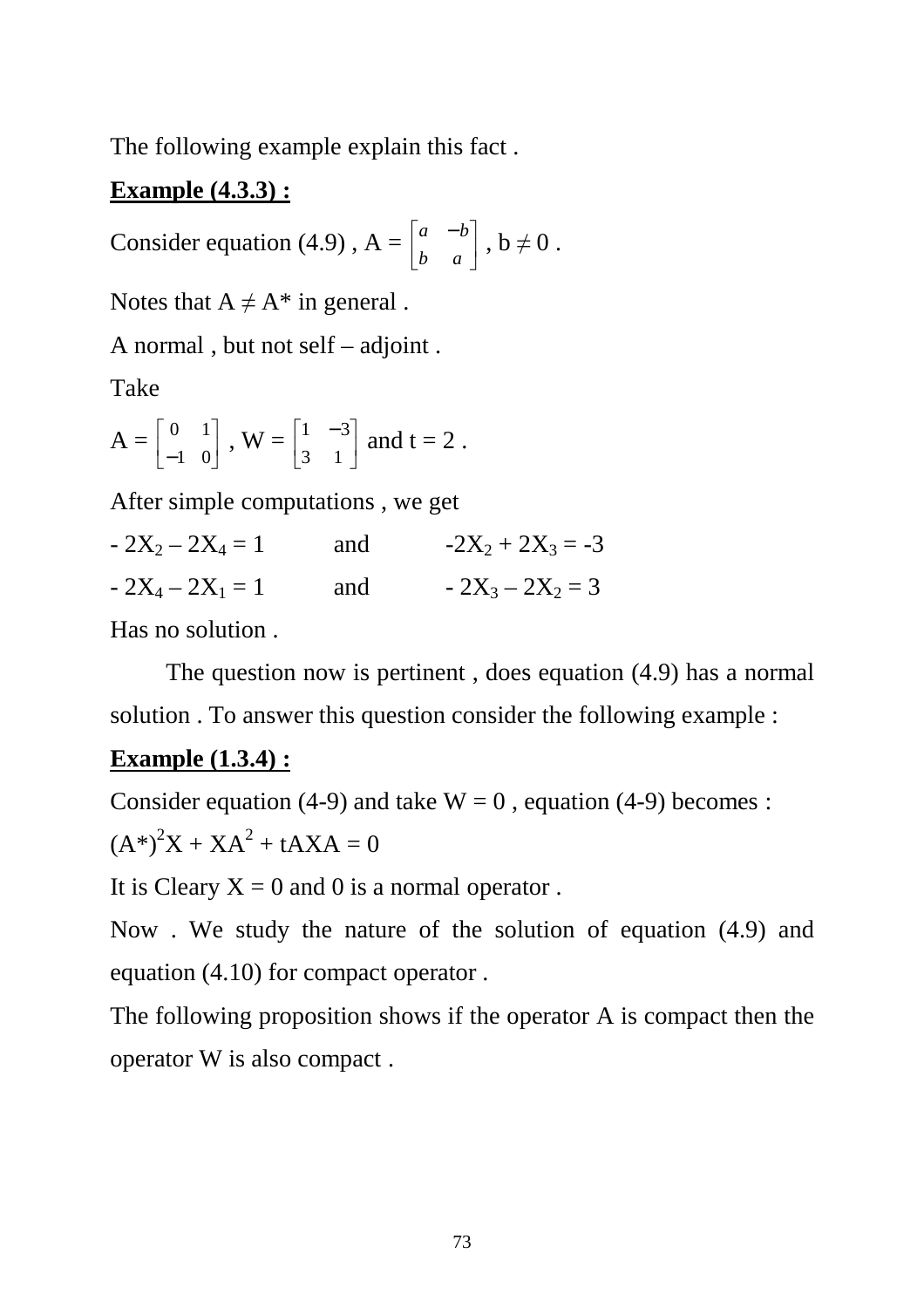### **Proposition (4.3.7) , [21]**

Consider equation  $(4.10)$ , if A is compact operator then W is compact operator .

#### **Proof :**

Equation (4.10) , can be written as

 $AAX + XAA + tAXA = W$ , since A is compact operator then AA is compact (i.e.  $A^2$  compact) . So  $A^2X$  is compact . A is compact operator then XA is compact and XAA is compact, so  $XA<sup>2</sup>$  is compact . AX is compact then AXA is compact and t AXA is compact (t any scalar) .

So  $A^2X + XA^2 + tAXA$  is compact, then W is compact operator.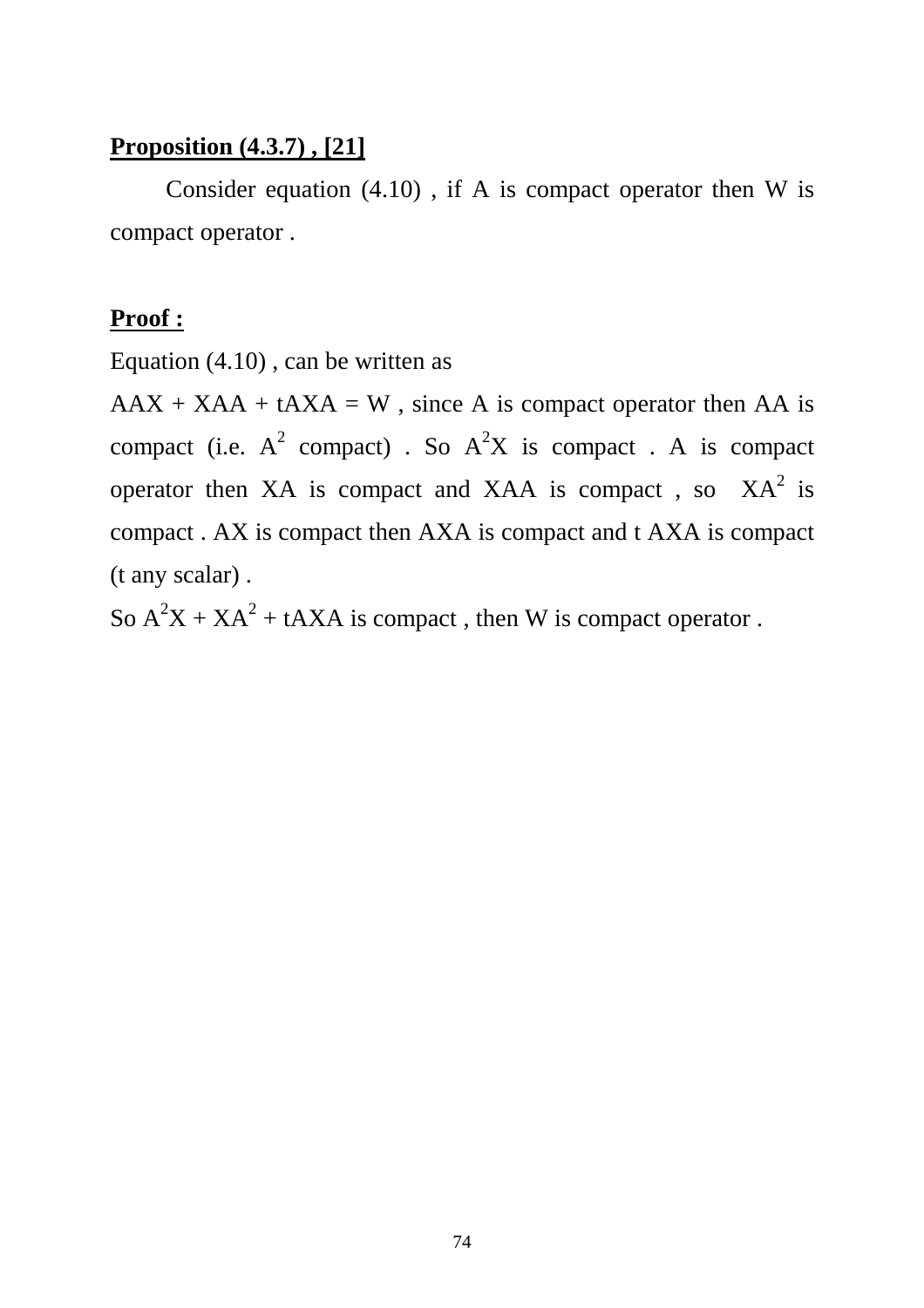#### **Remark (4.3.6) :**

 Consider equation (4.10) , if A and W are compact operators then the solution X is not necessarily compact operator . The following example explain to above remark .

#### **Example (4.3.5)**

Consider the following operator equation :

 $A^2X + XA^2 + tAXA = (2 + t)A^2$ , where t is any scalar.

It is clear that  $X = I$  is a solution of the above operator equation, but I is not compact operator .

Now , we study and discuss the nature of the solution of equation (4.6) and eq. (4.8) for special types of operators .

#### **Proposition (4.3.8) :**

If B and W are self – adjoint operators, A is any operator and if the equation (4.6) has only one solution, then this solution is self – adjoint .

#### **Proof :**

 Consider equation (4.6) ,  $A*BX + XBA = W$ ,  $(A*BX + XBA)^* = W^*$ ,  $X^* B^* A^* + A^* B^* X^* = W^*$ . Since B and W are self – adjoint ,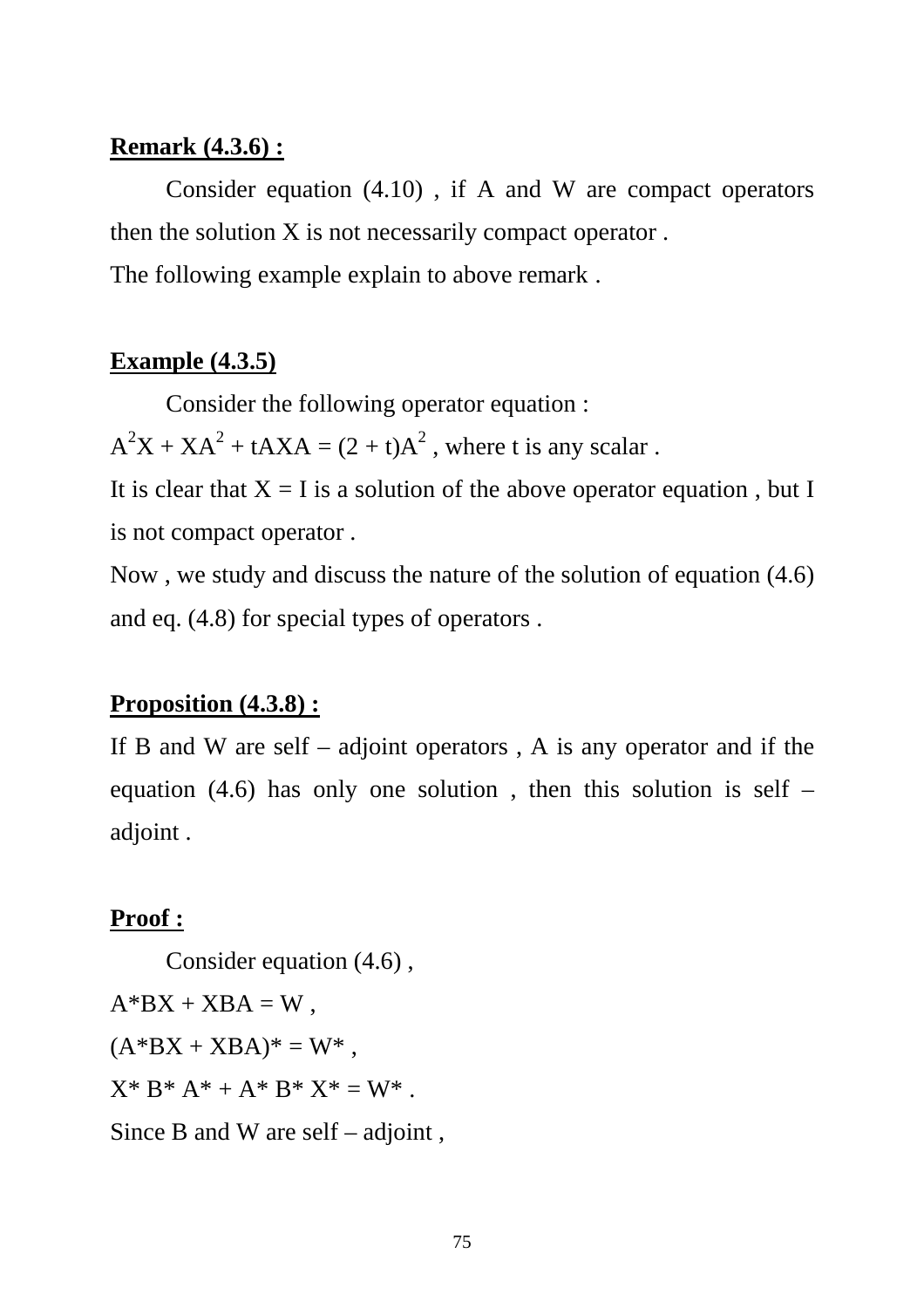Then  $A^* B X^* + X^* BA = W$ .

Since equation (4.6) has only solution, so  $X^* = X$ , then X is self – adjoint .

#### **Proposition (4.3.9) :**

If B and W are self – adjoint operators, W is a skew – adjoint, and A is any operators and if the equation (4.6) has only one solution , then this solution is skew – adjoint .

#### **Proof :**

Consider equation (4.6) ,

 $A*BX + XBA = W$ ,  $-(A^* BX + XBA)^* = W^*$ .  $-X*B*A + A*B*X* = -W*$ .  $A^* B^* (- X^*) + (- X^*) B^* A = - W^*$ ,  $A^* B (-X^*) + (-X^*) BA = W$ . Since equation \*4.6) has only one solution, so  $X = -X^*$ , then X is a skew – adjoint .

#### **Proposition (4.3.10) :**

If B is a skew – adjoint operator, W is a self – adjoint operator, A is any operator .

Equation (4.6) has only one solution, then X is a skew – adjoint.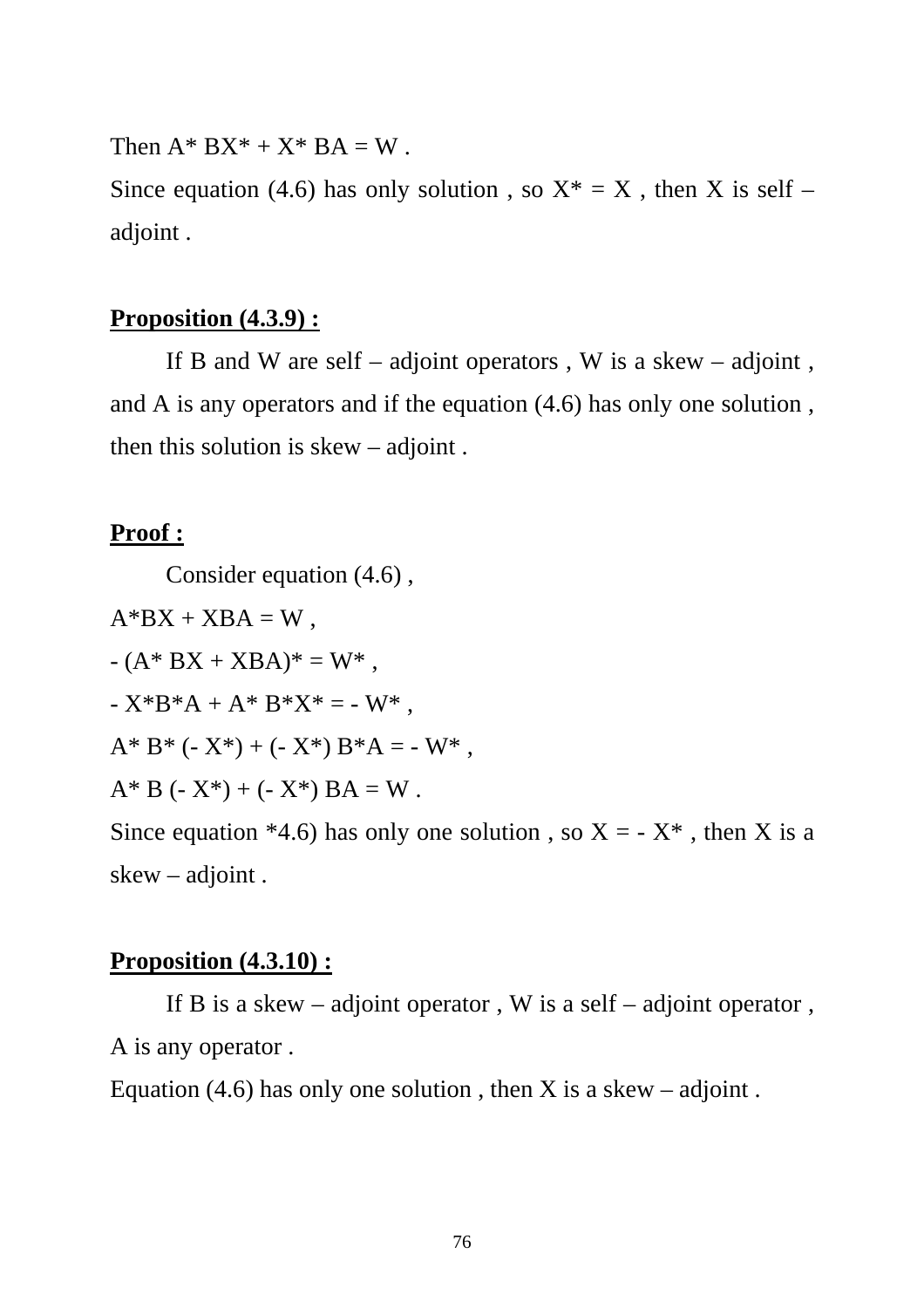#### **Proof :**

Consider equation (4.6) ,

 $A^* BX + XBA = W$ ,

 $(A^* BX + XBA)^*$ ,

 $X^*B^*A + A^*B^*X^* = W^*$ .

Since  $B$  is a skew – adjoint, then

 $A*B (-X) + (-X^*) BA = W$ .

Since equation (4.6) has one solution, so  $X = -X^*$ , then X is skew – adjoint .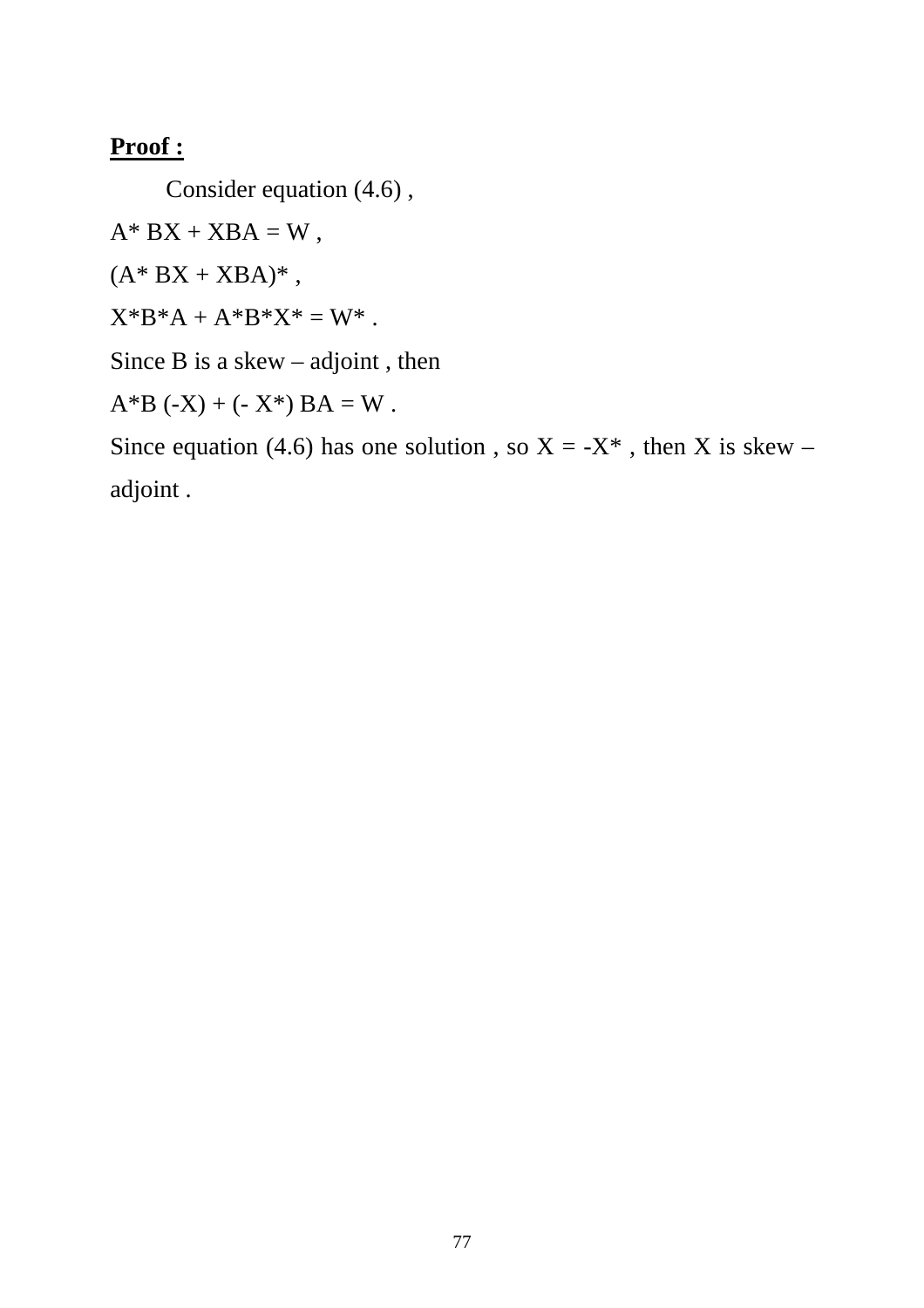#### **Remark : (4.3.7) :**

 Consider equation (4.6) , If A and W are self – adjoint operator , b is any operator . Then X is not necessarily self – adjoint .

### **Remark (4.3.8) :**

 If A and B compact operators and the solution of equation (4.6) exist , them it solution is not necessarily compact . this fact can easily be seen in example (4.3.1) .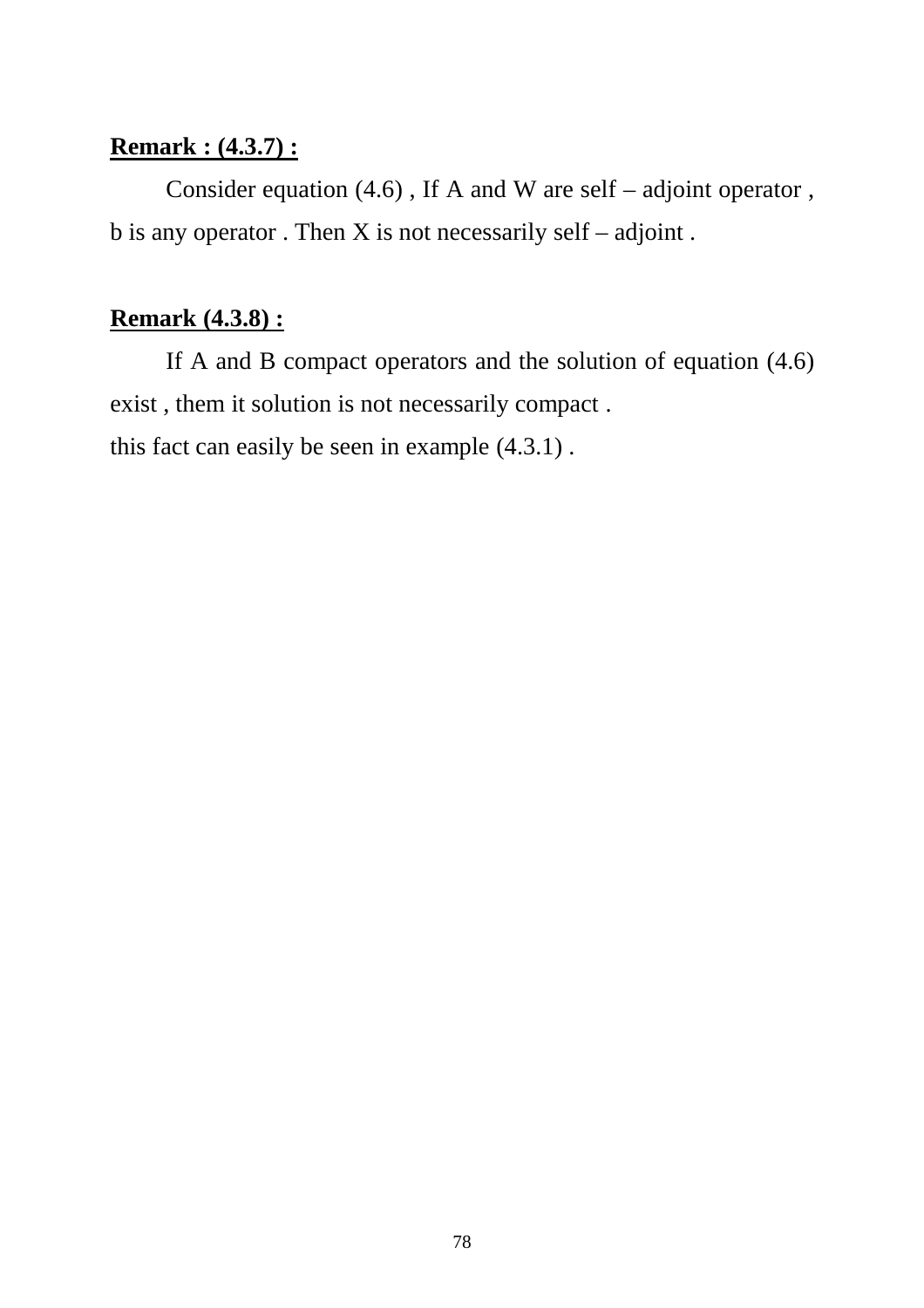# **Chapter Five The Range of The Generalization Lyapunov Operator Equation**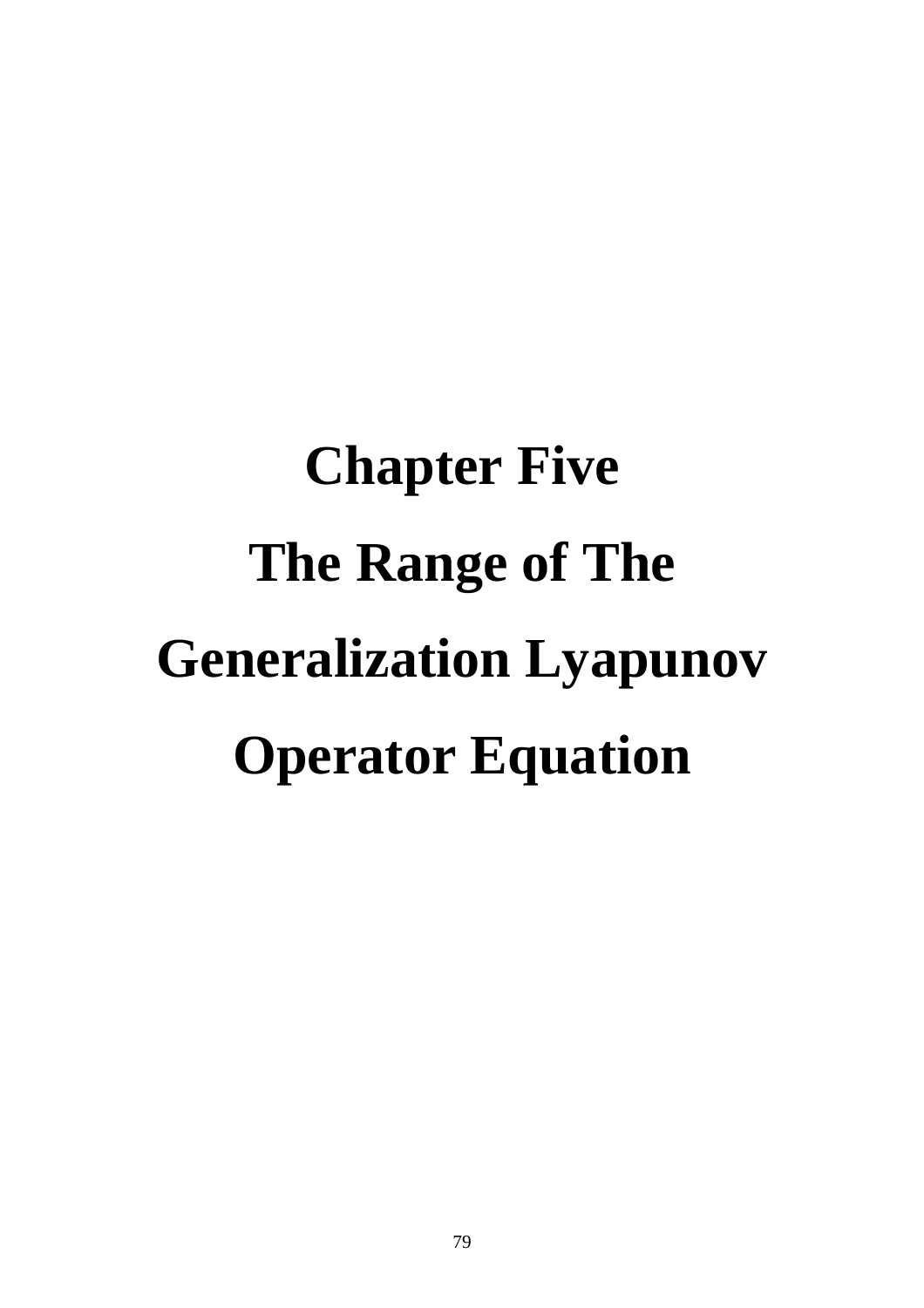The Range of The Generalization Lyapunov Operator Equations

 In This Chapter , we study the range of the generalization of continuous – time Lyapunov operator equations .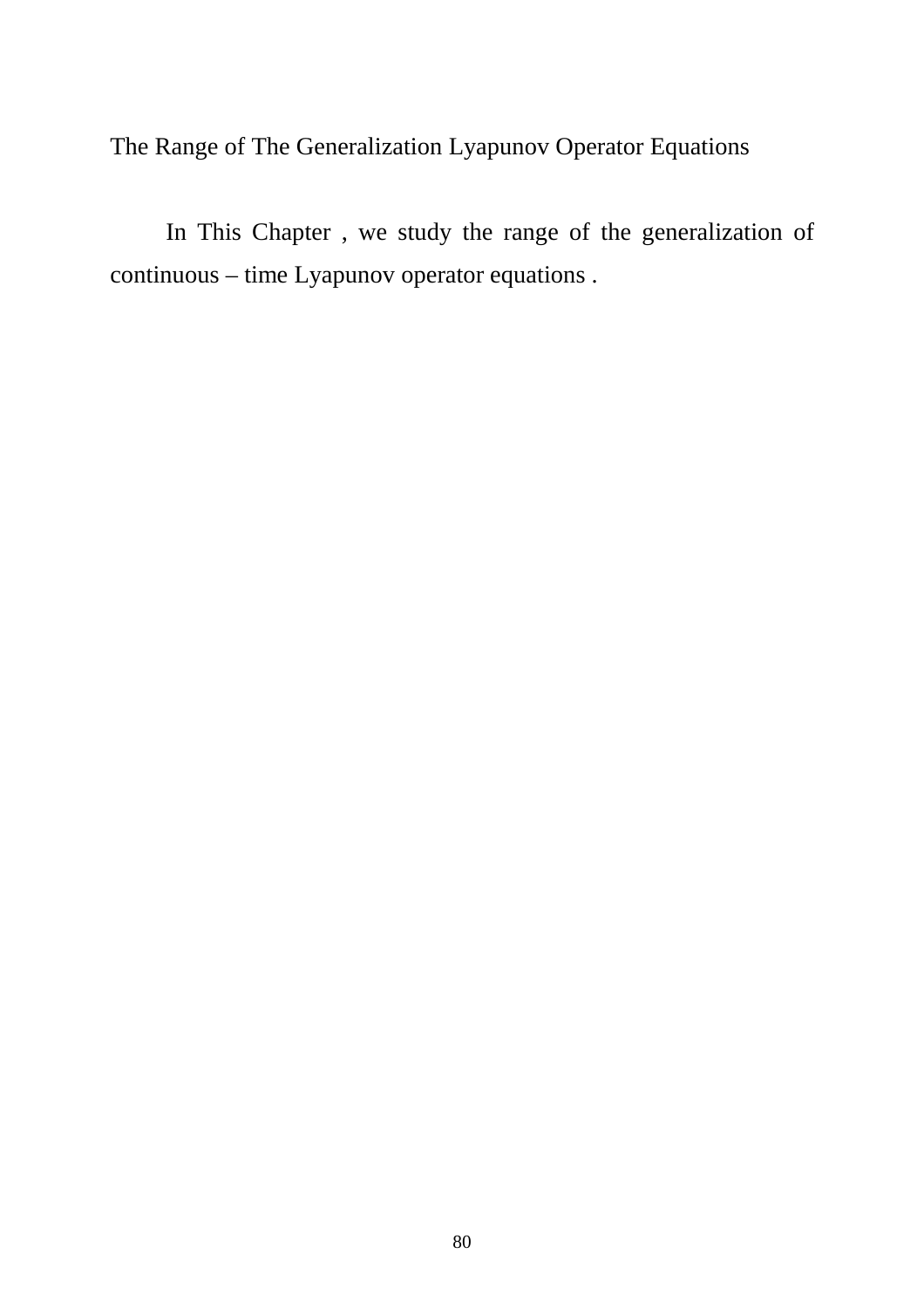#### $(5.1)$ : The Rang of  $\tau_{AB}$ :

In this section , we study and discuss the properties of  $\tau_{AB}$ . Recall that, a linear mapping  $\tau$  from a ring R it self is called a derivation, if  $\tau(ab) = a\tau(a)^b$ , for all a, b in R, [8]. Define the mapping  $\tau = B(H) \rightarrow B(H)$  by

 $\tau(X) = \tau_{AB}(X) = A^*XB + BXA, X \bigcup B(H)$ .

Where A and B are fixed operators in B (H) .

It is clear that the map  $\tau_{AB}$  is a linear map,

in fact

$$
\tau_{AB}(\alpha X_1 + \beta X_2) = A^* (\alpha X_1 + \beta X_2) B + B (\alpha X_1 + \beta X_2) A
$$
  
=  $\alpha A^* X_1 B + \beta A^* X_2 B + \alpha B X_1 A + \beta B X_2 A$   
=  $\alpha (A^* X_1 B + B X_1 A) + \beta (A^* X_2 B + B X_2 A)$   
=  $\alpha \tau_{AB} (X_1) + \beta \tau_{AB} (X_2)$ .

Also, the map  $\tau_{AB}$  is bounded, since :  $|| \tau_{AB} || = ||A*XB + BXA|| \leq ||A*XB|| + ||BXA||$  $\leq$   $||X||[2||AB||]$ ,

thus  $|| \tau_{AB} || \le M ||X||$ , where  $M = 2 ||AB||$ ,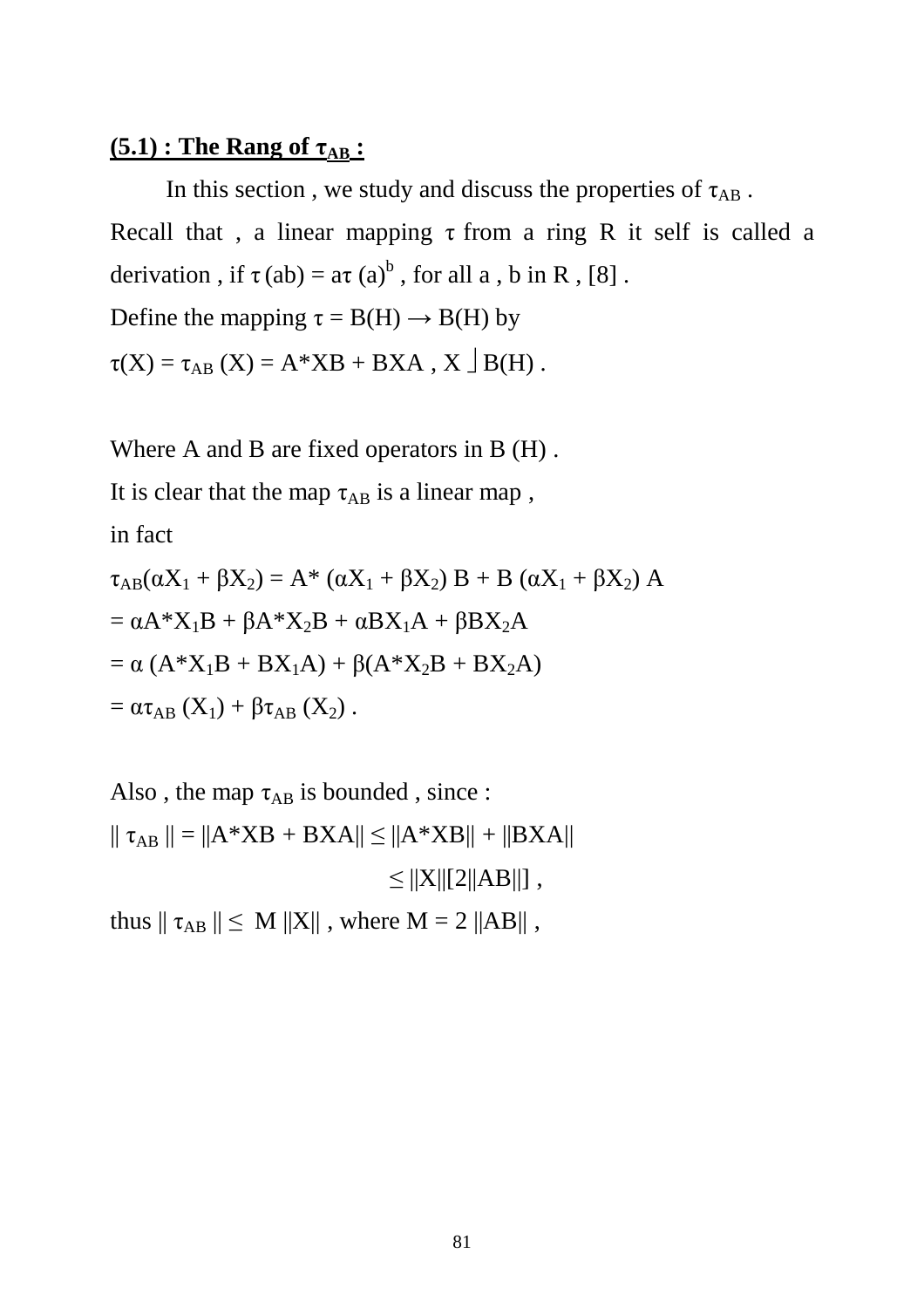So,  $\tau_{AB}$  is bounded.

The following remark shows that the mapping  $\tau_{AB}$  is not a derivation.

#### **Remark (5.1.1):-**

Since  $\tau_{AB}$  (XY) = A\* (XY) B + B (XY) A,

and X  $\tau_{AB}$  (Y)=X.A\*YB+XBYA.

Also,  $\tau_{AB}$  (X)Y=A\*XBY+BXAY.

Then we can deduce that

$$
\tau _{AB}\left( XY\right) \neq X\;\tau _{AB}\left( Y\right) +\tau _{AB}\left( X\right) \,Y
$$

#### **Proposition (5.1.1):-**

- (1)Range  $(\tau_{AB})^*$  = Range  $(\tau_{AB})$ , if B is self—adjoint
- (2)  $\alpha$  Range ( $\tau_{AB}$ ) = Range ( $\tau_{AB}$ )

#### **Proof:-**

(1) Since Range  $(\tau_{AB})^* = \{(A^* \text{ XB} + \text{B} \text{ X A})^*, \text{X } \text{B (H)}\}.$ 

Then Range  $(\tau_{AB})^* = \{ (XB)^* A + A^* (B X)^*, X \mid B(H) \},$  ${B^*}X^*A + A^*X^*B^*, X \square B (H)$ ,  $= {A^* - X^*B^* + B^*X^* A, X \mid B(H)}.$ 

Since B is self - adjoint  $(B = B^*)$ , then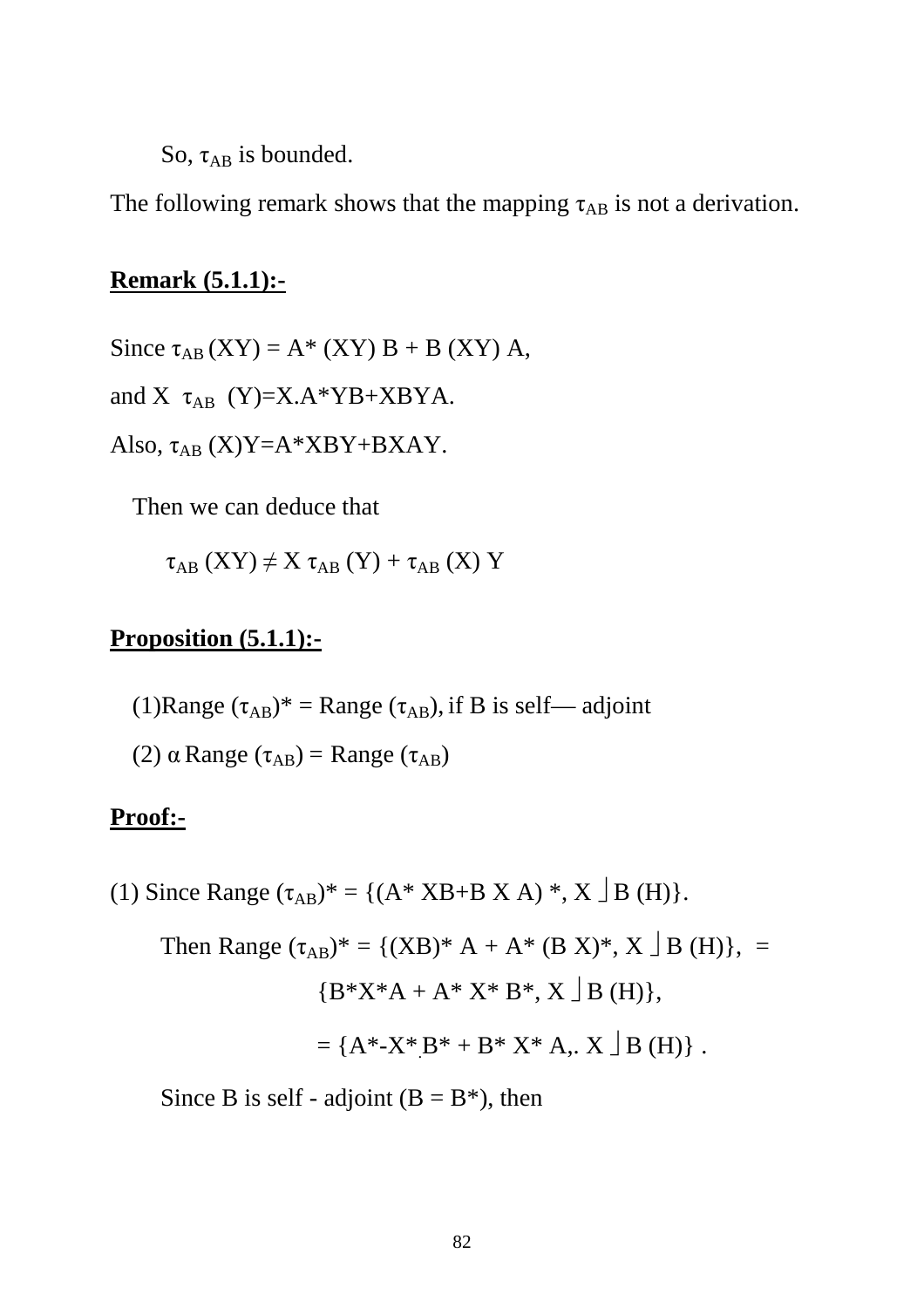Range  $(\tau_{AB})^* = \{A^* X^* B + B X^* A, X \mid B(H)\},\$ 

 $= {A^* X_1 B + BX_1 A, X_1 \underline{B} (H)},$ 

where  $X^* = X_1$  Therefore, Range  $(\tau_{AB})^* =$  Range  $(\tau_{AB})$ .

(2) 
$$
\alpha
$$
 Range ( $\tau_{AB}$ ) = { $\alpha$  (A\*XB + BXA), X  $\Box$  B (H)},  
 = { A\*( $\alpha$ X)B + B( $\alpha$ X)A, X  $\Box$  B (H)},  
 = { A\*X<sub>1</sub>B + BX<sub>I</sub>A, X<sub>1</sub>  $\Box$  B (H)},

where  $X = \alpha X$ , then

 $\alpha$  Range ( $\tau_{AB}$ ) = Range ( $\tau_{AB}$ ).

The following remark shows that the mapping  $\tau_{AB}$  is not  $*$  derivation.

#### **Remark (5.1.2):-**

Since 
$$
\tau_{AB} (X + Y) = A^* (X + Y) B + B (X - Y) A
$$
  
=  $A^*XB + A^*YB + BXA + BYA$   
=  $A^*XB + BXA2 + A^*YB + BYA$   
=  $\tau_{AB} (X) + \tau_{AB} (Y)$ ,

Now,  $X \tau_{AB}(X) + \tau_{AB}(X) X^*$ 

 $= X (A^* XB + BX A) + (A^* XB + B X A) X^*.$ 

So,  $(X^2) = A^* X^2 B + B X^2 A$ ,

then ,  $\tau_{AB}$   $(X^2) \neq X^{\tau AB}$   $(X)^{\tau AB}$   $(X)$   $X^*$  .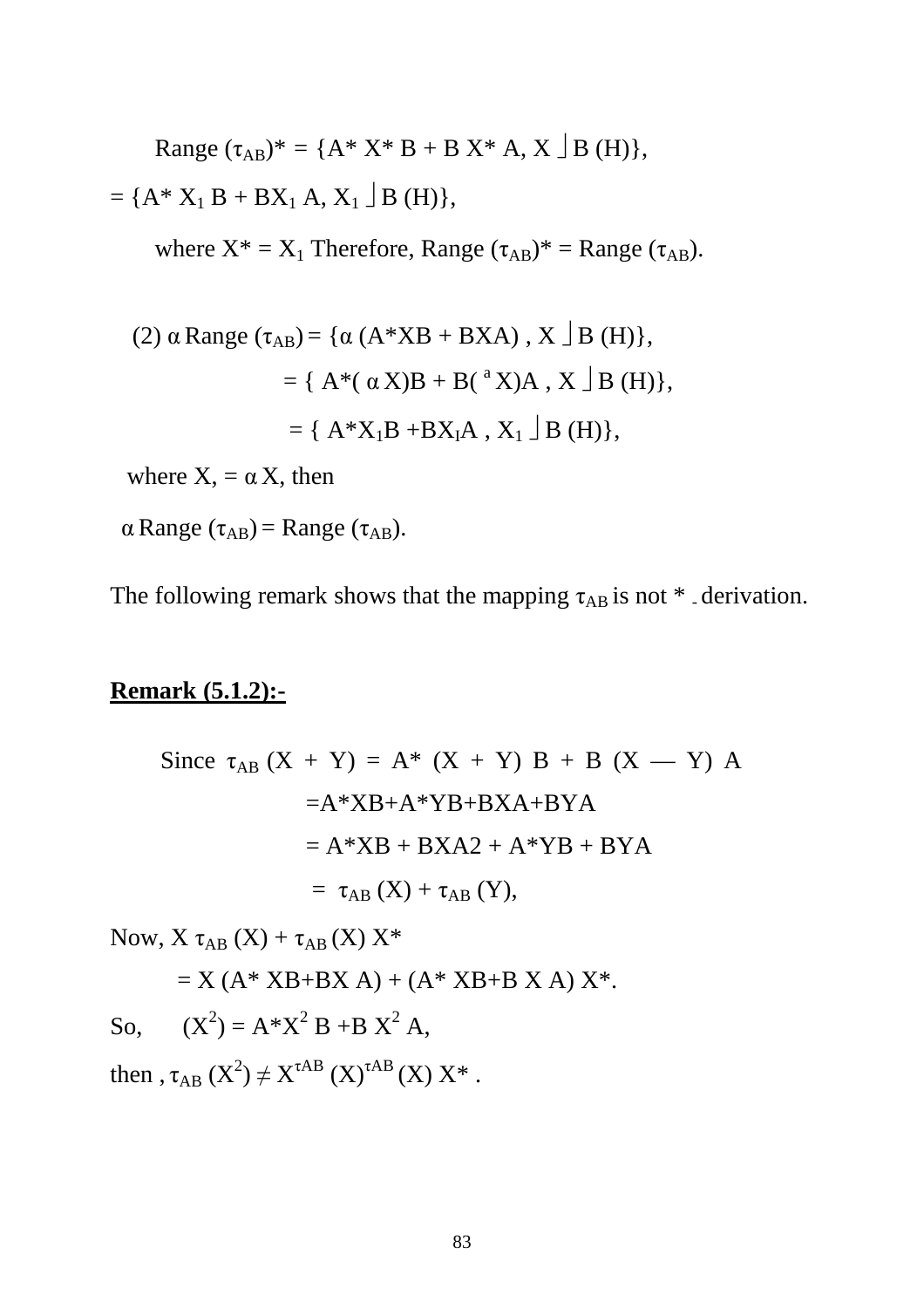# **(5:2): The Range of τ<sup>A</sup> :-**

In this section, we study and discuss the properties of  $\tau_A$ 

Define the mapping  $\tau$ : B (H)  $\rightarrow$  B (H) by:

 $\tau(X) = \tau_A(X) = (A^*)^2 X + XA^2 + tAXA, X \bigcup B(H).$ 

Where A is a fixed operator in B (H) and t is any scalar.

It is clear that the map  $\tau_A$  is a linear map. Also, the map  $\tau_A$  is bounded, since

$$
\|\tau_{A}\| = \| (A_{.}^{*})^{2} X + XA^{2} + tAXA \| \leq \| (A^{*})^{2} X \| + \| XA^{2} \| + \| t \| AXA \|
$$
  
\n
$$
\leq \| (A^{*})^{2} \| \| X \| + \| X \| \| A^{2} \| + \| t \| \| A \| \| X \| \| A \|
$$
  
\n
$$
\leq \| A^{2} \| \| X \| + \| X \| \| A^{2} \| + \| + \| t \| \| X \| \| A^{2} \|
$$
  
\n
$$
\leq (2 + \| t \|) \| A \|^{2} \| X \| .
$$

Let  $\mathbf{M} = (2 + |t|) ||A||^2 \ge 0$ .

SO  $||(A^*)^2X + XA^2 + tAXA|| \leq M ||X||$ .

then  $\tau_A$  is bounded.

The following steps show (Range  $(\tau_A)$ )\*  $\neq$  Range  $(\tau_A)$  $(Range (\tau_A))^* = \{ ((A^*)^2 X + XA^2 + t A X A)^*, X \exists B (H) \},$  $= \{X^*((A^*)^2)^* + (A^2)^* X^* \t(XA)^* A^*, X \rB (H)\},\$  $=\{X^*A^2+(A^*)^2X^*+tA^*X^*A^*, X\}\,B(H)\}.$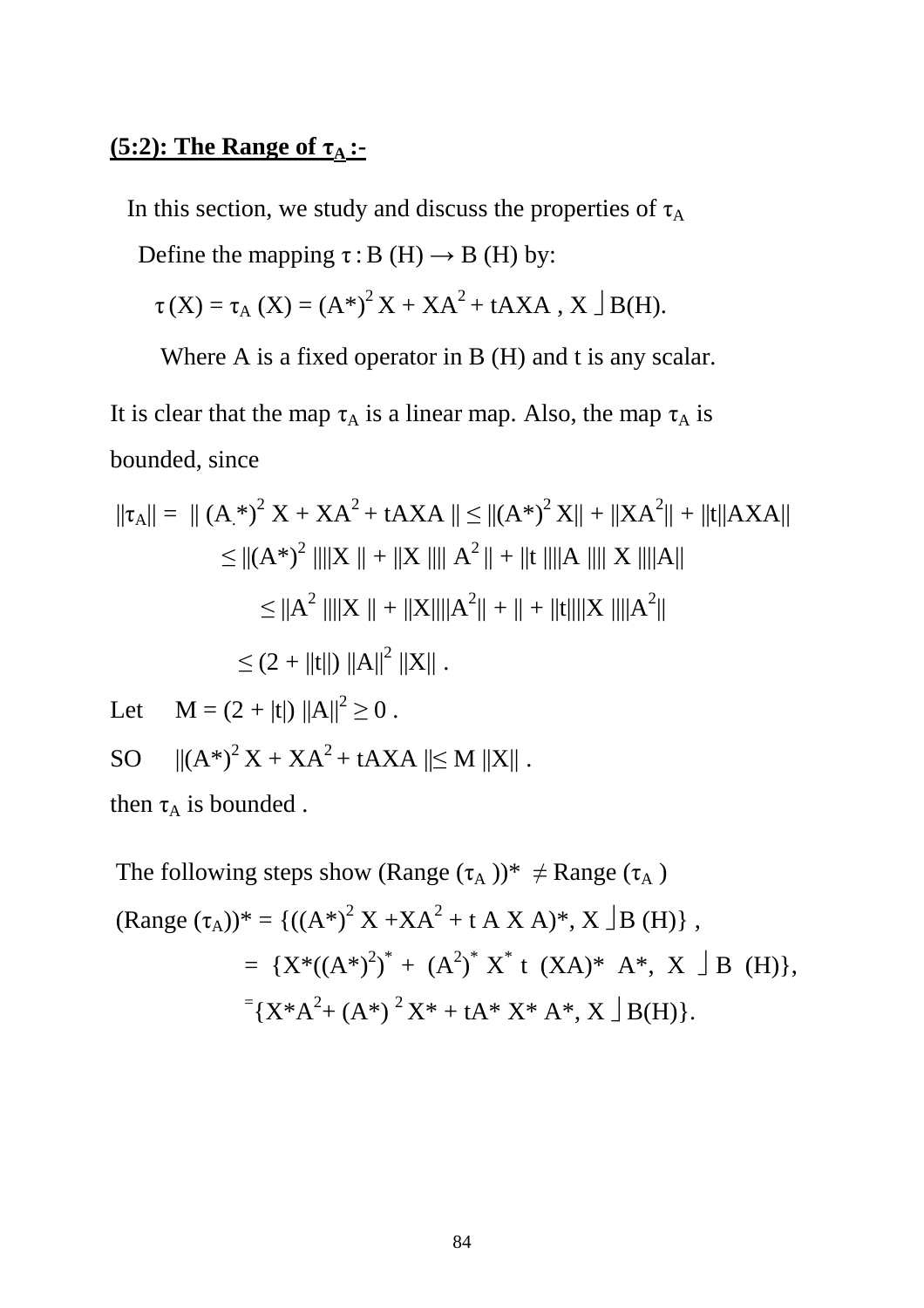Let X1 =X\*  
\n
$$
\{(A^*)^2 \cdot Xi + X1 A^2 + t A^* X1 A^* , X1 \mid B(H)\}\neq Range (\tau_A)
$$
  
\nAlso,  $\alpha Range (\tau_A) = \alpha ((A^*)^2 X + XA^2 + t A X A), X \mid B(H)\},$   
\n $= \{\alpha (A^*)^2 X + \alpha X A^2 + t A (\alpha X) A, X \mid B(H)\},$   
\n $= \{(A^*)^2 (\alpha X) + (\alpha X) A^2 + t A (\alpha X) A, X \mid B(H)\}.$   
\nLet X1 =  $\alpha X$ 

$$
= \{ (A^*)^2 X1 + X1 A^2 + t A XI A, X1^E B (H) \}
$$
  
= Range ( $\tau_A$ ).

The following remark shows the mapping  $\tau_A$  is not derivation.

# **Remark (15.2.1) :**

Since  $\tau_A$  (X Y) = (A\*)<sup>2</sup> (XY) + (XY) A<sup>2</sup> +  $\tau_A$  (X Y) A, for all X,  $Y \rfloor B$  (H) and

$$
X \tau_A A(Y) = X (A)^2 Y + X Y A^2 + X t A Y A.
$$
  
Also,  $\tau_A(X) Y = ((A^*)^2 X + XA^2 + tA XA)Y$   
 $= (A^*)^2 X Y + XA^2 Y + t A X A Y.$ 

Then we can deduce that  $\tau_A$  (XY)  $\neq$  X  $\tau_A$  (Y) +  $\tau_A$  (X) Y.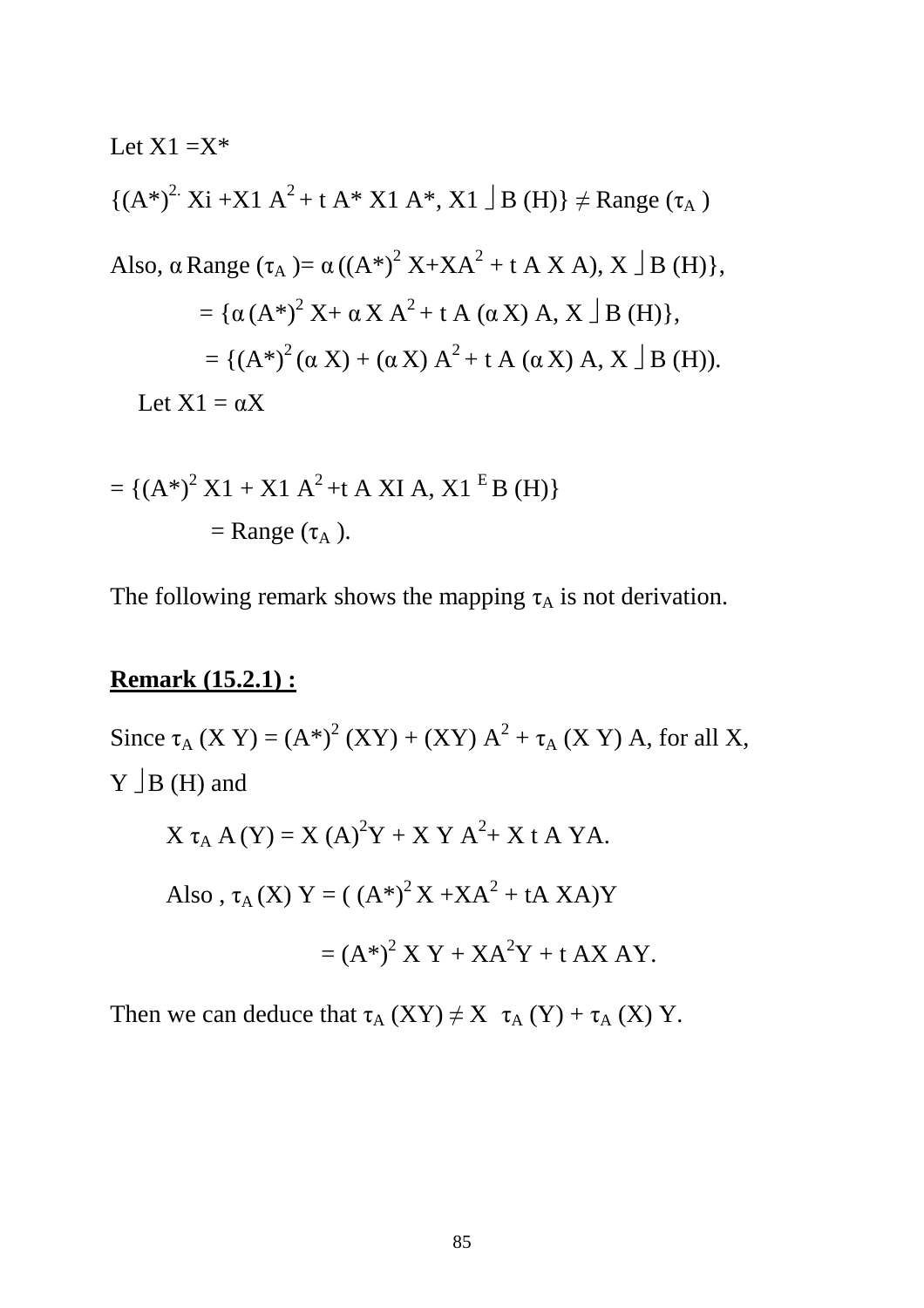Now, the following remark shows the mapping  $\tau_A$  is also not  $*$  derivation.

# **Remark (5.2.2):-**

Since 
$$
\tau_A (X+Y) = (A^*)^2 (X+Y) + (X+Y)A^2 + tA(X+Y) A
$$
  
\n
$$
= (A^*)^2 X + (A^*)^2 Y + XA^2 + Y A^2 + tAXA + tAYA
$$
\n
$$
= (A^*)^2 X + XA^2 + tAXA + (A^*)^2 Y + YA^2 + tAYA
$$
\n
$$
= \tau_A (X) + \tau_A (Y).
$$

Now,

$$
X \tau_A (X) + \tau_A (X) X^* = X (A^*)^2 X + X^2 A^2 + tXAXA + (A^*)2XX^* + X A^2 X^* t AXAX^*.
$$
  
So,  $\tau_A (X^2) \neq X \tau_A (X) + \tau_A (X) X^*$ 

Then  $\tau_A$  is not  $*$  - derivation,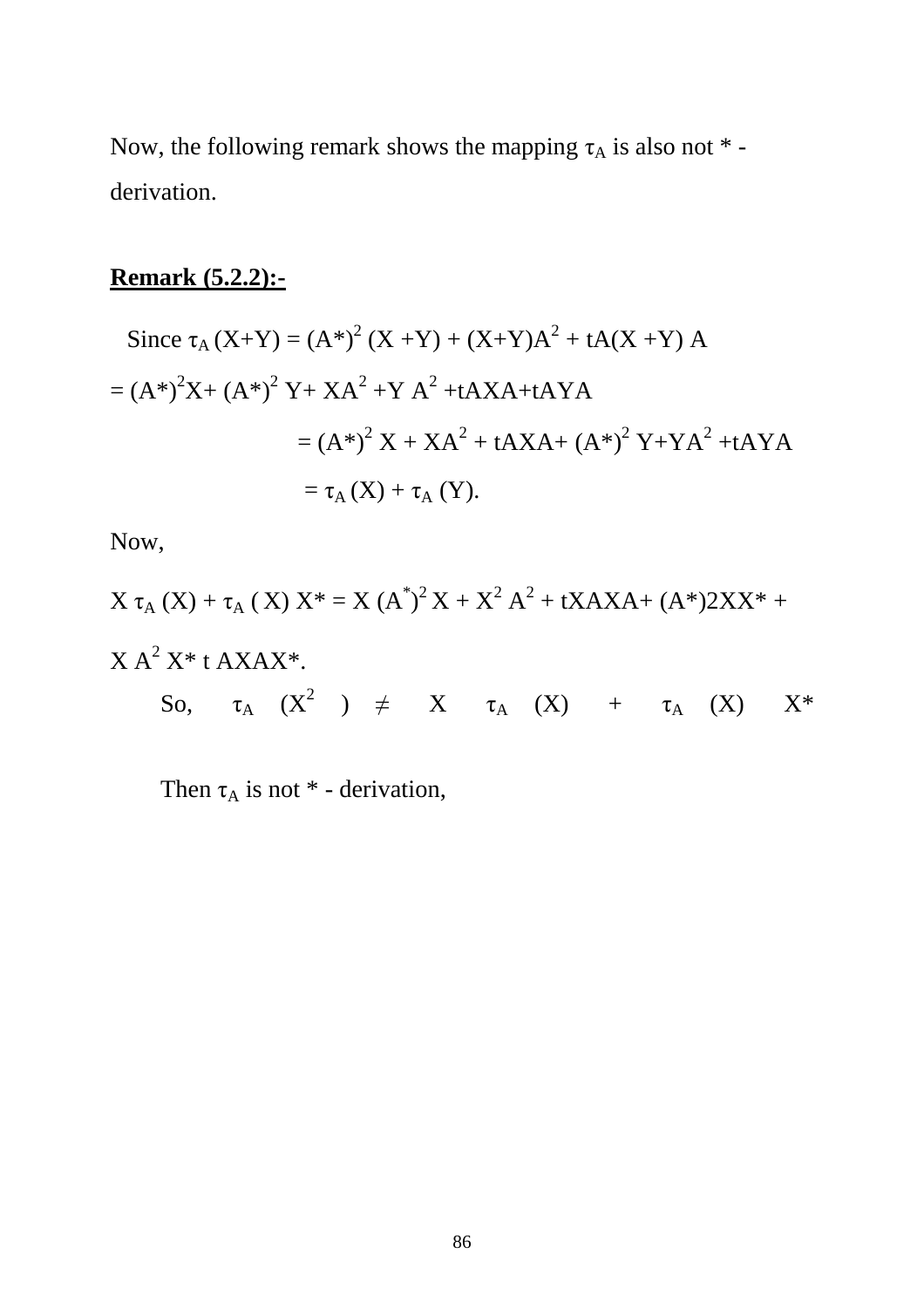# **(5.3) : The Range of τtA**

In this section, we study and discuss the range of  $\tau_{tA}$ , where

$$
\tau
$$
 (X) =  $\tau_{tA}$  (X) = A\* X + t X A, X  $\rfloor$ (H),

where A is a fixed operator in B (H), t is any scalar. The map  $\tau_{tA}$  is a linear map.

$$
\tau_{tA} (\alpha X_{1} + \beta X_{2}) = A^{*} (\alpha X_{1} + \beta X_{2}) + t(\alpha X_{1} + \beta X_{2})A
$$
  
=  $\alpha A X_{1} + \beta A^{*} X_{2} + t\alpha X_{1} A + t\beta X_{2} A$   
=  $\alpha A^{*} X_{1} + \alpha t X_{1} A + \beta A^{*} X_{2} + \beta t X_{2} A$   
=  $\alpha (A^{*} X_{1} + tX_{1} A) + \beta (A^{*} X_{2} + tX_{2} A)$   
=  $\alpha \tau_{tA}(X_{1}) + \beta \tau_{tA}(X_{2})$ .

Also, the map  $\tau_{tA}$  is bounded since,

$$
\| \tau_{tA} \| = \| A^* X + tXA \| \le \| A^* X \| + \| t \| \| XA \|
$$
  

$$
\le \| X \| \left[ ( \| A^* \| + \| t \| ) \| A \| \right].
$$

But A  $\vert$ B (H) and  $\Vert A^*\Vert = \Vert A\Vert$ , thus  $\Vert \tau_{tA}\Vert \leq M$   $\Vert X\Vert$ , where  $M = (1 + |t|)||A||$ , so  $\tau_{tA}$  is bounded.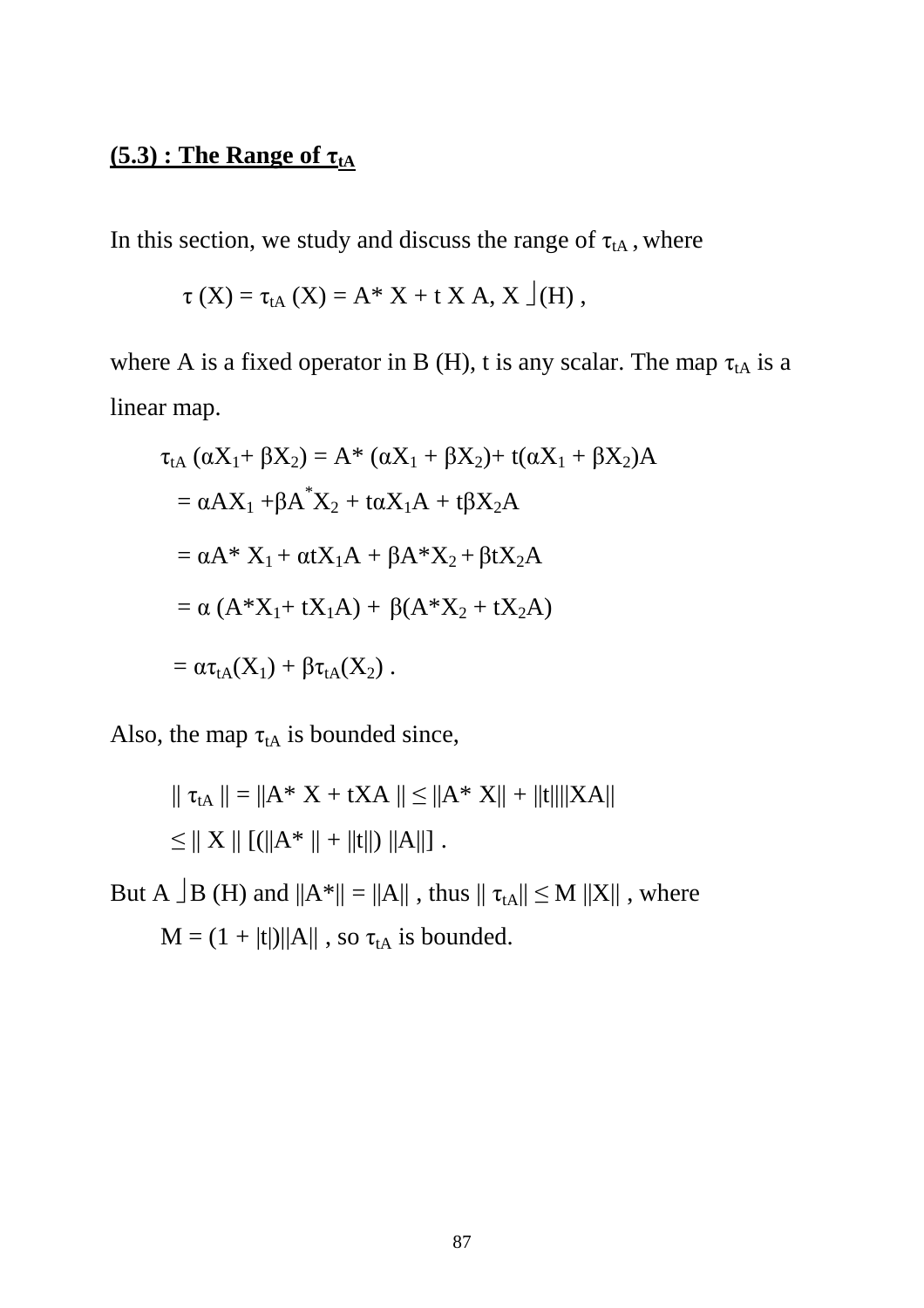The following remark shows that the mapping  $\tau_{tA}$  is not derivation.

#### **Remark (5.3.1):-**

Since  $\tau_{tA}$  (XY) = A\* (XY) t (XY) A, for all X, Y  $\vert$ B (H)

and X  $\tau_{tA}$  (Y) = X A\* Y + t XYA.

Also,  $\tau_{tA}$  (X)Y = A\* XY + t XYA.

Then, one can deduce that  $\tau_{tA}(XY) \neq X \tau_{tA}(Y) + \tau_{tA}(X)Y$ .

it is easily seen that the mapping  $\tau_{tA}$  is not  $*$  - derivation.

#### **Remark (5.3.2):-**

Range  $(\tau_{tA})^* \neq \text{Range}(\tau_{tA})$ .

Now, we have the following proposition.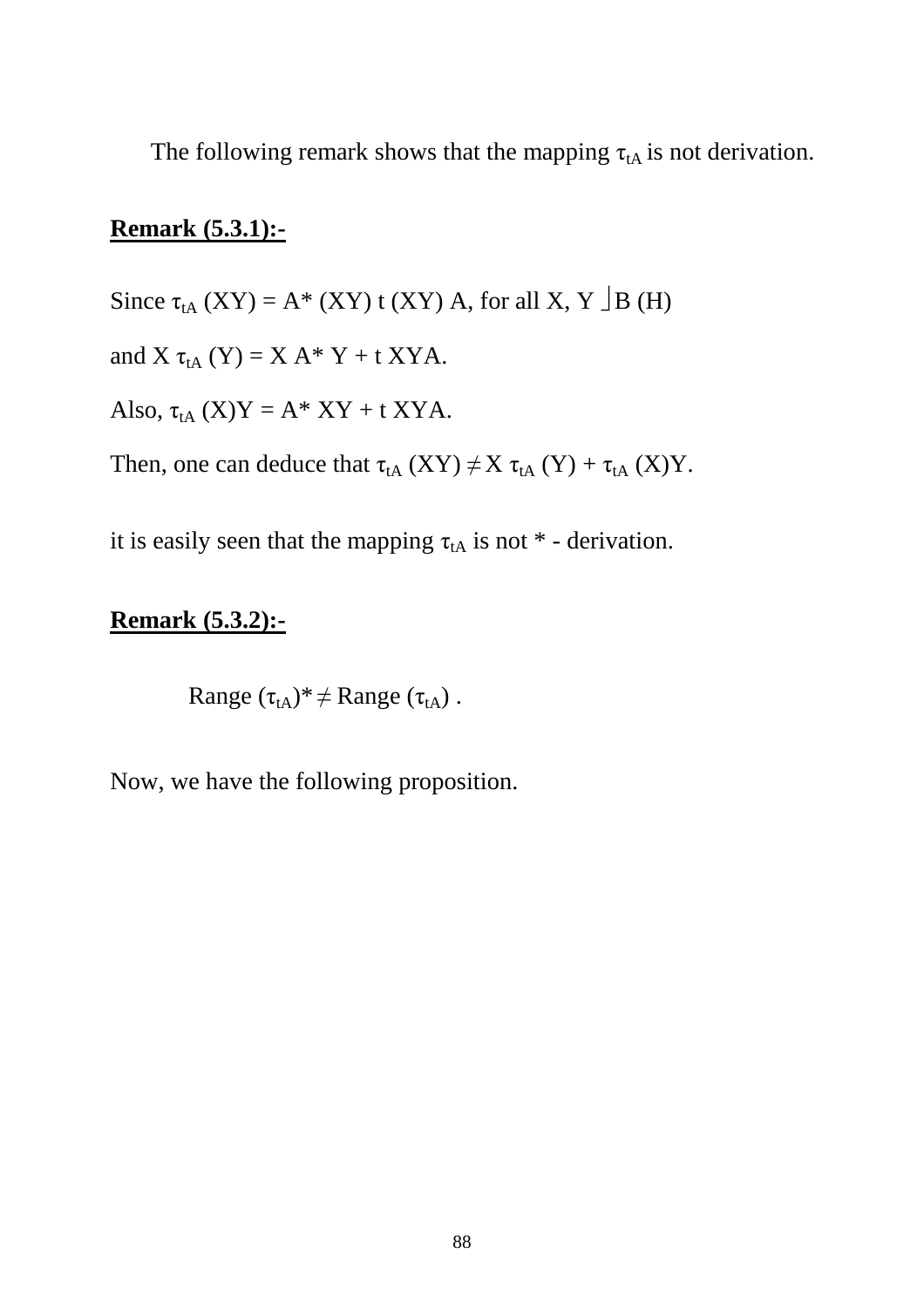# **Proposition (5.3.1) :-**

 $\alpha$  Range ( $\tau_{tA}$ ) = Range ( $\tau_{tA}$ ).

# **Proof:-**

$$
\alpha \text{ Range } (\tau_{tA}) = \{ \alpha(A * X + t X A), X \mid B(H) \},
$$

$$
= \{ A * (\alpha X) + t (\alpha X) A, X \mid B(H) \}.
$$
  
Let  $X_1 = \alpha X$ , then:

$$
\alpha Range (\tau_{tA}) = \{A^* X_1 + t X_1 A, X_1 \cup B(H)\}
$$

 $=$  Range  $(\tau_{tA})$ .

# **(5.4): The Range of**  $\rho_{AB}$  **:**

Define the mapping  $\rho : B(H) \rightarrow B(H)$  by:  $p(X)=\rho_{AB}(X)=A^*$  BX + XBA, X  $\Box B(H)$ 

Where A and B are fixed operators in B  $(H)$ , and  $A^*$  is the adjoint of A.

The map  $\rho_{AB}$  is a linear,

in fact 
$$
\rho_{AB}(\alpha X_1 + \beta X_2) + A^*B(\alpha X_1 + \beta X_2) + (\alpha X_1 + \beta X_2) BA
$$
  
\n
$$
= \alpha A^*BX_1 + \beta A^*BX_2 + \alpha X_1 BA + \beta X_2 BA
$$
\n
$$
= \alpha (A^*BX_1 + X_1 BA) + \beta (A^*BX_2 + X_2 BA)
$$
\n
$$
= \alpha \rho_{AB}(X_1) + \beta \rho_{AB}(X_2).
$$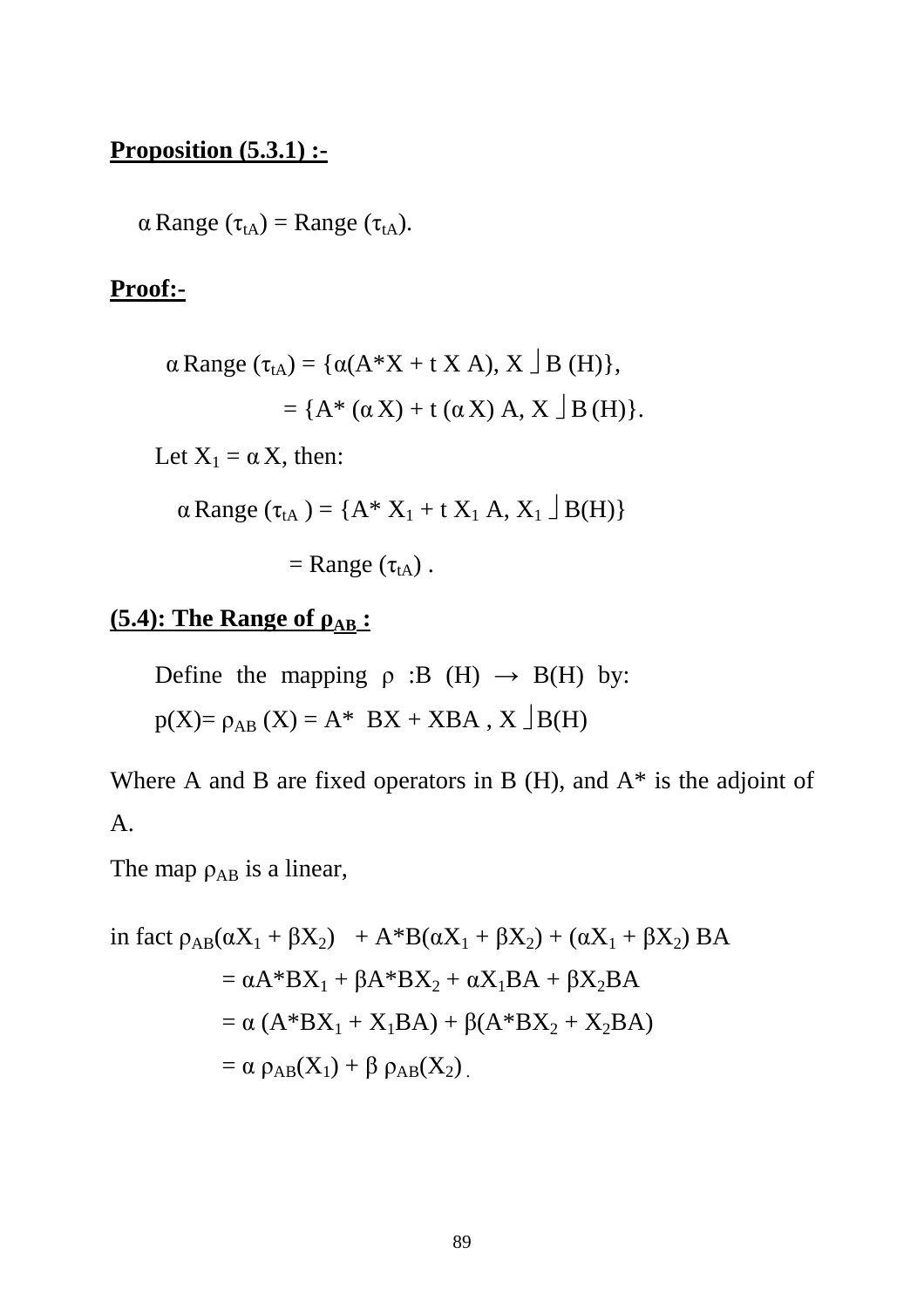Also, the map  $\rho_{AB}$  is bounded, since:

 $\label{eq:4.1} ||\rho_{AB}||=||A^*BX+XBA||\ \leq \nonumber \\ ||A^*BX||+||XBA||$  $\leq$   $||X||[2||AB||]$ ,

thus,  $\|\rho_{AB}\| \le M \|X\|$ , where M= 2  $\|AB\|$ ,

so,  $\|\rho_{AB}\|$  is bounded.

The following remark shows that the mapping <sup>PAB</sup> is not derivation.

# **Remark (5.4.1):-**

Since 
$$
\rho_{AB}(XY) = A * B (XY) + (XY) - I3A, \forall X, Y \rfloor B (H)
$$
  
and  $X \rho_{AB}(Y) = XA * B(Y) + XYBA$ .  
Also,  $\rho_{AB}(X) Y = A * BXY + XBAY$ .

Then we can get that:

$$
\rho_{AB}(XY) \neq X \rho_{AB}(Y) + \rho_{AB}(X) Y.
$$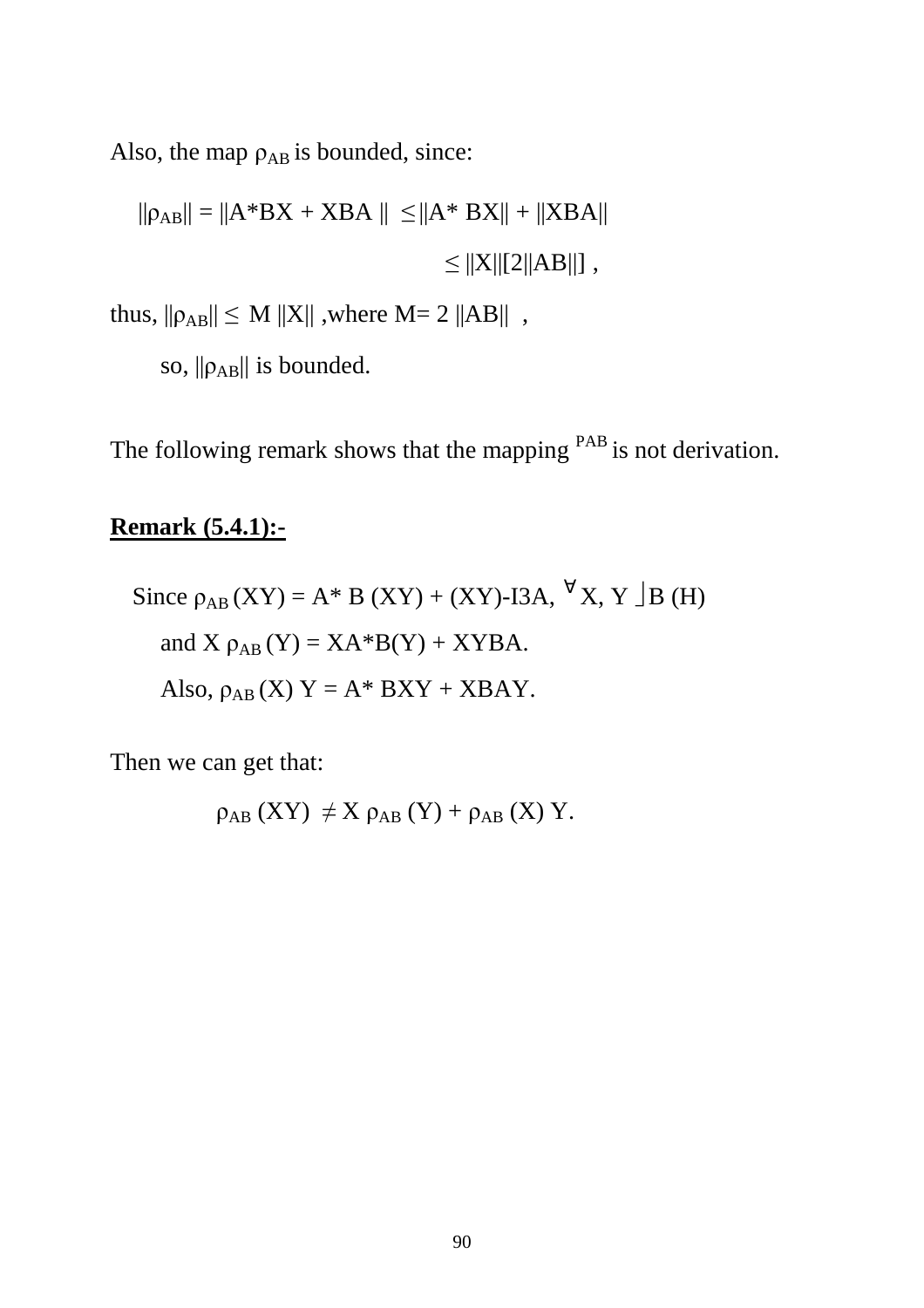# **Proposition (5.4.1) :**

(1) Range  $(\rho_{AB})^*$  = Range  $(\rho_{AB})$ , if B is a self-adjoint operator.

(2)  $\alpha$  Range ( $\rho_{AB}$ )= Range ( $\rho_{AB}$ ).

#### **Proof:-**

(1)Since Range 
$$
(\rho_{AB})^* = \{(A^* BX + XBA)^*, X \square B(H)\},
$$
  
=  $\{A^* B^* X^* + X^* B^* A, X \square B(H)\}.$ 

Since B is a self - adjoint operator, then:

Range 
$$
(\rho_{AB})^* = \{A^* B X^* + X^* BA, X \mid B(H)\}\
$$
  
=  $\{A^* B X1 + X1 BA, X1 \mid B(H)\},$   
where  $X1 = X^*$ . Therefore, Range  $(\rho_{AB})^* =$  Range  $(\rho_{AB})$ 

(2) 
$$
\alpha
$$
 Range ( $\rho_{AB}$ ) = { $\alpha$  (A\*BX + XBA) : X  $\Box$  B(H)),  
 = {A\*B ( $\alpha$ X) + ( $\alpha$  X) BA: X  $\Box$  B(H)},  
 = {A\*B X1 + X1 BA: X1  $\Box$  B (H)},

where  $X1 = \alpha X$ , then :

 $\alpha$  Range ( $\rho_{AB}$ ) = Range ( $\rho_{AB}$ ).

# **Remark (5.4.2):-**

The mapping  $\rho_{AB}$  is not  $*$  - derivation.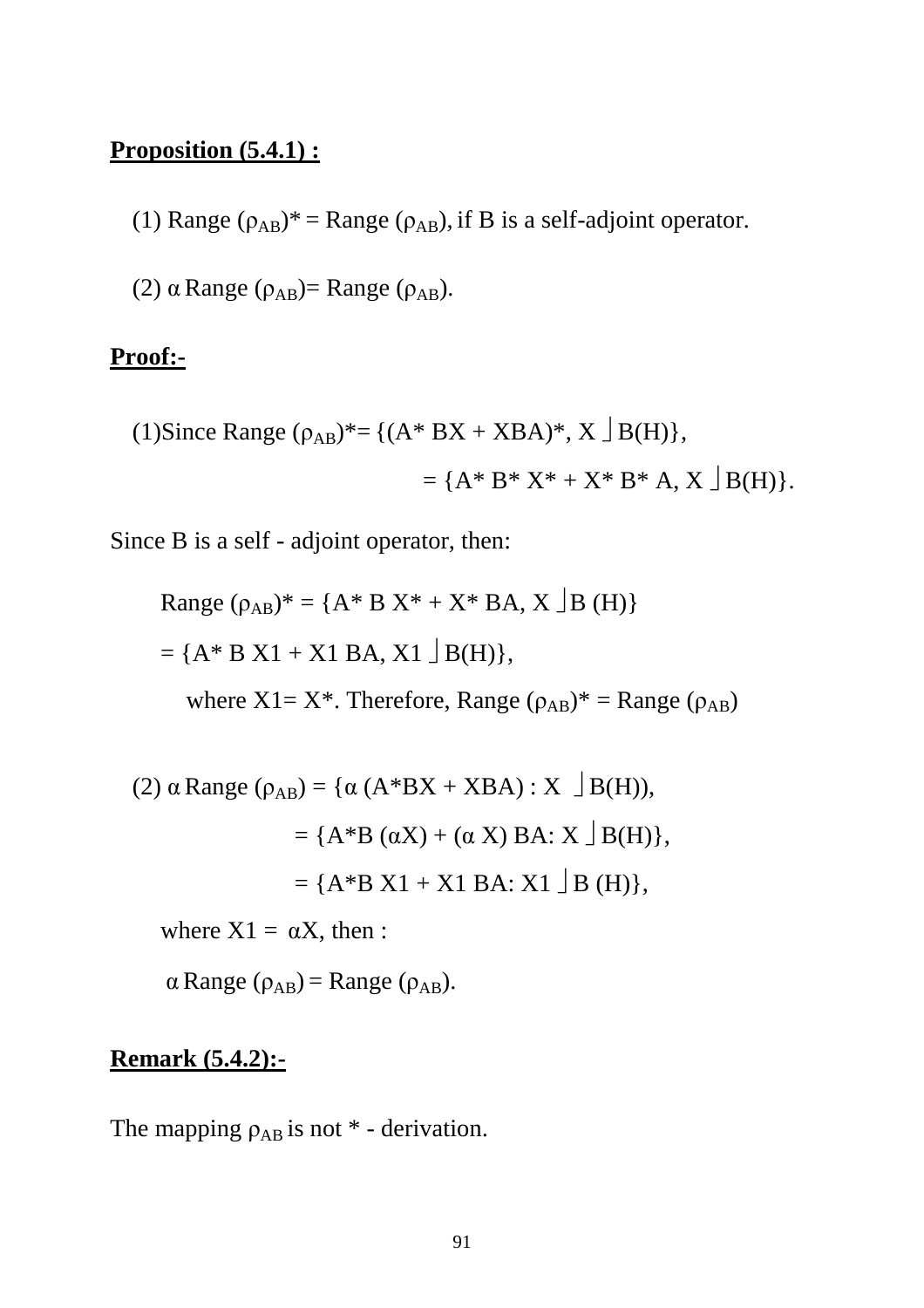# **(5.5): The Range of JAB:-**

Define the mapping J: B (H)  $\rightarrow$  B (H) by:

$$
J(X) = J_{AB}(X) = BAX + XAB, X \mid B(H)
$$
,

where A and B are fixed operators in B(H).

The map  $J_{AB}$  is linear.

Also, the map  $J_{AB}$  is bounded, Since  $||J_{AB}|| \le M||X||$ , where

 $M = 2||AB||$ .

#### **Remark (5.5.1):-**

 $J_{AB}$  (XY)  $\neq J_{AB}$  (Y) +  $J_{AB}$  (X) Y.

According to above remark, the mapping  $J_{AB}$  is not a derivation.

#### **Proposition (2.5.1):-**

- (1) Range  $(J_{AB})^* \neq$  Range  $(J_{AB})$ .
- (2)  $\alpha$  Range (J<sub>AB</sub>) = Range (J<sub>AB</sub>)

# **Proposition (5.5.2):-**

If A and B are self - adjoint operators, then:

Range  $(J_{AB})^*$  = Range  $(J_{AB})$ .

The proof of above propositions directly from definitions: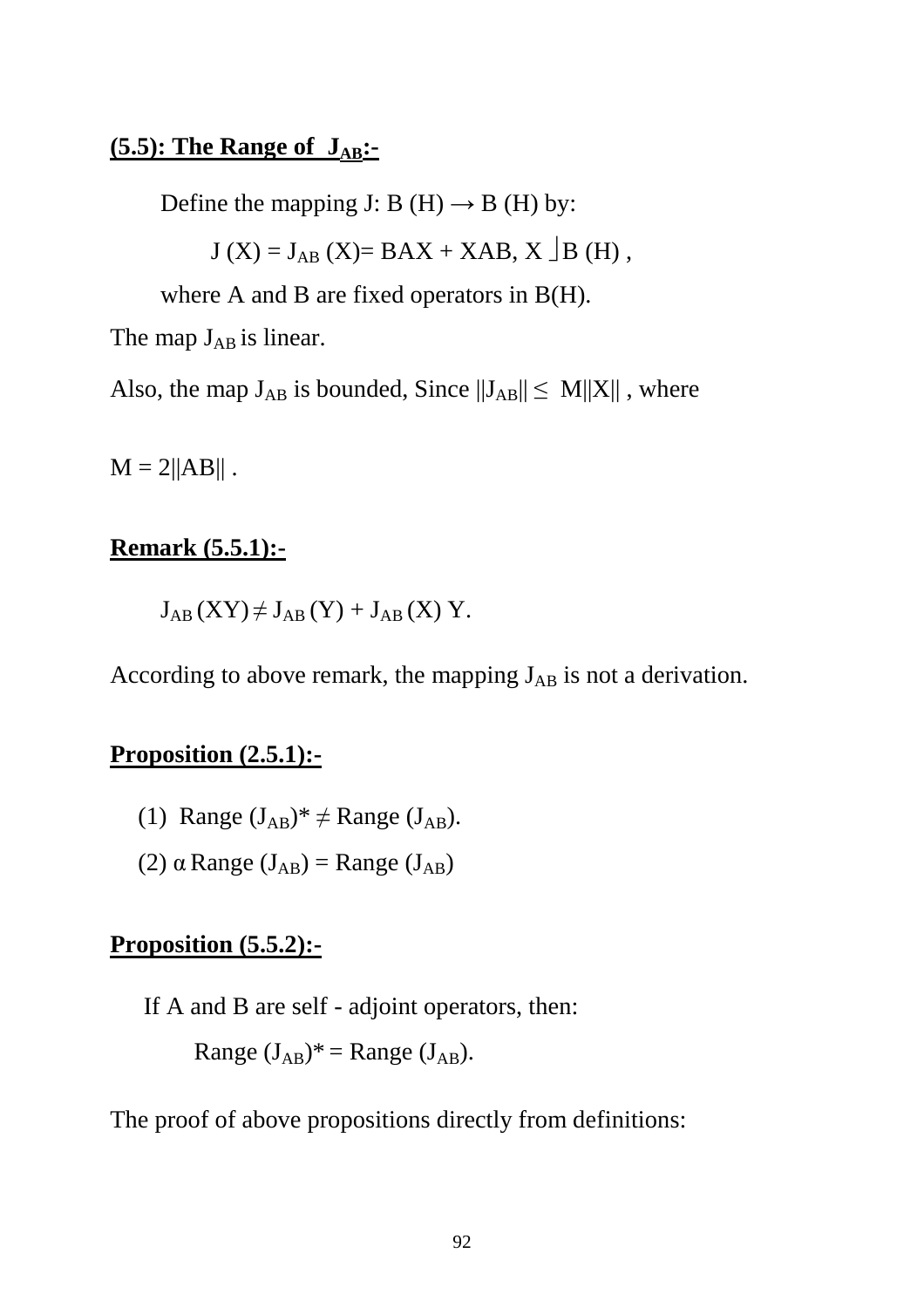#### **Remark (5.5.2):-**

 $\text{J}_{\text{AB}}(\text{X}^2)$  # XJ  $_{\text{AB}}(\text{X})$  +  $\text{J}_{\text{AB}}(\text{X})$  X \*

According to the above remark, the mapping is not \* - derivation.

# **(5.6): The Spectrum of τAB**

In this section, we study the relation between the spectra of  $L_{A^*}$ 

 $R_B$   $R_I$ <sub>B</sub>  $L_A$  with the spectra of  $A^*$ , B and A respectively.

Where  $L_A^*(X)$   $A^*X$ ,  $R_B(X)=XB$ ,  $R1_B(X)=BX$ , and  $L_A(X)=XA$ 

Let  $B(B(H))$  be the Banach algebra of operators of  $B(H)$  considered as a Banach space.

# **Definition (5.6.1), [11] :**

Let X be a Banach space over  $\epsilon$ , and let  $T \perp B(H)$ , define :

 $\sigma_{\pi}(T) = {\lambda \mid \xi : T - \lambda I \text{ is not bounded below }}$ 

 $\sigma_{\pi}(T)$  is called the approximate point spectrum of T.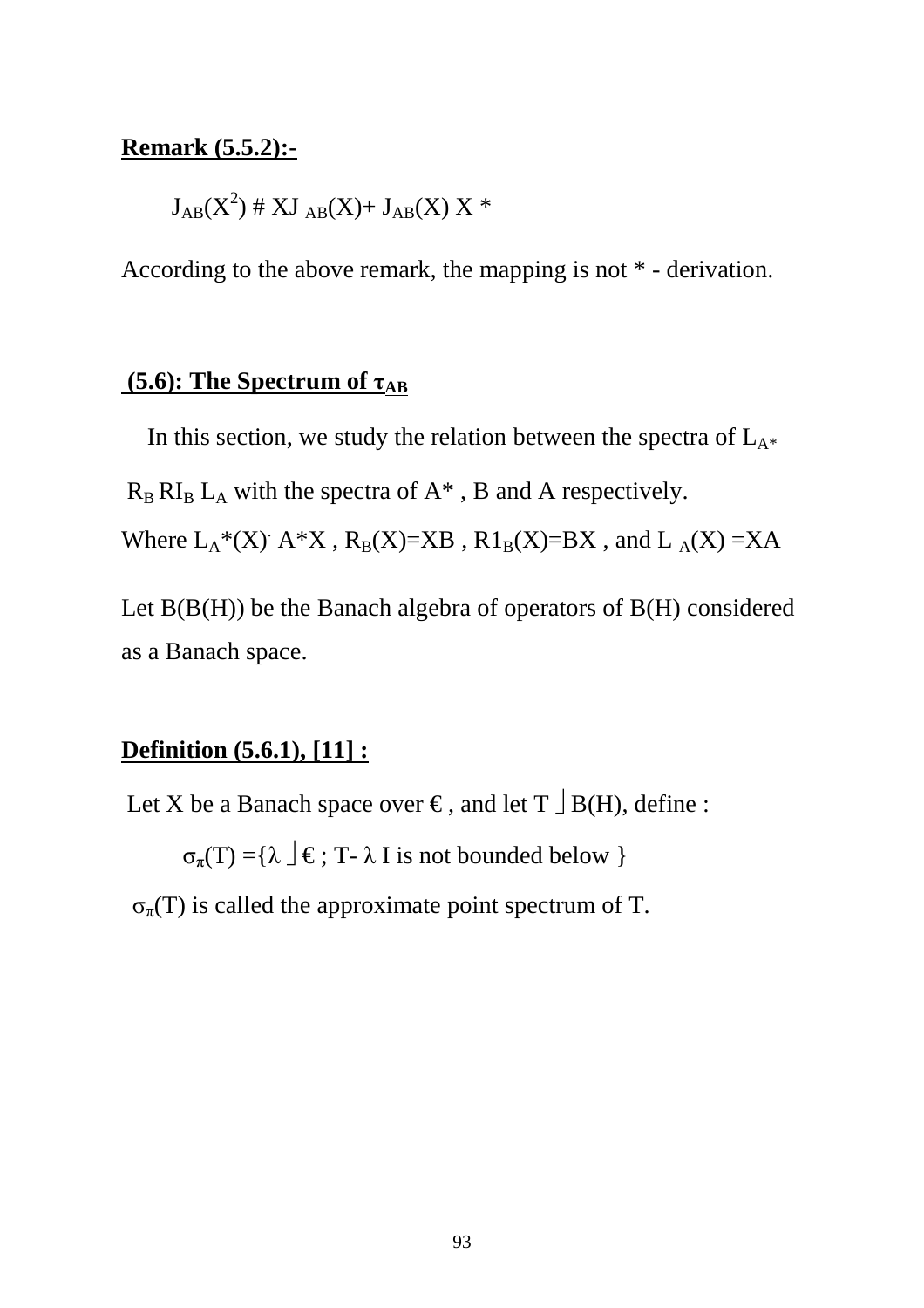An important subset of  $\sigma_{\pi}(T)$  is the point spectrum or eigen values X of T which we denoted by  $\sigma_p(T)$  where,

 $\sigma_{\pi}(T) = \{ \lambda \mid \mathcal{F} : \text{Ker } (T - \lambda I) \neq \{0\} \}$ .

Also, we define  $\sigma_{\pi}(T) = \{ \lambda \mid \xi : T - \lambda I \text{ is not subjective} \}$ ,

 $\sigma_{\pi}(T)$  is called the defect spectrum of T

# **Notation (5.6.1) , [21] :**

For A, B G B(H), X is any Banach space, Let

1. 
$$
\sigma(A) + \sigma(B) = {\alpha + \beta : \alpha \mid \sigma(A), \beta \mid \sigma(B)}
$$
,  
\n2.  $\sigma_{\pi}(A) + \sigma_{\pi}(B) = {\alpha + \beta : \alpha \mid \sigma_{\pi}(A), \beta \mid \sigma_{\pi}(B)}$ ,  
\n3.  $\sigma_{\pi}(A) + \sigma_{\pi}(B) = {\alpha\beta : \alpha \mid \sigma_{\pi}(A), \beta \mid \sigma_{\pi}(B)}$ ,  
\n4.  $\sigma_{\delta}(A) + \sigma_{\delta}(B) = {\alpha + \beta : \alpha \mid \sigma_{\delta}(A), \beta \mid \sigma_{\delta}(B)}$ ,  
\n5.  $\sigma_{\delta}(A) + \sigma_{\delta}(B) = {\alpha\beta : \alpha \mid \sigma_{\delta}(A), \beta \mid \sigma_{\delta}(B)}$ .

In the following theorem we give the relation between the parts of spectrum of the sum of two operator A and. B define on a Banach space X and the stun of the spectrum .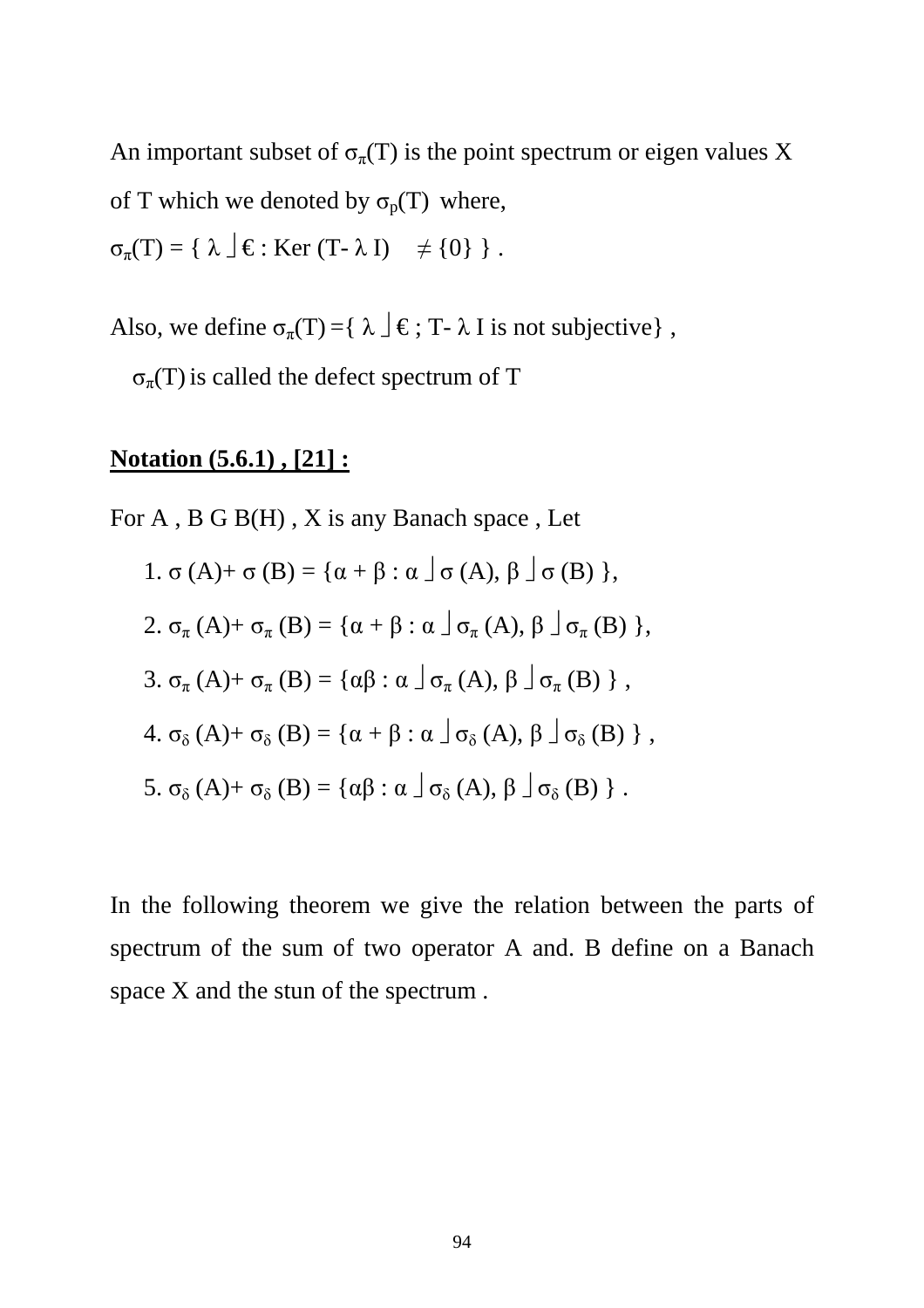#### **Theorem (5.6.1),[22] :-**

If A, B  $\exists$  B(H), and AB = BA, then

(i) 
$$
\sigma_{\pi}(A + B) \div \sigma_{\pi}(A) + \sigma_{\pi}(B)
$$

(ii)  $\sigma_{\pi}$  (AB) ÷  $\sigma_{\pi}$  (A)  $\sigma_{\pi}$  (B).

# **Corollary (5.6.1),[23]:-**

If A, B  $\exists$  B(H) and AB = BA then : (i)  $\sigma_{\pi}$  (A+ B) ÷  $\sigma_{\pi}$  (A) +  $\sigma_{\pi}$  (B) (ii)  $\sigma_{\pi}$  (AB) ÷  $\sigma_{\pi}$  (A)  $\sigma_{\pi}$  (B).

In  $[22]$ , Herro proved that if X is a Hilbert space H then theorem (5.64) and corollary (5.6.1) become

# **Remark (5.6.1) :-**

If A, B  $\exists$  B(H) and AB = BA then

1.  $\sigma_{\pi}$  (A + B) =  $\sigma_{\pi}$  (A) +  $\sigma_{\pi}$ (B) and  $\sigma_{\pi}$  (AB) =  $\sigma_{\pi}$  (A)  $\sigma_{\pi}$ (B).

2.  $\sigma_{\pi}$  (A +B) =  $\sigma_{\pi}$  (A) +  $\sigma_{\pi}$  (B) and  $\sigma_{\pi}$  (AB) =  $\sigma_{\pi}$  (A)  $\sigma_{\pi}$  (B).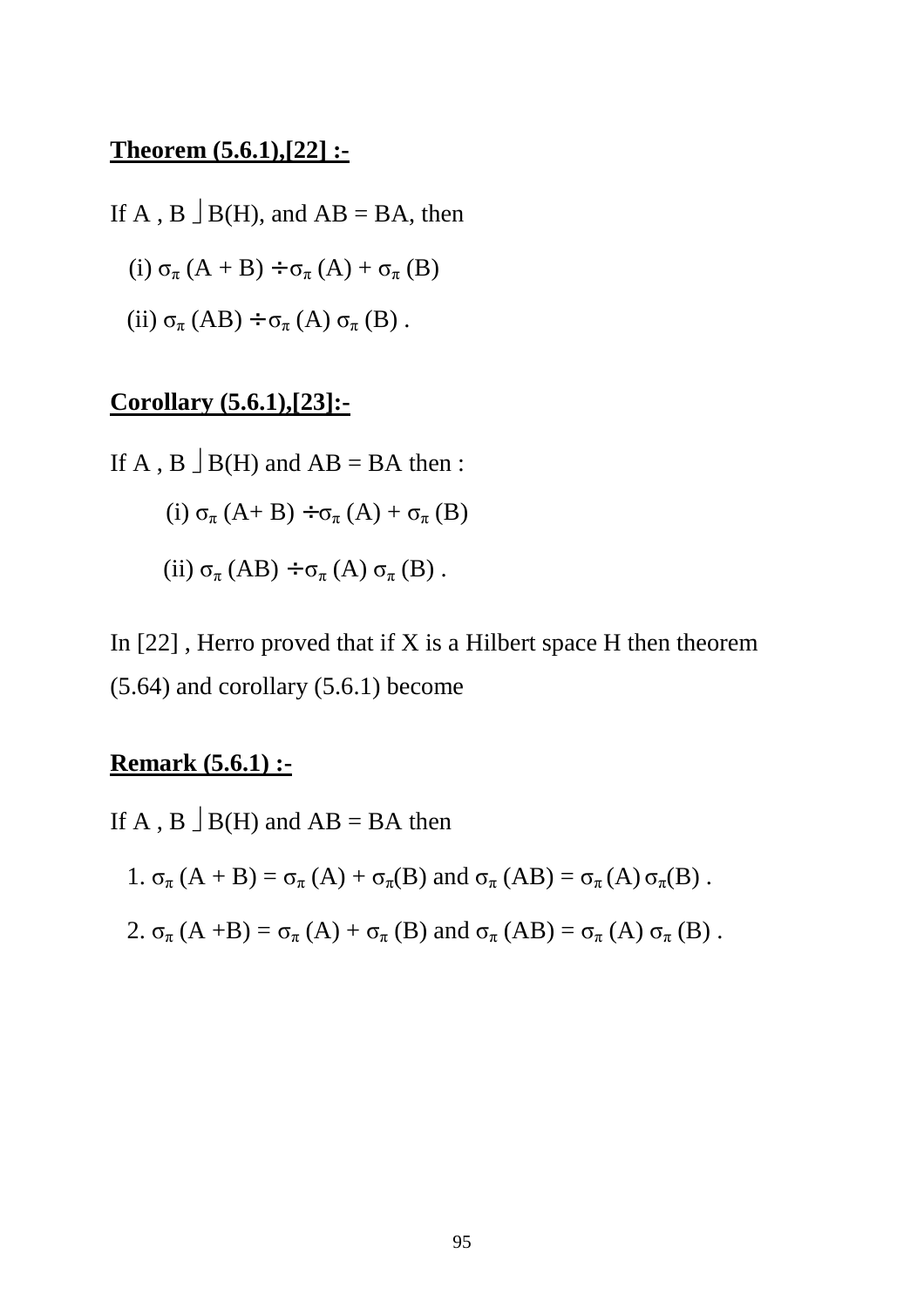Now, define the mapping L and R from  $B(H)$  into  $B(B(H))$  Such that

$$
L_A(X) = AX
$$
  
\n $R_B(X) = XB$   $\rightarrow$  A, B  $\rightarrow$  B(H).

Now we return to our problem, we want to relate the spectra of  $L_A$  and  $R_B$  with the spectra of A and B, respectively.

### **Lemma (5.6.1), [23] :**

Let  $A$ ,  $B \perp B(H)$ , then:

1. 
$$
\sigma_{\pi}
$$
 (L<sub>A</sub>) =  $\sigma_{\pi}$  (A),  $\sigma_{\delta}$  (R<sub>B</sub>) +  $\sigma_{\pi}$  (B).

2. 
$$
\sigma_{\delta}
$$
 (L<sub>A</sub>) =  $\sigma_{\delta}$  (A),  $\sigma_{\pi}$  (R<sub>B</sub>) +  $\sigma_{\delta}$  (B).

According to above properties ,consider the following

# **Corollary (5.6.2)**

- 1.  $\sigma_{\pi}(\tau_{AB}) = \sigma_{\pi}(A^*) \sigma_{\pi}(B) \sigma_{\delta}(B) \sigma_{\delta}(A)$ .
- 2.  $\sigma_{\delta}(\tau_{AB}) = \sigma_{\delta}(A^*) \sigma_{\delta}(B) \sigma_{\pi}(B) \sigma_{\pi}(A)$ .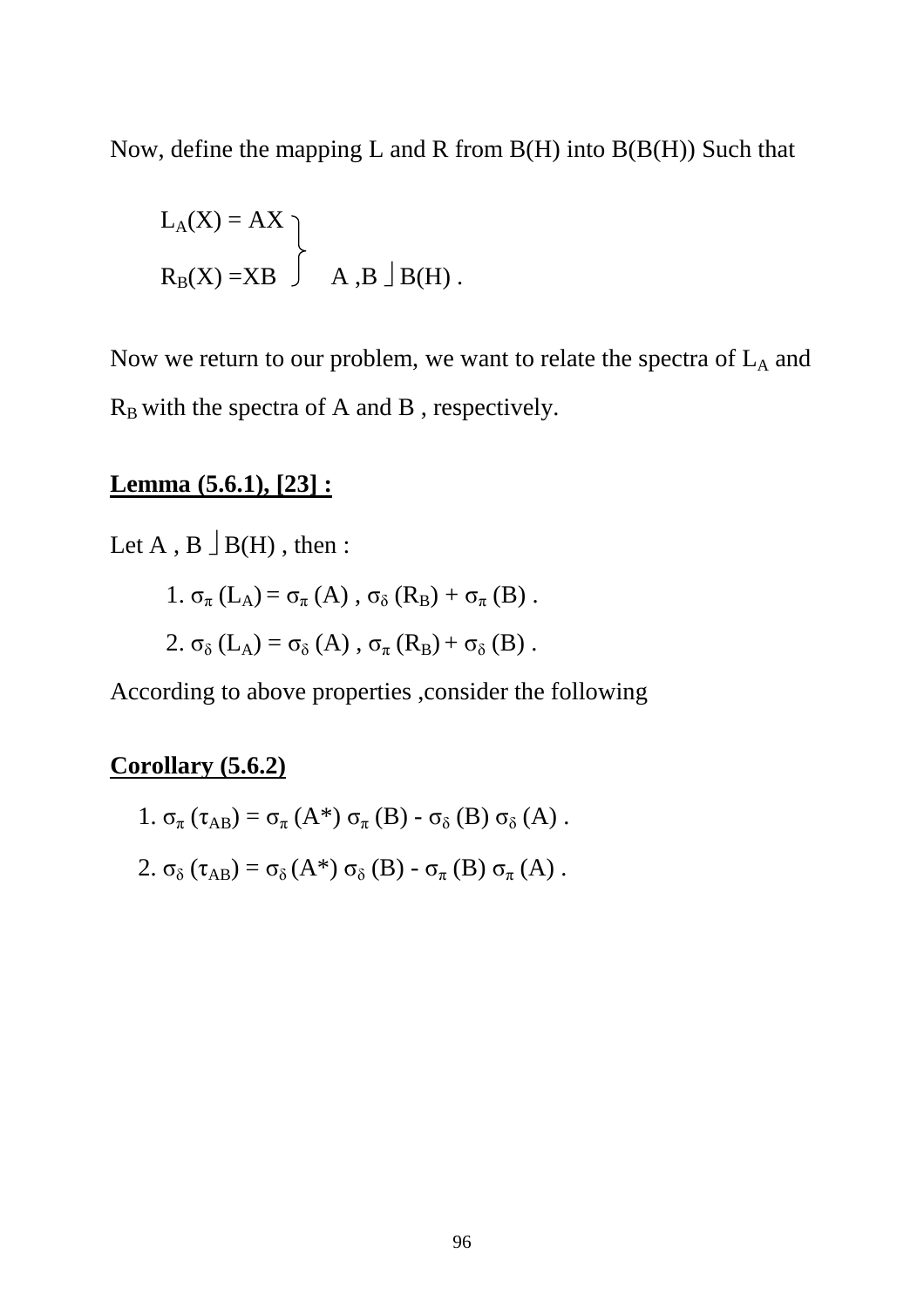#### **References:**

11]. Al - Ganabi, E.H, The numerical range and normal operators, M.sc. thesis submitted to the college of science - university of Baghdad, 1996,

[2J. Amina R.A. On the range of Jordan \* derivations, M.sc. thesis, college of science university of Baghdad, 1999.

[3];,Bhatia R.,A note on the Lapunov equation, linear algebra and its applications vol.259, pp(7l76), 1997.

[4]. Bhatia R., and Sner,L. Positive linear maps and the Lyapunov equation, operator theory: advances aid applications vol.130, pp(107i20), 2001.

[5]. Bhtia R. and Rosenthal, P. How and why to solve the operator equation  $AX - XB = Y$ , Bull - London Math.s'oc., vol.29, pp(1-12), 1997

[6]. Bhatia. R. Davis C. and kosis P. An external proplem in Fourier analysis with applications to operator theory , J. Functioflal Anal. Vol.82 , pp(l38-1 50), 1989.

[7]. Berberian S.K.. Introduction to Hi.lhert s\$ce, Oxford university tress, inc. New-York, 1961.

[8]. Campbel, S.L. Linear operators for which  $T^{*T}$  and T

Commute, proc. Amer. Math. Soc. Vol.34, 1974.

[9]. Embry, M.R. Similarities involving normal operators. .on Hubert space, Pacific. J. Math,vol.35, 1970.

[10]. Embiy, M.R. <sup>Nth</sup> root of operators. Proc. Amer. Math. Soc.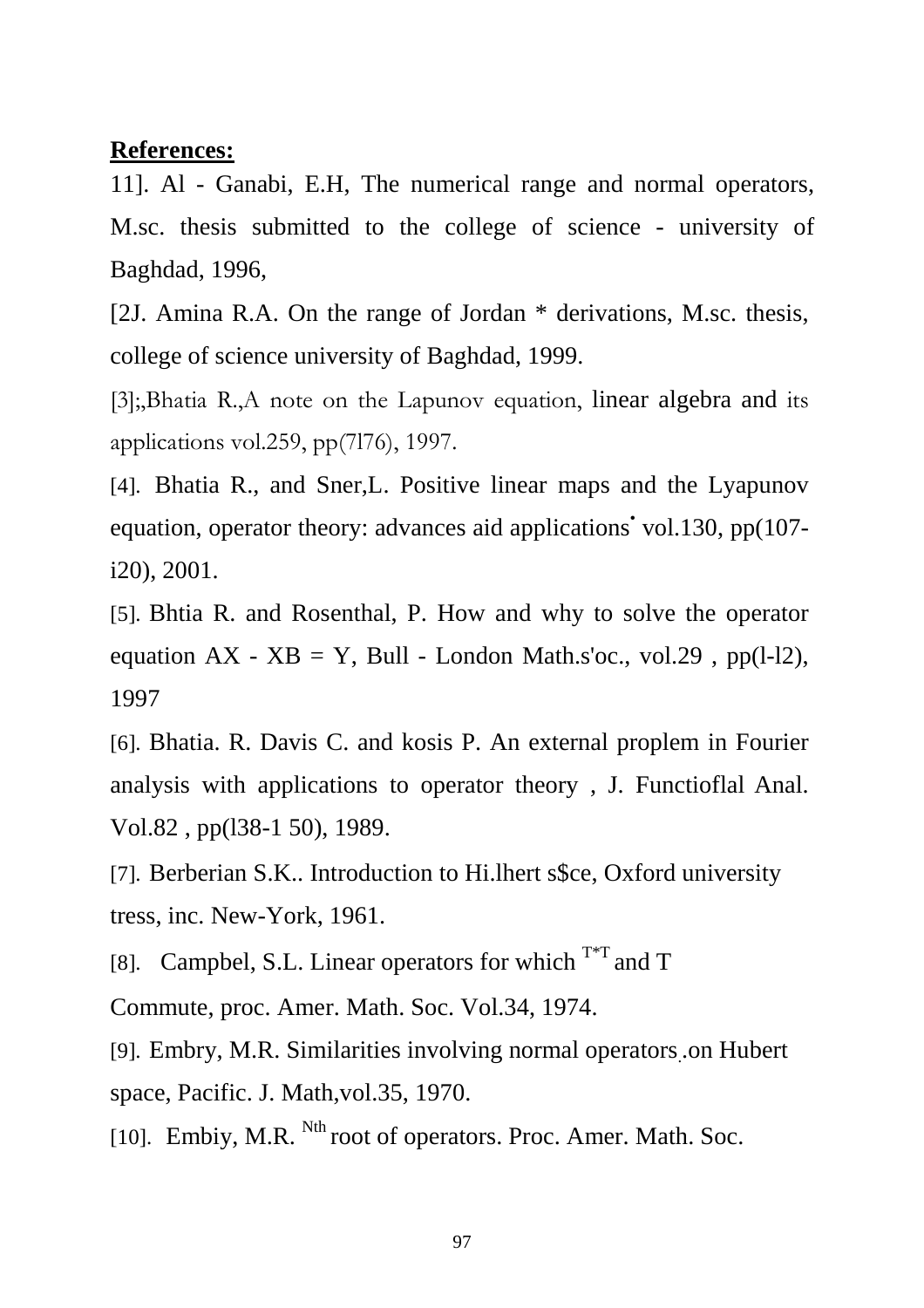Vol.19, 1968.

[11]. Halmos, P.R. A Hilbert space problem book, Springer - erlag, New-York, inc. 1982.

[121. Lee,S;H. and Ryoo; ..S.:. Some properties of certain nonhyponormal operators, Bull-Korean, Math: <sup>g</sup>oc. Vol 31 1994. -[13]. K.UfE, E.A. About the solutions of Lyapunov equations, ph

.D.thesis, Al-a\lahrain urns ersity, 2005 .

[14]Bliatia, R. and Parthasarathy K. R., "Positive Definite Functions and Operator Inequalities", Bull - London Math. Soc., Vol. 32, pp. 214 - 288,(2000).

[1 5]Dragon, S. Djordjevic, "Explicit Solution of the Operator Equation  $A^* X + X^* A = B''$ , Republic Serbia, (2005).

[16]Davis, C. and Rosenthal. ," Solving linear operator equation ", Canadian J.Math., XXVI ,(1974) ,1384-1389.

[17]Emacl, A. "The Nature of The Solution for The Generalization Lyapunov Equations", J. Al-Qadisiah, No. 4, Vol. 11, (2006).

[18] Frank, A., "Matrices", MC Grow ,- Hill, Publishing Company

LTD., (1962). {I 9Herro, D.A, 'Approximation of Hilbert space

operators ", Vol. 1, Pitinan Advanced Publishing Pro<sup>g</sup>ram, (1982).

[20] Goldslen, J. A., "On The Operator Equation AX XB Q", proc.

Amer. Math. Soc., Vol. 70, pp. 31 - 24, (1978),

 $[21]$ <sup>B</sup>arte<sup>1</sup>s, R. H. and Stewart, G. W., "Algorithm 432: Solution of the Matrix Equation  $AX + XB C$ ". Comm. ACM, Vol, 15, pp. 820 - 826, (1972).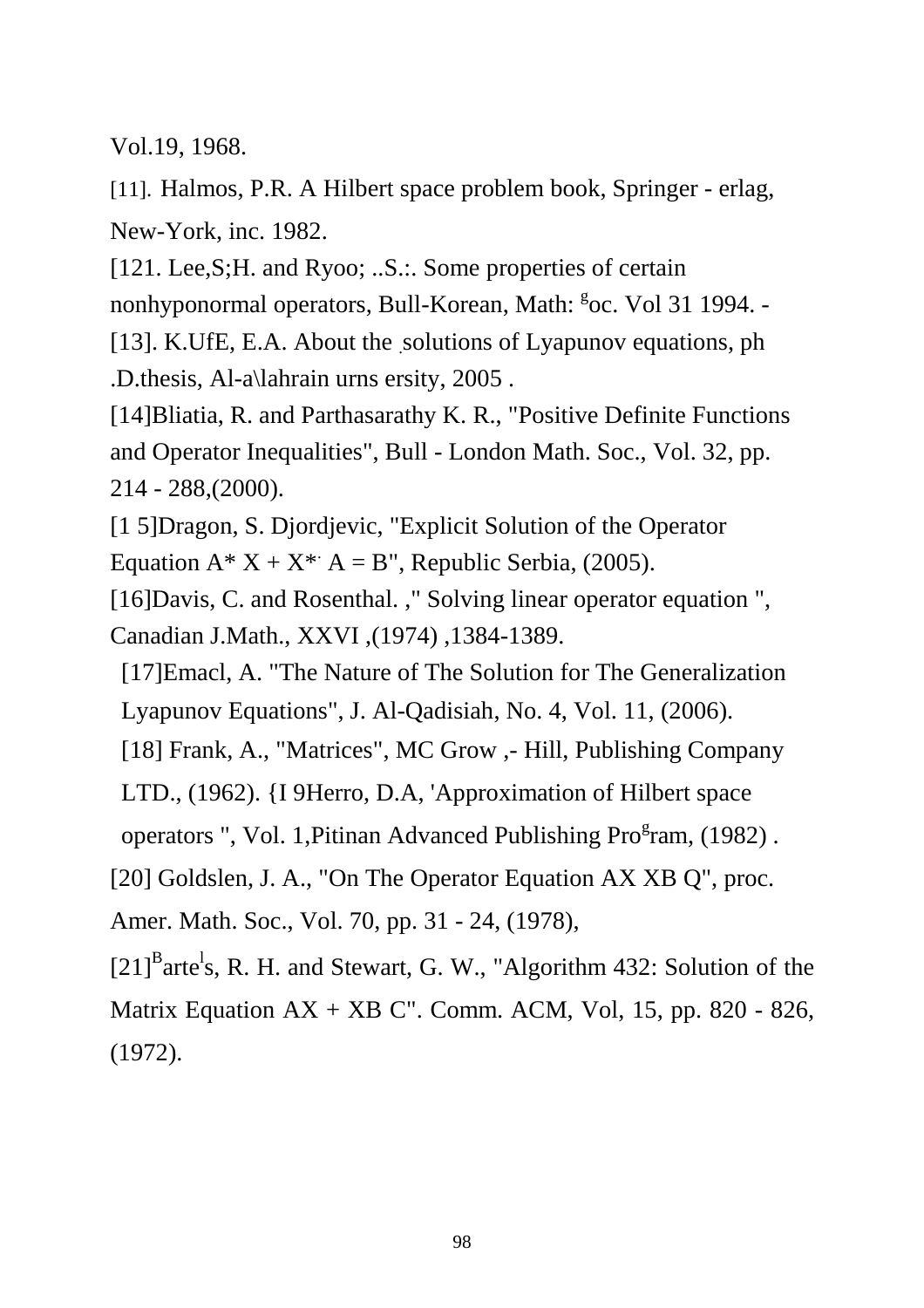- [22]Schweinsbreg, A:, "The Operator Equation AX  $XB = C$  with Normal A and B", Pacified of Math., Vol. 102, pp. 445 - 453, (1982).
- [23]Lin, S. C. and Shaw, S. Y., "On Equations  $AX = Q$  and  $SX XT =$
- Q", J. Funct. Anal., Vol. 77, pp. 352 262, (1988).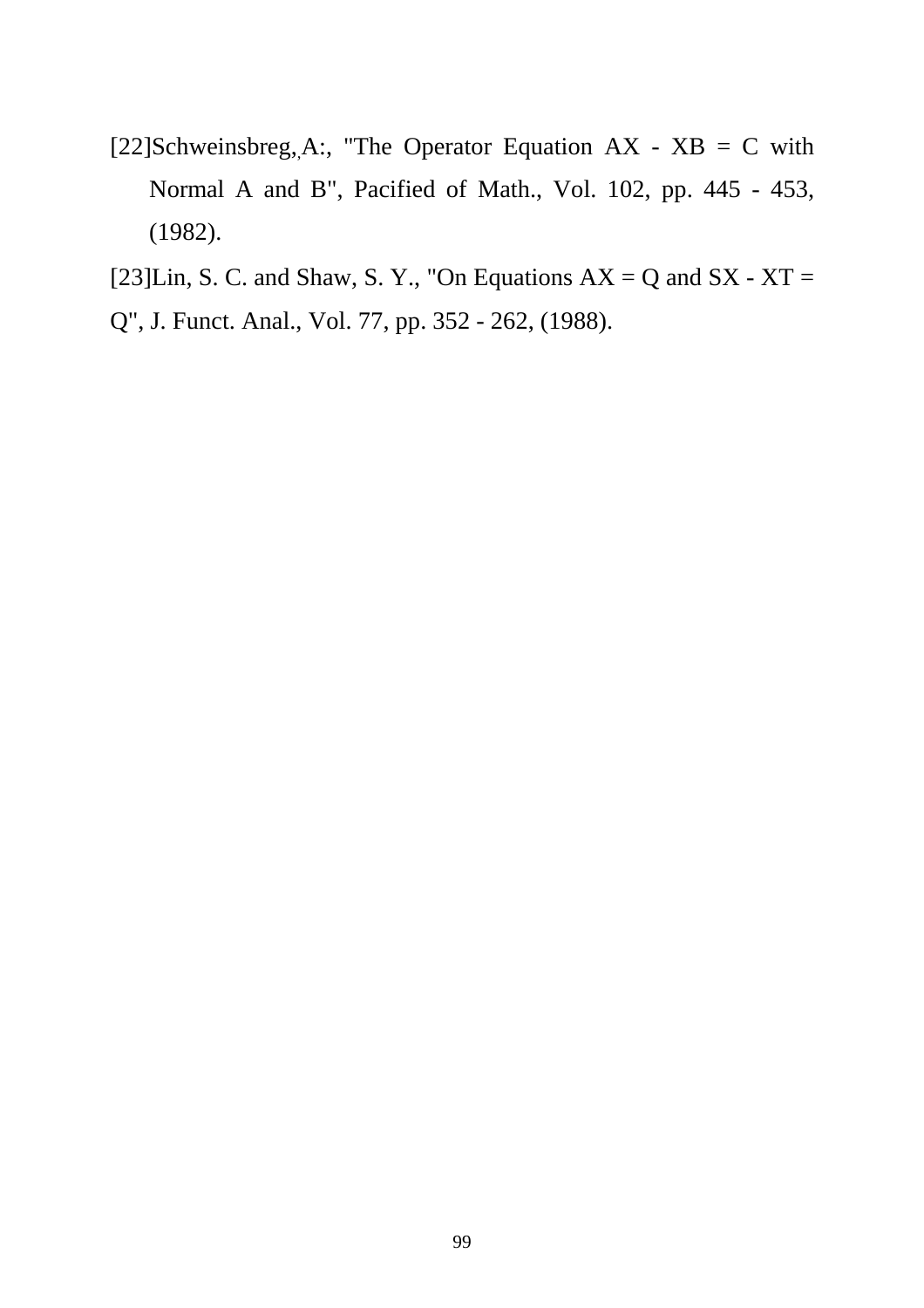**الخلاصة :**

 الهدف الرئيس من هذا العمل يمكن تقسيمه إلى ثلاثة محاور رئيسية : المحــور الأول – قمنــا بتحســين بعــض المبرهنــات لإثبــات وجــود وحدانيــة الحــل لمعــادلات ليبانوف أو شبه ليبانوف المؤثرة (المستمرة) .

المحـور الثـاني – دراسـة حـل معادلـة ليبـانوف المـؤثرة لأنـواع خاصـة مـن المـؤثرات ، وكـذلك دراســة ومناقشــة وجــود وحدانيــة الحــل لمعــادلات ليبــانوف وسلفســتر المتقطعــة المــؤثرة لأنــواع خاصة من المؤثرات بالإضافة إلى دراسة المدى .

المحور الثالث – هو دراسة المدى لمعادلات شبه لينانوف لأنواع خاصة من المؤثرات .